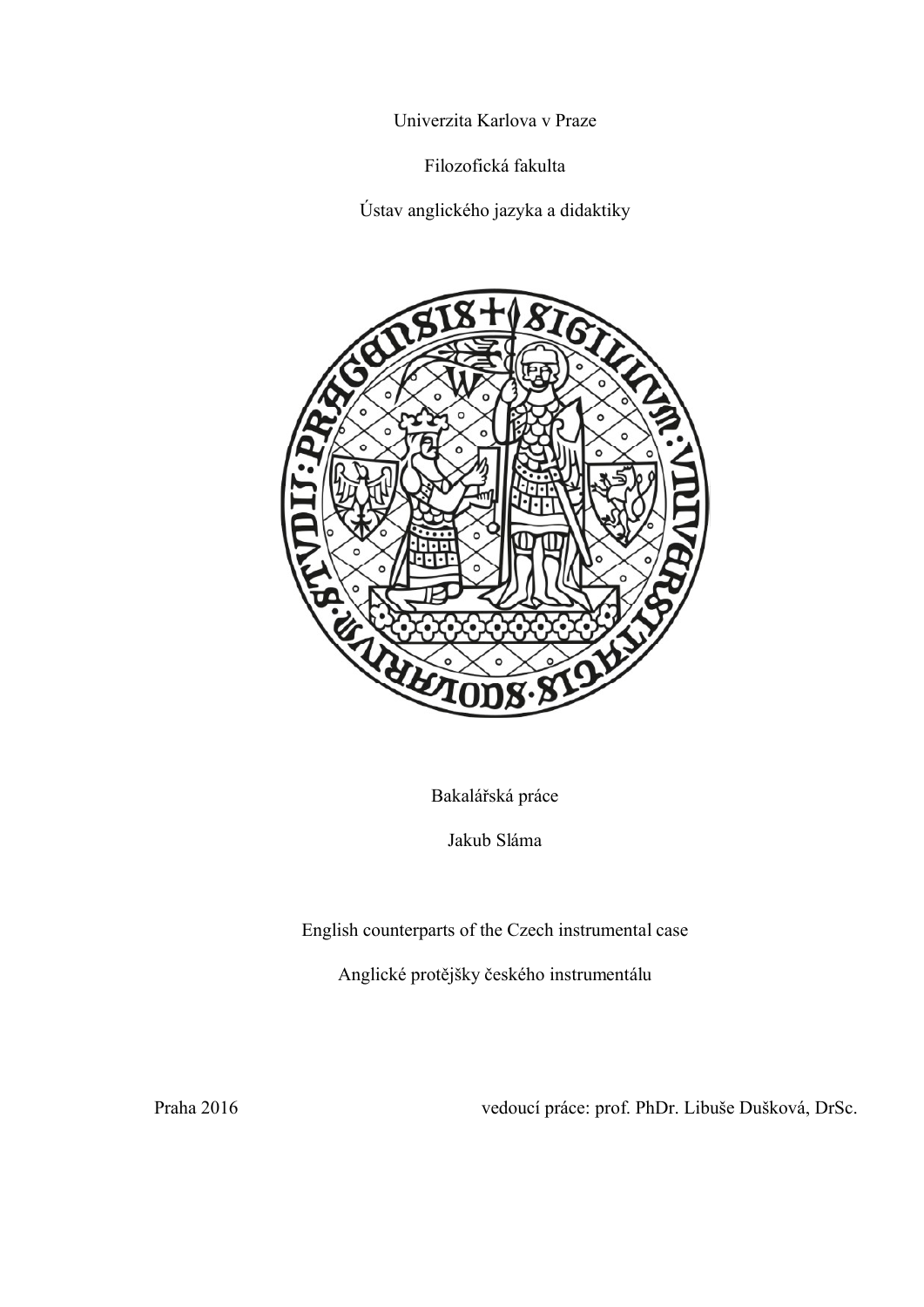Velice děkuji vedoucí své bakalářské práce prof. PhDr. Libuši Duškové, DrSc., za její neskonalou trpělivost, ochotu a cenné a podnětné rady a komentáře.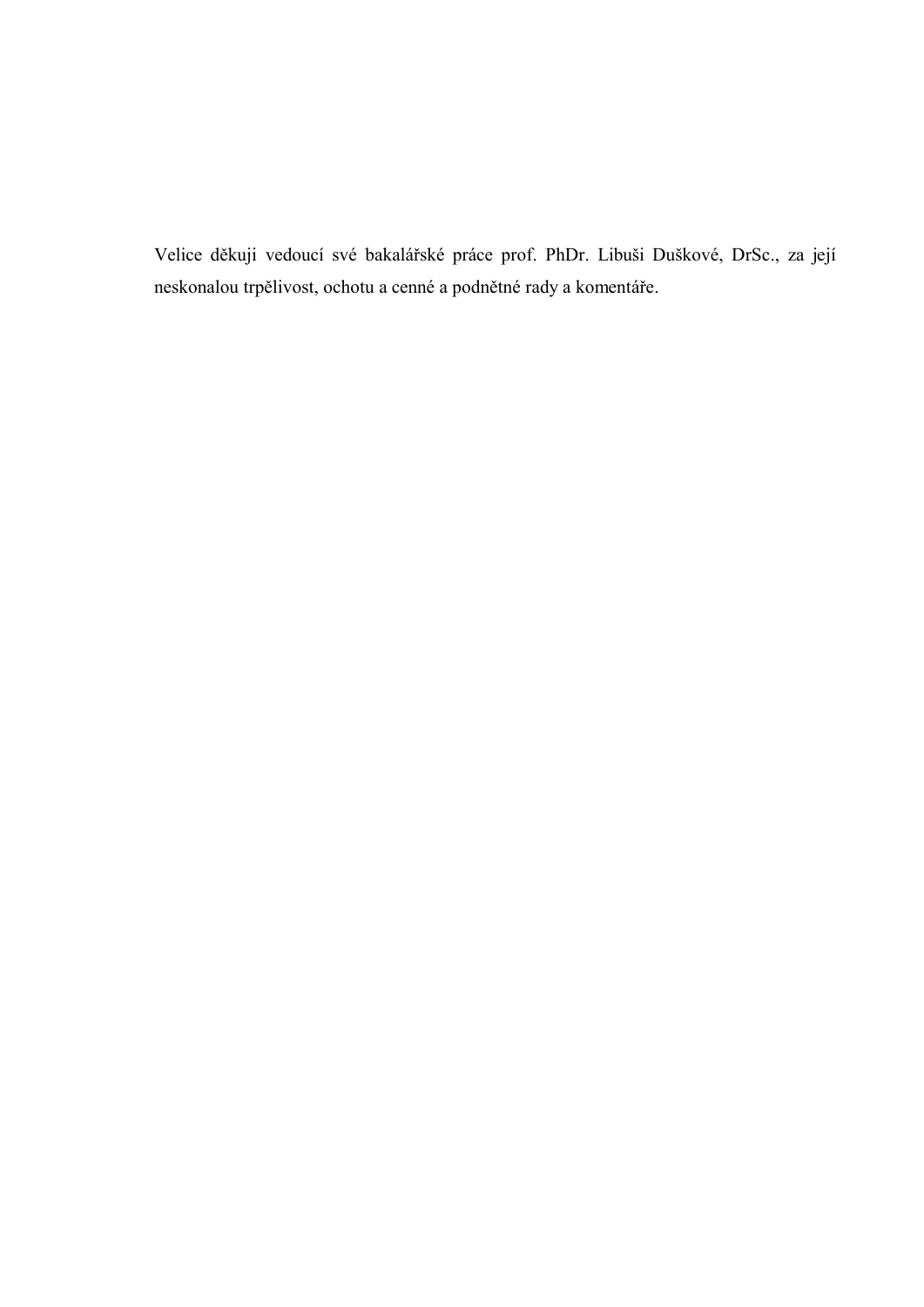Prohlašuji, že jsem bakalářskou práci vypracoval samostatně, že jsem řádně citoval všechny použité prameny a literaturu a že práce nebyla využita v rámci jiného vysokoškolského studia či k získání jiného nebo stejného titulu.

V Praze dne 11. srpna 2016

………………………..

Souhlasím se zapůjčením bakalářské práce ke studijním účelům. I have no objections to the BA thesis being borrowed and used for study purposes.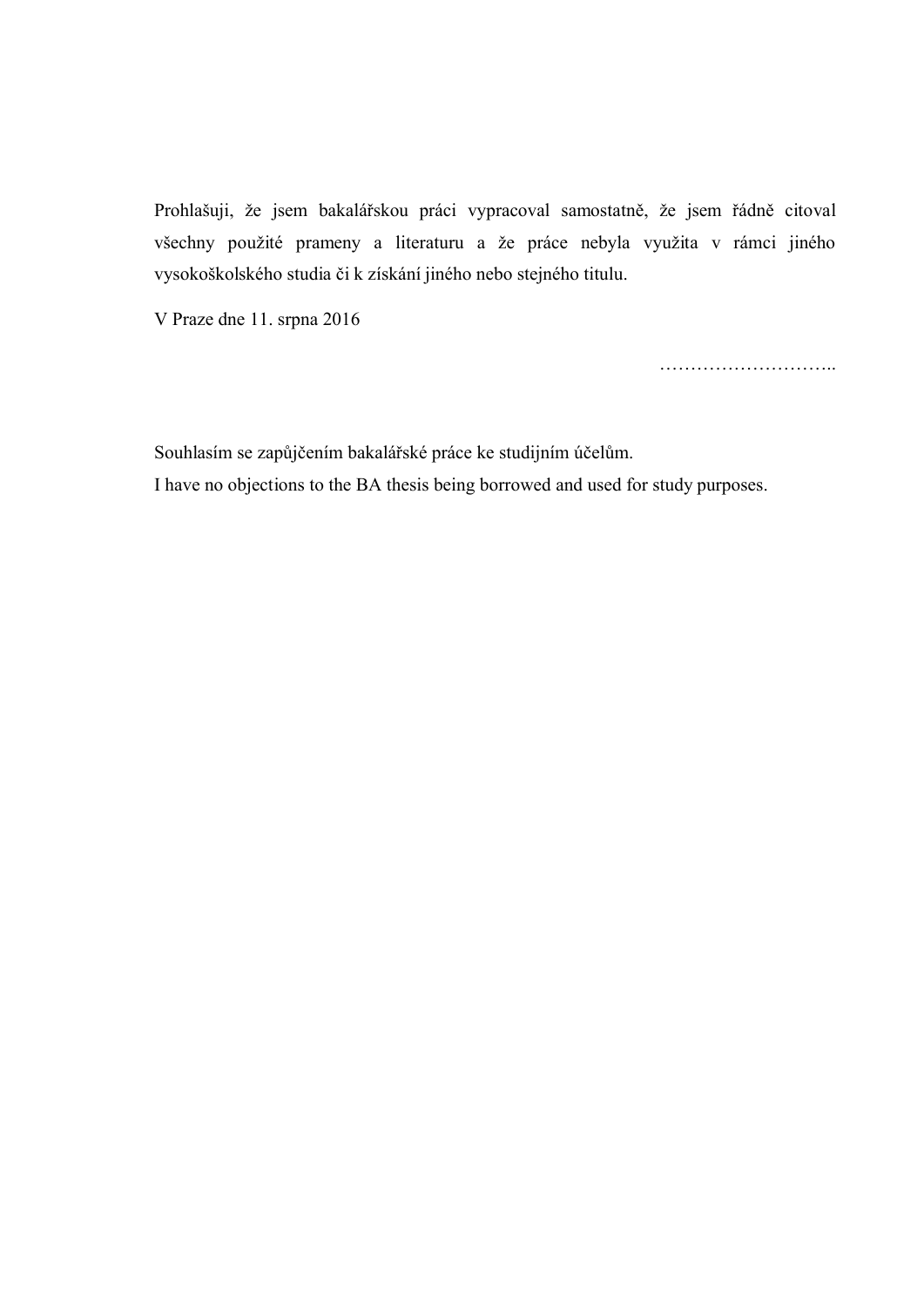#### **Abstrakt**

Bakalářská práce se zabývá anglickými překladovými protějšky českých bezpředložkových instrumentálových tvarů substantiv. Teoretická část práce stručně charakterizuje český pádový systém a pozici bezpředložkového a předložkového instrumentálu v tomto systému, dále pak popisuje vybrané (zvláště morfologické) aspekty instrumentálu, načež se zaměřuje na charakteristiku syntaktických funkcí, které mohou bezpředložkové instrumentálové tvary plnit, a významů, jež mohou mít. Následně je věnována pozornost tomu, jaké protějšky těchto tvarů lze očekávat v angličtině (a to především s ohledem k sémantice). Metodologická část práce rekapituluje argumenty pro preferenci primárně sémantického přístupu nad přístupem ryze syntaktickým.

Samotná analýza se zakládá na vzorku 110 dokladů; pro každou z jedenácti vytyčených sémantických specifikací (tj. agens, lokální určení směru či cesty, způsob, průvodní okolnosti, fázový instrumentál, nástroj, látka, prostředek věcný a akční, zřetel, příčina) se pracuje s deseti českými doklady a jejich anglickými protějšky, získanými z paralelního korpusu *InterCorp v8*. Analýza se pokouší pro každou sémantickou specifikaci určit primární realizační formu nalezenou v anglických protějšcích a identifikovat sémantické rysy a gramatémy relevantní pro volbu mezi různými realizačními formami.

**klíčová slova:** pád, český instrumentál, překladový protějšek, realizační forma, sémantická role, syntaktická funkce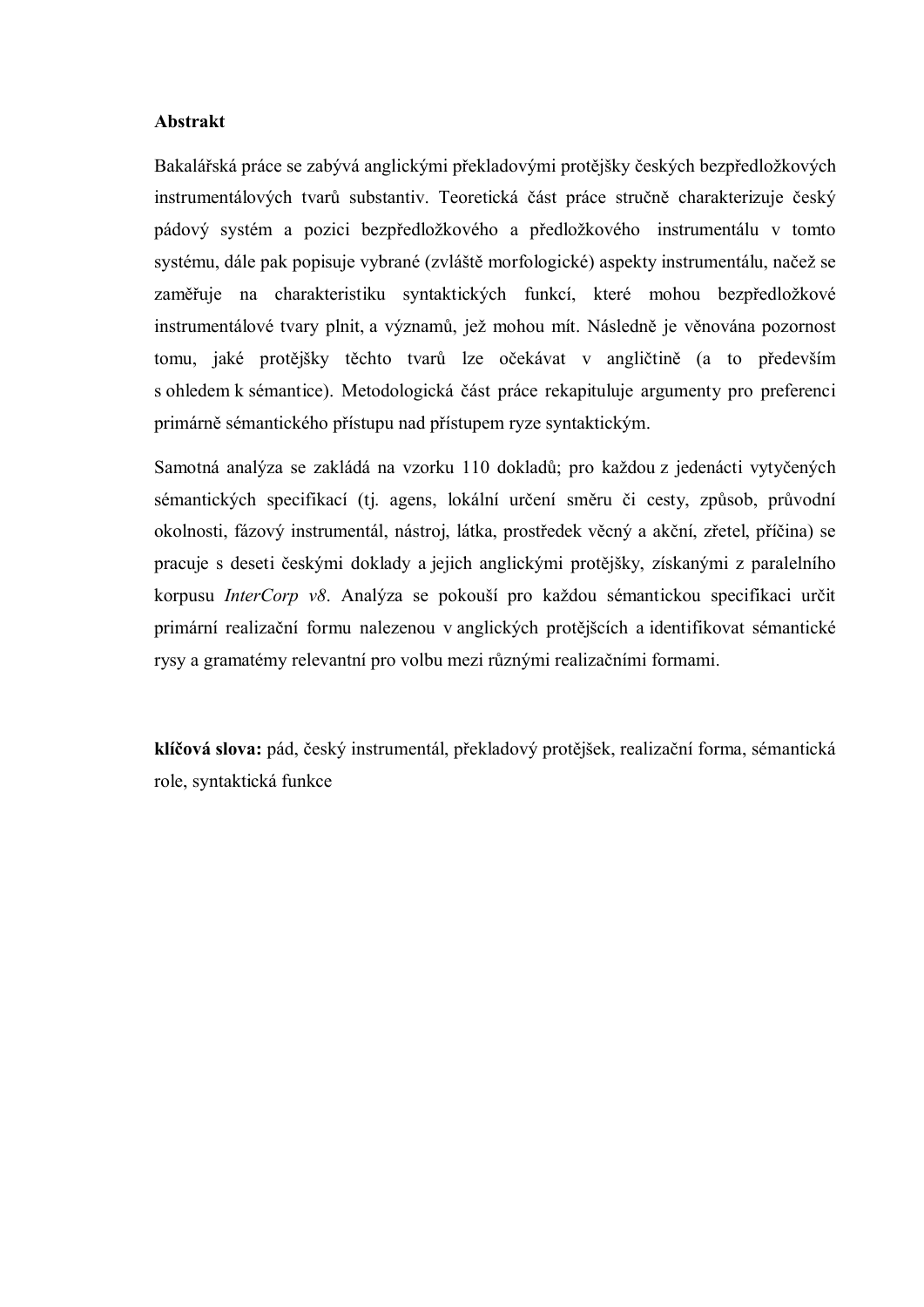#### **Abstract**

The present thesis deals with English translation counterparts of Czech non-prepositional instrumental case forms of nouns. The theoretical part briefly describes the Czech case system and the status of the instrumental case, both non-prepositional and prepositional, within this system, and also discusses certain (especially morphological) aspects of the instrumental case. Subsequently, syntactic functions and semantic roles of non-prepositional instrumental case forms are characterized, which serves as a basis for attempting to describe the possible English counterparts of non-prepositional instrumental case forms, especially with respect to the semantics. The methodological section of the thesis includes arguments for a primarily semantic approach (rather than an all-syntactic one).

The analysis is based on a sample of 110 non-prepositional instrumental case forms and their English counterparts, i.e. 10 examples for each of the delineated semantic specifications (viz. agent, direction or path, manner, accompanying circumstances, the phasal instrumental case, instrument, material, means, actional means, viewpoint, cause) excerpted from the parallel corpus *InterCorp v8*. The analysis aims to identify the primary realization form for each semantic specification and to describe semantic and grammatical features relevant to the choice of a realization form.

**key words:** case, the Czech instrumental case, translation counterpart, realization form, semantic role, syntactic function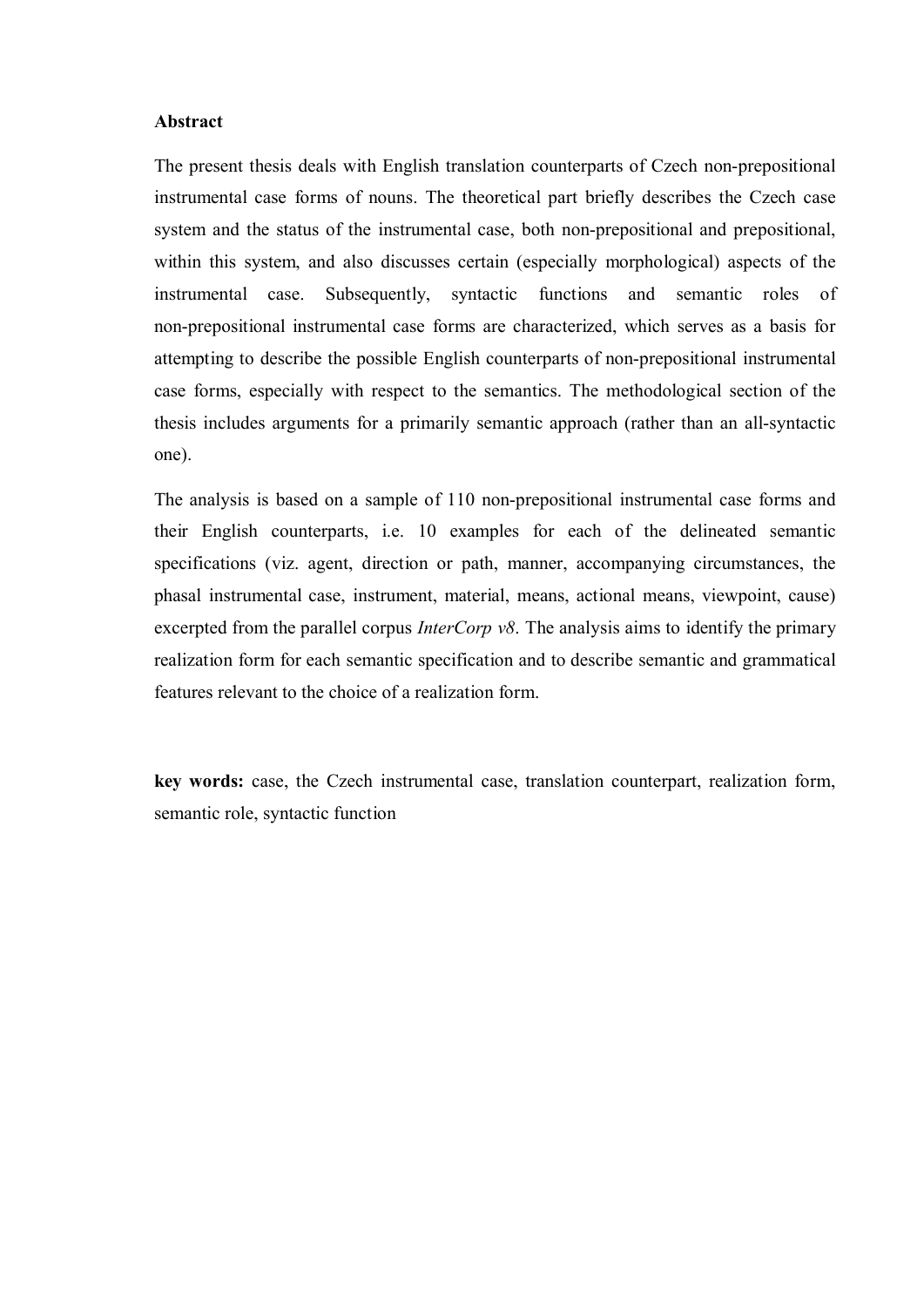# **Table of Contents**

| 2.2.2 The Czech instrumental case in the contemporary Czech language  14 |  |
|--------------------------------------------------------------------------|--|
|                                                                          |  |
|                                                                          |  |
|                                                                          |  |
|                                                                          |  |
|                                                                          |  |
|                                                                          |  |
|                                                                          |  |
|                                                                          |  |
|                                                                          |  |
|                                                                          |  |
|                                                                          |  |
|                                                                          |  |
|                                                                          |  |
|                                                                          |  |
|                                                                          |  |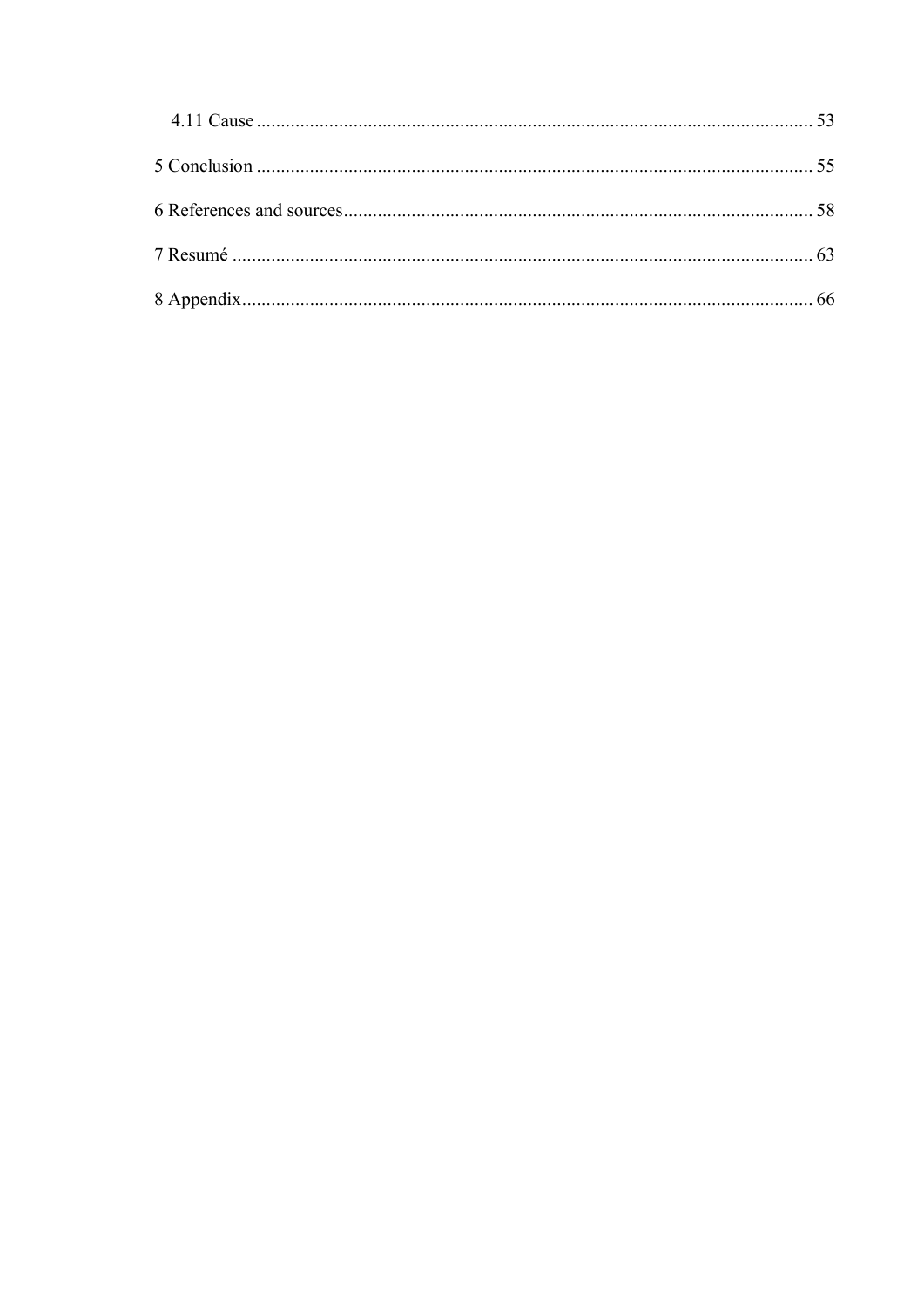### **List of Abbreviations**

|  | (the) i-case (the) Czech instrumental case |  |
|--|--------------------------------------------|--|
|--|--------------------------------------------|--|

- (an) i-form (a) Czech instrumental case form
- *AGSČ* Štícha, F. et al. (2013) *Akademická gramatika spisovné češtiny*. Praha: Academia.
- *CGEL* Quirk, R. et al. (1985) *A Comprehensive Grammar of the English Language*. London and New York: Longman.
- *ČŘJ* Čechová, M. et al. (1996) *Čeština – řeč a jazyk*. Praha: ISV nakladatelství.
- *ESČ* Karlík, P., M. Nekula & J. Pleskalová, eds. (2002) *Encyklopedický slovník češtiny*. Praha: Nakladatelství Lidové noviny.
- G&K Grepl, M. & P. Karlík (1998) *Skladba češtiny*. Olomouc: Votobia.
- *MČ2* Komárek, M. et al. (1986) *Mluvnice češtiny. 2, Tvarosloví*. Praha: Academia.
- *MČ3* Daneš, F. et al. (1987) *Mluvnice češtiny. 3, Skladba*. Praha: Academia.
- *SSČ* Filipec, J. et al. (2001) *Slovník spisovné češtiny pro školu a veřejnost*. Praha: Academia.
- *DictCam English Cambridge Dictionary*. Cambridge University Press. Available online from <http://dictionary.cambridge.org/dictionary/english> (last accessed: 26 July 2016).

NP noun phrase

- AdjP adjective phrase
- PP prepositional phrase
- VP verb phrase

FGD Functional Generative Description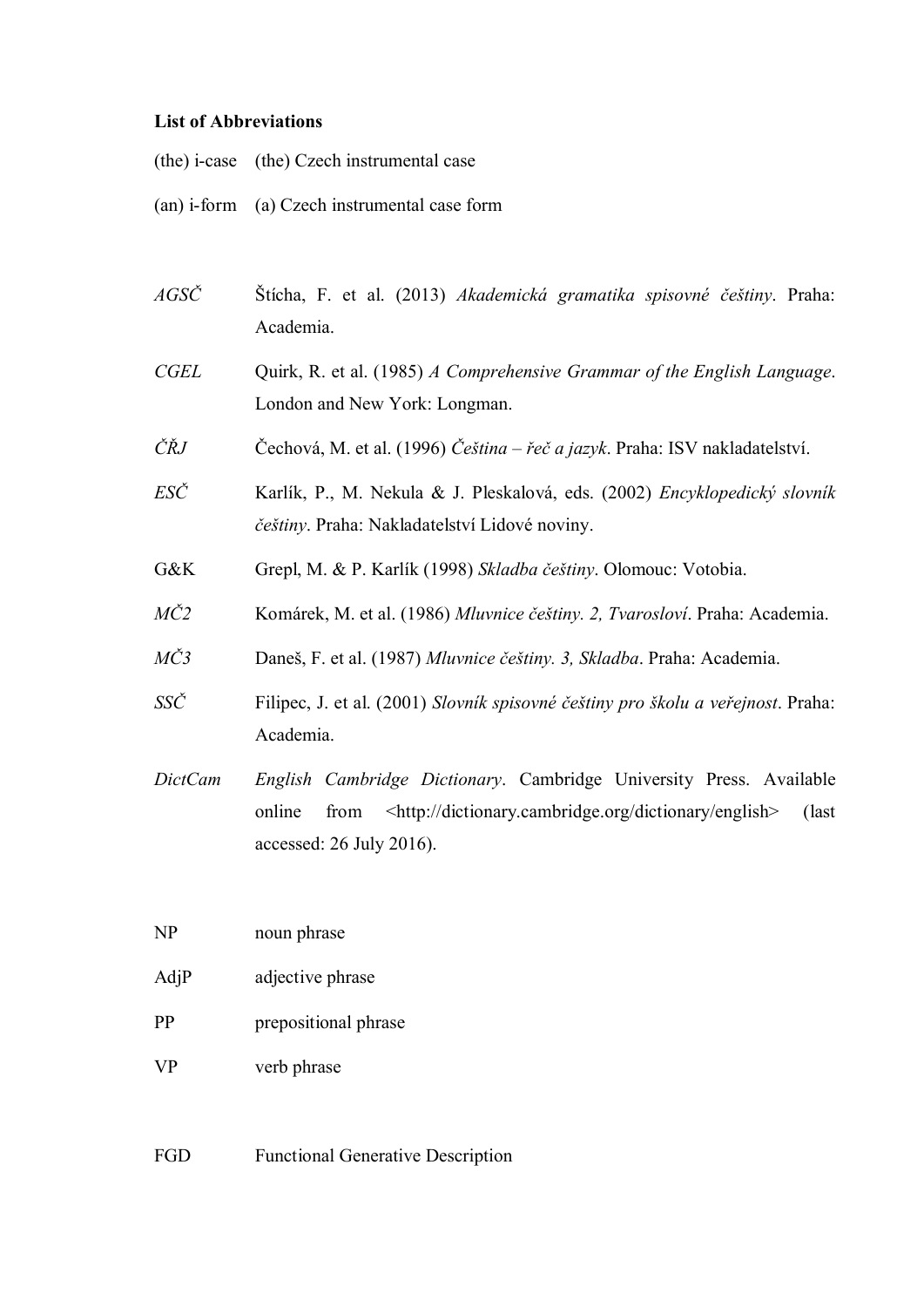# **List of Tables**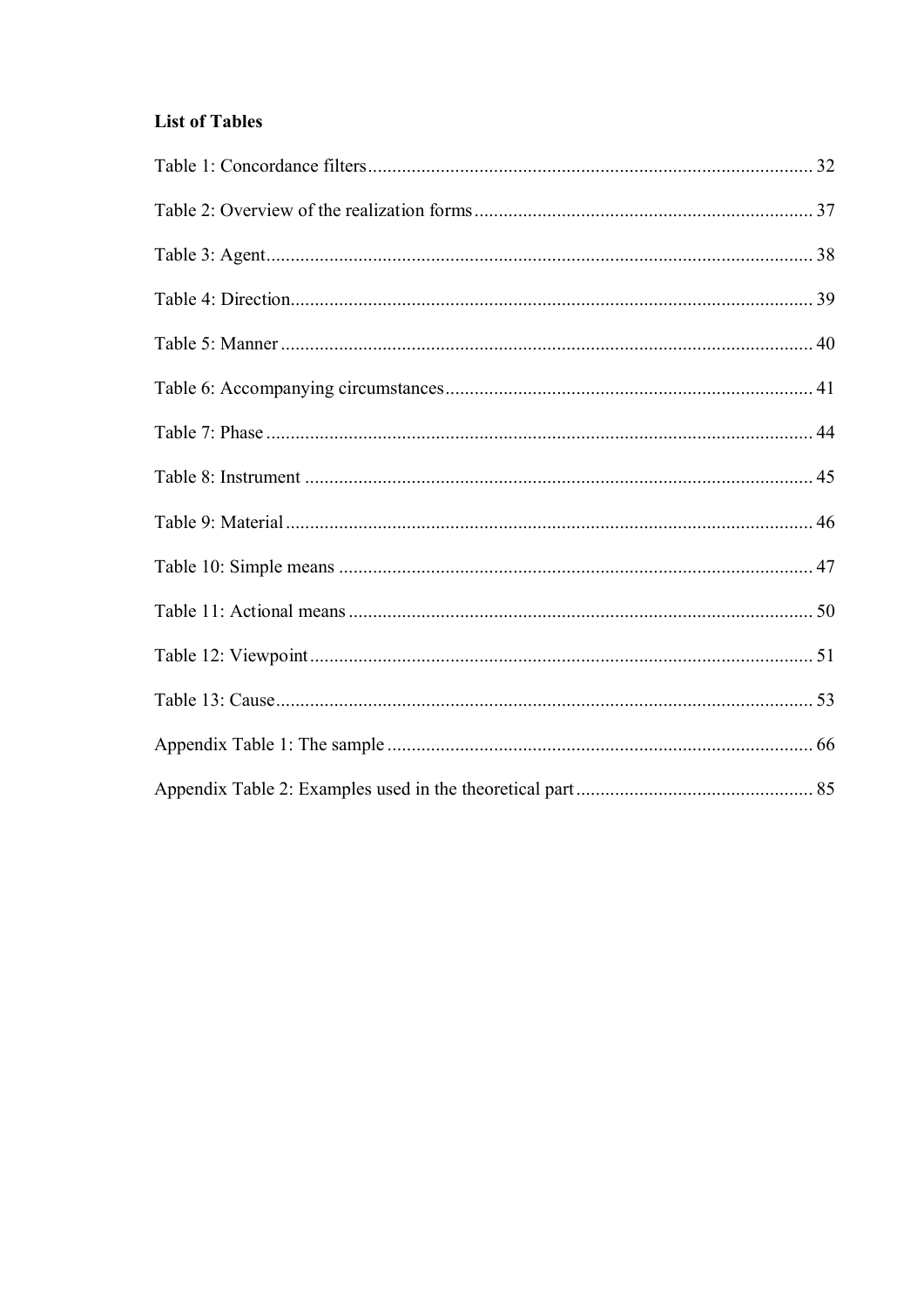#### **1 Introduction**

<span id="page-10-0"></span>It is a truth universally acknowledged that the present-day English case system does not comprise any overt counterpart of the Czech instrumental case, and therefore English has to employ other means of expressing the relationship that has this specific form in Czech, for "grammatical features found in one language show up in some form or other in other languages as well" (Fillmore, 1968: 3). The present thesis examines English translation counterparts of Czech **non-prepositional** instrumental case forms, focusing on their realization forms and on their correlation with the semantic roles.

The thesis consists of two major parts, theoretical and practical. The first provides a (necessarily selective) description of basic morphological characteristics of the instrumental case and touches upon relevant related issues, proceeding to present the range of syntactic functions and semantic roles of instrumental case forms. Furthermore, the chapter examines possible ways of translating them into English, the purpose being to arrive at a hypothesis concerning their possible English counterparts. The main part of this theoretical examination is based on Czech academic grammars, i.e. Volume 2 (1986) and Volume 3 (1987) of *Mluvnice češtiny* by groups of authors from the Institute of the Czech Language of the Academy of Sciences of the Czech Republic, and *Akademická gramatika spisovné češtiny* (2013) by Štícha et al., as well as the descriptions of the Czech syntax by Grepl and Karlík (1998) and Panevová et al. (2014). However, other works have also been used, especially the study *Instrumentál v struktuře české věty* (2000) by Uličný. The examination of possible English counterparts operates within a framework by Lehmann and Shin (2005) and is based on the Czech grammar of English by Dušková et al. (2012) as well as on English grammars (*CGEL*; Biber et al., 2007).

The second, empirical part of the thesis provides an analysis of English counterparts of Czech non-prepositional instrumental case forms, drawing upon the material of 110 examples from the parallel corpus *InterCorp (version 8)* of the Czech National Corpus project.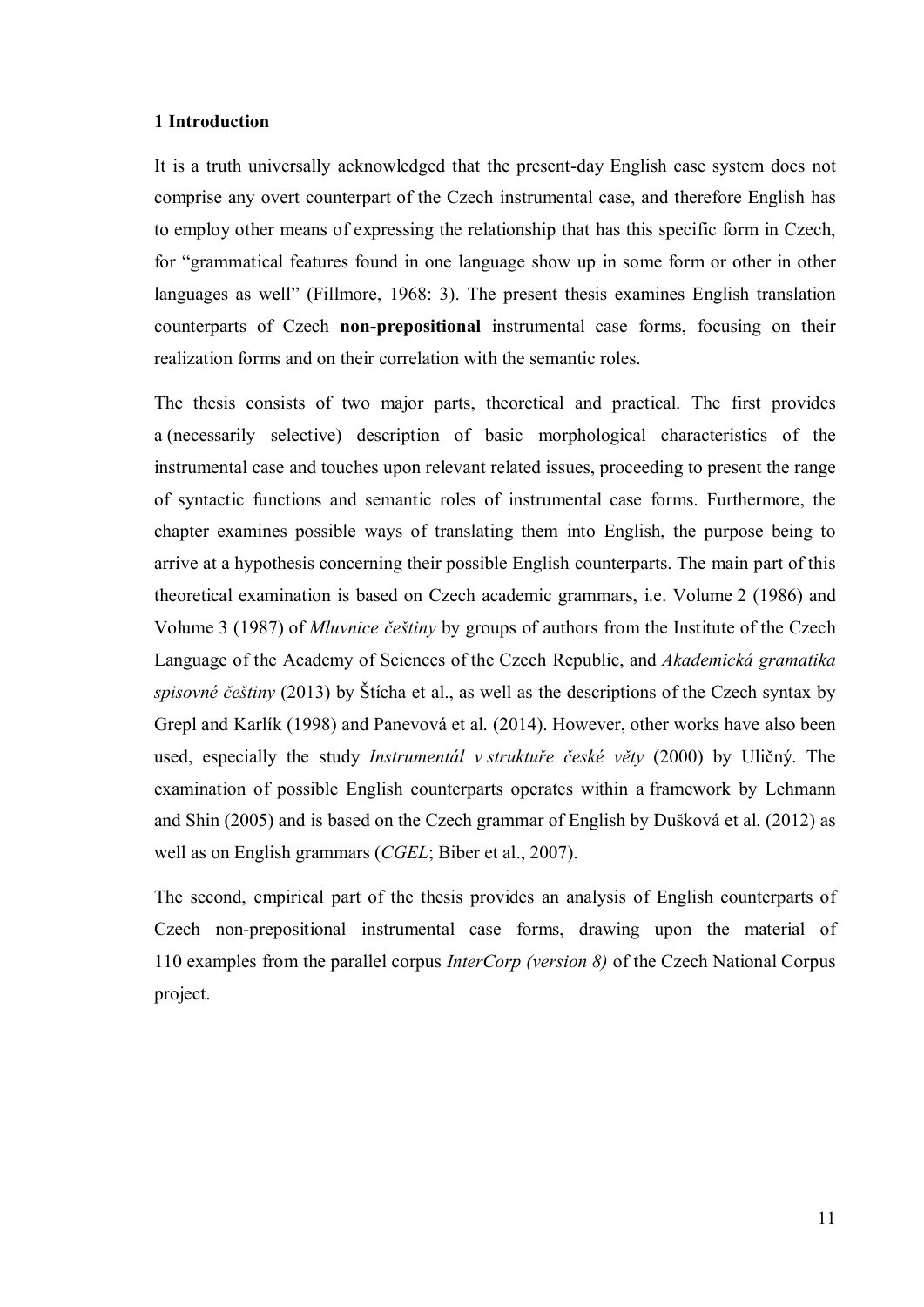### **2 Theoretical background**

1

#### **2.1 The Czech and English case systems**

<span id="page-11-1"></span><span id="page-11-0"></span>The case is studied by both Czech and English linguists as it is present in both of the languages as a nominal category. However, "a [Case] feature is only required in languages that realize grammatical relations through morphology" (Spencer, 2006: 6), and thus "English lacks a case system other than in the possessive construction (and, possibly, personal pronouns)" (ibid.), comprising solely the opposition of the common and the adnominal case (Trnka, 2014: 84; *CGEL*: 318). There is no instrumental,<sup>1</sup> whilst the Czech case system is formed by seven cases, the Czech instrumental case (hereafter referred to as 'the i-case') being traditionally listed as the 'last' one (although the canonical order is rather arbitrary – cf.  $\check{C}\check{R}J$ : 145). The purpose of the following discussion of the Czech case system is to delineate the position of the i-case within this system.

In general, Czech case forms can be prepositional, i.e. preceded by a preposition requiring the particular case, and non-prepositional.<sup>2</sup> This distinction seems substantial as prepositional and non-prepositional case forms differ in characteristics such as function, distribution, and frequency (*ESČ*: 305). The i-case can be expressed by both prepositional and non-prepositional instrumental case forms (hereafter 'i-forms').

Another distinction is that of syntactic (non-adverbial, non-semantic, structural) and semantic (adverbial, non-syntactic) cases (cf. Uličný, 2000: 16), sometimes also pragmatic ones (e.g. the Czech vocative case; Uličný, 2013: 33). As Emonds (2007: 82) explains, "'[s]emantic' cases are those assigned before movement of object nominals in passives, while 'structural' cases are those assigned after it"; or, as Blake (2006: 214) puts it. syntactic cases generally "encode the grammatical relations of subject and object," whereas semantic cases "express a specific semantic role." Uličný (2000: 149), however, concludes that "the distinction made between syntactic and non-syntactic, or semantic vs. non-semantic cases does not reflect the present results of linguistic research," which is related to the fact that "a primarily grammatical case can have a semantic function" (Blake,

<sup>&</sup>lt;sup>1</sup> As Mitchell & Robinson (1992: 17) point out, "in certain parts of the [Old English] adjective and pronoun declension an instrumental occurs; where it does not, the dative does its work." By comparison, the Czech system has always had seven cases (Vážný, 1963: 5).

<sup>2</sup> Alternatively, the preposition and the "case" ending are sometimes considered a "bimorph" together (*ESČ*: 305).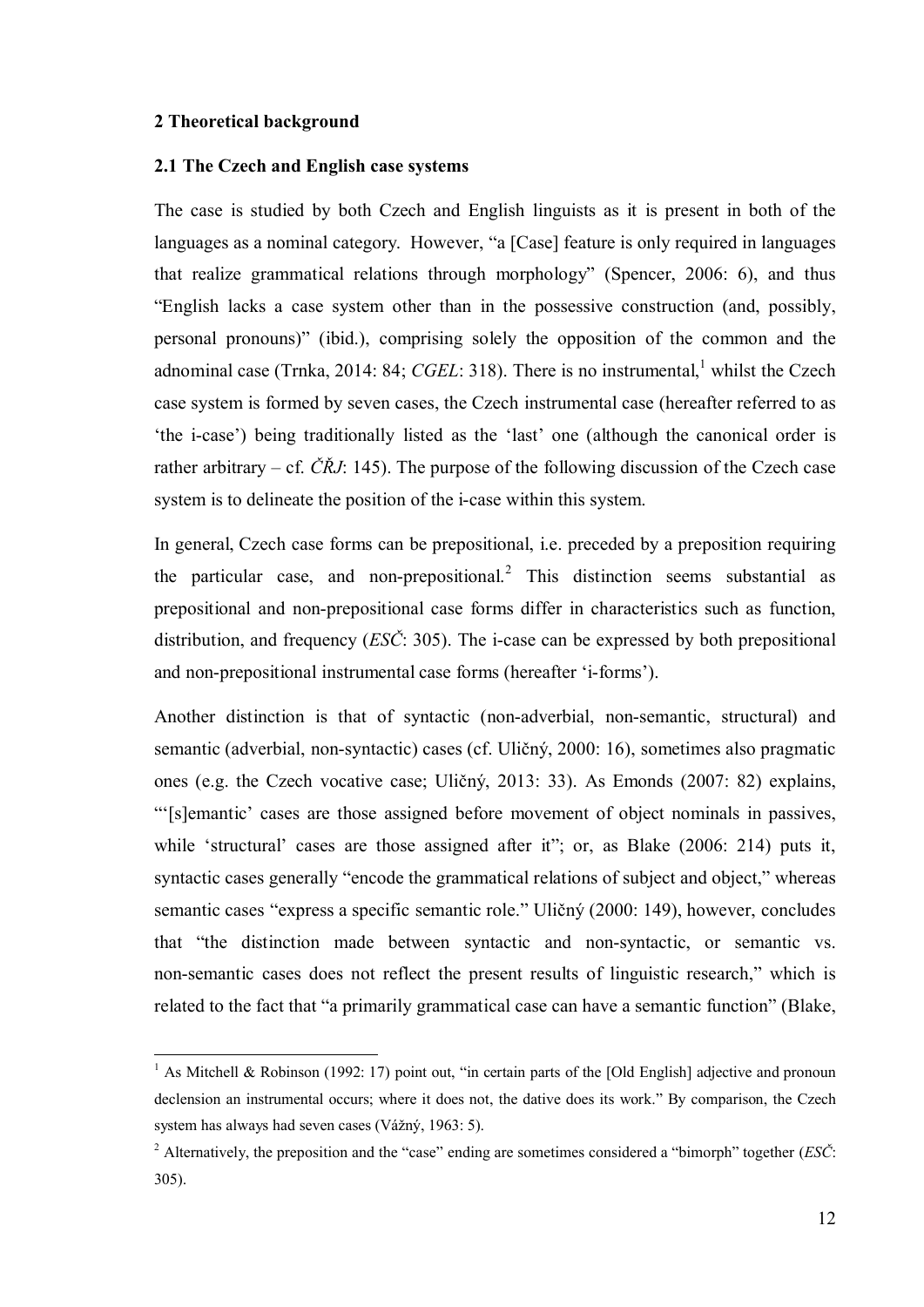2006: 214) and vice versa. The i-case is traditionally deemed primarily semantic (*ESČ*: 182; Adam, 2015: 22).

# **2.2 Notes on the Czech instrumental case**

This section concentrates on some aspects of the i-case, the aim being to touch upon its morphological and stylistic characteristics related to both prepositional and non-prepositional uses of the i-case before treating them separately.

# <span id="page-12-1"></span><span id="page-12-0"></span>**2.2.1 Notes on morphology**

# <span id="page-12-2"></span>**2.2.1.1 Case marking**

<span id="page-12-3"></span>In Czech the category of case is expressed via case marking, i.e. endings of NP and AdjP heads (and their dependents whose form is given by the case, number and gender concord). These endings simultaneously express case, number and gender (cf. *ESČ*: 305). The declensional paradigms are given in Czech grammars such as *MČ2* and *AGSČ*, and are not elaborated further on here, being rather irrelevant to the concern of the present thesis.

# **2.2.1.2 Conversion into adverbs, prepositions, and interjections**

What should be touched upon, however, are two processes whereby i-forms convert into either adverbs (adverbialization) or secondary prepositions (prepositionalization), and thus lose their paradigms (cf. *AGSČ*: 508), which leads to their morphemic reinterpretation (cf. Knappová, 1973). Occasionally, i-forms convert into interjections such as *fofrem!*  (Vondráček, 2013: 24).

I-forms are, in fact, the most common of all Czech non-prepositional case forms to convert into adverbs, e.g. *smíchy* and *kolem* (*AGSČ*: 281), some of which may become secondary prepositions, the latter being an example (*MČ2*: 204; cf. Havránek & Jedlička, 1981: 131). Other i-forms can convert directly into prepositions, to which i-forms are again the most prone of all case forms, a case in point being *zásluhou* (*MČ2*: 204).

The relevance of the knowledge of these processes becomes apparent when corpora are taken into consideration; while giving examples of problematic areas for the automatic disambiguation and morphological tagging of texts, Petkevič (2014: 202) mentions homonymous word forms which may function as both i-forms (i.e. nouns) and secondary prepositions, including for example *během*, *díky*, and *pomocí*. Similarly, Osolsobě (2014: 180) highlights the importance of being aware of such word-formation processes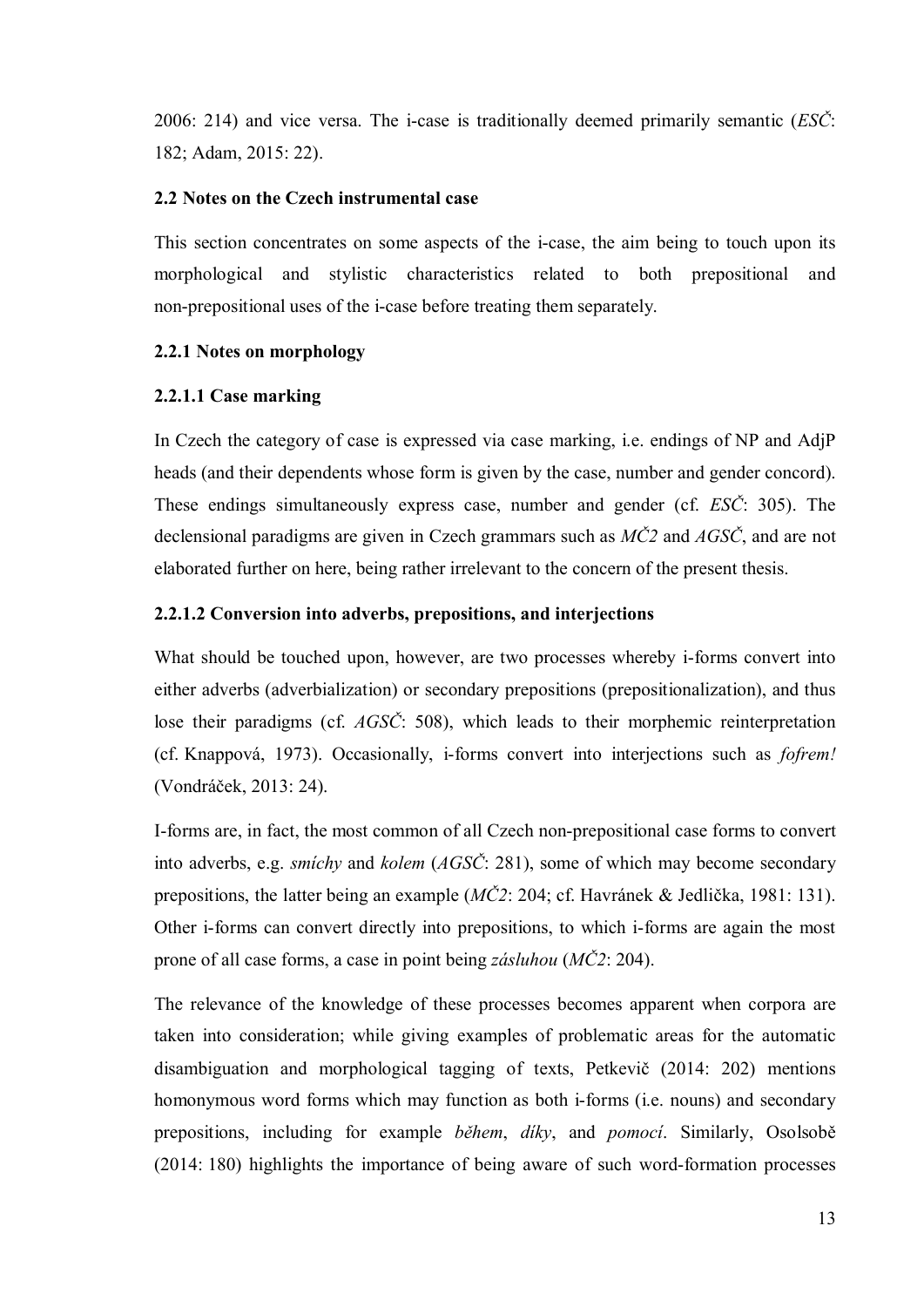when using corpora. The corpus material therefore had to be meticulously checked so as to exclude all adverbs and secondary prepositions falsely tagged as i-forms (cf. 3.3.2).

# **2.2.2 The Czech instrumental case in the contemporary Czech language**

In the present-day Czech language (as well as in some other Slavonic languages), originally non-prepositional i-forms are often used with the preposition *s*(*e*) (especially in the colloquial use), e.g. *sekat se sekerou*, *třást se stromem* (Trost, 1963: 25; cf. Čechová et al., 2008: 143). The roots of this tendency can be traced back to the period of Old Czech (e.g. *kto s mečem bojuje*, *kto s pěstí něco vydierá*) and even Old Church Slavonic (Kopečný, 1973: 248).

<span id="page-13-1"></span><span id="page-13-0"></span>Another tendency can be observed: i-forms functioning as subject complements of the type *je otázkou* are becoming increasingly frequent (Čechová et al., 2008: 143–144), albeit still considered inappropriate (Pravdová & Svobodová, 2014: 439; Štícha, 2016: 26). Changes in the frequency of predicative nominative forms and i-forms (related to the regional variation) are underway as well (Uličný, 2002: 236).

# **2.3 The Czech prepositional instrumental case**

1

I-forms may appear after the following simple prepositions (given in the order of their frequency): *s*(*e*) 'with'<sup>3</sup>; *před*(*e*) 'in front of, before'; *mezi* 'among; between' (the 'among' meaning being the more frequent one); *za* 'behind'; *nad*(*e*) 'above, over'; *pod*(*e*) 'below, beneath, under'; *napříč* 'across, through' (Cvrček et al., 2010: 288). Moreover, i-forms may be preceded by complex prepositions such as *spolu s* 'together with,' *ve srovnání s* 'in comparison with,' *z obavy před* 'for fear of' and *v honbě za* 'in pursuit of' (ibid.).

Prepositional i-forms preceded by one of the simple prepositions given above express primarily locative and temporal meanings (ibid.), an exception being i-forms with *s*(*e*), whose primary function is to express the comitative meaning (ibid.; also cf. Spal, 1975). Prepositional uses of the i-case are not elaborated further on; the following discussion deals exclusively with the non-prepositional i-case, the major reason being that prepositional cases are usually seen as the secondary ones, in which the preposition further specifies and modifies the primary case meanings found in non-prepositional uses (cf. *MČ2*: 199; Uličný, 2000: 21). Moreover, the present thesis is based only on 110 examples,

<sup>&</sup>lt;sup>3</sup> The English equivalents in this section as well as those in section 2.5.1 are based on Fronek's Czech-English dictionary (Fronek, 2000).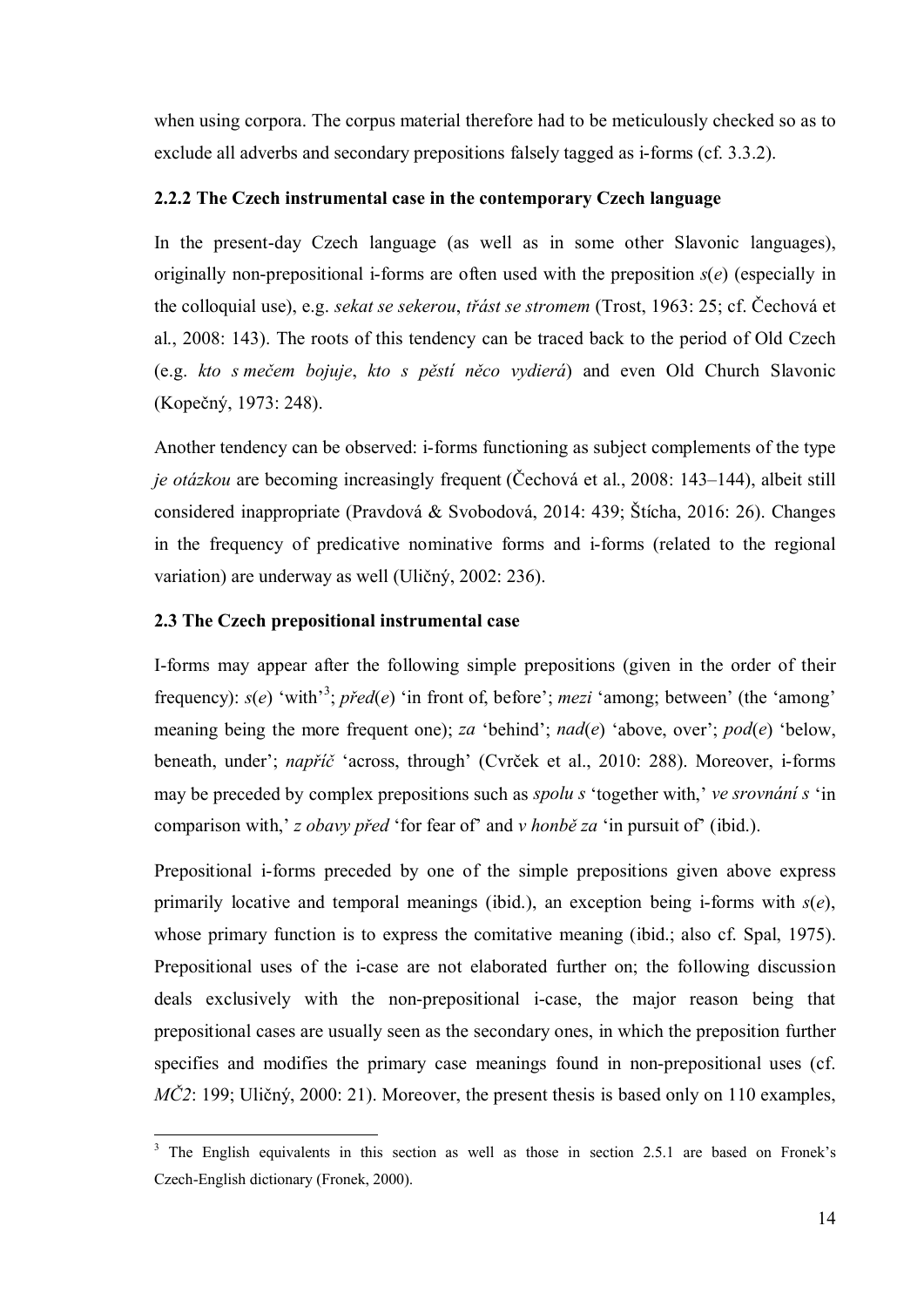and therefore it seems appropriate to minimalize the number of realization forms whose English counterparts are examined.

# **2.4 The Czech non-prepositional instrumental case**

# **2.4.1 Search for a suitable framework**

The following section attempts to provide an overview of the basic syntactic and semantic characteristics of i-forms in Czech. Nevertheless, it can by no means be exhaustive since there seems to be a plethora of different approaches in the Czech syntax, which all, when subjected to close scrutiny, however, appear to point to the same direction: the traditional syntactic theory of clause elements is not satisfactory. Grepl and Karlík enumerate the major problematic areas of the traditional theory (G&K: 25), discussed also in section 3.1.

<span id="page-14-0"></span>The following overview tries to provide a description of clause elements suitable for English, distinguishing clause elements such as object, adverbial, modifier, and complement, whereby the overview, however, ignores the fact that (not only) the object-adverbial distinction has been refrained from by most of the representative grammars and syntactic descriptions of Czech.<sup>4</sup>

# <span id="page-14-2"></span><span id="page-14-1"></span>**2.4.2 Syntactic functions**

### <span id="page-14-3"></span>**2.4.2.1 Part of an analytic predicate**

An i-form can function as a subject complement after the copular *být* 'be' (*MČ3*: 23), and possibly after light verbs such as *stát se* 'become' (deemed a copular verb<sup>5</sup> in the English tradition, cf. *CGEL*: 1171–1172) and others (*MČ3*: 23–24; G&K: 222). After the

<sup>1</sup> <sup>4</sup> Skladba češtiny (G&K) distinguishes the following basic clause elements: verbs, complements, adjuncts, and noun modifiers. The most recent description of the Czech syntax (Panevová et al., 2014), based on the FGD framework, partially abandons the traditional clause element distinctions as well. Furthermore, *MČ3* (1987), which also abandons the concept of the Czech 'doplněk' (i.e. object complement and verbless adverbial clause), prefers – similarly to *AGSČ* (2013) – the complement-modifier ('komplement' and 'suplement' in Czech) distinction (corresponding to the traditional argument-adjunct dichotomy), which still excludes elements traditionally referred to as adverbials (or adjuncts) of means and instrument, placing them somewhere in between arguments and modifiers ( $M\check{C}3$ : 60). The terms 'argument' and 'modifier' are therefore used in the present thesis as counterparts of the Czech terms 'komplement' and 'suplement' to avoid ambiguity. The term 'complementation' is used broadly in the thesis to refer to any dependent element. <sup>5</sup> The NPs following some of these verbs (e.g. *cítit se* 'feel') are sometimes described as borderline cases between subject complements and verbless adverbial clauses, termed as 'přísudková doplnění' (*ČŘJ*: 281).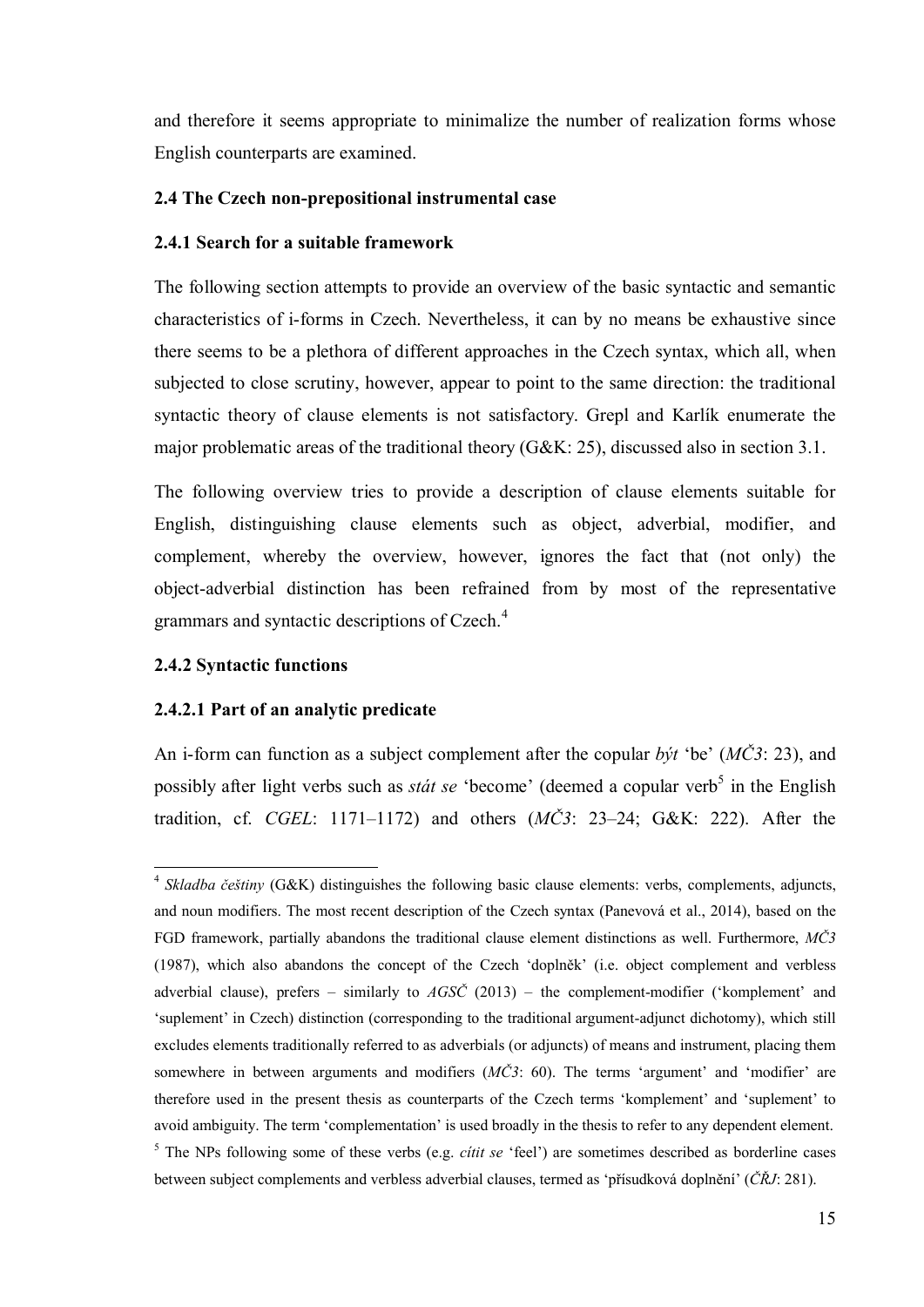resultative *stát se*, the i-form of a noun is obligatory, whereas after the copular *být*, there is a variation – albeit not a free one – between the i-case and the nominative case. Štícha (2004: 113) shows that "there is a functional difference between the two predicative cases" and that "there are strong norms for selecting one of the two cases in communication" (cf. Uličný, 2000: 107–135).

Among other factors, an i-form (unlike a nominative form) can also carry the emphasis (compare *Ale ne, Karel učitelem je* and rather unacceptable *Ale ne, Karel učitel je*; Veselovská, 2004: 207). Furthermore, the choice is partially dependent on the regional variation (cf. 2.2.2), and also a stylistic one; as a result, in fiction only 35.46 % of nominal subject complements are realized via i-forms, while in professional literature the percentage reaches 73.81 % (Jelínek, 2015: 23; cf. Jelínek, 2013: 193).

Apart from i-forms as subject complements following copular verbs, analytical predicates can contain originally adverbial i-forms, such as *Ta branka byla rukou* or *Ta rána byla nožem*, resulting from an ellipsis: *Ta rána byla způsobena nožem.* (G&K: 219)

# **2.4.2.2 Object complement**

I-forms can function as object complements: *Zvolili ho předsedou.* (*ČŘJ*: 282; also cf. Dušková et al., 2012: 100) I-forms sometimes alternate with *jako* and the nominative case form: *Tu chalupu jsem dostal věnem* / *jako věno od babičky*. (G&K: 313) Šmilauer (1966: 338) provides further examples such as: *dát*, *dostat darem*, *almužnou*, *nádavkem*, *náhradou*; *přinést věnem*; *učinit oplátkou*.

# <span id="page-15-1"></span><span id="page-15-0"></span>**2.4.2.3 Verbless adverbial clause**

Analogically to the first example introduced in the previous section, i-forms can function as verbless adverbial clauses (as defined in Czech grammars): *Byl zvolen předsedou.* (cf. *ČŘJ*: 282; Dušková et al., 2012: 512) However, Hrbáček (*ČŘJ*: 282) points out that in clauses such as *Otec byl jmenován ředitelem*, the i-form functions as what he terms 'přísudkové doplnění' (cf. footnote 5) rather than a prototypical verbless adverbial clause ('doplněk podmětu'). However, according to English grammars, "[t]he object complement becomes the subject complement in the passive clause" (*CGEL*: 729). In other words, *Ted*  is an object complement in *His friends call him Ted* and a subject complement in *He is called Ted by his friends* (ibid.); *předsedou* and *ředitelem* in the examples given above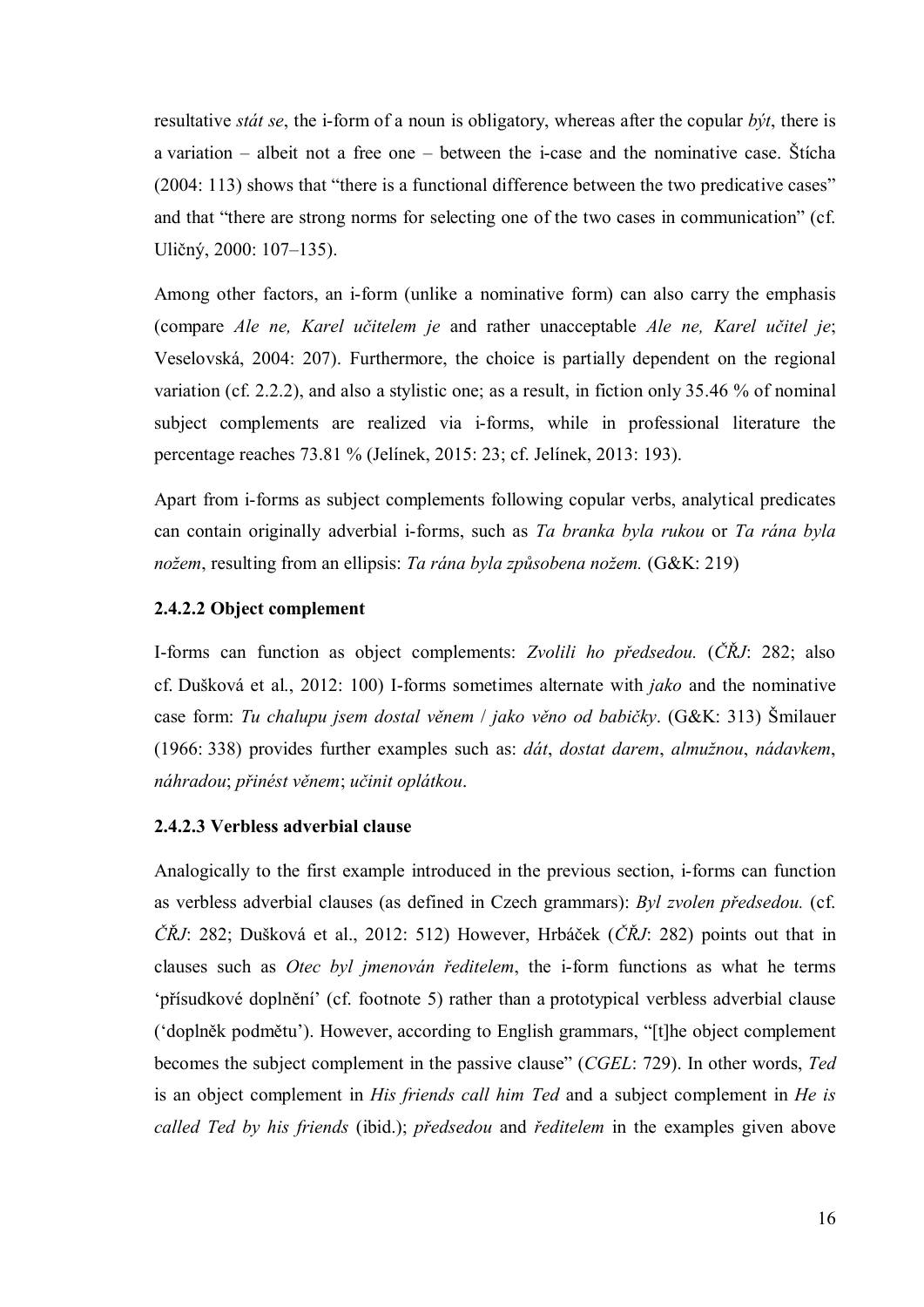would not be, therefore, considered verbless adverbial clauses (cf. the broader conception of copular verbs in English grammars).

The difference between the Czech grammatical description and the English one is, moreover, reflected in the fact that verbless adverbial clauses are described as always optional in English (Dušková et al., 2012: 505); some of them, however, seem to be obligatory in Czech as their omission would radically change the meaning, e.g. *Černooká Lu sedávala modelem* / *jako model adeptům umění malířského* (G&K: 313; cf. *ČŘJ*: 281). Šmilauer (1966: 338) explains that some of these might behave as obligatory since the verbonominal expressions are fixed, and enumerates further examples such as *pobývati hostem*, *přijíti návštěvou*, *vrátit se vítězem*.

# **2.4.2.4 Modifier**

First, the form of a premodifier (or adjectival postmodifier) is typically (i.e. unless the syntactic adjective is a non-inflected one) given by the case, number and gender concord with its head noun (cf. 2.2.1.1), and a dependent modifier does not have any distinctive semantic characteristics different from those of the NP as a whole (cf. *MČ3*: 126).

Second, there are postmodifiers whose form is not given by the concord with the head noun. Frequently, such postmodifiers are results of nominalizations: their head nouns are, therefore, deverbative ones, while the modifier refers to one of the participants of the original verb. For instance, *roznáška doručovatelem* should be seen as a transformation of *doručovatel roznáší…* (cf. *MČ3*: 128; Havránek & Jedlička, 1981: 127). Such modifiers often express the agent (*chvála mateřštiny spisovateli*; *MČ3*: 131), means or instrument (*hod dorostenců diskem*; ibid.: 132), and circumstances, namely the locative meaning 'which way' (*přeprava zboží tunelem*; ibid.: 140). Nevertheless, as Čermáková (2009: 81) shows, nouns do not require i-forms as complementations very often.

<span id="page-16-1"></span><span id="page-16-0"></span>However, there are also noun modifiers whose form is not governed by the valency of the original verb so strictly. These express a wide range of circumstantial meanings, e.g. the meaning of instrument (*střelba vzduchovkou* / *ze vzduchovky*; *MČ3*: 149), of accompanying circumstances (*sezení zády ve směru jízdy*; ibid.), and others (*sešlost věkem*; ibid.: 148).

# **2.4.2.5 Object**

According to *MČ2* (61), an i-form can be the first object when referring to the patient of a verb with the semantics of 'hitting' (*Rozhněvaně bouchl dveřmi*) and of movement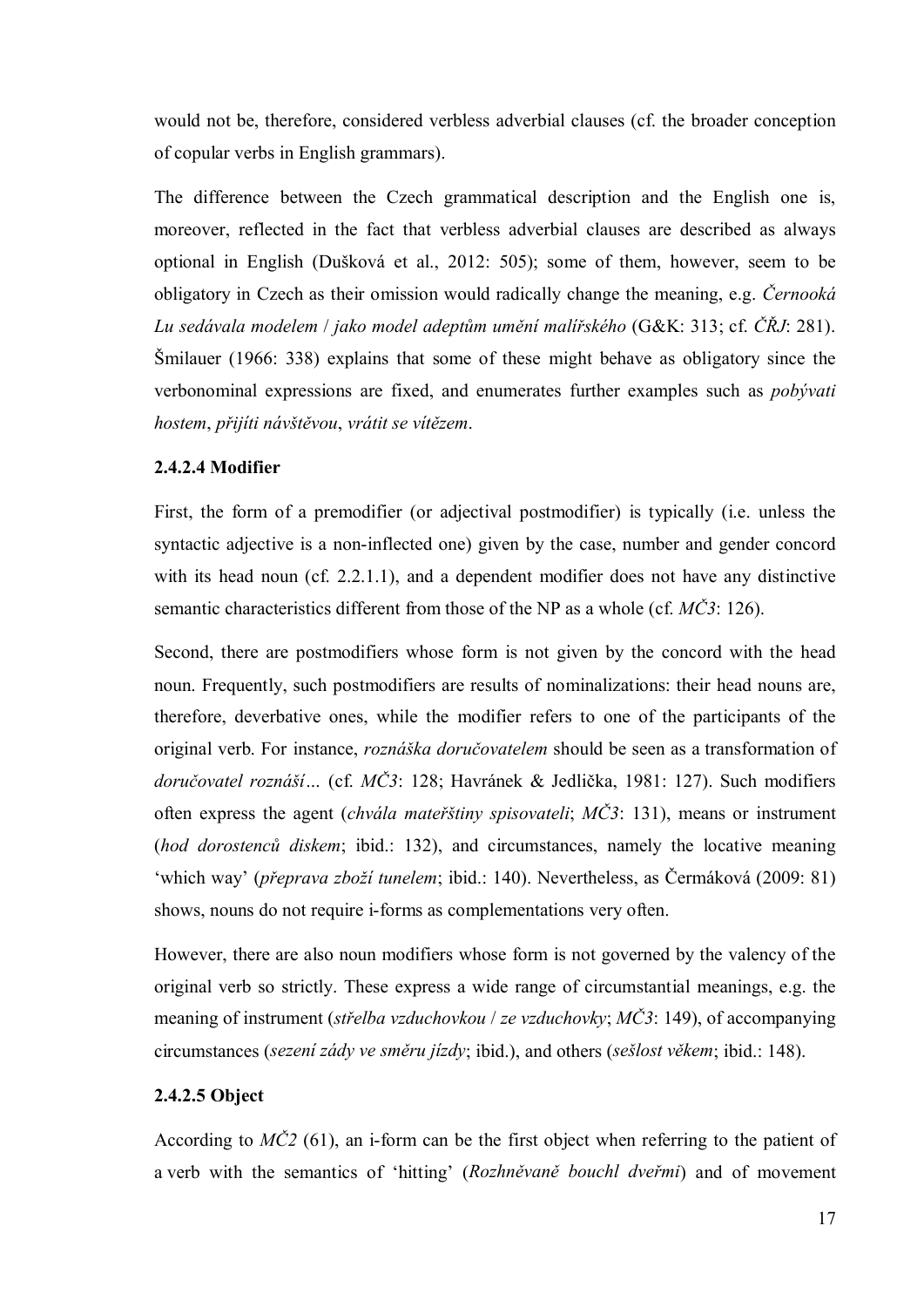(Děvčata o Vánocích třásla stromem). Moreover, i-forms can function as internal<sup>6</sup> objects as well (*Dítě radostně zatleskalo rukama*); i-forms with the semantics of stimulus are deemed objects as well (*Strýc v té době trpěl záchvaty. On svou rodinou pohrdal*). As a second object, an i-form can appear in constructions allowing the lexical-semantic conversion, 7 such as *dolít chladič vodou* – *dolít vodu do chladiče* (cf. 2.4.3.3.3.3b), as well as after verbs of substitution (*Nahradili kovové součástky součástkami z PVC*).

Grepl and Karlík (G&K: 248) also include i-forms after verbs of 'emanation' (*Zahrada voněla senem. Plyn hoří modrým plamenem*), and other types. In the FGD framework, agentive adjuncts in the passive diathesis also count as objects (Jelínek, 2015: 25).

Complementations of adjectives have been often considered objects (cf. *MČ3*: 67; Havránek & Jedlička, 1981: 131). Most of the adjectives with complementation are, however, deverbative, and thus it is important to look at the structures – similarly to noun modifiers (cf. 2.4.2.4) – as results of nominalizations, e.g. *válkou zpustošená země* is a transformation of *země, která byla zpustošena válkou* (*MČ3*: 69), which the classification of *válkou* in the derived structure as an object fails to acknowledge. Adjectives taking an i-form as their complementation include e.g. *nadšený*, *nedotčený*, *oddělený*, *odsouzený*, *opilý*, *opředený*, *přitažlivý*, *zamořený*, *znechucený* and *zpustošený* (ibid.: 71–72). Adjectives which may require an i-form, albeit not derived from verbs, include e.g. *vinný*, *bohatý*, *nebezpečný* and *slavný* (ibid.: 73–75). Kopřivová (2006: 33–36) enumerates a host of further examples.

### **2.4.2.6 Adverbial**

#### **2.4.2.6.1 Adjuncts**

1

<span id="page-17-0"></span>I-forms can function as either obligatory (*Nechej si to projít myslí*; G&K: 253) or optional (most of the examples below) adjuncts. The semantic roles of adverbial uses of i-forms are discussed in section 2.4.3.3.

<sup>&</sup>lt;sup>6</sup> *MČ2* uses the term 'vnitřní předmět,' which usually corresponds to the English term 'cognate object' (cf. Dušková, 2013: 128). *MČ3* gives the following explanation: "Za 'vnitřní předmět' lze pokládat i instrumentály v typu *tleskat rukama*, *dupat nohama*: doplnění je omezeno na dané substantivum a je sémanticky implikováno už ve slovese."

<sup>&</sup>lt;sup>7</sup> For further information, see Kettnerová's detailed description and the résumé in her study (2014: 243) or other works (Panevová et al., 2014: 44; G&K: 150–151).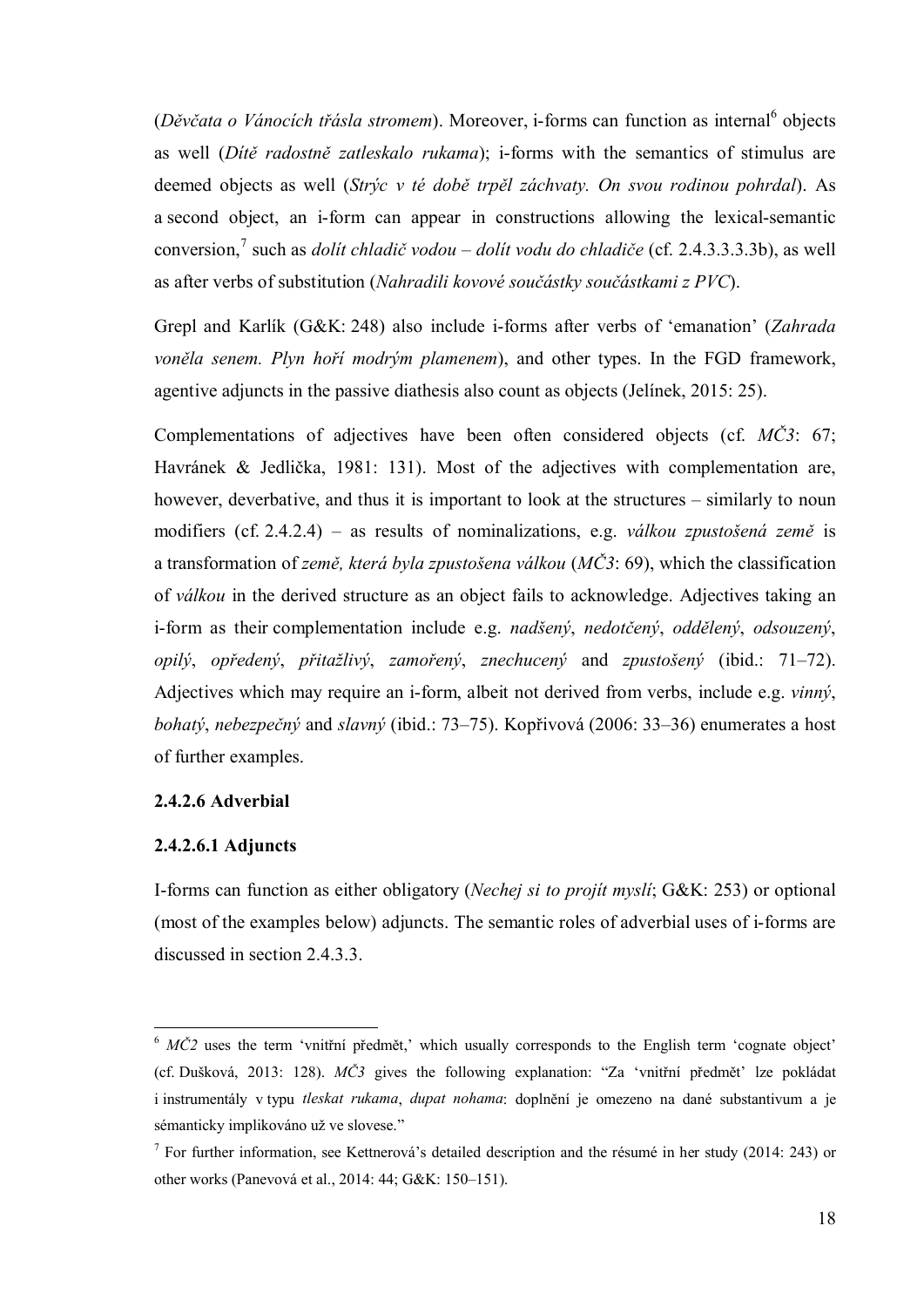The i-forms usually labeled as 'adjuncts of means and instrument' in grammars of English (cf. *CGEL*: 482–483; Dušková et al., 2012: 458–459) are quite often classified as borderline cases between objects and adverbials in Czech grammars. For instance, when discussing the adverbial functions of the i-case, Kořenský and Jirsová (*MČ2*: 65) state that i-forms expressing means and instrument in a broad sense are deemed object arguments, but they can function as modifiers as well. *MČ3* (60) includes means and instrument complementation as a borderline case between arguments and modifiers.

### **2.4.2.6.2 Adverbials peripheral to clause structure**

Some i-forms may function in the same way as English conjuncts, the case in point being *jinými slovy* 'in other words' (cf. Dušková et al., 2012: 483). Another example could be *stejným dechem* 'in the same breadth' (Rysová, 2015: 169).

Furthermore, we believe that there are i-forms capable of expressing the same meanings as English disjuncts, for instance *svým způsobem*, frequently corresponding to *in a way*, as the following examples from the corpus *InterCorp v8* show (see Appendix Table 2, in which the sources of the examples are given):

- DISJ1 *Svým způsobem to potvrdilo platnost nápisu… In a way, this confirmed the validity of the inscription…*
- DISJ2 *Svým způsobem to dokazuje, že jsme svou práci dělali dobře. It demonstrates, in a way, that we did our job well.*
- DISJ3 *Svým způsobem o moc horší.*

*Much worse in a way.*

Biber et al. (2007: 1080), when discussing retrospective vagueness hedges, point out that these hedges, an example being *in a way*, "are classified as stance adverbials of imprecision," i.e. epistemic stance adverbials (ibid.: 854), or, as Quirk et al. (*CGEL*: 615) term them, content disjuncts (making an observation as to the degree of truth).

### <span id="page-18-1"></span><span id="page-18-0"></span>**2.4.3 Semantic roles**

#### **2.4.3.1 Attribute**

Predicative uses of i-forms (syntactically, subject complements as well as object complements) carry the semantics of attribute (*CGEL*: 741–742), thus expressing identification and characterization.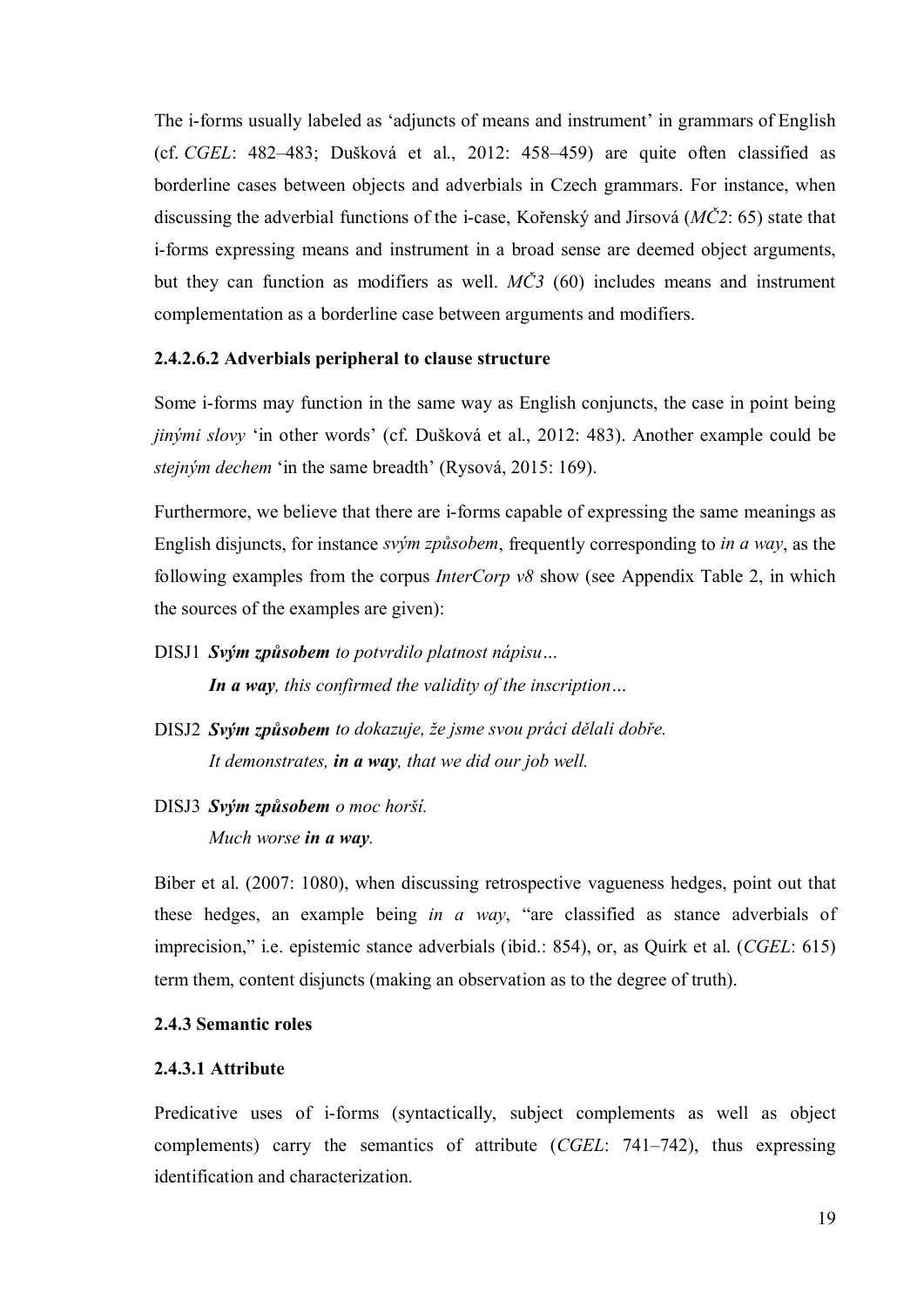# **2.4.3.2 Patient**

I-forms express the meaning of patient (affected) quite rarely (Panevová, 1996: 18); this can be explained by the fact that the semantics of means is the central one (Šmilauer, 1966: 200). According to Panevová (1996: 18), i-forms dependent on the verbs of causing motion (*hýbat*, *házet*) and on those referring to cognitive processes (*zabývat se*, *pohrdat*) can be deemed to express the semantic role of patient as well as the verbs referring to affecting someone's mental state (*polekat*, *šokovat*). In the last case, however, the i-forms could be considered to express the means (cf. *MČ3*: 65), which Panevová does not acknowledge due to the specific (and none too semantic) delineation of patient within the FGD framework and to the principle of shifting (cf. Mikulová et al., 2005: 41; Panevová et al., 2014: 45–7).

# **2.4.3.3 Circumstance semantics**

# **2.4.3.3.1 Space**

I-forms can express dynamic localization, whether the goal is specified (*Sešel polní pěšinou na silnici*) or not (*Muž kulhá náměstím*) (*MČ3*: 86). In some cases, an i-form can alternate with a prepositional locative case form: *Scházíme po tmavých schodech* / *tmavými schody do krámu. Muž kulhá náměstím* / *po náměstí.* (ibid.) The locative semantics extends to the pseudotemporal i-forms such as *jedu nocí* (Uličný, 2000: 85).

### **2.4.3.3.2 Time**

There are also temporal uses of the i-case; however, they are limited to a few nouns, by virtue of being lexicalized (Panevová, 1996: 19; *AGSČ*: 709) and unproductive (*MČ3*: 90). For this reason, Uličný (2000: 136) considers the temporal use of the i-case not to be systemically integrated. Panevová (1996: 19) gives the following examples: *Chvílemi otevřel oči a podíval se na matku. Přijde každým okamžikem. Časem se vám to bude hodit. Dnem i nocí bdí matka u lože dítěte.* Nevertheless, according to *SSČ*, *chvílemi* (*SSČ*: 111) and *časem* (ibid.: 46) should be considered adverbs (cf. 2.2.1.2 above).

### **2.4.3.3.3 Process: manner, phase, means and instrument, agent**

### <span id="page-19-0"></span>**2.4.3.3.3.1 Manner**

<span id="page-19-1"></span>I-forms can encode several meanings conventionally subsumed under the semantics of manner in a broad sense, viz. manner proper, comparison, and accompanying circumstances.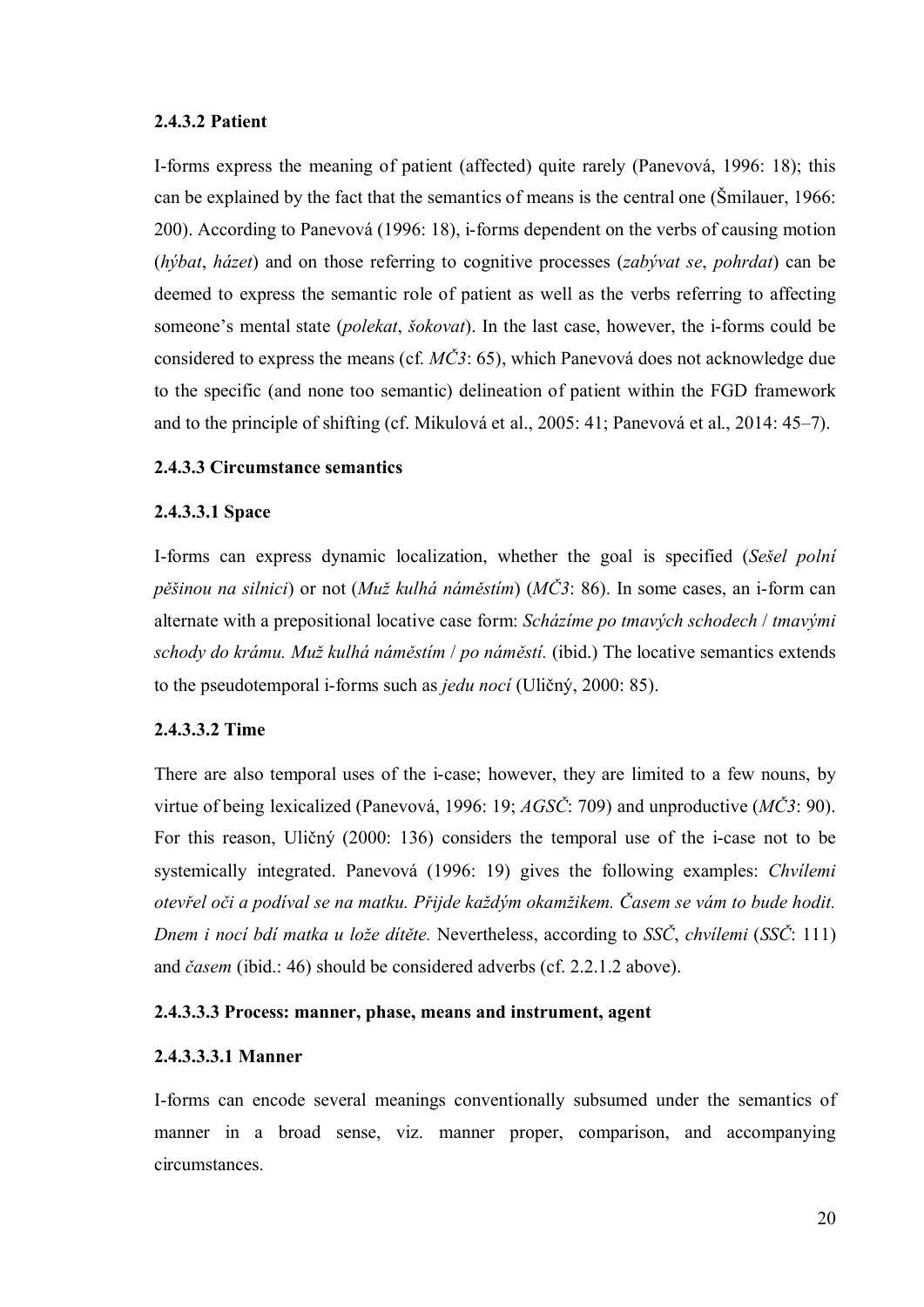a. I-forms expressing the proper manner are usually substitutable with a cognate adverb: *Nové dílo se rodilo závratnou rychlostí* / *závratně rychle.* (Panevová, 1996: 20)<sup>8</sup> Alternatively, this semantic role can be expressed by NPs which have the i-form *způsobem* as their head: *Krystalový oscilátor nelze rozkmitat týmž způsobem jako Hartleyův.* (ibid.)

b. The use of i-forms expressing comparison is limited to a few lexicalized and rather archaic cases, e.g. *Zpráva se roznesla bleskem po kraji* (Panevová, 1996: 18–19); *V lukách se kupí ptáci v hejna, mračnem se zvedají* (*MČ3*: 117); *Voda vře klokotem* (Uličný, 2000: 136). Similarly to the temporal semantics discussed above, Uličný (ibid.) considers this use of the i-case systemically non-integrated.

c. According to *MČ3* (111), i-forms as those in *Ulehla naznak do pramice, tváří k obloze* and *Ve sklepě visely kýtami vzhůru krásné jalovice* can be interpreted as referring to accompanying circumstances. Uličný (2000: 101–102) describes such cases as expressing the relation between a whole and its part.

# **2.4.3.3.3.2 Phasal i-case**

I-forms can accompany phasal verbs (in a broad sense – cf. Uličný, 2000: 97): *Program pokračuje písničkou*. *Vizitu začneme babičkou.* (Panevová, 1996: 20) The examples *Povstání na Kubě už dávno skončilo vítězstvím* and *Rekonvalescencí se začala idyličnost mého života* are used to illustrate the semantics of means by Šmilauer (1966: 301). Panevová (1996: 20), however, subsumes this type under manner adjuncts. Strnadová (Dušková et al., 2012: 301) includes examples of phasal i-forms and their English counterparts as referring to accompanying circumstances.

# **2.4.3.3.3.3 Means and instrument**

<u>.</u>

It is the primary function of i-forms to express means in a broad sense (Panevová, 1996: 20). *MČ3* distinguishes the following semantic specifications:

a. instrument (including i-forms referring to body parts as in *mávat křídly*, *rukou*): *Řezali jsme dříví úplně tupou pilou* (*MČ3*: 62);

<sup>&</sup>lt;sup>8</sup> MČ3 (117) provides further examples: "V platnosti ADVQual se uplatňuje rovněž prostý I a předložkové pády. Prostý I: *Smekl klobouk dvorným obloukem*. *Pasažéři ujížděli bleskovou rychlostí kolem nás*. *Bavili se hrubým, surovým způsobem*; je možná substituce I adverbiem: *dvorně*, *bleskově*, *rychle*, *hrubě*, *surově*…"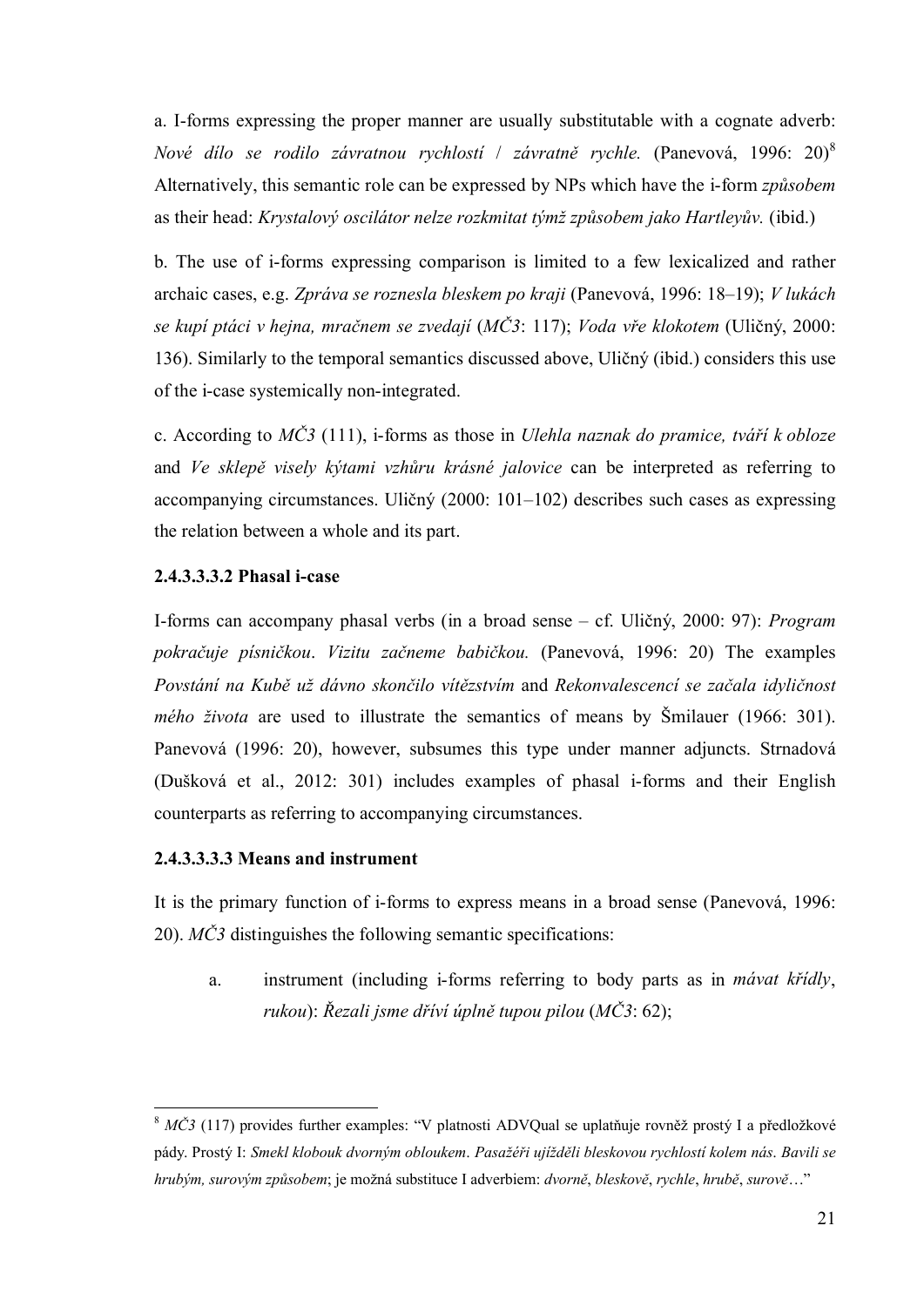- b. material: *nalakovat bezbarvým lakem*; also with verbs such as *narvat*, *napustit*, *dolít* and *mazat*, i.e. verbs allowing the so-called lexical-semantic conversion: *narvat maso do mrazáku* – *narvat mrazák masem* (Panevová et al., 2014: 120);
- c. mediator: *poslat balík poštou* (*MČ3*: 63);
- d. means:
	- da. simple: *odměnit zrádce penězi* (ibid.: 65);
	- db. actional, paraphrasable by a subordinate clause introduced with *tím, že* and containing a cognate verb: *Příslušník zastavil vůz zvednutím ruky* / *tím, že zvedl ruku* (ibid.: 63); Běličová (1982: 58), however, points out that even *Strážník zastavil vůz rukou* (albeit not containing the nominalization, i.e. the verbal noun *zvednutím*) still implies the same propositional meaning;
	- dc. according to Panevová (1996: 19), adjuncts formally or lexically related to the verb<sup>9</sup> (*spal těžkým spánkem, promlouval kovovou řečí*) are a subtype of this group as well.

#### **2.4.3.3.3.4 Agent**

I-forms (alternating with PPs governed by *od*) express agent in the passive diathesis, e.g. *Studenti budou z biologie zkoušeni prof. Novákem* (G&K: 285), and in the causative 'diathesis' (cf. Panevová et al., 2014: 114), with the subject referring to the initiator, e.g. *Petr se dal / nechal vyzkoušet prof. Janyškou* (G&K: 286).

### **2.4.3.3.4 Viewpoint**

1

I-forms can have the meaning of viewpoint when they are dependent on verbs or adjectives expressing a relation such as comparison or identity: *Zevnějškem se podobá ostatním sousedům.* (Panevová, 1996: 20) Alternatively, i-forms conveying the meaning of viewpoint can accompany the copular *být*: *Petr je rodem Moravan* (ibid.; also Uličný, 2000: 105). According to Uličný (ibid.: 106), such i-forms express some aspect of what is

<sup>9</sup> Šmilauer (1966: 279) uses the terms 'soukmenný' corresponding to the English adjective 'cognate' (cf. *CGEL*: 750) and 'ze základu souznačného,' i.e. 'derived from a synonym.'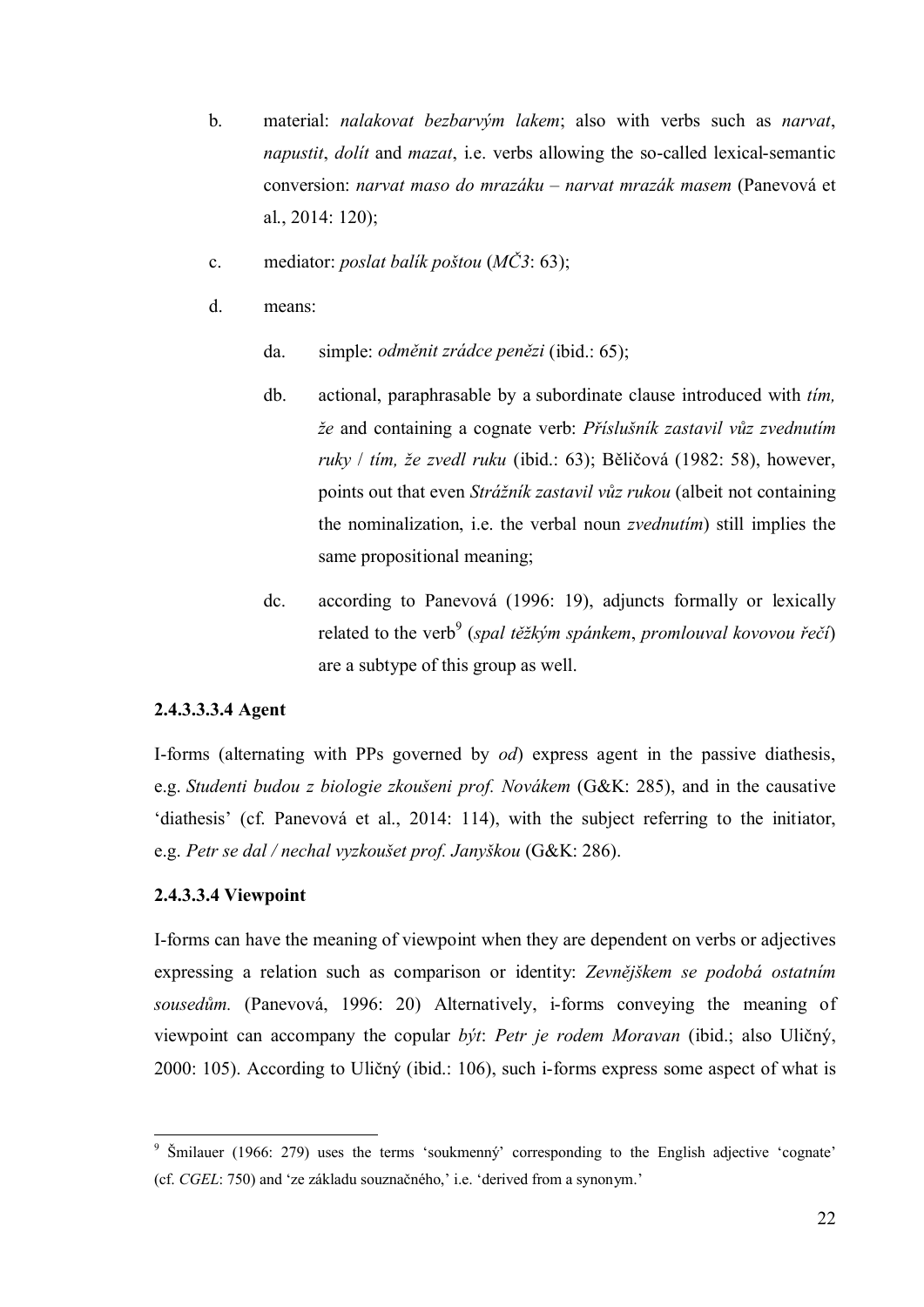referred to by the subject, while the subject complement determines this aspect semantically.

# **2.4.3.3.5 Contingency**

In the realm of contingency, i-forms can express the semantics of cause, as in *Samým leknutím ani nenadával* (*MČ3*: 100). Non-clausal realization of contingency adjuncts is in general secondary in Czech, and most of nominal adjuncts of cause are therefore nominalizations (ibid.: 99; also cf. Štícha, 2006: 28). Šmilauer (1966: 309–310) distinguishes mental (*Srdíčko mi puká žalem*) and physical (*Také děti už hlady plakaly*) causes of bodily states and processes (including illnesses and causes of suffering, e.g. *Milostpaní trpí nervózou*) as well as 'other cases' such as *Hanča náhle procitne hlasitým zavoláním*. Štícha (2006: 29) points out that such examples constitute a group of borderline cases between the semantics of cause and means, and can be often transformed in such a way that the cause is expressed as the subject: *Vzbudil se hlukem. / Vzbudil ho hluk.*

The semantics of cause is sometimes subdivided into two specifications, internal and external cause (*MČ3*: 100–101); Machová (1972: 49), however, concludes that this distinction is none too efficient and does not reflect two distinctive meanings.

Moreover,  $M\dot{C}3$  (105–106) mentions the i-case as a peripheral means of expressing the meaning of purpose, giving the following examples: *Dej udeřit útokem! Šli jsme procházkou na Petřín. Tovaryš se vydal vandrem do světa.* It is, however, noted that the purpose meaning is none too distinctive and the examples present somewhat lexicalized uses; besides, Šmilauer (1966: 279) classifies i-forms such as the one in *Půjdeme procházkou* as expressing accompanying circumstances. Nonetheless, Machová (1972: 78) and others (e.g. Šmilauer, 1966: 317–320) imply that an i-form cannot function as an adjunct of purpose.

# **2.4.3.3.6 Extent (measure)**

1

Extent (or measure) can be expressed indirectly by means of the correlative pair *čím* [+ A COMPARATIVE FORM] – *tím* [+ A COMPARATIVE FORM], corresponding to the English correlative *the*<sup>10</sup> [+ A COMPARATIVE FORM] – *the* [+ A COMPARATIVE FORM] (Dušková et

<sup>10</sup> Note that this correlative pair corresponds to Old English *þӯ… þӯ* (Mitchell & Robinson, 1992: 96), *þӯ* being the singular masculine-neuter i-form of the demonstrative pronoun (Brinton & Arnovick, 2011: 205–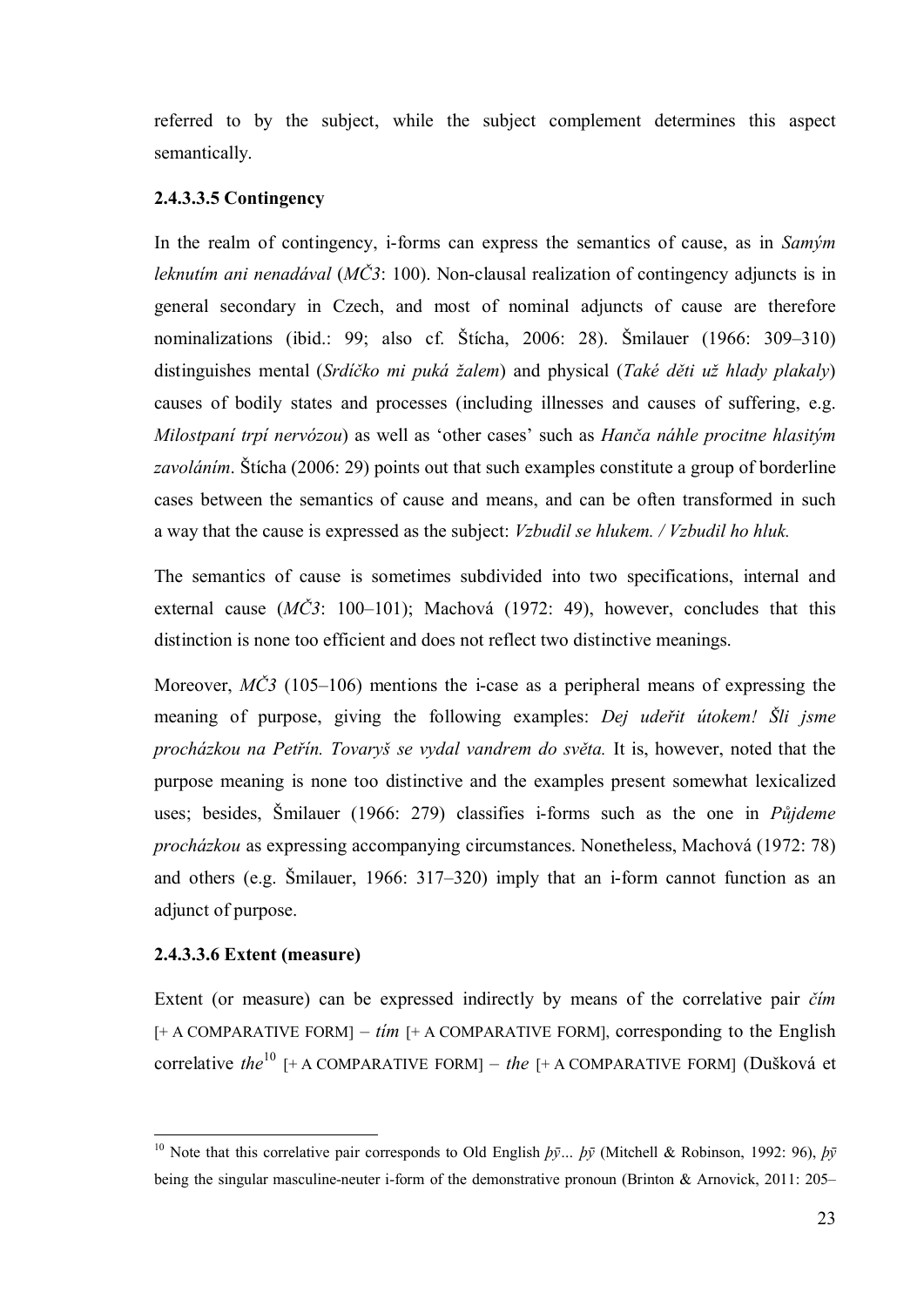<span id="page-23-2"></span>al., 2012: 631; cf. Biber et al., 2007: 820; cf. *MČ3*: 450). Uličný (2000: 136) includes this type as one with non-systemic integration.

As only Šmilauer (1966: 291) seems to notice, there are also nominal i-forms capable of conveying the extent meaning, as in *Krev se řinula proudem*. However, no other Czech grammar – to our knowledge – mentions nouns expressing the i-case as a realization form of the adjunct of extent; furthermore, this use seems restricted to certain lexicalized collocations.

# **2.5 Possible English counterparts of instrumental case forms**

The following overview attempts to find and enumerate the prototypical (i.e. by no means all) English counterparts of Czech i-forms with respect to their realization forms.

# **2.5.1 Concomitant meanings of the i-case**

1

Lehmann and Shin (2005: 24–25) provide a relatively suitable framework for our cross-linguistic analysis, listing seven strategies for the coding of concomitant<sup>11</sup> functions, including instrumental functions; four of these strategies are relevant for the comparison of Czech and English, namely:

- (2) adpositional marking (e.g. English *with*, *by*);
- (3) case marking (e.g. Russian instrumental case);
- (6) conversion (e.g. English *iron* or *hammer*);
- (7) lexical fusion: "The main verb contains a specific concomitant as a feature of its meaning," as *kick* in English, implying the use of a foot as a tool.

As Narrog (2009: 595) explicates, languages frequently have more than one means of marking the instrumental, English being a case in point, employing three of these strategies, viz. adpositional marking, conversion, and lexical fusion. In Czech the primary

<sup>206),</sup> i.e. being in fact an equivalent of the Czech form *tím*. Note also that the correlative pair is in some dictionaries listed as an adverb (e.g. Ruse & Hornsby, 1990: 653).

<span id="page-23-1"></span><span id="page-23-0"></span> $11$  According to Lehmann and Shin (2005: 3), the "functional domain of concomitance [...] comprises [these] concomitants": partner and companion, vehicle, tool, material, manner and circumstance. Their delineation of 'circumstance' (ibid.: 15) corresponds to 'actional means' described above. The 'partner and companion' meaning refers to the reciprocal meaning, which in Czech can be expressed by means of the comitative instrumental with the preposition  $s(e)$  (cf. Spal, 1975) and by other means as well (cf. Panevová, 2007).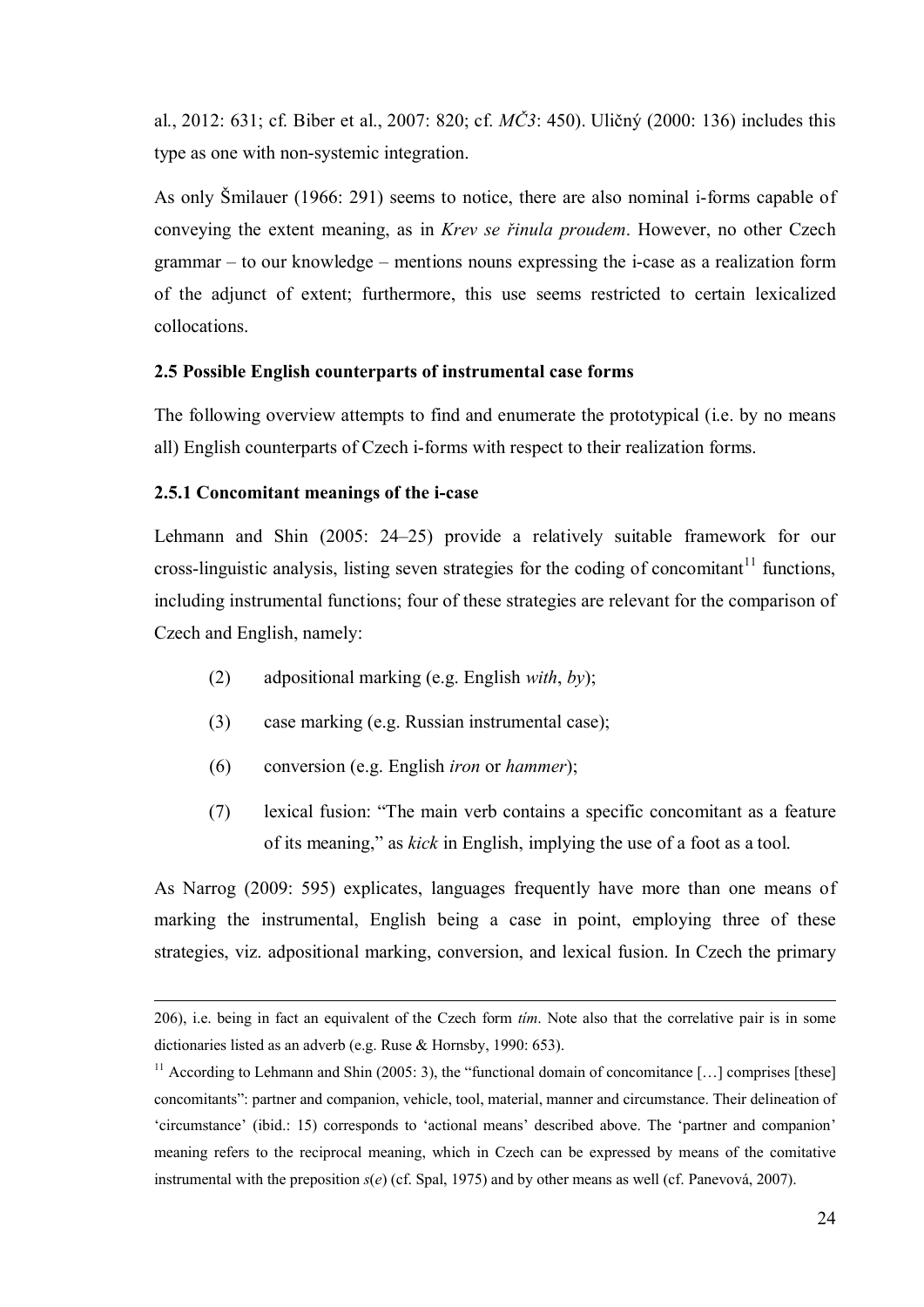strategy is case marking; however, there can be found instances of lexical fusion, including the Czech counterpart of *kick*, i.e. *kopnout*, as well as other examples, e.g. *tleskat* 'to clap (one's hand); to applaud,' cf. Macháčková's discussion in *MČ3* (61–62). Conversion<sup>12</sup> seems to be quite common (albeit seemingly limited to means and instrument meanings) in Czech; some more or less common verbs can be given as examples, including *veslovat* 'to row; to pull (an oar),' *telefonovat* 'to telephone, phone,' *cukrovat* 'to dust; to sprinkle with sugar' and *solit* 'to salt' (Mališ, 1997: 26), compare also Grepl and Karlík's discussion of such cases (G&K: 253–254).

The following subsections discuss the three coding strategies generally employed in English, the aim being to find out whether the use of the particular strategy can correspond to Czech i-forms (i.e. results of the use of the case marking strategy) or not.

# **2.5.1.1 Lexical fusion**

<u>.</u>

Lexical fusion is relevant only for some concomitant meanings – for instance the specification of manner contained in the semantics of verbs such as *run* ('walk with speed') and *peek* ('look with curiosity') (Lehmann & Shin, 2005: 76).<sup>13</sup> When discussing the meaning of instrument, Lehmann and Shin give examples such as *applaud*, *slap*, and *bite*, "verbs [...] generally understood with a default body part" (ibid.: 65), i.e. both hands, one hand, and teeth respectively (cf. Dušková et al., 2012: 429; *CGEL*: 752 on instrumental objects).

The instrument is, nevertheless, not explicitly referred to unless "there is something special about it" (Lehmann & Shin, 2005: 65), "an artefact is used instead of a body part" or "a non-standard body part is used" (ibid.: 53), as in *He is painting (a picture) with his foot*. Macháčková describes a group of Czech verbs implying the use of a particular instrument, "expressed only if the instrument is further specified"<sup>14</sup>  $(M\check{C}3: 62;$  my translation). It can

 $12$  The term 'conversion' is used quite loosely to refer to any derivation of a verb from a nominal stem, as becomes apparent from Lehmann and Shin's (2005: 64) examples from German (such as *köpfen* 'toss (ball) with head' derived from the noun *Kopf* 'head') as well as from their Table 3 (ibid.: 26). Compare with the definition of conversion as "the derivational process whereby an item is adapted or converted to a new word class without the addition of an affix" (*CGEL*: 558), and similarly restricted delineation of conversion in recent Czech works and university textbooks (e.g. Mališ, 1997: 9–10; Adam et al., 2014: 44).

<sup>&</sup>lt;sup>13</sup> Seemingly contradicting themselves, however, Lehmann and Shin (2005: 87) for some reason conclude by claiming that "English uses lexical fusion only for tools."

<sup>&</sup>lt;sup>14</sup> "vyjadřuje se jen tehdy, je-li určení dále zpřesňováno"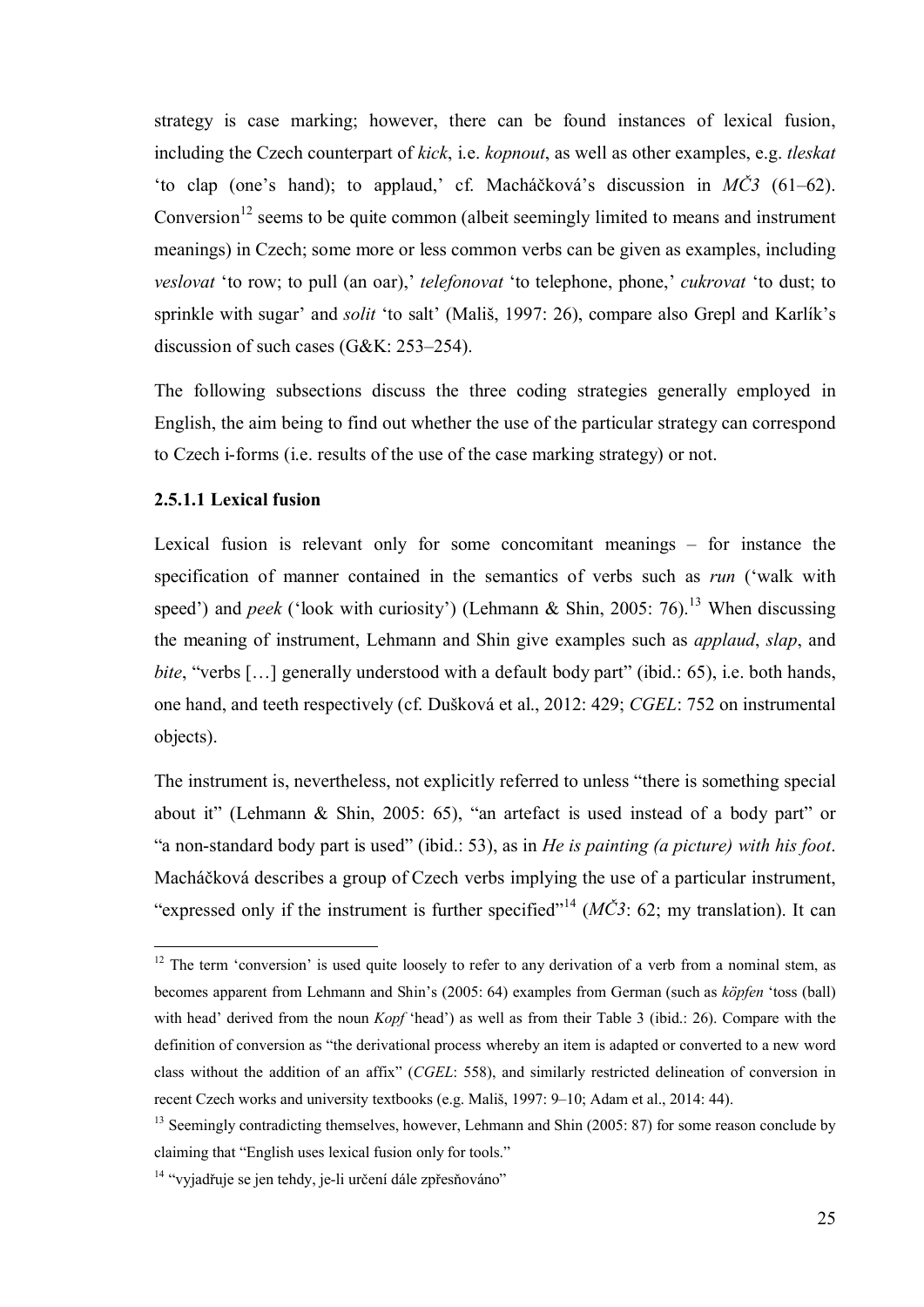be, therefore, concluded that if the concomitant is for some reason explicitly expressed in a Czech clause, it should be explicitly expressed in its English counterpart as well (and vice versa). For this reason, we do not expect verbs merely implying the use of an instrument (i.e. results of the lexical fusion strategy) to appear as counterparts of Czech i-forms.

# **2.5.1.2 Conversion**

As "[d]erived verbs, so-called instrumentative verbs, which are based on a noun that functions as an instrument in the action, are common in Germanic languages" (Lehmann & Shin, 2005: 64), it can be expected that they might appear as translation counterparts of Czech i-forms, at least of those referring to instruments. When we search in the parallel corpus *InterCorp v8* for the word form *kladivem* in Czech and for the sequence of *[lemma="with"][][lemma="hammer"]* in English at the same time, there are 65 results; when we search for the same i-form in Czech and for the word form *hammered* in English at the same time, there are 4 results. Even though these numbers are obviously of little value, they still enable us to conclude that verbs converted from nouns can appear as counterparts of Czech i-forms, even though adpositional marking is probably much more frequent than conversion.

### **2.5.1.3 Adpositional marking (and other strategies)**

The following sections provide an overview of how the individual semantic specifications can be expressed in English, employing the adpositional marking strategy. It is, however, necessary to introduce other strategies for the sake of completeness of the description as well, particularly when discussing the syntactic uses of the i-case and its '*čím* – *tím*' use.

#### **2.5.1.3.1 Means in a broad sense**

According to Strnadová (Dušková et al., 2012: 299), the prototypical preposition to express the instrument meaning is *with* (cf. Nosek, 1987: 178); Strnadová considers this preposition a mere signal of the case relation (Dušková et al., 2012: 275). In passive sentences, the instrument can be expressed by a *by*-phrase as well, which, however, as opposed to a *with*-phrase, usually excludes a human agency, as in *My car had been damaged by the branch of a tree* (*CGEL*: 700–701).

There are two alternative constructions; one contains "the verb *use* + a phrase with (*in order*)  $to +$  infinitive," in the other "the noun phrase denoting the instrument becomes the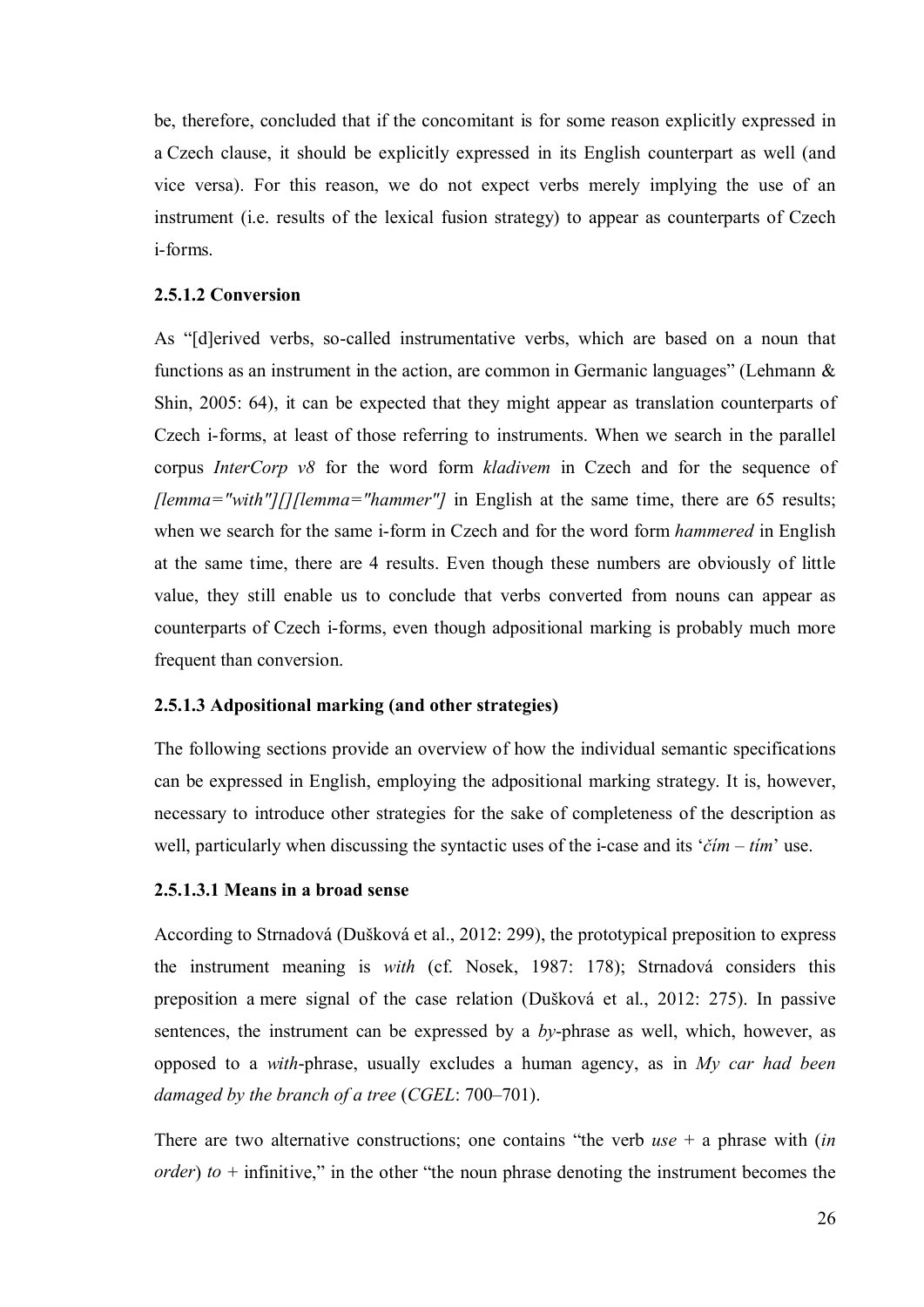subject" (ibid.: 699): *Someone had broken the window with a stone*. – *Someone had used a stone to break the window.* – *A stone had broken the window.* As Biber et al. (2007: 124) put it, "the subject identifies the instrument or means used by an agent to perform an action."

I-forms expressing means can, according to Strnadová (Dušková et al., 2012: 298–299), correspond to PPs with *in*, *by*, *through*, and *by means of*. *In* seems to be used to express the material (*a picture painted in oils*) or means (*this book is written in English*) meaning (cf. Tyler & Evans, 2003: 190). According to Quirk et al. (*CGEL*: 699), *by* can express various semantic specifications, including the mode of transport (*I usually go to work by bus*), the means of communication (*Communication took place by letter*) and what we call the actional means (*By working the pumps, we kept the ship afloat for another 40 hours*). When *through* is used, "the notion of a path is salient, which strongly correlates with the idea of […] a physical transfer" (Tyler & Evans, 2003: 219), e.g.: *He got out through the window. She passed through the open gateway.* (Dušková et al., 2012: 100)

The material meaning is expressed by means of *with* in English: *They loaded the lorry with timber. The sack was stuffed with straw.* (Dušková et al., 2012: 99, 459) As mentioned above, *in* is possible as well; however, this preposition seems to follow only the verbs of 'expressing' as Strnadová gives the example *painted in oils* and Tyler & Evans (2003: 190) provide only the example *She wrote in ink.* Because of that, this use of *in* appears somehow related to examples of the semantics of means such as the following: *The document is written in plain English.* (*DictCam*: *in* 'expressed')

### **2.5.1.3.2 Manner in a broad sense**

By analogy with the Czech i-form *způsobem*, English can express manner explicitly by means of *in … manner* as in *The job was done in a workmanlike manner* (*CGEL*: 698). Apart from PPs with *in*, PPs with *with* can be used to express this semantic role: *We were received with the utmost courtesy.* (ibid.) Nevertheless, the adjunct of manner is very frequently expressed by means of adverbs (Dušková et al., 2012: 455), and therefore adverbs could appear as counterparts of Czech i-forms as well, especially since Czech adjuncts of manner are often paraphrasable by cognate adverbs (cf. 2.4.3.3.3.1a).

Czech adjuncts of comparison could correspond to English phrases with *like* meaning 'in a manner resembling' (*CGEL*: 698).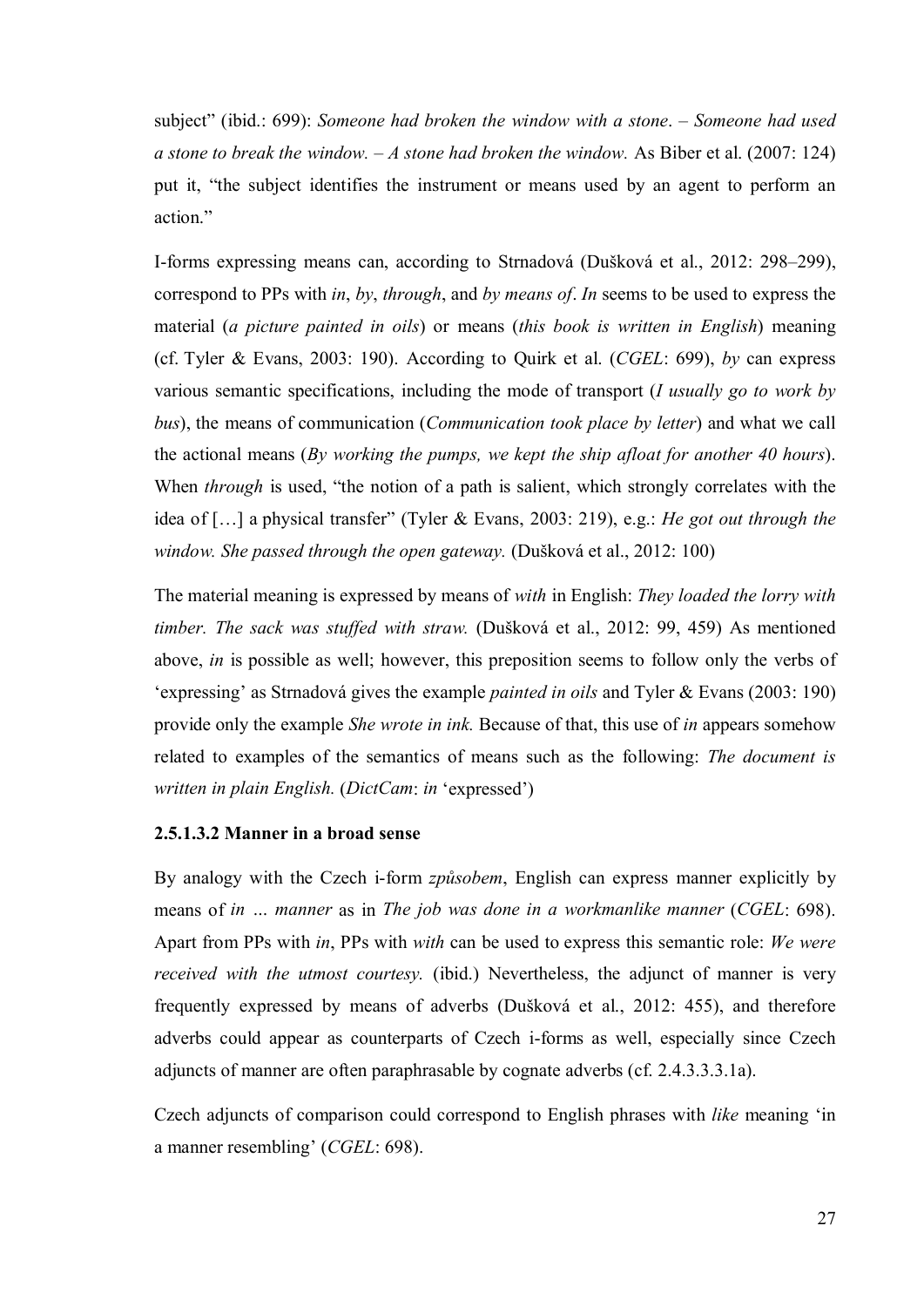<span id="page-27-0"></span>As Strnadová's example *He turned his back on us. Obrátil se k nám zády* (Dušková et al., 2012: 300) might suggest, English counterparts of the i-case use described in section 2.4.3.3.3.1c as accompanying circumstances might be simple NPs functioning as direct objects; however, more or less accidentally found examples show that the preposition *with*  might be relevant as well: *[The cat] habitually moved in a kind of nautical crawl, with her stomach close to the deck.* (Biber et al., 2007: 318) *The Duke of Edinburgh was opposite the Queen, sitting next to EEC chief Jacques Delor – and with his back to Charles.* (ibid.: 912)

Phasal i-forms could correspond to English *with*-phrases, cf. Strnadová's examples: *The party ended with a dance. We began the day with a swim.* (Dušková et al., 2012: 301)

# **2.5.2 Other uses of the i-case**

### **2.5.2.1 Syntactic uses of the i-case**

Czech i-forms functioning as subject complements, object complements, and verbless adverbial clauses (as defined in the English syntax) generally correspond to common case forms of nouns in English, e.g. *Krádež zůstala nevyřešenou záhadou. The theft remained an unsolved mystery*; *Byl zvolen předsedou. He was elected chairman.* (Dušková et al., 2012: 100; Trnka, 2014: 236)

Czech i-forms functioning as objects (and possibly expressing the semantics of patient) often correspond to the direct object in English, e.g. *házet čím*: *throw sth* and *vrtět hlavou*: *shake one's head* (Dušková et al., 2012: 100). They might, nevertheless, correspond to PPs (with various prepositions) as well: *oplývat čím*: *abound in sth*; *chlubit se čím*: *boast of sth*; *zabývat se čím*: *deal with sth*; *trpět čím*: *suffer from sth* etc. (ibid.)

### **2.5.2.2 Non-concomitant semantic uses of the i-case**

Since temporal i-forms appear to be restricted to few lexicalized cases, suffice it to say, their English counterparts are correspondingly lexicalized. For instance, Dušková (2012: 100) mentions the expressions *now and then* and *from time to time* as possible counterparts of *chvílemi* – which is, however, considered an adverb (*SSČ*: 111) – and (*at*) *any moment* as a counterpart of *každým okamžikem*.

The case of place adjuncts seems to be a complicated one; i-forms often correspond to PPs with *through* (Dušková et al., 2012: 281) as well as to PPs with *along* and *among*, which Strnadová illustrates with the pairs *Go along the street. Jděte touto ulicí* (ibid.: 286) and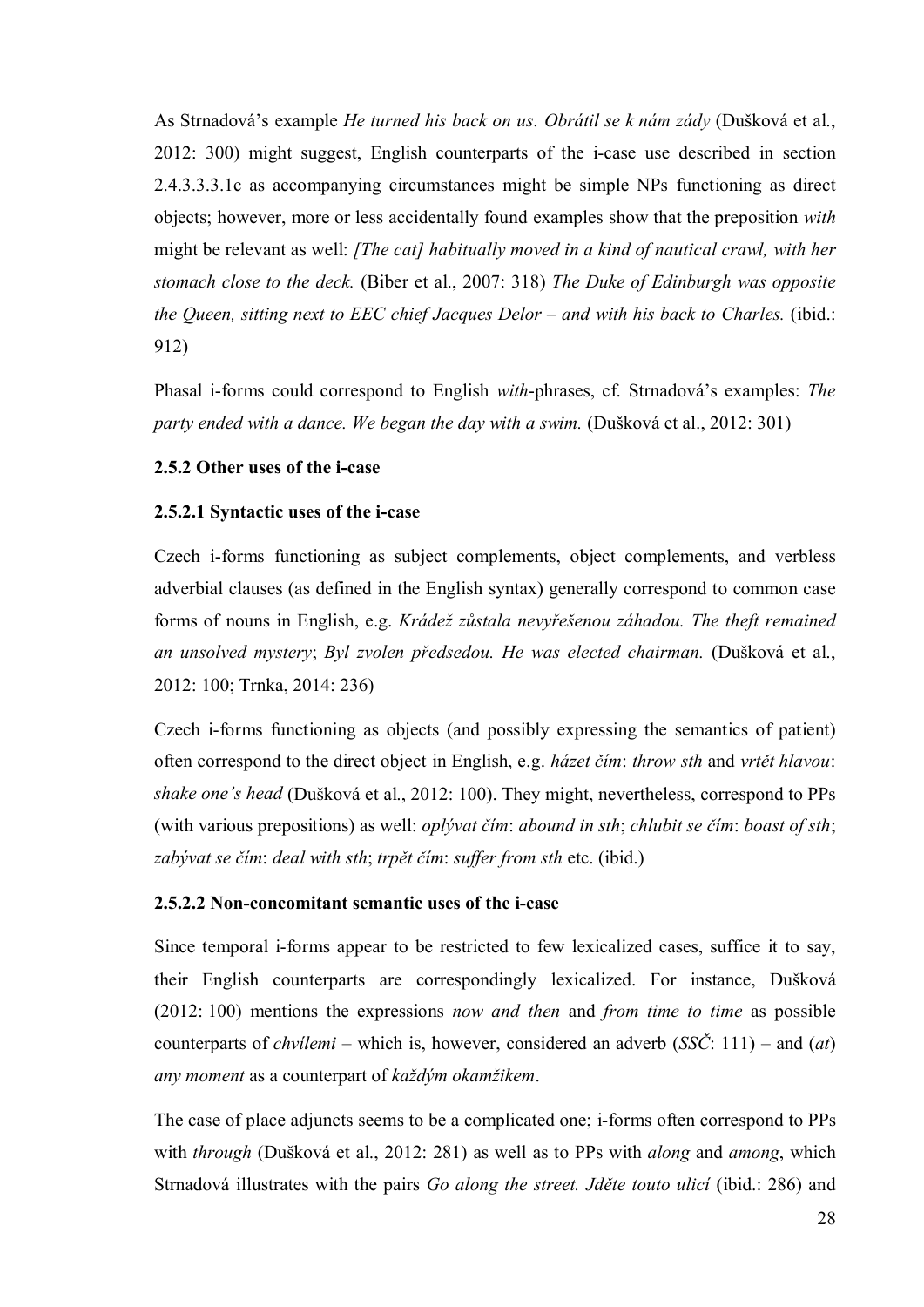*Peggy moved among the crowd. Peggy procházela davem* (ibid.: 287) respectively. Nevertheless, Strnadová (ibid.: 286) states that *across* can correspond to a PP with *přes*, which is, according to  $M\check{C}3$  (86), all but interchangeable with an i-form. Generally, however, the meaning of passage can be expressed by means of *across* (related to the movement on a surface, i.e. to *on*), *through* (related to the movement in what has volume, i.e. to *in*) and *past* (related to *by*) (*CGEL*: 682). Furthermore, movement with reference to a directional path can be referred to by PPs with *up*, *down*, *along* and *across* (ibid.). To conclude, the group of prepositional heads of PPs possibly corresponding to Czech i-forms encompasses a whole range of prepositions, *through* being probably the most common one.

Agentive adjuncts correspond to English PPs with *by*: *This church was designed by Wren.* (Dušková et al., 2012: 299; cf. *CGEL*: 700)

I-forms functioning as viewpoint adjuncts can correspond to fixed expressions with *by*: *by birth* / *blood* / *trade* / *profession*: *rodem* / *původem* / *zaměstnáním* / *povoláním* (Dušková et al., 2012: 301). Strnadová (ibid.) subsumes *of*-phrases as in *innocent of that crime* and *guilty of murder* under viewpoint adjuncts as well; she also enumerates other viewpoint prepositions (such as *in*), but does not label any of them as possible counterparts of i-forms; Dušková (ibid.: 460) includes the example *he is young in years, but old in experience* corresponding to the following Czech sentence using i-forms: *je mladý věkem, ale starý zkušenostmi*.

According to Strnadová (Dušková et al., 2012: 293–294), i-forms expressing the meaning of cause can correspond to *with*-phrases (*She was shivering with cold*) and *from*-phrases (*He collapsed from fatigue*). Nosek (1987: 173–174) adds the preposition *for*, considering it synonymous with *with* (*He jumped for joy*. *Skákal radostí*. *She wept with joy… Plakala radostí*), and *about*: *About their luxuries* (*tímto přepychem*)*, however, they were as amused as I was.* Quirk et al. (*CGEL*: 696) point out that *for* "is found with a relatively small number of expressions," such as *for fear* / *love* / *joy* / *sorrow*.

As suggested in section 2.4.3.3.6, the correlative pair *čím* [+ A COMPARATIVE FORM] – *tím* [+ A COMPARATIVE FORM] expressing extent (measure) corresponds to the English correlative pair *the* [+ A COMPARATIVE FORM] – *the* [+ A COMPARATIVE FORM] (Dušková et al., 2012: 631; cf. Biber et al., 2007: 820).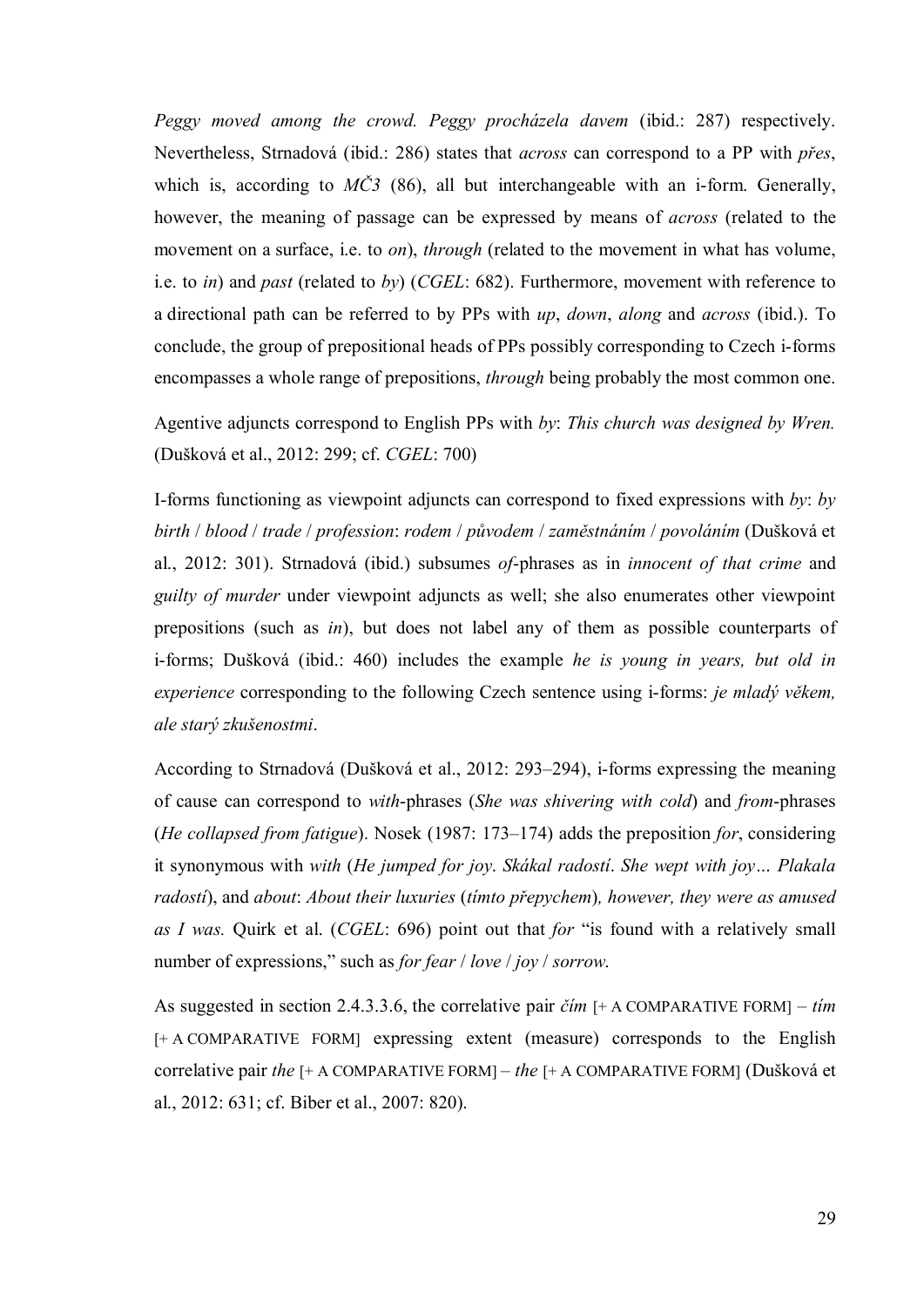#### **3 Material and method**

1

# **3.1 The search for a suitable framework revisited**

<span id="page-29-1"></span><span id="page-29-0"></span>When trying to find a suitable framework, it is necessary to take into consideration the fact that there seems to be a plethora of problematic points, some of which have already been indirectly touched upon. Taking a language such as Czech as the point of departure, it does not appear suitable to rely on the traditional descriptions of clause elements, the major reasons being the following:

a. Producing possibly the most frequently quoted (e.g. Panevová, 1996: 18; Uličný, 2000: 22; Karlík et al., 2012: 431) statement on the i-case, Šmilauer (1966: 200) verbalized the fact that the boundary between i-forms functioning as objects and as adverbials is vague.

b. More generally, Czech linguists have never found reliable criteria for distinguishing objects and adverbials (G&K: 25). This seems to have been such an unsurmountable problem that most recent representative descriptions of Czech grammar and Czech syntax, refrain (not only) from the object-adverbial distinction (see footnote 4).

c. "Traditional" syntactic descriptions often elaborate only on the semantics of adverbials, and thus fail to acknowledge the obvious correlation between constructions such as *dívky zpívají krásně* and *krásný zpěv dívek* (G&K: 25). Such descriptions usually fail to properly describe the syntactic status and semantics of deverbative noun modifiers as well as of complementation of (not only) deverbative adjectives (cf. *MČ3*: 67, 126).

d. Generally, the individual clause elements are not usually defined on the basis of the same criteria (G&K: 25; *MČ3*: 41, 126). Grepl and Karlík's arguments resemble those of Daneš (cf. Svobodová, 2013: 49).

Consequently, it seems adequate not to overestimate the importance of traditional "labels" such as *object*, *modifier*, and *adverbial* (the attempt at whose delineation would necessarily result into a voluminous logomachy), and to adopt a primarily semantic approach, which is by no means an unprecedented conclusion.<sup>15</sup> The semantic approach is not exactly unassailable either; it allows us, however, to overcome the most obvious above-mentioned

<sup>&</sup>lt;sup>15</sup> Compare with the following examples of formulations in seminal linguistic works: "Základní vlastností našeho modelu je to, že se vychází od sémantické (významové) struktury věty." (G&K: 26); "Z těchto důvodů v naší práci k větněčlenskému hledisku nepřihlížíme (až na zřetelně vydělené členy větné makrostruktury subjekt a predikát a fakultativní doplněk)." (Uličný, 2000: 22)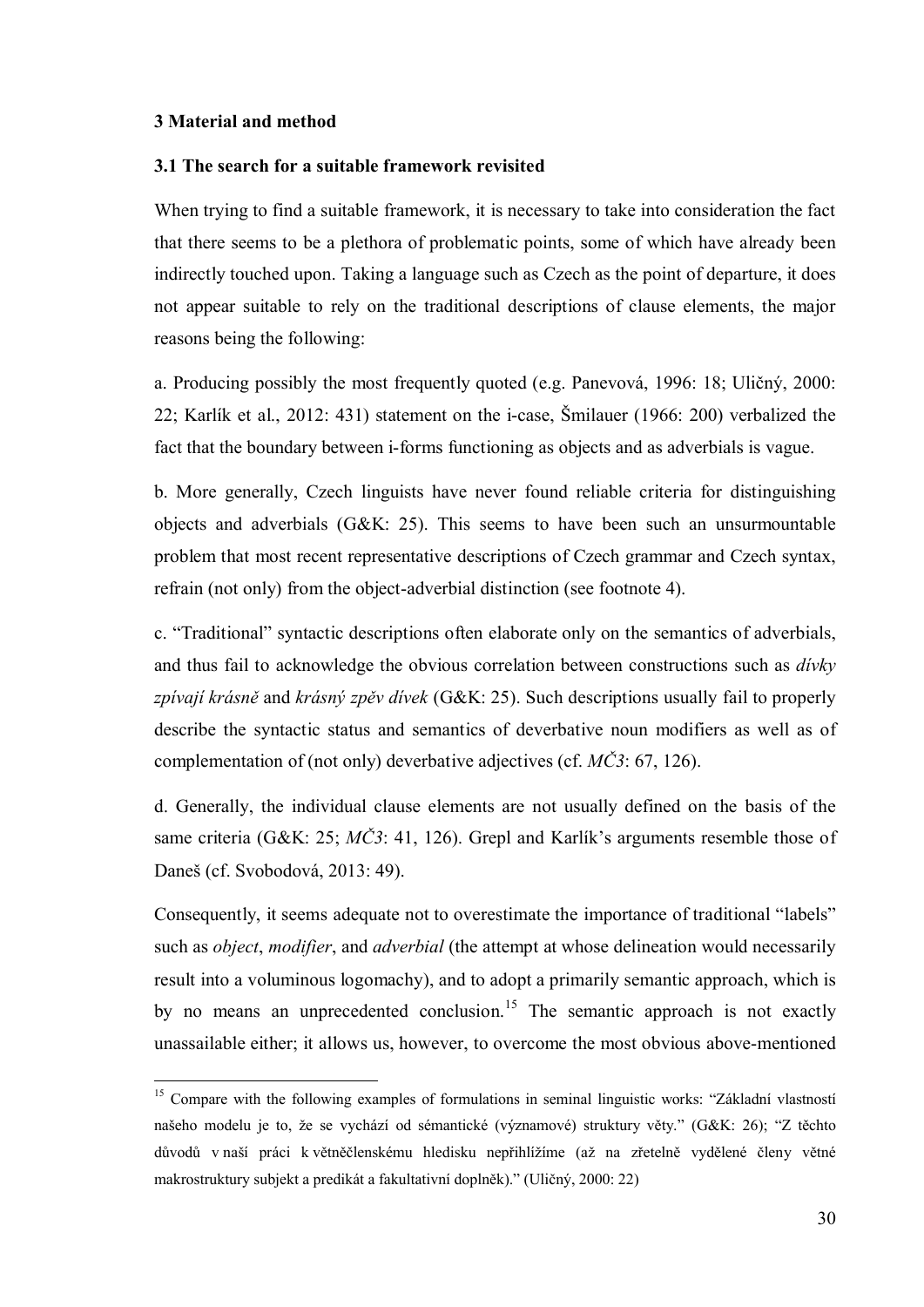disadvantages of the primarily syntactic approach, which would necessarily require us to address major theoretical problems far beyond the scope of the present thesis.

# **3.2 Material for the analysis**

# **3.2.1 Limitation of realization forms**

<span id="page-30-1"></span><span id="page-30-0"></span>The analysis examines only non-prepositional i-forms of nouns, i.e. nouns which express the i-case and function as heads of NPs not governed by a preposition. This limitation should not have any serious ramifications except for the exclusion of the extent use realized via i-forms of the pronouns *čím* and *tím* (cf. 2.4.3.3.6), which, however, should not present a problem since this construction has a systemic English counterpart (cf. 2.5.2.2).

<span id="page-30-4"></span><span id="page-30-3"></span><span id="page-30-2"></span>We do not suppose that NPs entering the relations of coordination and apposition require any special treatment since coordinated NPs as well as appositives share the same syntactic function (cf. G&K: 333, 345), to which one semantic role can be ascribed.

# **3.2.2 Limitation of semantic roles**

The analysis excludes i-forms with the semantics of attribute (i.e. predicative i-forms) since such i-forms correspond to common case nouns in English (cf. 2.4.3.1 and 2.5.2.1). Furthermore, the analysis excludes archaic, lexicalized uses of the i-case (cf. Uličný, 2000: 136), viz. temporal i-forms (cf. 2.4.3.3.2), i-forms expressing comparison (cf. 2.4.3.3.3.1b), and i-forms of nouns expressing extent (cf. 2.4.3.3.6). Moreover, i-forms potentially expressing purpose are not dealt with for reasons given in 2.4.3.3.5. For reasons touched upon in sections 2.4.3.2 and 2.5.2.1, patient is excluded as well.

As a result, the analysis concentrates on the following semantic specifications (listed in no particular order, regardless of their hierarchy): 1. agent; 2. space – direction; 3. manner; 4. accompanying circumstances; 5. phase; 6. instrument; 7. material; 8. simple means (including the 'mediator' specification); 9. actional means; 10. viewpoint; 11. cause.

# **3.3 Selection of the material**

# **3.3.1 The subcorpus and the query**

The analysis is based on data from the parallel corpus *InterCorp (version 8)* of the Czech National Corpus project, accessed through the *KonText* interface. <sup>16</sup> More specifically,

<sup>1</sup> <sup>16</sup> Available online from <https://kontext.korpus.cz>.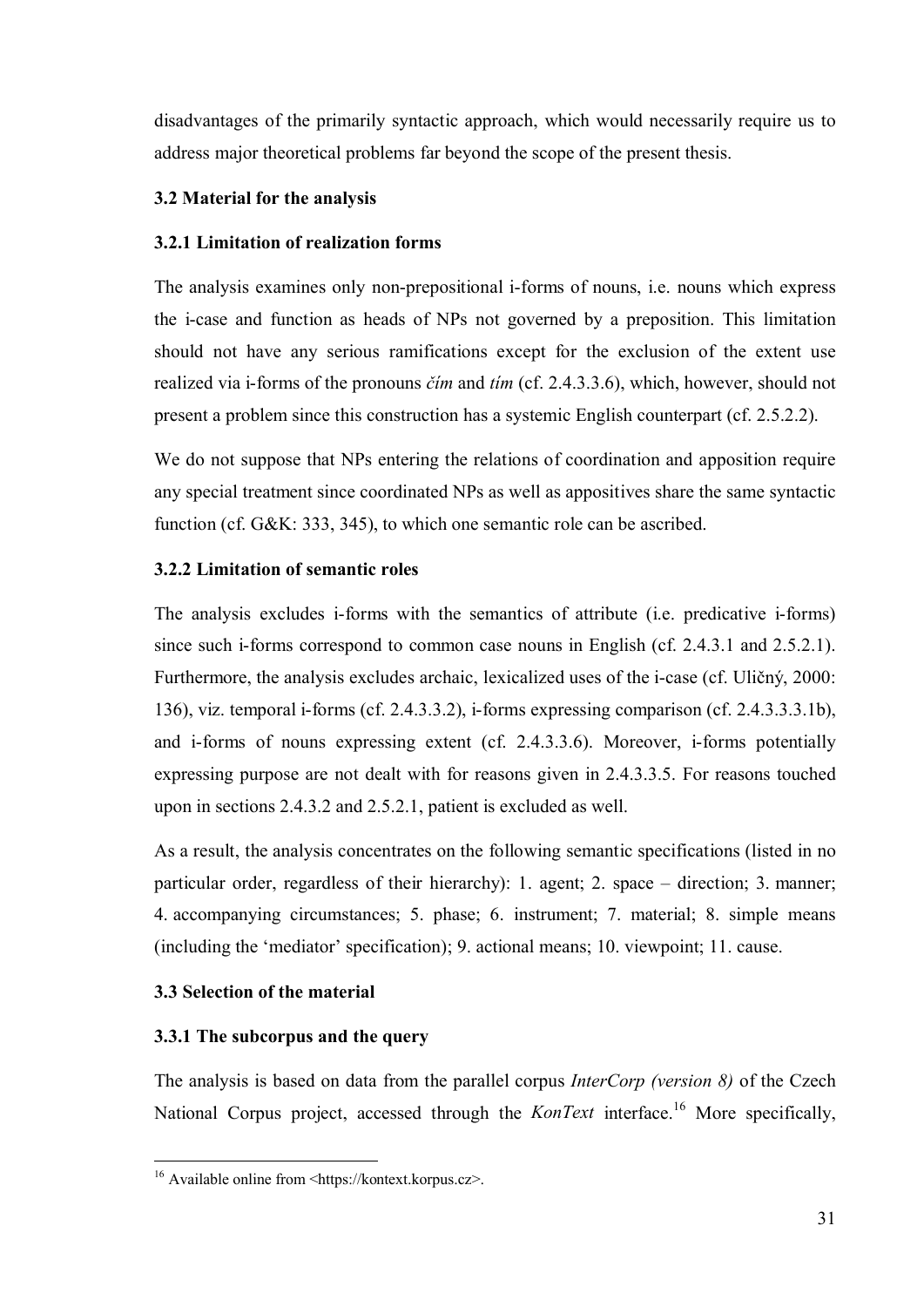a subcorpus was created, comprising fiction written originally in Czech, with the English version of the corpus aligned.

<span id="page-31-1"></span>A simple CQL query was used to find all word forms which are tagged as i-forms of nouns and which are not immediately preceded by a preposition requiring an i-case complementation, i.e. *[lemma!="(s|nad|pod|před|za|mezi|napříč)"] [tag="N...7.\*"]*. The result of the query comprises of 23,455 concordance lines.

# **3.3.2 Reduction of the material**

A series of filters were applied to the concordance lines in order to remove the highest possible number of irrelevant lines (without removing relevant ones). First of all, a positive filter (selected token: first; search span {0;1} including KWIC; the CQL query: *[tag!="R...7.\*"] [tag="N...7.\*"]*) was applied, which removed 17 falsely tagged lines (such as *On/RR--7----------- a/NNNS7-----A----- s ním jistě ta jeho banda*). Subsequently, 10 negative filters were applied, as summarized in the following table:

<span id="page-31-0"></span>

|                         | span         | the CQL query                                         | lines removed |
|-------------------------|--------------|-------------------------------------------------------|---------------|
|                         | (incl. KWIC) |                                                       |               |
| $\mathbf{1}$            | $\{-1;1\}$   | [tag="R7.*"][tag="[APC]7.*"]{1} [tag="N7.*"]          | 4,812         |
| $\overline{2}$          | $\{-2;1\}$   | [tag="R7.*"][tag="[APC]7.*"]{2} [tag="N7.*"]          | 708           |
| 3                       | $\{-3;1\}$   | [tag="R7.*"][tag="[APC]7.*"]{3} [tag="N7.*"]          | 47            |
| $\overline{\mathbf{4}}$ | $\{-4;1\}$   | [tag="R7.*"][tag="[APC]7.*"]{4} [tag="N7.*"]          | 5             |
| 5                       | $\{-4;0\}$   | [tag="R7.*"][tag="[APC]7.*"][tag="N7.*"][tag="J\^.*"] | 138           |
| 6                       | $\{-3;0\}$   | [tag="R7.*"][tag="N7.*"][tag="J\^.*"]                 | 280           |
| 7                       | $\{-2,-1\}$  | $[lemma="stabx@?t"] [lemma="se"]$                     | 51            |
| 8                       | $\{0;0\}$    | $[word="by(va)?t"]$                                   | 51            |
| 9                       | $\{-1;0\}$   | $[word="by(va)?t"][tag="[APC]7.*"]$                   | 26            |
| 10                      | $\{-1;0\}$   | [lemma="být" & tag="V[em].*"][tag="[APC]7.*"]         | 1             |

### **Table 1: Concordance filters**

Filters 1–4 removed 5,572 constructions in which there are prepositional i-forms of nouns preceded by noun modifiers which follow the preposition and whose form is governed by the head noun, examples being *s přísnou tváří*, *nad každou údajnou chybou*, *mezi vší tou slavnostní zelení*, and *s těma čistejma modrejma indiánskejma jezerama*.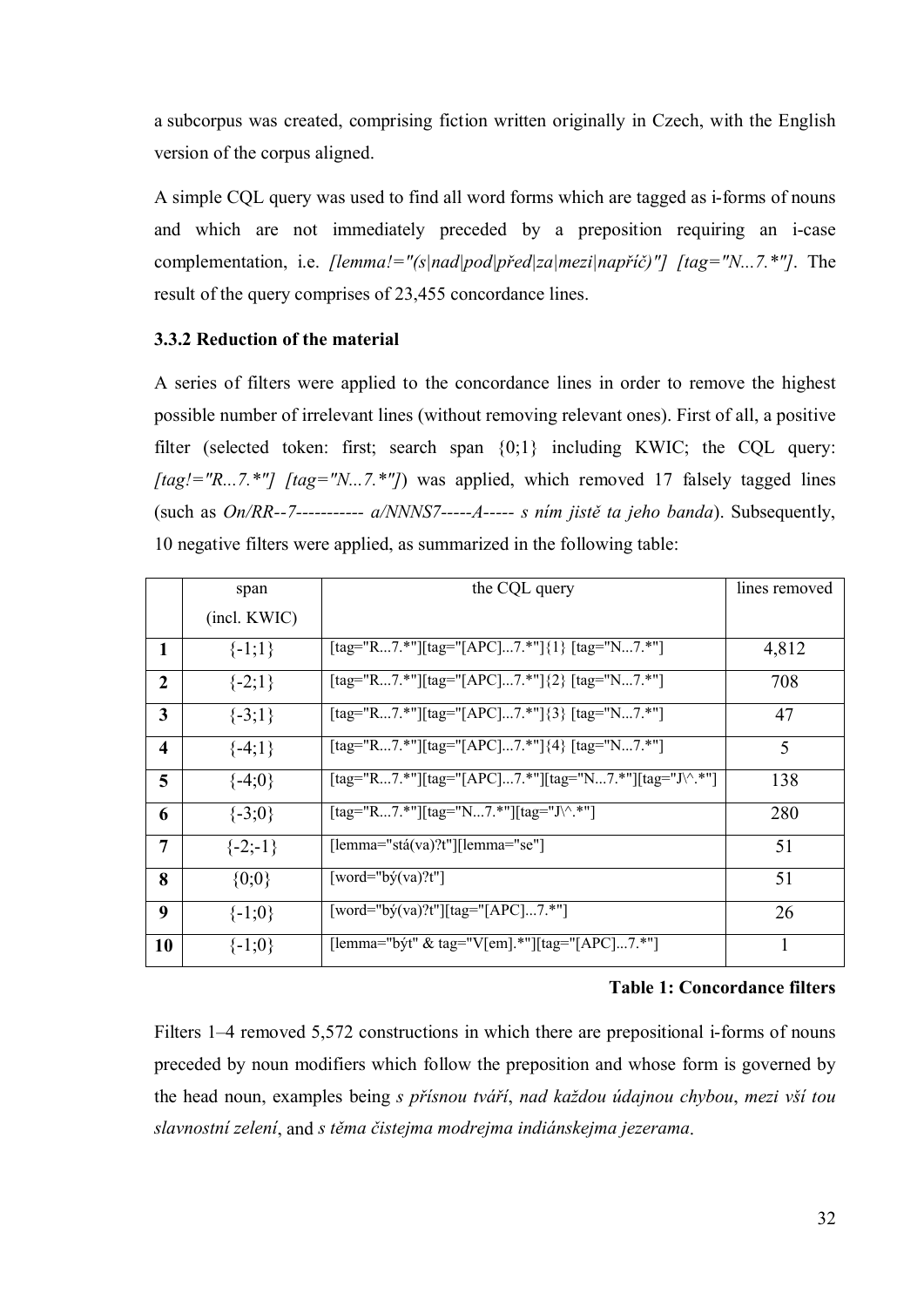Filters 5 and 6 removed 418 constructions of two coordinated i-forms governed by the same preposition such as *s tmavými vlasy a tmavýma očima* and *mezi oknem a dveřmi*.

Filter 7 removed 51 constructions in which an i-form follows the resultative copula (*stala se obětí*), while filters 8–10 removed 78 constructions in which an i-form follows a nonfinite form of the copular verb *být* (*být matkou*; *být soudním znalcem*; *jsa naším vědomím*), i.e. constructions in which there is an *i*-form with the semantics of attribute.

There being 17,319 concordance lines left, a random sample of 5,000 lines was generated, which was, subsequently, manually reduced to 3,486 lines by removing those containing:

a. annotation errors (as in *když ho revma/NNNS7-----A----- chytlo*);

<span id="page-32-0"></span>b. annotation errors resulting from the processes of adverbialization and prepositionalization (cf. 2.2.1.2), assessed by comparison with *SSČ* (e.g. *následkem* is included in *SSČ* as a preposition, and the occurrences of this word form used as a preposition were therefore removed from the material whenever falsely tagged as an i-form; other examples include the prepositions *jménem*, *vlivem*, *vinou*, *prostřednictvím*, *směrem k* / *na* / *proti* / *od* / *do*, and *závěrem*, as well as adverbs *časem*, *bokem*, *rázem*, *chvílemi*, *závěrem*, and *většinou*);

<span id="page-32-1"></span>c. remaining prepositional i-forms (*musí s panem hejtmanem mluvit*);

d. i-forms following the copular *být*, including cases when it is elided in the surface structure, as well as other i-forms with the semantics of attribute (*musí být vítězem i rytířem*; *Švejk vojenským sluhou u polního kuráta*; *Raději zůstane obyčejným infanteristou*);

e. loose translations and cases of zero correspondence; however, cf. INSTR3 in Appendix Table 1, in which the lexical meaning of the verb *slice* contains the feature 'with a sharp knife' (*DictCam*: *slice* 'to easily cut into or through something with a sharp knife'), and the example is therefore deemed a manifestation of the lexical fusion strategy, not a case of zero correspondence.

# **3.3.3 Selection of the individual samples**

### **3.3.3.1 Technical aspects**

There being 3,486 concordance lines from 19 different works of fiction left, a sample of five (or less, if necessary) i-forms and their English counterparts was excerpted for each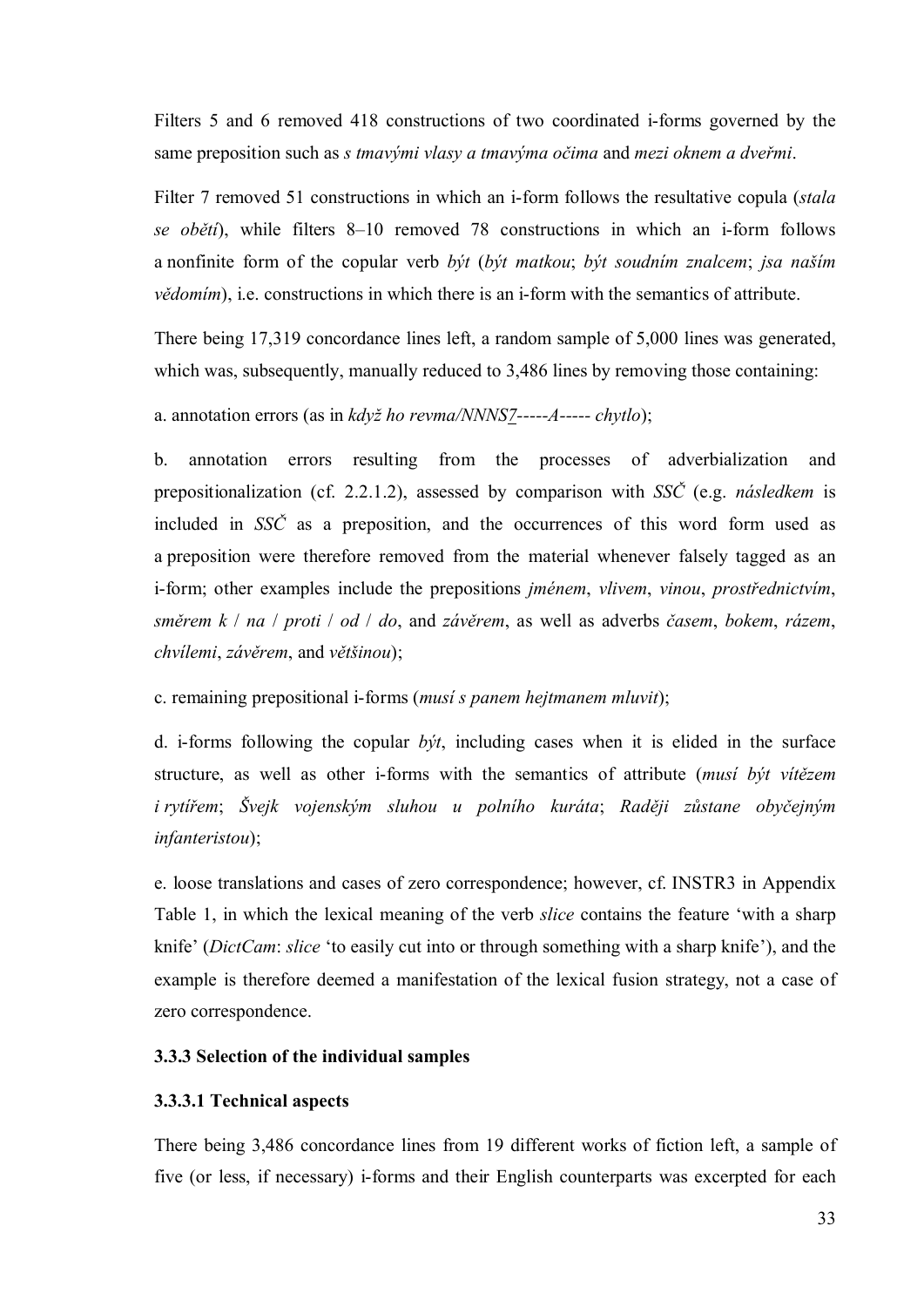opus. Consequently, there was a sample for each semantic specification of at most 95 concordance lines, from which a random sample of ten examples was generated. There having been delineated 11 semantic specifications, the analysis is based on 110 i-forms and their English counterparts.

# **3.3.3.2 Criteria used for the selection of the samples**

The major and most obvious drawback to the semantic approach, i.e. the fact that meanings are often vague, unclear and liable to be interpreted differently by different people, can be partly overcome by examining prototypical uses, rather than peripheral or borderline ones, as well as by attempting to find some formal characteristics peculiar to the individual semantic specifications, less questionable that the mere meaning itself.

While we consider the semantic criterion a sufficient one for identifying i-forms expressing the spatial meaning (cf. 2.4.3.3.1) and the material meaning (cf. 2.4.3.3.3.3b) as well as phasal i-forms (cf. 2.4.3.3.3.2), we believe that the other meanings should not be judged by semantic criteria alone. The following criteria (deduced from the linguistic studies referred to in the theoretical part) were therefore used for the selection of the individual samples:

<span id="page-33-0"></span>1. an **agentive** i-form a) denotes the agent of an action referred to by the clause element governing the i-form, and b) appears in a passive construction or a causative construction, or in a construction resulting from the nominalization of either of these two (cf. 2.4.3.3.3.4);

2. a **spatial** i-form denotes the path of a movement (cf. 2.4.3.3.1);

3. an i-form expressing **manner** a) denotes manner of an action; b) either the i-form is *způsobem* and has at least one modifier, or the i-form is paraphrasable by a cognate adverb with the same meaning (cf. 2.4.3.3.3.1a, including footnote 8); the latter criterion was "violated" in a few cases, including MANN7 (cf. Appendix Table 1) – *husím pochodem* is not paraphrasable by a cognate adverb, but analogical constructions such as *pomalým pochodem* or *organizovaným pochodem* are;

4. an i-form expressing **accompanying circumstances** a) refers to a part of a whole which is denoted by the subject (as in *Ve sklepě visely kýtami vzhůru krásné jalovice*) or object (as in *Sestra ho obrátila obličejem k oknu*; Uličný, 2000: 101) of the verb of the clause; b) the construction has an obligatory directional complementation (cf. \**Ve sklepě visely kýtami krásné jalovice*; \**Sestra ho obrátila obličejem*); c) the i-form is a part of an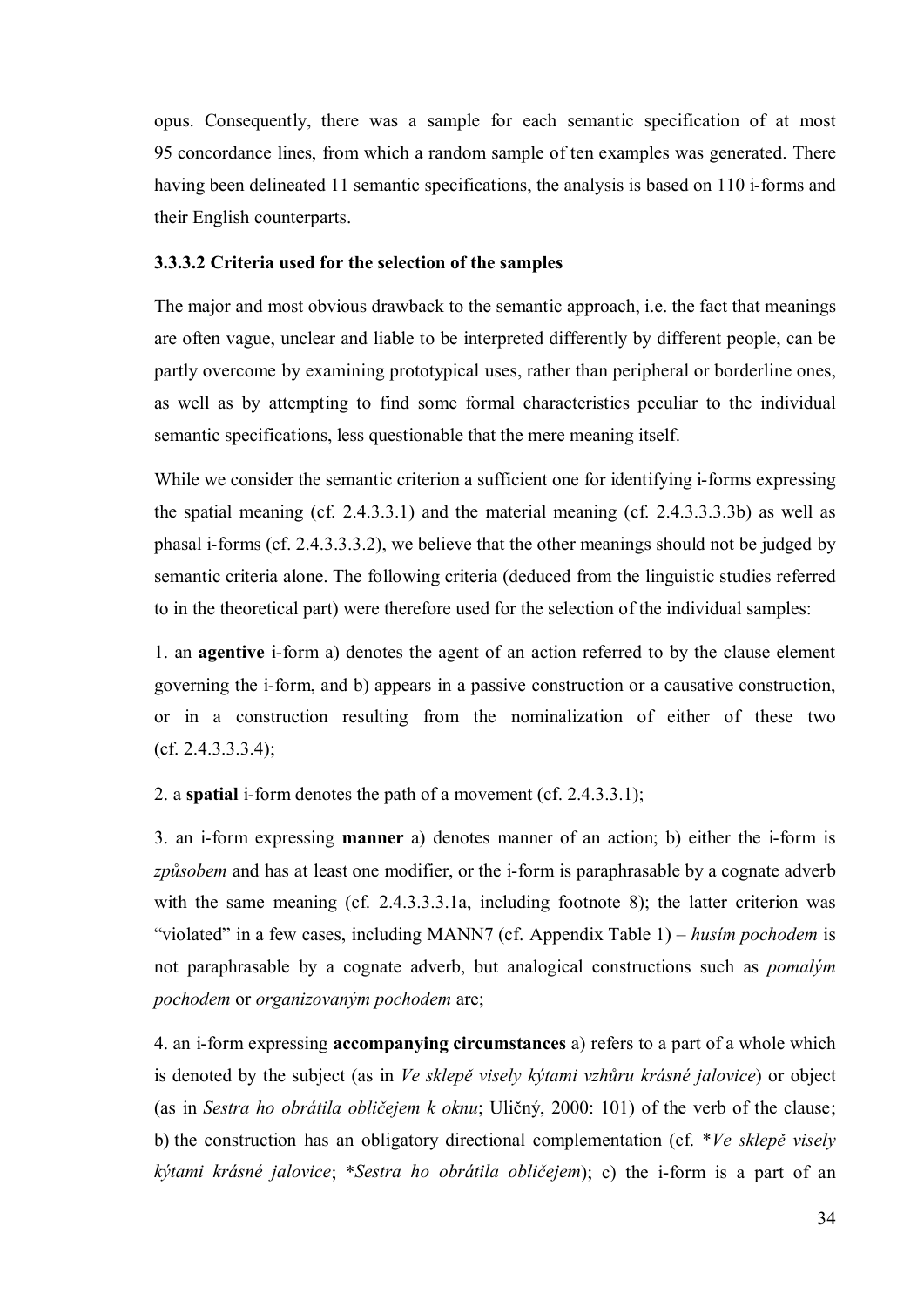underlying finite clause: cf. *Ve sklepě visely krásné jalovice a směřovaly kýtami vzhůru*; *Sestra způsobila, že směřoval obličejem k oknu* (cf. 2.4.3.3.3.1c); the data have shown that the underlying construction can be fully expressed in the surface structure (cf. ACMP5 in Appendix Table 1);

5. a **phasal** i-form a) refers to a part of what is conceived as lasting in time, and b) is governed by a phasal verb (in a broad sense) or its nominalization (cf. 2.4.3.3.3.2);

6. an i-form expressing the **instrument** meaning a) denotes the instrument of an action, and is used b) in a clause describing a situation in which an active animate participant does something to affect a more passive, animate or inanimate participant, using the instrument, i.e. c) in a clause paraphrasable in the above-mentioned way (cf. 2.5.1.3.1; 2.4.3.3.3.3a);

7. an i-form expressing the **material** meaning refers to a substance or material with which a container is being filled or with which a surface is being covered, including figurative uses as well as constructions without an agent such as *strom obrostl břečťanem*, *pěšina zarostla travou*, *obvaz prosákl krví* (cf. Panevová et al., 2014: 126); such i-forms tend to be (although not necessarily are) linguistically described by means of a construction allowing the lexical-semantic conversion (cf. 2.4.2.5; 2.4.3.3.3.3b);

8. an i-form expressing the **simple means** meaning a) denotes the means of an action, not describing an action or a complex situation itself, and thus failing the paraphrase criterion described below, which distinguishes the 'simple' means from the 'actional' means, and b) refers to an entity traditionally subsumed under the semantics of means (also cf. *MČ3*: 65), especially a mediator or a means of transport or communication (cf. 2.4.3.3.3.3c, da);

9. an i-form expressing the **actional means** meaning a) denotes the means of an action, b) this means being another action, which can be tested by paraphrasing it as a subordinate clause introduced with *tím, že* and containing a finite verb cognate with the i-form, while paraphrasing it as a clause of cause with the same meaning is not possible (cf. 2.4.3.3.3.3db);

10. an i-form expressing the **viewpoint** meaning a) refers to a certain 'aspect' as discussed above, and b) is either dependent on a verb or an adjective expressing a relation such as comparison or identity, or co-occurs with the copular *být* and fulfills the semantic conditions as described above (cf. 2.4.3.3.4);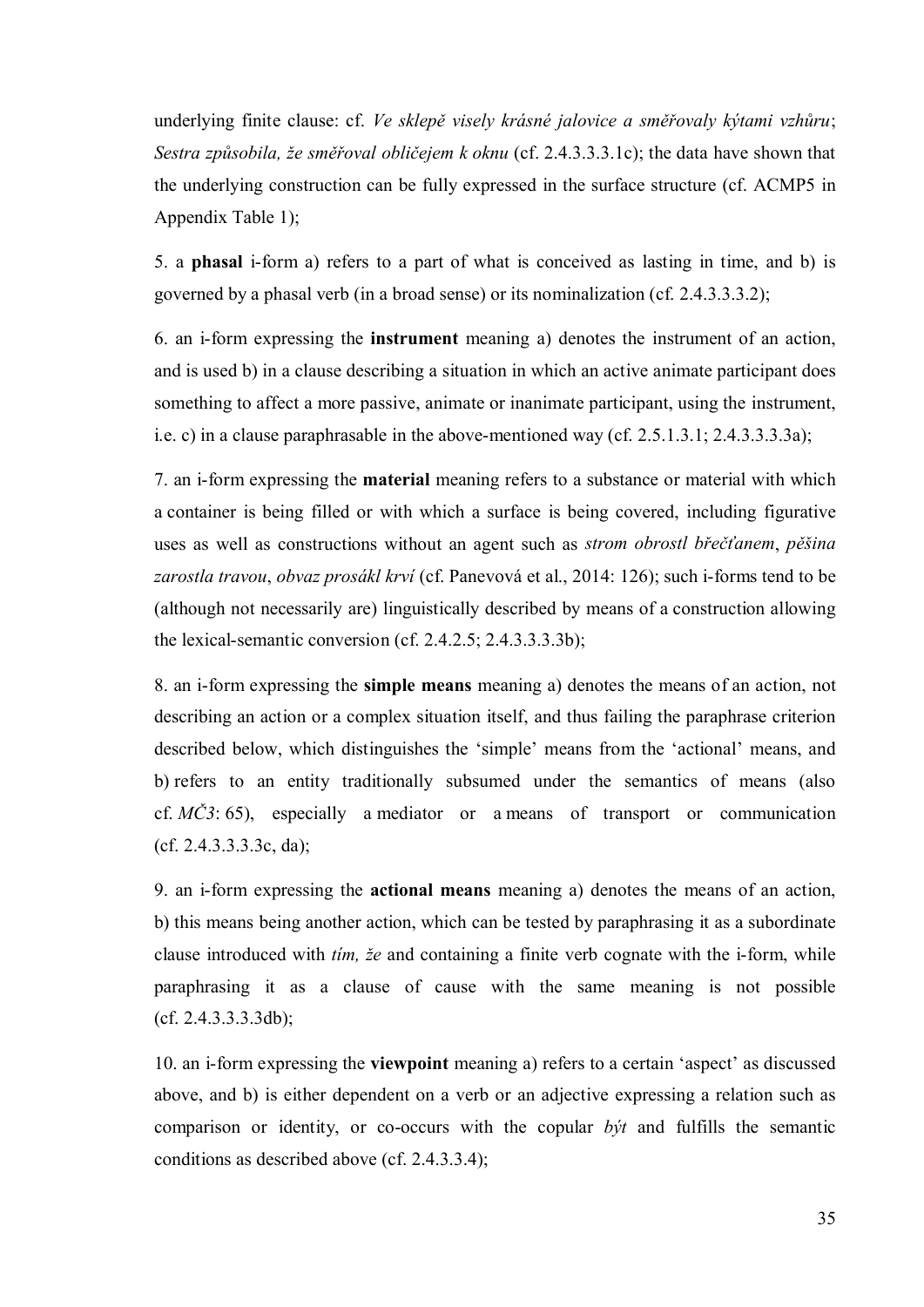11. a **causal** i-form a) refers to a mental or physical cause of a bodily state or process (including illnesses and causes of suffering), b) and is paraphrasable by a subordinate adverbial clause of cause, i.e. the primary realization form of the semantics (cf. 2.4.3.3.5).

When classifying individual i-forms, it is substantial not to commit the "lexical fallacy," i.e. to keep in mind that the lexical meaning of an i-form alone is not conclusive, particularly because an i-form of a lexical unit is not limited to a single semantic specification (for instance, *vodou* is an instrument in *umýt vanu horkou vodou*, but a material in *napustit vanu horkou vodou*; *MČ3*: 61).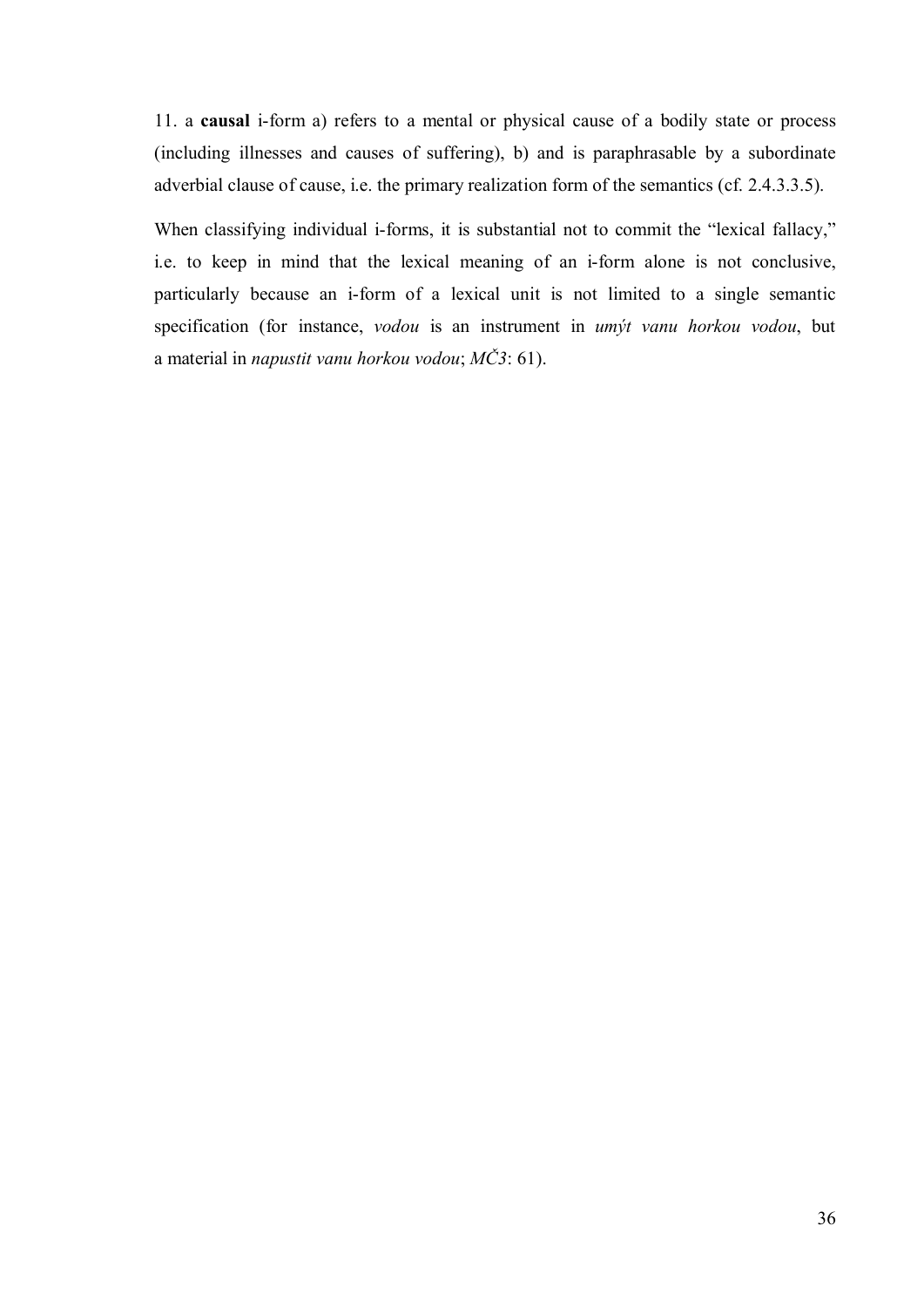#### **4 Analysis**

The analysis examines 10 examples for each of the previously delineated semantic specifications, i.e. a total of 110 i-forms and their English counterparts (which are included in Appendix Table 1, sorted by the semantics of the i-forms). Table 2 below provides an overview of the realization forms found in the English counterparts; in the following sections, the results are discussed within Lehmann and Shin's framework (cf. 2.5.1), the individual samples are (again, in no particular order) subjected to scrutiny, the aim being to identify semantic and grammatical features relevant for the choice of a realization form in English, and the findings are compared with information presented in the theoretical part.

|           |                 |                              | semantic specifications  |                          |                          |                          |                              |                          |                              |                          |                          |                          |                 |
|-----------|-----------------|------------------------------|--------------------------|--------------------------|--------------------------|--------------------------|------------------------------|--------------------------|------------------------------|--------------------------|--------------------------|--------------------------|-----------------|
|           | realization     | <b>AGENT</b>                 | DIR                      | <b>NNVM</b>              | ACMP                     | PHASE                    | <b>INSTR</b>                 | <b>IVM</b>               |                              | <b>MEANS</b>             | <b>VIEW</b>              | <b>CAUSE</b>             |                 |
| forms     |                 |                              |                          |                          |                          |                          |                              |                          | s.                           | a.                       |                          |                          | total           |
| PP        | with            | $\overline{\phantom{0}}$     | $\overline{a}$           | L,                       | $\overline{3}$           | $\overline{7}$           | $\overline{8}$               | 10                       | $\mathbf{1}$                 | $\overline{a}$           | $\overline{\phantom{0}}$ | 6                        | $\overline{35}$ |
|           | by              | 9                            | $\overline{a}$           | -                        | $\overline{a}$           | $\mathbf{1}$             | $\overline{a}$               | $\overline{a}$           | $\overline{4}$               | $\overline{7}$           | $\overline{\phantom{0}}$ | $\overline{\phantom{0}}$ | 21              |
|           | $\overline{in}$ | $\overline{a}$               | $\overline{a}$           | $\overline{8}$           | $\overline{a}$           | $\mathbf{1}$             | $\overline{a}$               | $\blacksquare$           | $\overline{2}$               | $\overline{a}$           | $\overline{8}$           | $\mathbf{1}$             | 20              |
|           | through         | $\overline{a}$               | 6                        | $\overline{a}$           | $\overline{\phantom{0}}$ | $\mathbf{1}$             | $\overline{\phantom{0}}$     | $\overline{a}$           | -                            | $\overline{a}$           | $\overline{a}$           | $\overline{\phantom{0}}$ | $\overline{7}$  |
|           | from            | $\mathbf{1}$                 | $\blacksquare$           | $\overline{\phantom{0}}$ | $\blacksquare$           | $\overline{\phantom{0}}$ | $\qquad \qquad \blacksquare$ | $\overline{\phantom{0}}$ | $\overline{\phantom{0}}$     | $\overline{\phantom{0}}$ | $\overline{\phantom{0}}$ | $\mathbf{1}$             | $\overline{2}$  |
|           | along           | $\overline{a}$               | $\overline{2}$           | $\overline{a}$           | $\overline{\phantom{a}}$ | -                        | -                            | $\overline{\phantom{a}}$ | -                            | $\overline{\phantom{a}}$ | $\overline{\phantom{a}}$ | $\overline{\phantom{0}}$ | $\overline{2}$  |
|           | down            | $\overline{a}$               | $\mathbf{1}$             | $\overline{\phantom{a}}$ | $\overline{a}$           | $\overline{\phantom{0}}$ | $\overline{a}$               | $\overline{a}$           | $\overline{a}$               | $\overline{a}$           | $\overline{\phantom{0}}$ | $\overline{a}$           | $\mathbf{1}$    |
|           | across          | $\qquad \qquad \blacksquare$ | $\mathbf{1}$             | -                        | $\overline{\phantom{0}}$ | -                        | -                            | $\overline{\phantom{a}}$ | -                            | $\overline{\phantom{a}}$ | $\overline{\phantom{a}}$ | $\overline{\phantom{0}}$ | $\mathbf{1}$    |
|           | on              | $\blacksquare$               | $\overline{a}$           | $\blacksquare$           | $\overline{a}$           | $\blacksquare$           | $\overline{a}$               | $\overline{a}$           | $\mathbf{1}$                 | $\overline{a}$           | $\overline{a}$           | $\overline{a}$           | $\mathbf{1}$    |
| NP        |                 | $\overline{\phantom{a}}$     | $\overline{\phantom{0}}$ | $\overline{\phantom{0}}$ | $\overline{5}$           | $\overline{\phantom{0}}$ | $\qquad \qquad \blacksquare$ | $\overline{\phantom{a}}$ | $\qquad \qquad \blacksquare$ | $\overline{\phantom{0}}$ | $\overline{2}$           | $\overline{\phantom{0}}$ | $\overline{7}$  |
| <b>VP</b> | fusion          | $\qquad \qquad \blacksquare$ | $\overline{a}$           | $\overline{a}$           | $\blacksquare$           | $\blacksquare$           | $\mathbf{1}$                 | $\blacksquare$           | $\overline{\phantom{0}}$     | $\overline{\phantom{0}}$ | $\overline{\phantom{0}}$ | $\overline{\phantom{0}}$ | $\mathbf{1}$    |
|           | conversion      | $\overline{\phantom{0}}$     | -                        | -                        | $\overline{2}$           | $\overline{\phantom{0}}$ | $\mathbf{1}$                 | $\overline{a}$           | $\overline{2}$               | $\overline{a}$           | $\overline{\phantom{0}}$ | $\overline{\phantom{0}}$ | $\overline{5}$  |
|           | other           | $\qquad \qquad \blacksquare$ | $\overline{\phantom{0}}$ | $\overline{\phantom{a}}$ | $\blacksquare$           | -                        | $\overline{\phantom{0}}$     | $\overline{\phantom{a}}$ | $\overline{a}$               | 3                        | $\overline{\phantom{0}}$ | $\overline{\phantom{0}}$ | $\overline{3}$  |
| adverb    |                 | $\blacksquare$               | $\overline{\phantom{0}}$ | $\overline{2}$           | $\blacksquare$           | ÷                        | $\overline{\phantom{0}}$     | $\overline{\phantom{a}}$ | -                            | $\overline{a}$           | $\overline{\phantom{a}}$ | $\overline{a}$           | $\overline{2}$  |
| AdjP      |                 | $\overline{\phantom{0}}$     | $\overline{a}$           | $\overline{\phantom{0}}$ | $\blacksquare$           | $\overline{\phantom{0}}$ | $\overline{\phantom{0}}$     | $\blacksquare$           | $\overline{\phantom{0}}$     | $\overline{\phantom{a}}$ | $\overline{\phantom{0}}$ | $\overline{2}$           | $\overline{2}$  |
|           | total           | 10                           | 10                       | 10                       | 10                       | 10                       | 10                           | 10                       | 10                           | 10                       | 10                       | 10                       | 110             |

**Table 2: Overview of the realization forms**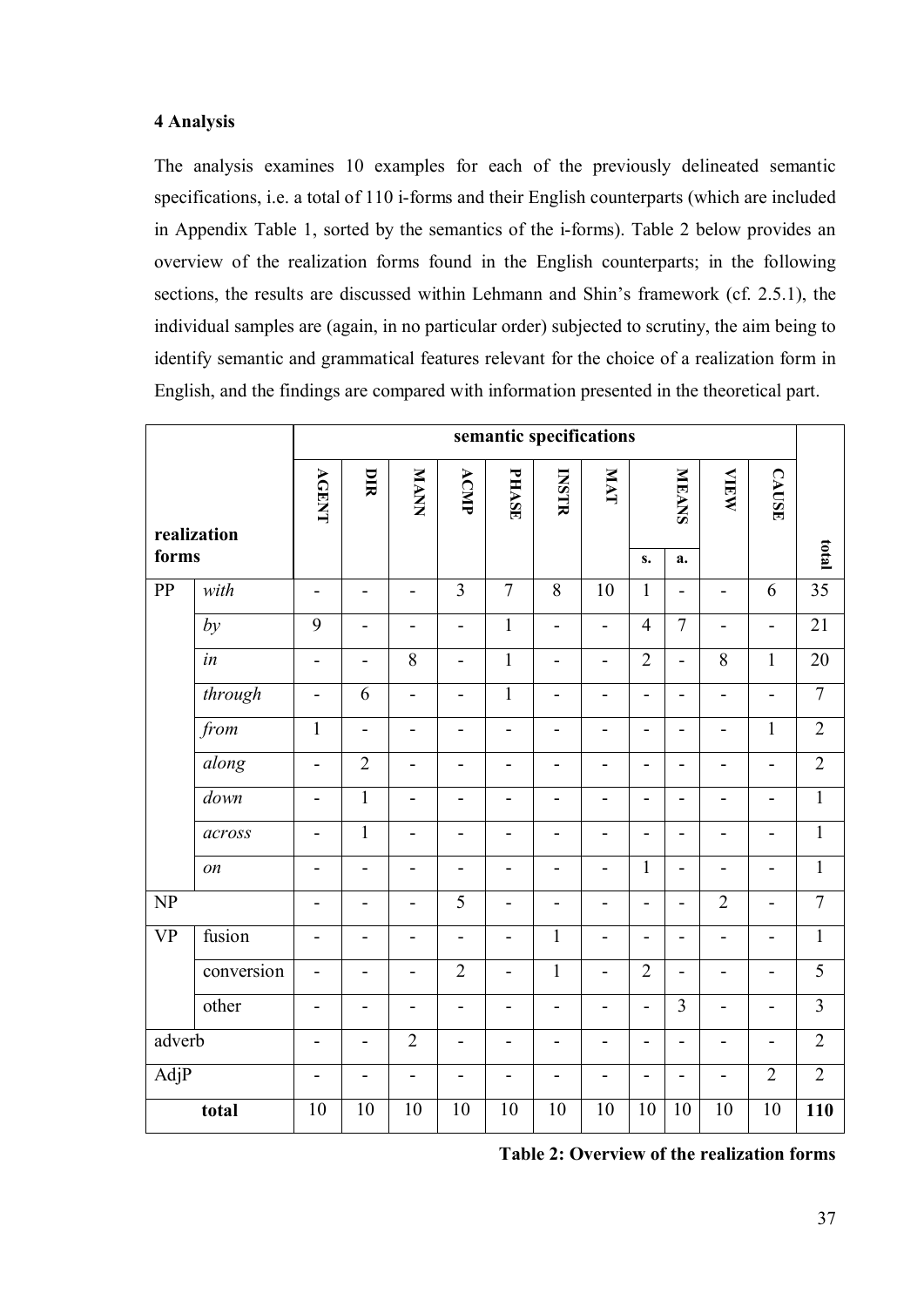### **4.1 Agent**

The following table provides an overview of the realization forms corresponding to the agentive i-forms in the sample as well as of the constructions in which these i-forms appeared.

| <b>Realization form</b> | <b>Number of instances</b> | The i-form governed by  | <b>Number of instances</b> |
|-------------------------|----------------------------|-------------------------|----------------------------|
| PP with $by$            | 9                          | causative construction  |                            |
|                         |                            | finite passive verb     | າ                          |
|                         |                            | non-finite passive verb |                            |
|                         |                            | deverbative adjective   |                            |
| PP with <i>from</i>     |                            | deverbative noun        |                            |
|                         |                            | total                   | 10                         |

#### **Table 3: Agent**

As expected (cf. 2.5.2.2), the vast majority of the agentive i-forms in the sample correspond to English PPs with *by*, no matter whether used in the causative construction or the passive diathesis (cf. 2.4.3.3.3.4), irrespective of whether the i-form is dependent on a verb, finite or non-finite, or its nominalization: all of these constructions correspond to the use of a passive verb form in English even if there is no explicitly passive element in Czech, as in the case of the causative construction:

AGENT1 *"…kdybychom vás dali prohlédnout soudními lékaři?" "…if we were to send you to be examined by court physicians?"*

A PP with *from* appeared only in the following example:

AGENT10 *…exemplární potrestání ředitelem školy… …an exemplary penalty from a principal...*

The fact that the *from*-phrase is not dependent on a passive verb form seems more relevant than the fact that it is dependent on a noun, for the presence of a passive verb form would require the use of a *by*-phrase (cf. Biber et al., 2007: 475). Nevertheless, the choice of *from*  rather than *by* is in part based on a slight semantic difference from the meaning of the Czech i-form: unlike *by*, *from* implies the meaning of originator, based on the metaphorical extension of the 'starting point – destination' situation (*CGEL*: 686). If translated back to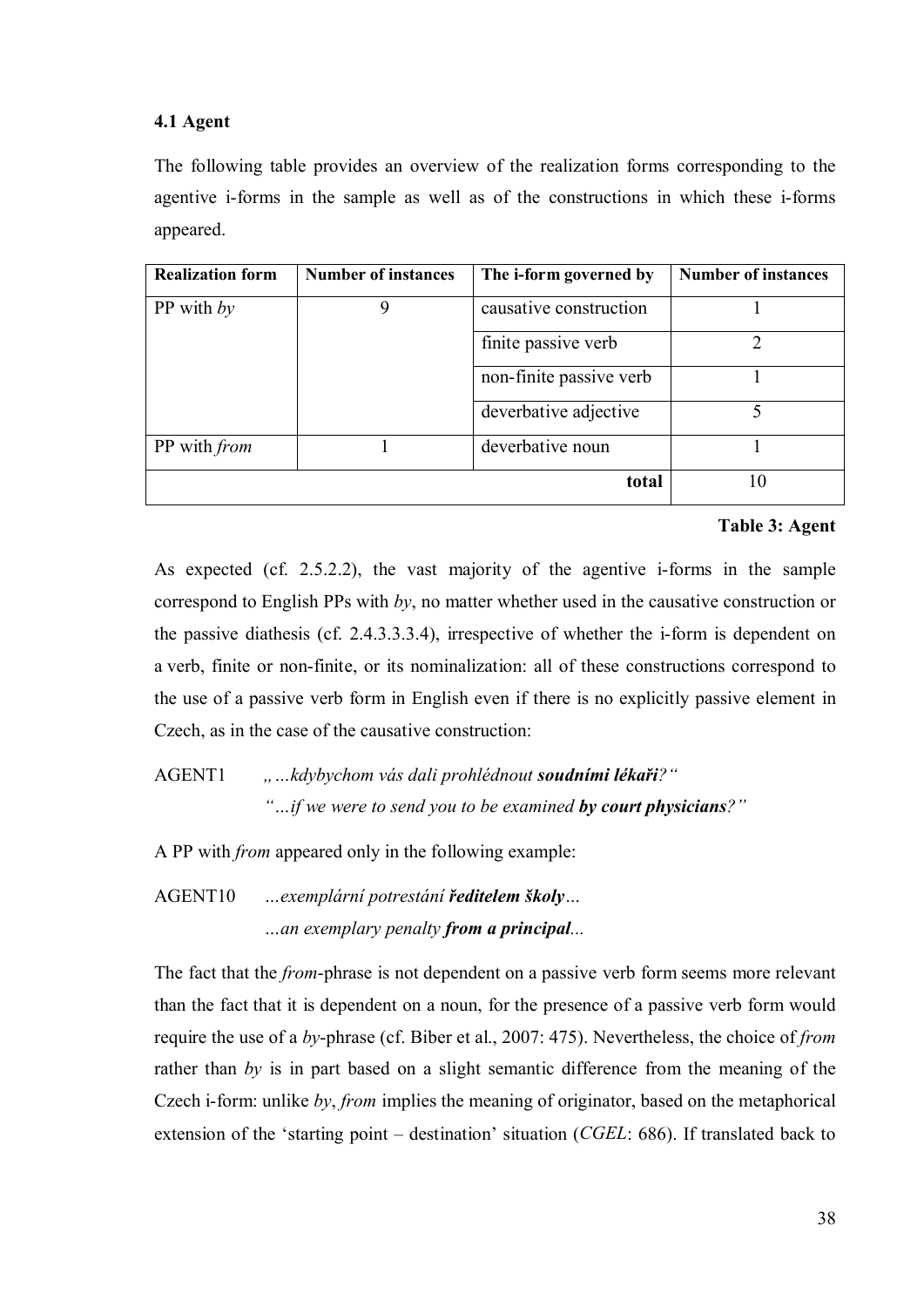Czech, however, this use of *from* would probably correspond to a PP with *od* in Czech, rather than to an i-form (cf. Dušková et al., 2012: 299), which reflects the semantic shift.

### **4.2 Direction (DIR)**

As suggested in 2.5.2.2, there is quite a welter of prepositions that could correspond to the use of the i-case; as shown in the following table, in the sample there appeared only four of them, the most frequent one being *through*, which seems to confirm the hypothesis of *through* being the most common and possibly the most 'neutral' preposition:

| <b>Realization form</b> | Head nouns in the embedded NPs               | <b>Number of instances</b> |
|-------------------------|----------------------------------------------|----------------------------|
| PP with <i>through</i>  | streets, anteroom, Prussia, air, night, city |                            |
| PP with <i>along</i>    | corridors, river                             |                            |
| PP with <i>down</i>     | hall                                         |                            |
| PP with <i>across</i>   | Europe                                       |                            |
|                         | total                                        | 10                         |

#### **Table 4: Direction**

The choice of a particular preposition is semantically conditioned (cf. 2.5.2.2); it is, nonetheless, impossible to delineate a set of semantic specifications and to ascribe one preposition to each. For instance, the use of *down* in reference to a horizontal axis (as in DIR6: *She's walking down the hall*) "expresses the notion of 'along'" (*CGEL*: 683), and is close to the use of *along* in DIR8 (*a somewhat exhausting march along many corridors*) and DIR9 (*I was swimming along a dark and turbulent river*), which corresponds to Quirk et al.'s delineation of *along* as referring to the movement 'from one end towards the other' in terms of a horizontal axis (ibid.). However, a very similar meaning is expressed by means of *through* in DIR1 (*I moved […] through the little streets and lanes*).

As mentioned previously, the use of *through* (as opposed to *across*) is related to the movement in what has volume (as opposed to the movement on a surface), as the example *The picture of him falling through the air* (DIR4) and the pseudotemporal use in *a pleasant drive through a pleasant California night* (DIR7). Nevertheless, the examples DIR3 (*that horrible retreat through Prussia*) and DIR5 (*Alex traveled across vanquished Europe*) demonstrate that two cognitively very similar (if not identical) situations can be linguistically described by different, slightly nuanced means: in DIR5, *vanquished Europe*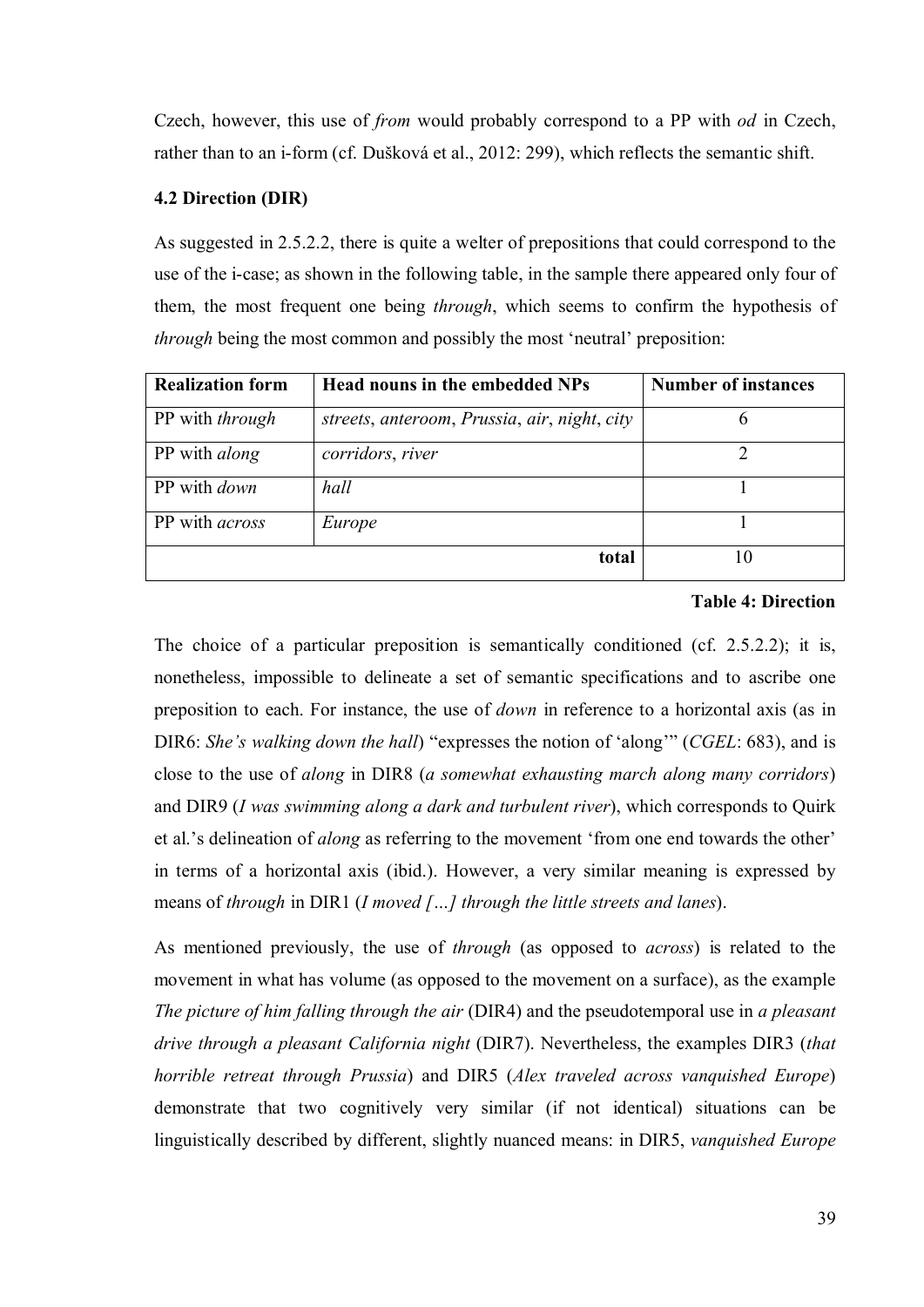is treated as a two-dimensional surface, while in DIR3, *Prussia* is treated as a three-dimensional space.

Cross-linguistically, *through* primarily corresponds to an i-form (Dušková et al., 2012: 281), which may alternate with a PP with *po* (*MČ3*: 86), whereas the more specified prepositions have also prepositional counterparts: *along* frequently corresponds to the Czech preposition *podél* and *across* often corresponds to *přes* (Dušková et al., 2012: 286). However, that does not mean that the semantics changes (as in the case of *from*  corresponding to *od*, as described in 4.1), it is only more specific (cf. *MČ3*: 86–87); it may be, therefore, concluded that there is a correspondence between i-forms and *through*phrases, the other means being – both in English and Czech – more specialized, and therefore used in fewer cases. This also manifests the fact that unlike *by* in agentive phrases with no prepositional counterpart in Czech (cf. 4.2), these prepositions are not mere function words signaling a certain relation, but also have their own lexical meaning.

#### **4.3 Manner (MANN)**

As the following table shows, the primary means of expressing the manner relation corresponding to Czech i-forms is an *in*-phrase:

| <b>Realization form</b> | Number of instances | The correspondence             | <b>Number of instances</b> |
|-------------------------|---------------------|--------------------------------|----------------------------|
| PP with <i>in</i>       |                     | $N \rightarrow in$ Det N'      |                            |
|                         |                     | $A N \rightarrow in$ Det A' N' |                            |
| adverb                  |                     | $A N \rightarrow (A > Adv)$    |                            |
|                         |                     | total                          |                            |

#### **Table 5: Manner**

These results confirm what has been said in 2.5.1.3.2. The most frequent correspondence pattern is that of an i-form of an adjective (A), or, more precisely, an AdjP, and its head noun (N) in the i-case corresponding to the sequence of *in*, determiner (Det), equivalent adjective  $(A')$  and equivalent noun  $(N')$  in English, as in MANN10 and MANN6:

| MANN10 | Tváře kolegyň známým způsobem potemněly                        |
|--------|----------------------------------------------------------------|
|        | The faces of the female colleagues darkened in typical fashion |
| MANN6  | "Klekni si!" křikl <u>úplně jiný</u> m <b>hlasem</b> .         |
|        | "Kneel!" he shouted in a completely different voice.           |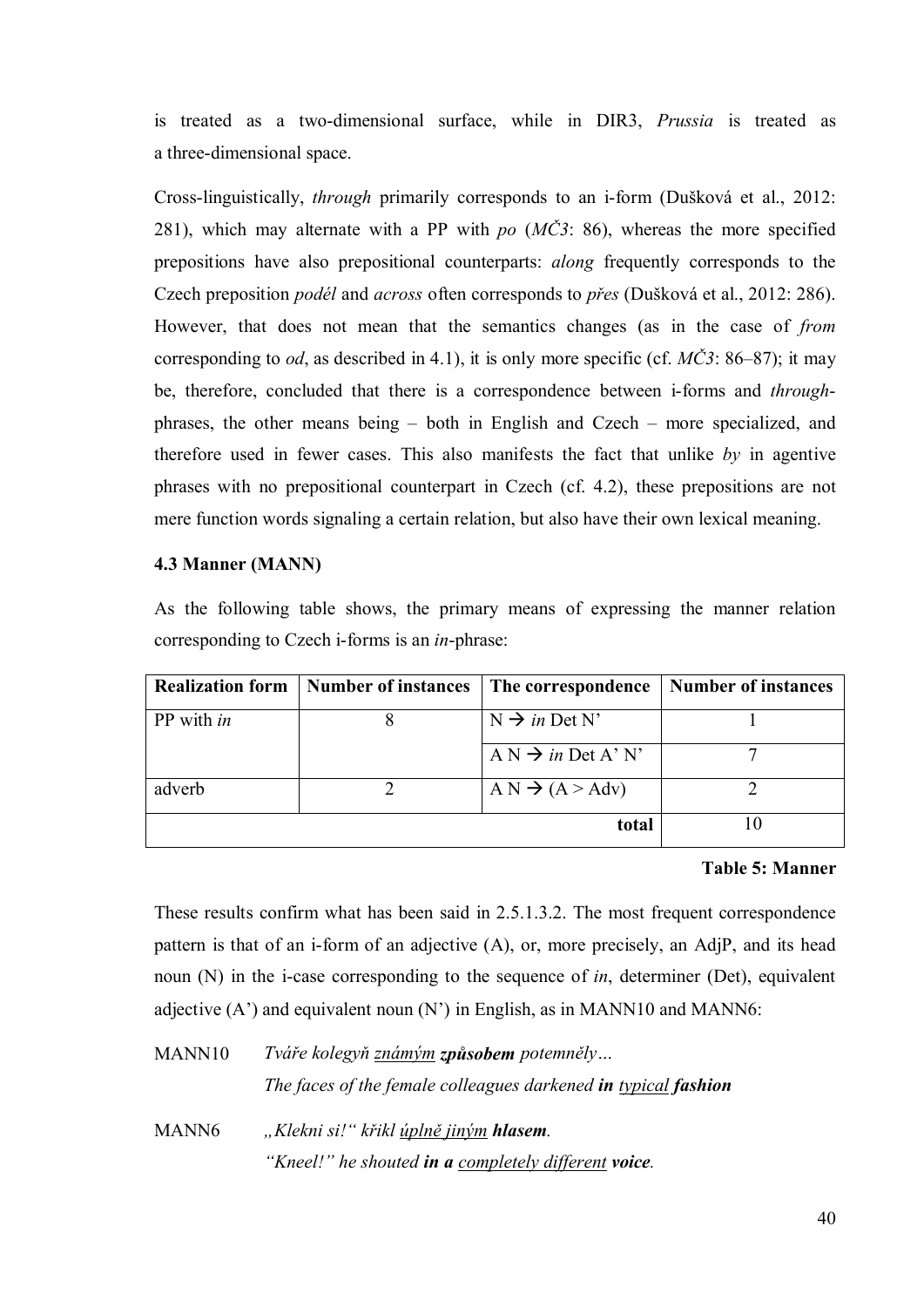When compared with MANN6, the use of an adverb in the following example (cf. the structurally identical example MANN9 in Appendix Table 1) documents that an *in*-phrase and an adverb might be interchangeable (i.e. *sternly* can be replaced by *in a stern voice*); the adverb, however, has a vaguer meaning than the corresponding *in*-phrase since the Czech head noun is lost in translation:

MANN4 *"Pryč," řekl přísným hlasem. "Away," he answered sternly.*

However, since the adverb in English corresponds to an adjective in Czech, the English equivalent cannot be paraphrased by a cognate adverb when there is only an i-form of a noun in Czech (even though *polohlasem* can be still replaced with *polohlasně*):

MANN3 *…přál si podobaný téměř polohlasem. ...the pock-marketed man requested in a half-whisper.*

### **4.4 Accompanying circumstances (ACMP)**

The following table provides a basic overview of realization forms found in English counterparts of i-forms expressing accompanying circumstances:

| <b>Realization form</b> | <b>Number of instances</b> | <b>Subtype</b> | <b>Number of instances</b> |
|-------------------------|----------------------------|----------------|----------------------------|
| verb (conversion)       |                            |                |                            |
| NP                      |                            | object of turn |                            |
|                         |                            | 'subject'      |                            |
| PP with with            |                            |                |                            |
|                         |                            | total          | 10                         |

#### **Table 6: Accompanying circumstances**

In the following two instances, the participles *facing* (introducing non-finite adverbial clauses) can be deemed results of the previously mentioned conversion strategy (cf. 2.5.1):

ACMP5 …*jejich řada stála teď pod pódiem po celé jeho délce a byla obrácena tvářemi k půlkruhu sedících žen a do sálu… …they stood in a line before the dais, covering the whole of its length and facing the seated women and the audience.*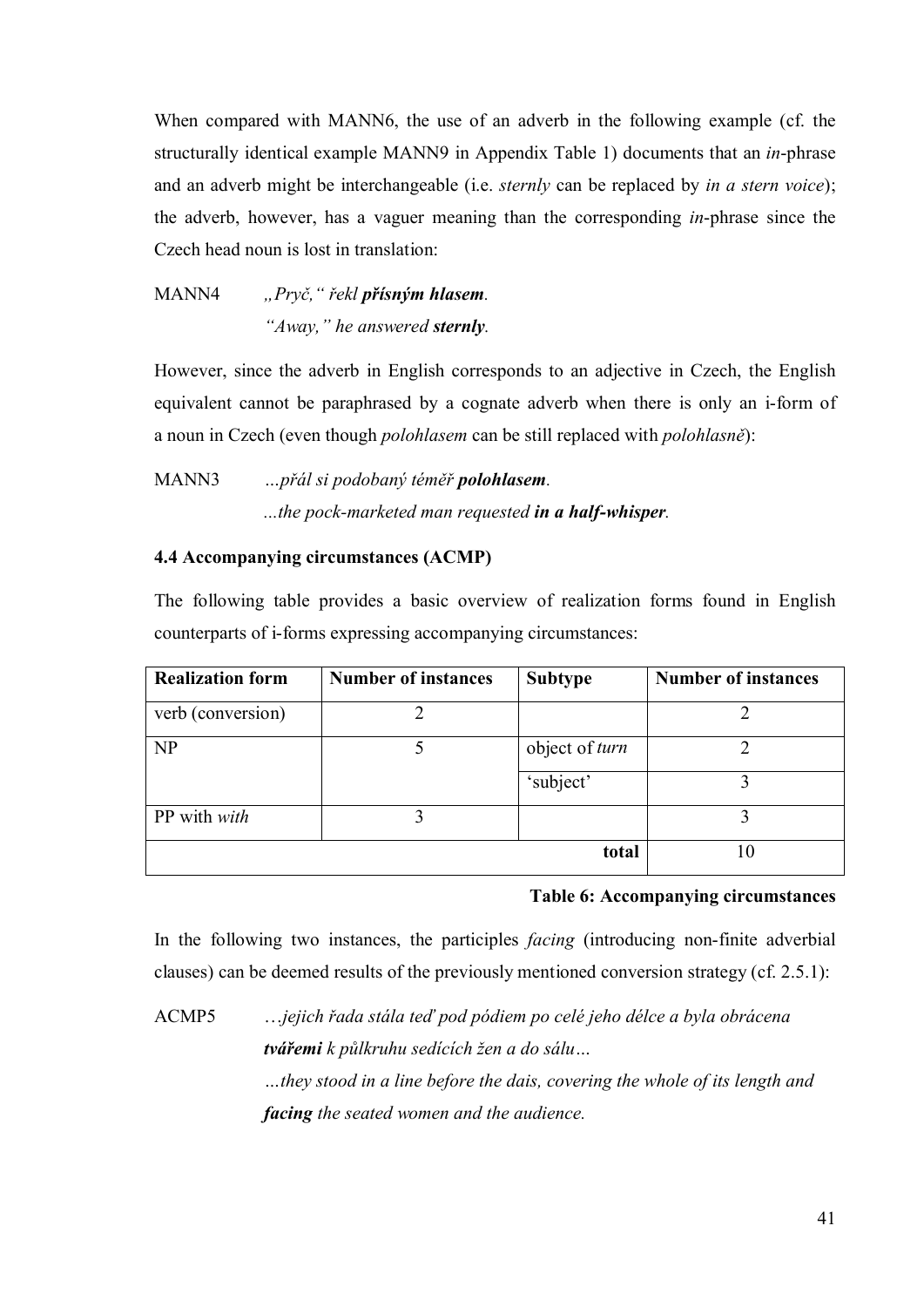# ACMP7 *Oba hoši se poslušně otočili čelem k baculaté barokní madoně… The two lads turned away obediently, and continued their cosy gossip facing a plump Baroque Madonna…*

These two examples should not, however, imply that the conversion strategy is employed whenever *face* is involved, as the following example proves:

ACMP4 *...a ona se obrátila tváří ke kůře stromu a rozplakala se. …and she turned her face to the bark of the tree and burst into tears.*

In ACMP4, the i-form corresponds to a common case noun functioning as the direct object of the verb *turn*; this construction appeared in one more example (*Irena turned her back to me*; ACMP8). Furthermore, common case nouns were found three times as 'subjects' of absolute constructions in detached predicatives (cf. Biber et al., 2007: 137), as exemplified by the following sentence pairs:

- ACMP6 *Nazí a po kolena v moři, zády k evropské pevnině, se spojenýma rukama hleděli Borek a Jana k severu. Naked, standing in the sea up to their knees, their backs to the European continent, hand in hand, Borek and Jana looked north…* ACMP9 *letěl přede mnou, botama napřed*
- *Sharky went flying past, shoes first*
- ACMP10 *...až když jsem kudlici zas držel já, ostřím k němu …till I had the blade back in my hand, edge toward him*

It is noticeable that in ACMP10 as well as in another example of a detached predicative provided by Biber et al. (2007: 137) – *"Oh, but I do!" Miss Tish exclaimed, face in a veil of truth.* – the nouns *edge* and *face*, albeit with definite reference, are used without a determiner. That could be ascribed to the adverbial nature of these detached predicatives, manifested for instance in the idiomatic expression *head first* as well.

As Biber et al. (ibid.) point out, "[s]uch constructions are often introduced by the preposition *with*" (also cf. Dušková et al., 2012: 508), which might account for the use of *with* in the three cases, exemplified by the following one:

ACMP2 *rozevřenou […] detektivku položenou na okénku hřbetem vzhůru an open […] detective novel placed on the windowsill with its spine face up*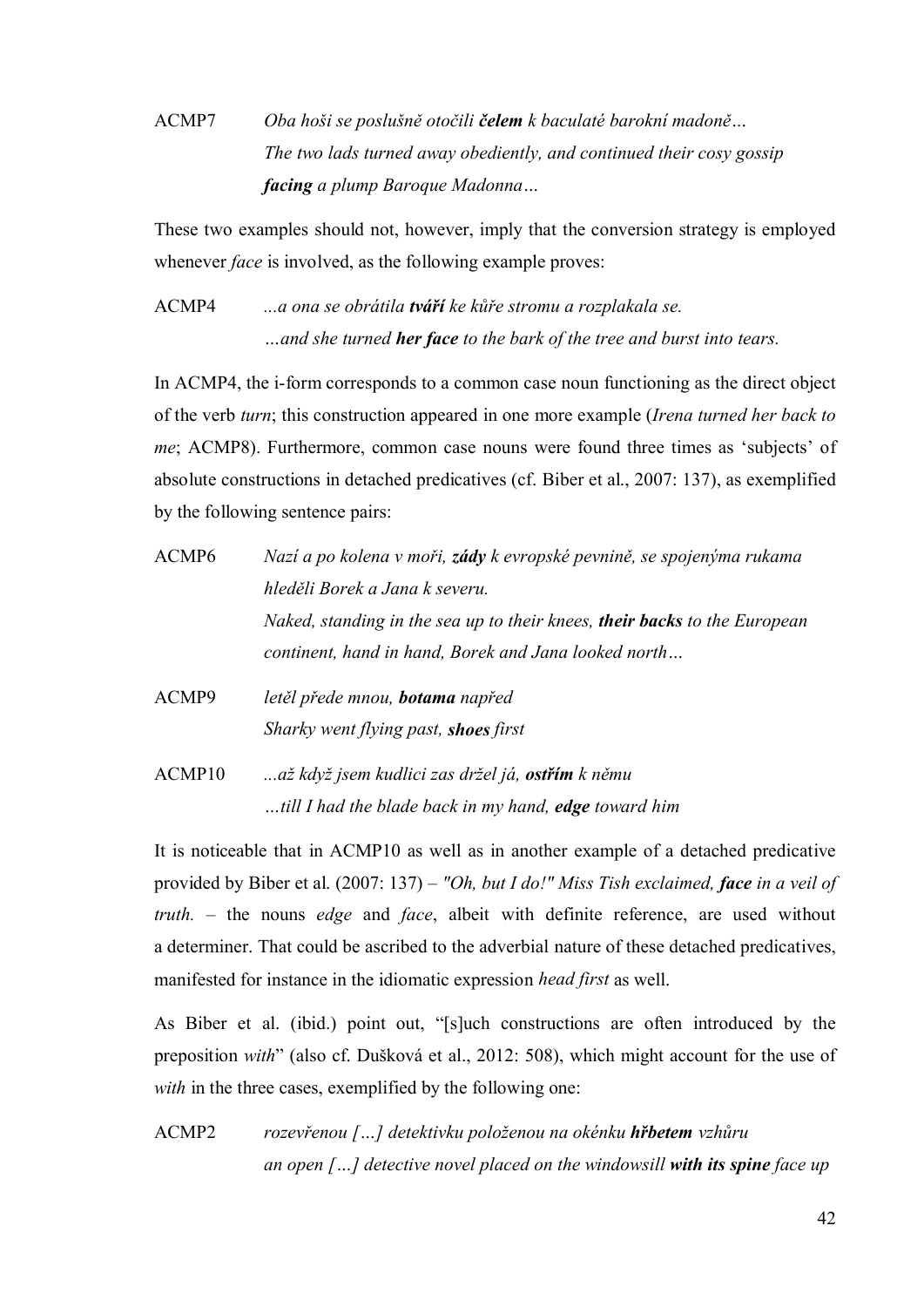However, it is hard to accept that the status of the *with*-phrase in ACMP2 could be the same as the one of the *with*-phrase in ACMP1:

## ACMP1 *Balouna, který stál sice pevně opřen nohama na zemi Baloun who was standing, that is resting firmly with both feet on the ground*

While the *with*-phrase in ACMP2 introduces a peripheral (and thus optative) clause element, the *with*-phrase in ACMP1 seems more integrated into the sentence structure: whereas it is possible to omit *with its spine face up* (but not only *with its spine*), omitting *with both feet on the ground* would result in an unacceptable sentence (and omitting *firmly*  as well would completely change the meaning); however, unlike in ACMP2, the *with*-phrase alone can be omitted (*…that is resting firmly on the ground*). Nonetheless, the use of *with* in ACMP1 seems explicable by the fact that *both feet* might be claimed to be cognitively conceptualized as a kind of instrument. ACMP3 appears to stand somewhere in between ACMP1 and ACMP2 since neither *with his back* nor *with his back to us* as a whole can be omitted:

## ACMP3 *Vstal a postavil se k nám zády. He rose and stood with his back to us.*

It seems possible to ascribe these structural differences to dissimilar syntactico-semantic relations within the constructions: consider the status of *hřbetem vzhůru* linked to the object and verb in the transformation *někdo položil detektivku hřbetem vzhůru* as opposed to the status of *nohama na zemi* linked to the subject and verb in *stál opřen nohama na zemi*. Consider also the fact that the "somewhere in between" status of ACMP3 can be ascribed to two possible interpretations of *se*: *postavil se* can be interpreted (synchronically) as a verb (*k nám zády* would be thus linked to the subject and the verb) as well as (diachronically)<sup>17</sup> as a verb with a proper reflexive accusative pronoun functioning as an object (*k nám zády* would be thus linked to this reflexive object and the verb).

#### **4.5 Phase**

1

The following table summarizes the realization forms found in the counterparts of phasal i-forms, providing an overview of lexical units fulfilling the syntactic "slot" governing the phasal i-forms as well as their English counterparts:

<sup>&</sup>lt;sup>17</sup> On the status of *se* in a diachronic perspective see especially section 2.1 in (Pergler, 2016).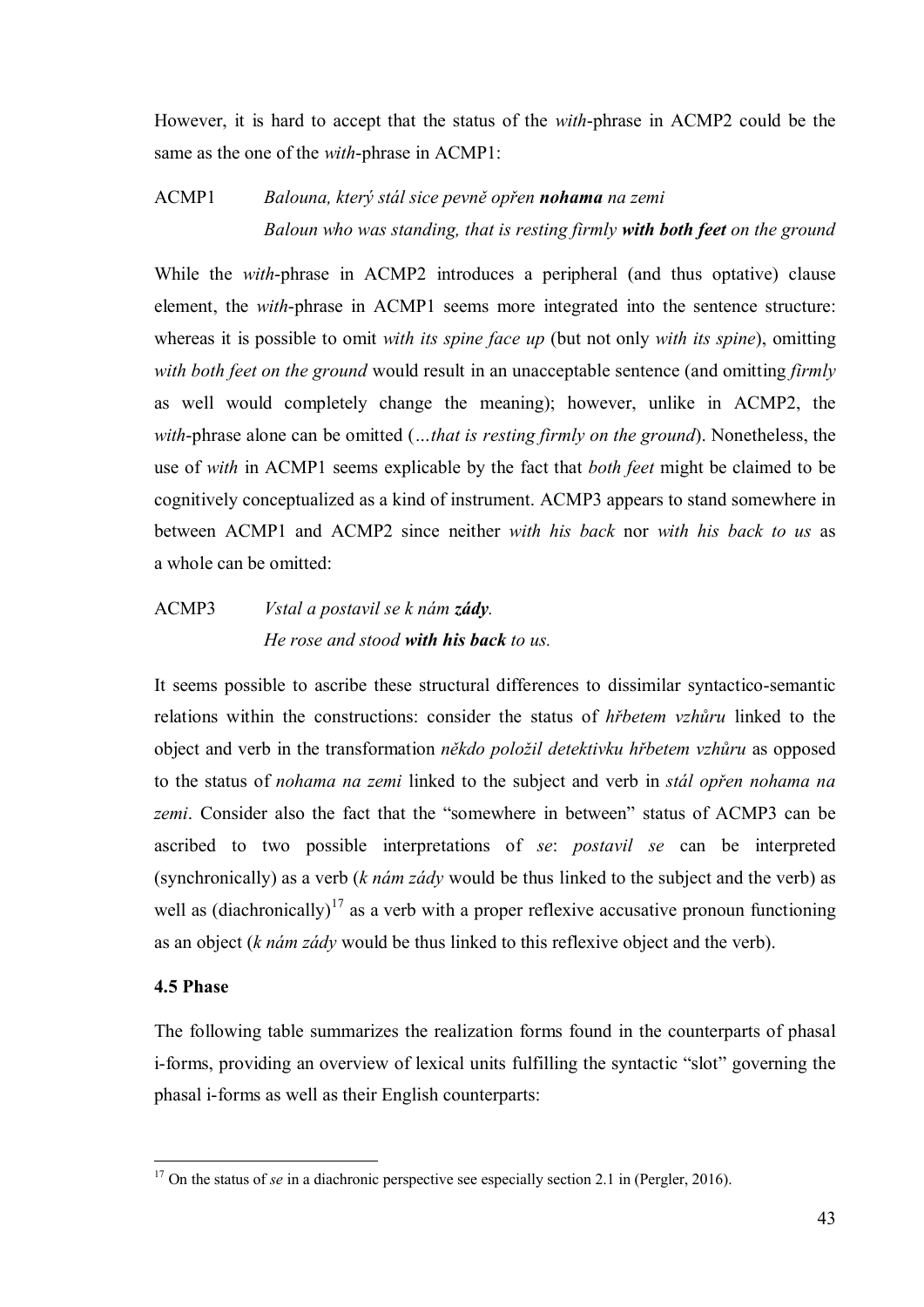| <b>Realization form</b> | Governing element (lemma)       | <b>Number of instances</b> |
|-------------------------|---------------------------------|----------------------------|
| PP with <i>with</i>     | $(s)$ končit – to end           | 4                          |
|                         | $k$ ončit – to stop             |                            |
|                         | $zah'ajit - to kick off$        |                            |
|                         | $z\alpha\check{c}it$ – to begin |                            |
| PP with $by$            | zakončit – to follow            |                            |
| PP with <i>through</i>  | $počit - to conceive$           |                            |
| $PP$ with in            | zakončit – to end               |                            |
|                         | total                           | 10                         |

## **Table 7: Phase**

The central means equivalent to the phasal i-forms in the sample is the preposition *with*, which corresponds to the hypothesis proposed in 2.5.1.3.2. The *with*-phrases are dependent on the central phasal verbs *to end*, *to stop* and *to begin* and on the causative verb *to kick (sth) off* closely connected to the concept of 'phasality' (*DictCam*: *kick (sth) off* 'If you kick off a discussion or an activity, you start it'). These translations are faithful to the original choice of verbs in Czech, for instance:

## PHASE2 *Končila nařízením, aby byly pečlivě probrány žurnální knihy… It ended with a directive to review all the old police blotters...*

Similarly, PHASE8 contains the phasal verb *to end* and presents a faithful translation, differing only in the choice of the preposition (governed by the verb *to end*):

PHASE8 *prchavé schůzky na Petříně, zakončené neobratným polibkem fleeting moments in Petřín park, ending in an awkward kiss*

The use of a *by*-phrase and a *through*-phrase, seems to result from lexical differences between the original sentences and their English translations, and possibly from the fact that the verb forms governing the PPs are the only two passive verb forms in this sample:

- PHASE4 *Mé úniky (nebo spíš úskoky, zakončené mocným přískokem) byly… My flights (or rather dodges, followed by powerful leaps back) were…*
- PHASE7 *celý můj životní příběh byl počat v omylu, špatným žertem pohlednice, tou náhodou, tím nesmyslem*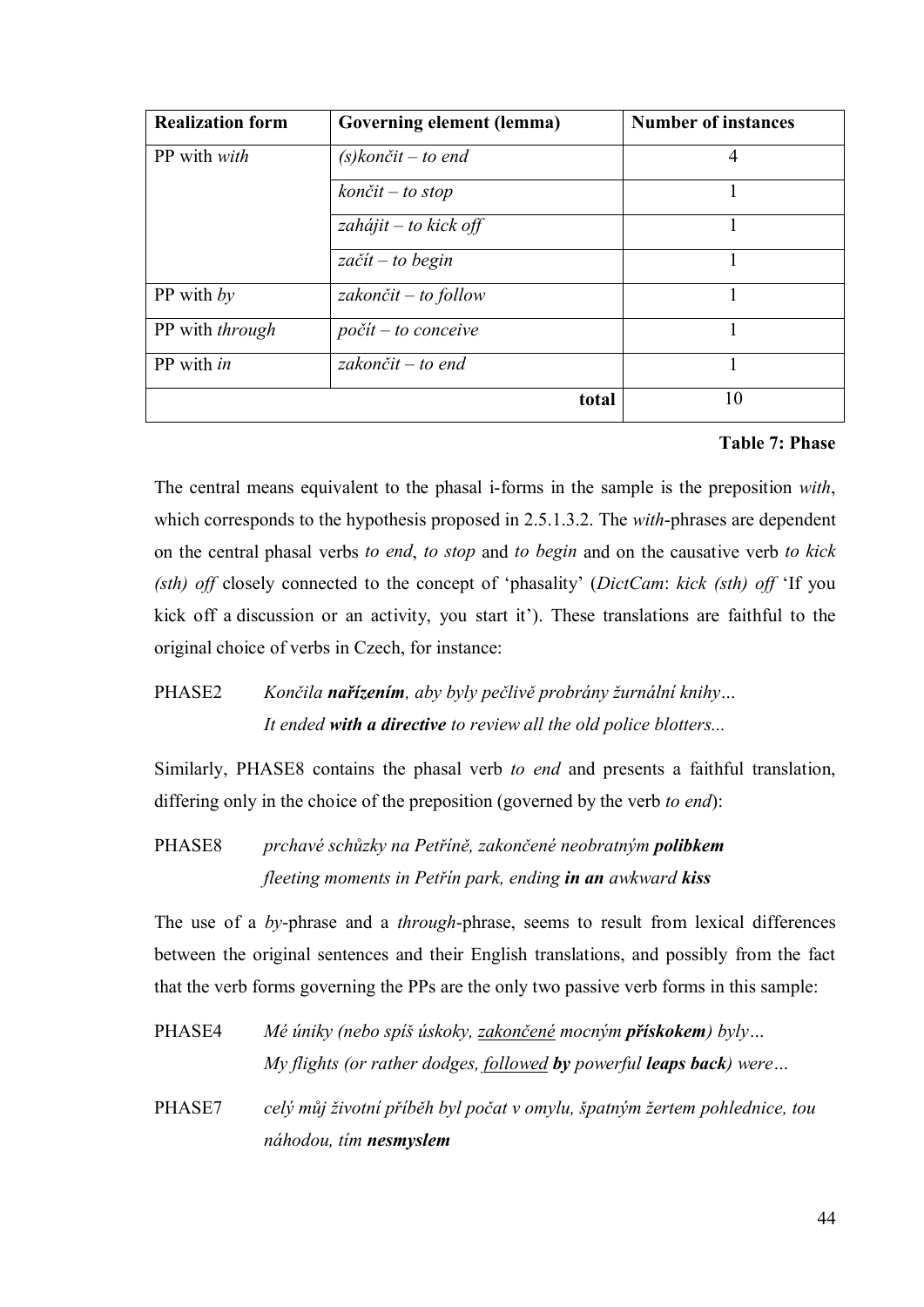*the entire story of my life was conceived in error, through the bad joke of the postcard, that accident, that nonsense*

Because of the passive, the choice of *by* in PHASE4 is natural since *powerful leaps back*  would be the subject of a corresponding active clause, and the subject "may correspond to a *by*-phrase in passive paraphrases" (Biber et al., 2007: 123) even if it does not serve the semantic role of agent (ibid.: 475).

In PHASE7, the choice of *through* rather than *with* seems to be based on the semantic shift from the phasal meaning of the original i-form to a rather vague meaning of means (cf. Dušková et al., 2012: 299), which is partly based on the difference between the Czech verb *počít* and its counterpart *conceive*. While *počít* can have a strictly phasal meaning and can be accompanied by a phasal i-form, as in *boj o svobodu (se) počal revolucí* (*SSČ*: 278), *conceive* does not allow a strictly phasal interpretation (*DictCam* includes the following senses: *conceive* 'to imagine something,' 'to invent a plan or an idea,' 'to become pregnant, or to cause a baby to begin to form').

### **4.6 Instrument (INSTR)**

The following table presents an overview of the realization forms found in the counterparts of the instrument i-forms in the sample:

| <b>Realization form</b> | <b>Number of instances</b> |
|-------------------------|----------------------------|
| PP with <i>with</i>     |                            |
| verb (fusion)           |                            |
| verb (conversion)       |                            |
| total                   | 10                         |

#### **Table 8: Instrument**

As expected (cf. 2.5.1.3.1), *with*-phrases are the primary realization form, as in INSTR6 below (the conditions for the use of a *by*-phrase, for example, are not exactly favorable since all the i-forms in the sample are governed by active verb forms or their nominalizations).

INSTR6 *Štrůdl mě musel drcnout do zadku saxofonem, tak sem byla zafixovaná Strudl had to poke me in the behind with his saxophone, I was that rigid*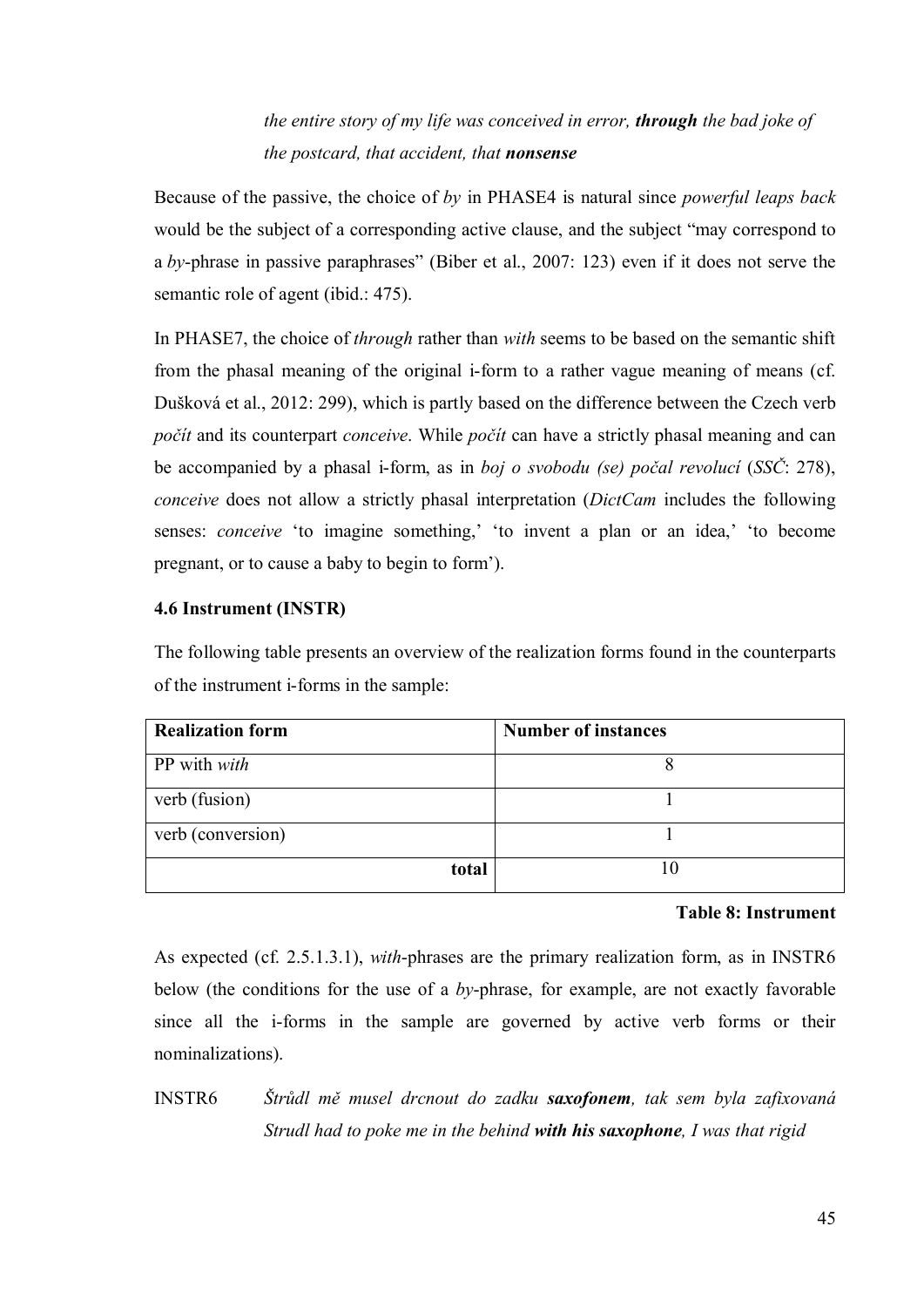The two peripheral strategies, i.e. the lexical fusion strategy and the conversion strategy, are exemplified by INSTR3 and INSTR8, respectively, and discussed below.

# INSTR3 *Spíš rozkuchat nožem břicho… napadlo Bubacka. Or perhaps slicing its stomach open, Buback thought.*

The hypothesis that "if the concomitant is for some reason explicitly expressed in a Czech clause, it should be explicitly expressed in its English counterpart as well" formulated in 2.5.1.1, albeit not counter-intuitive, should be rejected: both the Czech verb *kuchat* (*SSČ*: 'nožem otvírat zabitá zvířata a vyjímat vnitřnosti') and its English counterpart *slice*  (*DictCam*: *slice* 'to easily cut into or through something with a sharp knife') have the instrument incorporated in their lexical meaning, and yet the Czech sentence in INSTR3 explicitly expresses the concomitant even though there is nothing "special" about it.

INSTR8 *pak mě mozek Psice poslal ke stařeně, která nabírala lopatkou uhlí do kýblů then She-Dog's brain sent me to an old woman shoveling coal into pails*

The use of the conversion strategy allows the construction to become syntactically less complicated; moreover, other possible lexical choices would result in constructions of disputable acceptability (such as *an old woman filling pails with coal with a shovel*).

## **4.7 Material (MAT)**

Since all the counterparts of the i-forms in this sample refer to the material via a *with*-phrase, the following table also provides an overview of the semantic subtypes of the construction:

| <b>Realization form</b>                                        | <b>Type of situation</b>               | <b>Number of instances</b> |
|----------------------------------------------------------------|----------------------------------------|----------------------------|
| a container is being filled by somebody<br>PP with <i>with</i> |                                        |                            |
|                                                                | a surface is being covered by somebody |                            |
|                                                                | constructions without an agent         |                            |
|                                                                | total                                  |                            |

### **Table 9: Material**

The semantic specification of material is often subsumed under the semantics of instrument or means in a broad sense and "a semasiological investigation of instrumental structures in diverse languages reveals that the material used is conceived as a kind of instrument in some of them" (Lehmann & Shin, 2005: 66); it is, therefore, none too surprising that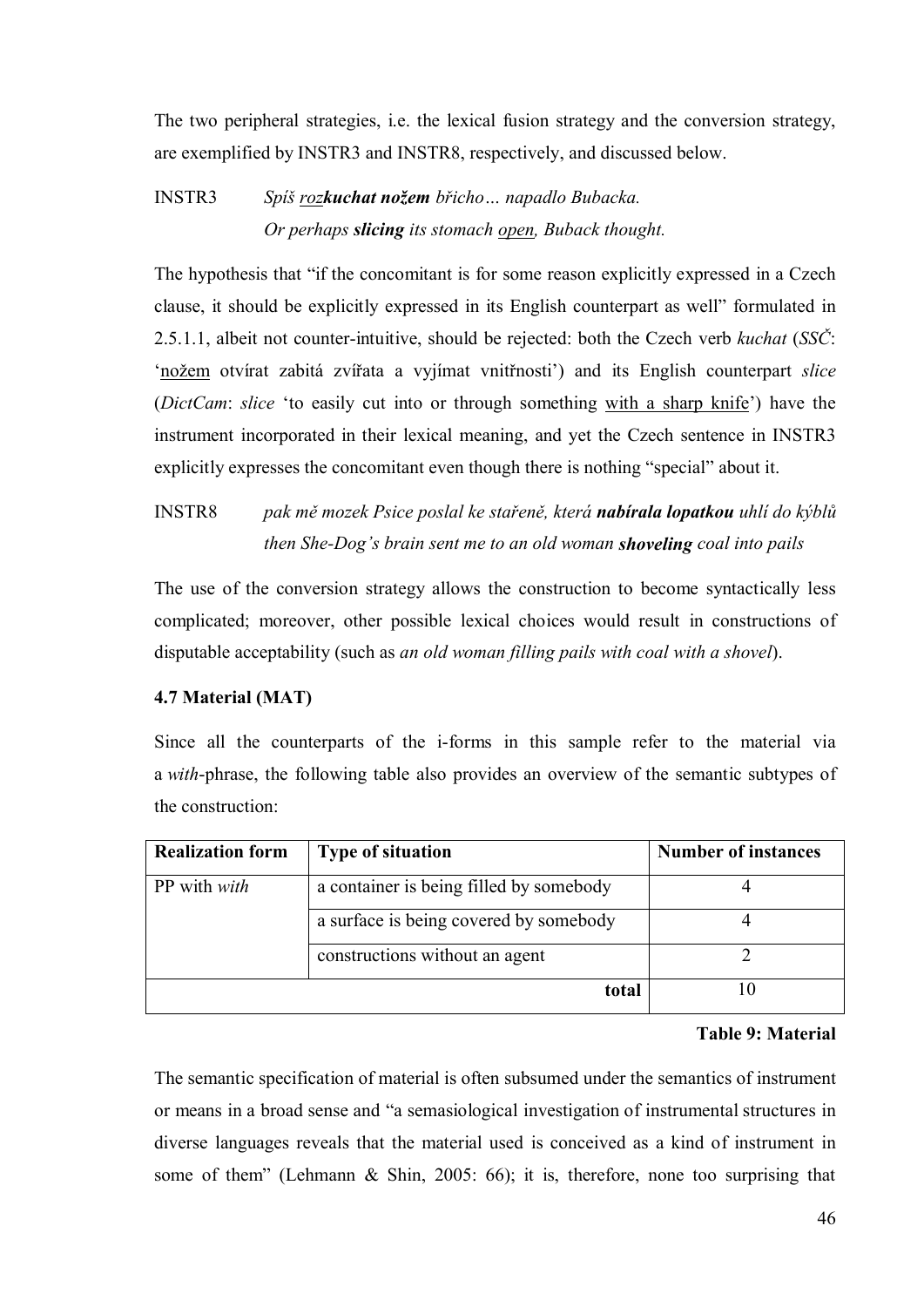*with*-phrases are a major means of expressing the specification of material, *with* being the prototypical preposition to express the instrument meaning (cf. 2.5.1.3.1).

As a result, *with*-phrases appear in all the three subtypes (cf. MAT1, MAT6, MAT10), including figurative uses (cf. MAT3), seemingly irrespective of the nature and grammatical properties of their governing elements (an active finite verb in MAT1, an active participle in MAT3, a past participle of passive meaning in MAT6, an adjective in MAT10).

| MAT1              | Pravou sešvihala proutím a levou namazala <b>mastma</b> .                                                                                         |  |  |  |  |
|-------------------|---------------------------------------------------------------------------------------------------------------------------------------------------|--|--|--|--|
|                   | she whipped the right with a switch and smeared the left with ointments                                                                           |  |  |  |  |
| MAT3              | Občas sem vtrhla parta kluků z jejich třídy a naplnila pokojík <b>halasem</b><br>svých hrdel                                                      |  |  |  |  |
|                   | Occasionally a gang of lads from his class would crowd in, filling the tiny<br>room with their noisy voices.                                      |  |  |  |  |
| MAT <sub>6</sub>  | už nikdy nebudu tak šťasten jako teď na kavalci vycpaném <b>senem</b><br>I'd never be as happy as I am right now on a mattress stuffed with straw |  |  |  |  |
| MAT <sub>10</sub> | všechno bylo nasáklý <b>vlhkem</b> z dešťů<br>everything was soggy with moisture from the rain                                                    |  |  |  |  |

## **4.8 Simple means**

The following table reflects the fact that the simple means i-forms in the sample most frequently refer to a means of transport, and provides an overview of realization forms found in the English counterparts:

| <b>Realization form</b> | <b>Number of instances</b> | <b>Subtype</b>     | <b>Number of instances</b> |
|-------------------------|----------------------------|--------------------|----------------------------|
| PP with in              | $\overline{2}$             | means of transport | 2                          |
| PP with on              |                            |                    |                            |
| PP with $by$            | 4                          |                    | 3                          |
|                         |                            | other              |                            |
| PP with with            |                            |                    |                            |
| verb (conversion)       | ↑                          |                    | $\mathfrak{D}$             |
|                         |                            | total              | 10                         |

**Table 10: Simple means**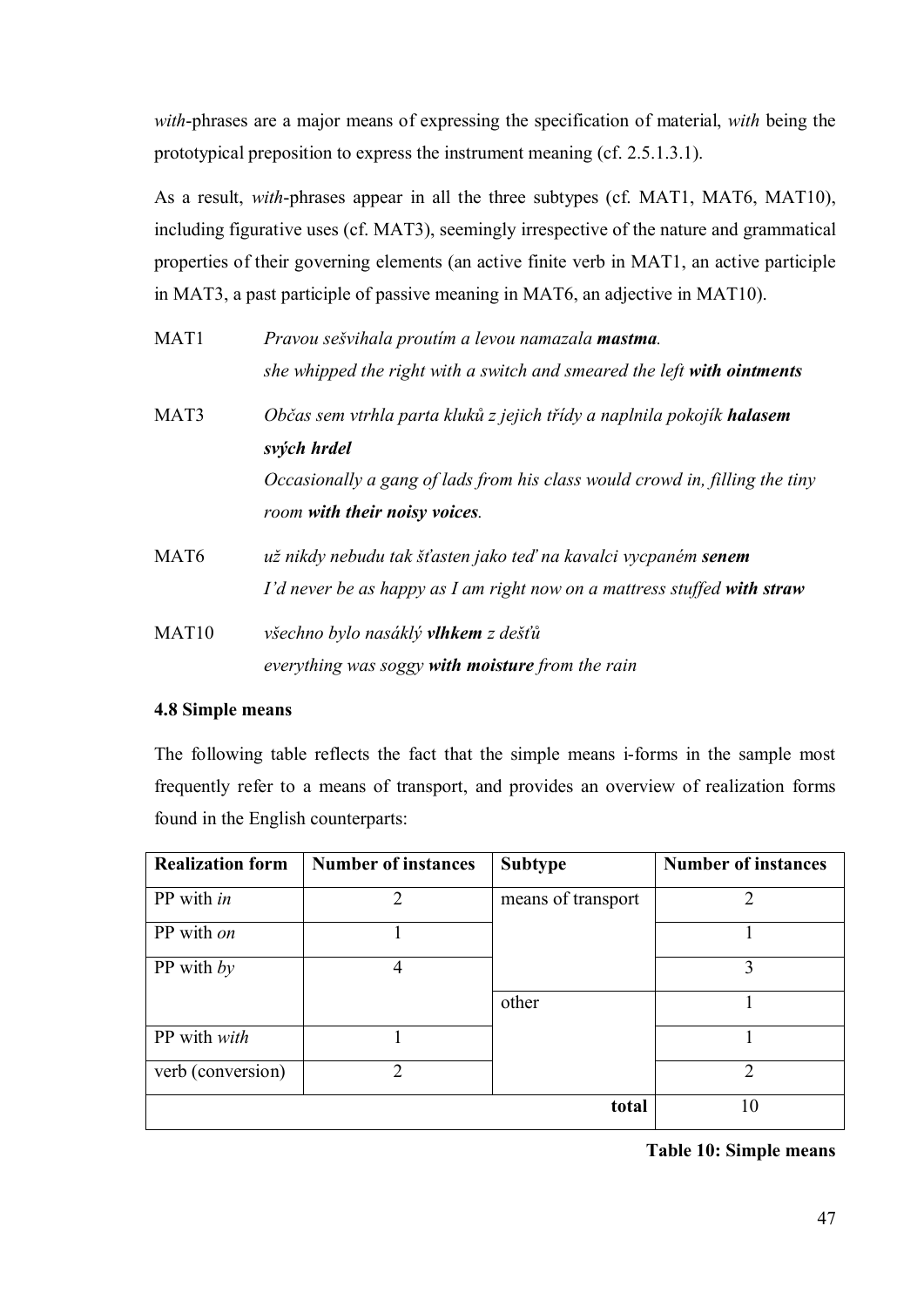The i-forms referring to the mode of transport most frequently correspond to *by*-phrases, but also to *in*-phrases and to an *on*-phrase. While the use of *by* confirms what is stated in section 2.5.1.3.1, to account for the use of *on* and *in*, it is necessary to revisit Quirk et al.'s (*CGEL*: 699) description: "Mode of transport is expressed by *on* as well as *by*: *on the bus*/*the train*/*a ship*/*a plane*. These are not purely locative phrases – location in such cases would be expressed by *in* rather than *on* – but rather indicate a condition of being 'in transit'." The use of *in* in MEANS4 and MEANS10, in which the vehicle is conceptualized as a location (cf. also Lehmann & Shin, 2005: 47; 53), corresponds to that; on the other hand, the use of *by* in MEANS8, albeit describing a situation similar to MEANS4, is justifiable as *taxicab* is conceptualized as a simple means rather than a location:

- MEANS4 *šampaňské, kterého sem dopravila hned na počátku taxíkem tři bedýnky …right at the beginning she'd hauled three cases of it over in a taxi*
- MEANS10 *Rudolf mi vbod drogu a mně se tohle všechno zdá a jedu autem s fízlama …an this whole thing is just a dream, I'm ridin in the car with the spooks*
- MEANS8 *Raglánka jsem musela z Granady odvézt domů taxíkem… I had to take Rags home from the Granada by taxicab*

It might be useful to take into consideration a rather formal aspect; the 'zero article' (cf. Biber et al., 2007: 262) in the institutionalized sporadic use (cf. *CGEL*: 277–278) is "restricted to prepositional phrases opening with *by*" (Biber et al., 2007: 262),<sup>18</sup> and the use of a determiner is thus restricted to *in*- and *on*-phrases, conceptualized as locations.

The use of *on* in MEANS7 corresponds to the aforementioned concept of being 'in transit':

## MEANS7 *Tramvaje začaly jezdit a Jana si přijela šestnáctkou… …and Jana arrived on number sixteen*

1

Moreover, "[t]here is a fair amount of semantic and even lexical conditioning, thus of idiomaticity, involved in the choice of particular concomitant markers" (Lehmann & Shin, 2005: 87): the popular grammar book for students *English Grammar in Use* (Murphy,

<sup>&</sup>lt;sup>18</sup> Quirk et al. (*CGEL*: 700) state that "[a]bsence of the article is normal with the unmodified noun phrase after *by*, but not obligatory." Note the discrepancy in terminology: while *CGEL* uses the term *absence of the article* (corresponding to Czech *bezčlennost*; Dušková, 2013: 115), Biber et al. use *the zero article* (corresponding to Czech *nulový člen*; ibid.: 117).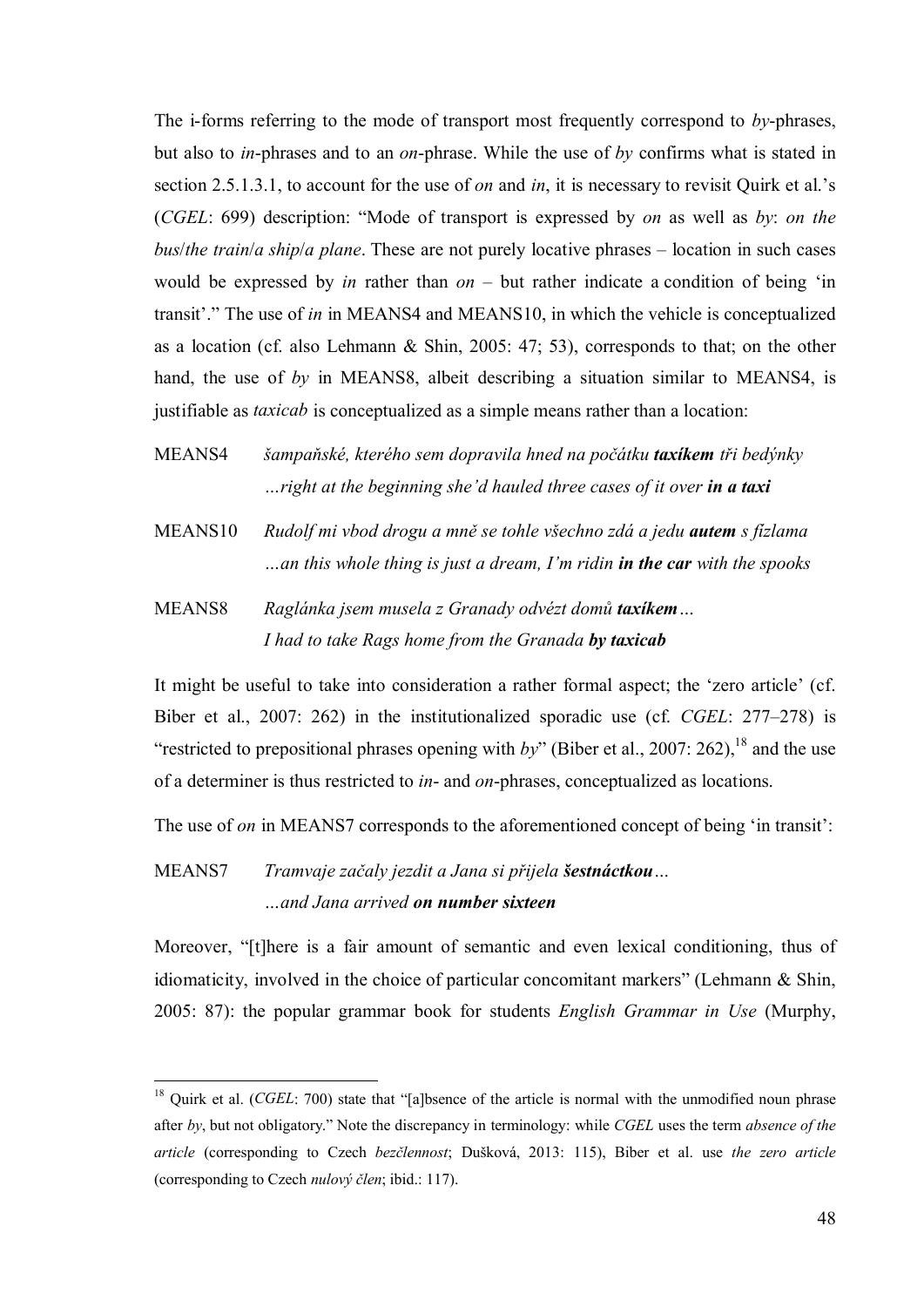2005: 256) mentions that *in* is used for cars and taxis, while *on* is used for bicycles and public transport (buses, trains etc.).

In the cases not referring to modes of transportation, i-forms correspond to a *by*-phrase, a *with*-phrase and twice to finite verb forms resulting from the use of the conversion strategy. The preference for *by* in MEANS9 is probably reinforced by the passive meaning of its governing element, i.e. *punishable* (cf. *DictCam*: *punishable* 'A punishable crime is one that someone can be punished for'), and the lack of implied human agency (cf. the deagentive diathesis in the Czech sentence).

MEANS9 *poslech cizího rozhlasu se trestá v těžkých případech i smrtí listening to foreign radio stations was punishable, in extreme cases, by death*

On the other hand, in the case of MEANS3, the idiomaticity<sup>19</sup> principle seems to override any other possible factors, and *with* is used:

MEANS3 *Místo toho Beran vstal a překvapil ho podivnou otázkou. Instead, Beran stood up, surprising him with an odd question.*

The following two examples illustrate the use of the conversion strategy:

- MEANS2 *Saturnin hledal inzerátem v novinách místo sluhy Saturnin advertised in the newspapers for the position of manservant*
- MEANS6 *zavolal jí telefonem z recepce a potom šel za ní He phoned first from the reception desk, then went upstairs.*

1

MEANS2 is slightly different from all the other examples of the conversion strategy in that the Czech i-form *inzerátem* is a noun derived from the verb *inzerovat* 'to advertise' (cf. *diktovat* > *diktát*; Mališ, 1997: 22); in English, the corresponding noun is derived by means of suffixation (*advertisement*). On the other hand, *telefonem* in MEANS6 is not a noun derived from the verb *telefonovat* (on the contrary: *telefon* > *telefonovat*; Mališ, 1997: 26) and the other i-forms corresponding to results of the conversion strategy (*čelem* in ACMP5

<sup>19</sup> A simple corpus query (*[lemma="surprise"][word="(her|him|them|us|you|me)"][lemma="(with|by)"])* shows that in the whole corpus *InterCorp v8 – English*, there are 67 instances of an active form of the verb *surprise* followed by a personal pronoun and either *with* or *by*. The latter is used 23 times, 22 times with a gerund, once with a subordinate clause introduced by *how*; *with* is used in 44 cases, being always followed by a syntactic noun (including one nominal relative clause and seven pronouns). Therefore, the idiomaticity can be claimed to follow this rather formal distinction.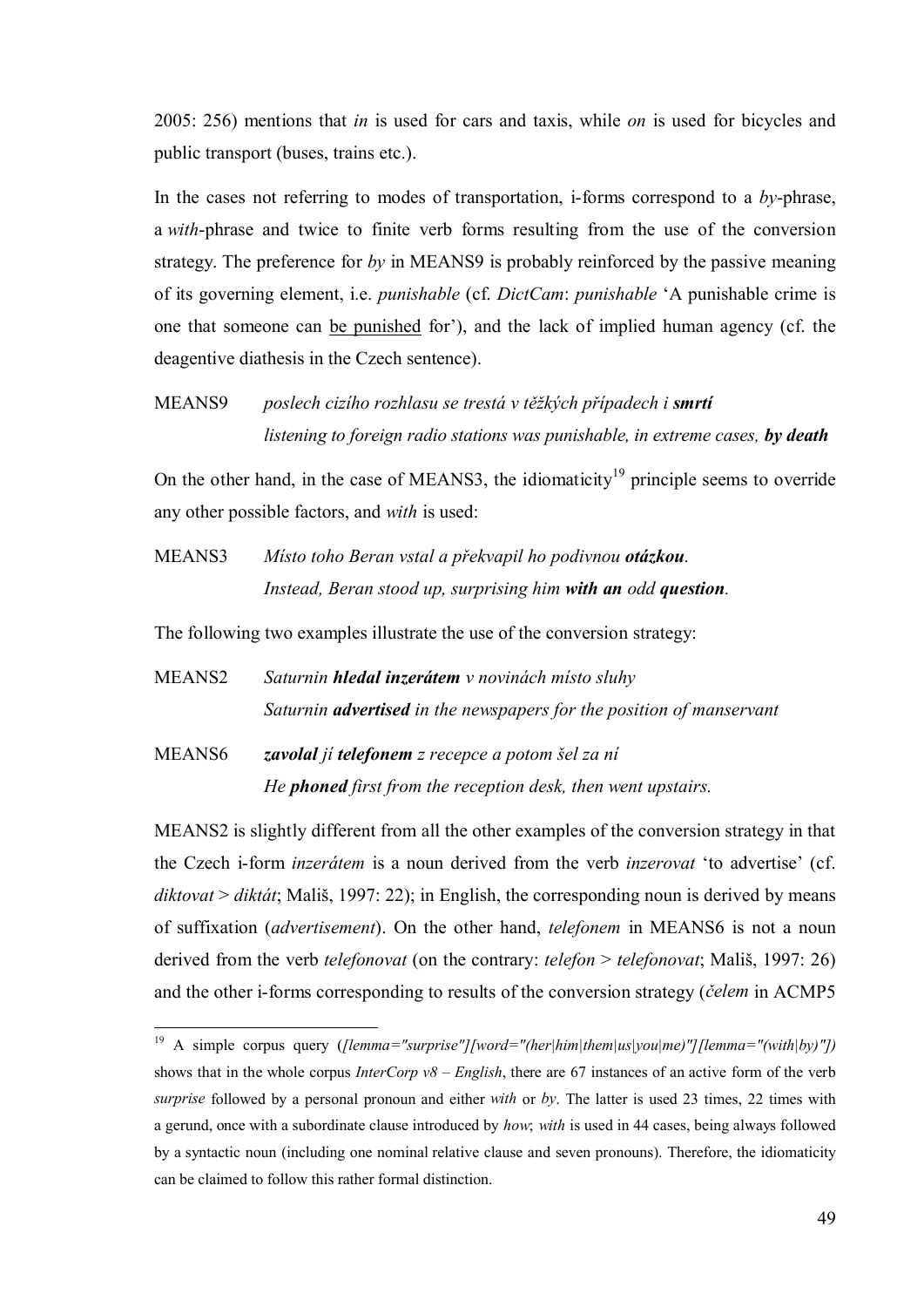and ACMP7, *lopatkou* in INSTR8) do not even have corresponding verbs (the verb *čelit* has only figurative meanings; cf. SSC: 47).

### **4.9 Actional means**

The following table summarizes the realization forms that appear among the counterparts of i-forms expressing actional means:

| <b>Realization form</b> | <b>Number of instances</b> | <b>Subtype</b>  | <b>Number of instances</b> |
|-------------------------|----------------------------|-----------------|----------------------------|
| PP with $by$            |                            | $by + a$ gerund | 6                          |
|                         |                            | $by + a$ noun   |                            |
| non-finite verb form    | 3                          | gerund          |                            |
|                         |                            | participle      |                            |
|                         |                            | infinitive      |                            |
|                         |                            | total           | 10                         |

#### **Table 11: Actional means**

As expected (cf. 2.5.1.3.1), the primary realization form is the *by*-phrase, typically followed by a gerund, as in MEANS14 (also cf. footnote 19):

MEANS14 *Předběhl jsem to podpisem Charty.*

*I headed them off by signing the human rights document Charter 77.*

In all the seven cases, the *by*-phrase is dependent on an active verb form; the only noun governed by the preposition *by* is an action noun (nomen actionis) in MEANS20 (*before blowing it to smithereens in a split second, by an imperceptible change of pressure*).

The following examples illustrate non-prepositional realization forms, i.e. a gerund (MEANS11), an infinitive (MEANS15) and a participle (MEANS18):

- MEANS11 *Lhaním a vymejšlením se dá plno věcí ulehčit. Lying and making things up made all sorts of things easier.*
- MEANS15 *hrozila útěkem z domova a ještě horšími věcmi she was threatening to run away from home and even worse things*
- MEANS18 *Až když jednou při mši zanotoval […] z hůru několik taktů toreadorské písně, vykázal ho regenschori na místě ze svého chóru hněvivým napřažením ruky…*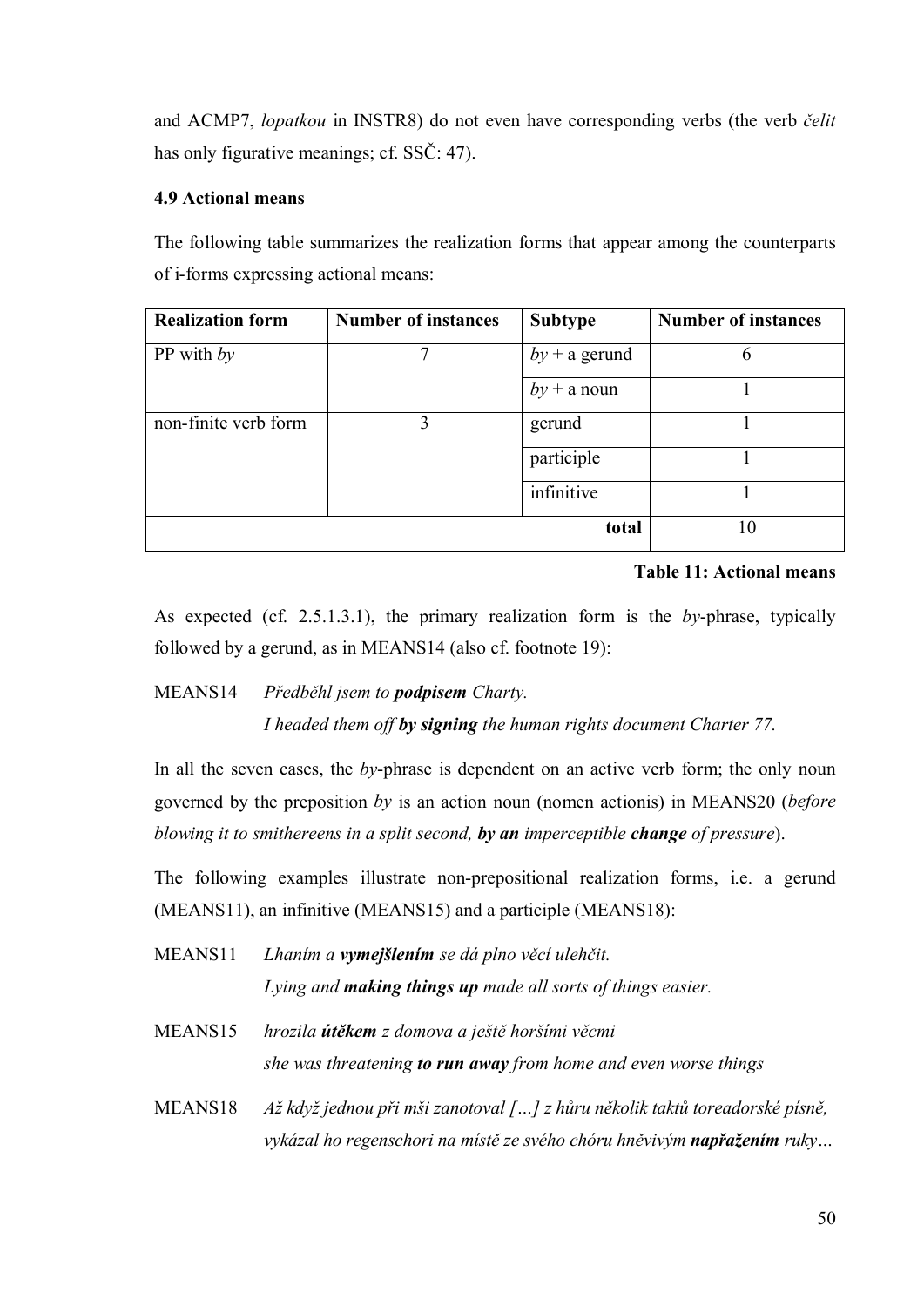*Not until he sang a few notes […] of a toreador song during mass did the choirmaster banish him from the choir, pointing a furious finger…*

The use of the gerund in the subject position in MEANS11 is explicable in terms of the concept of topic-focus articulation since *Lying and making things up* can be considered contextually bound, the contextual boundness being based on an indirect anaphora (cf. the broader context of MEANS11 in Appendix Table 1); there is a correspondence between an initial thematic adverbial in Czech and an initial thematic subject in English (cf. Dušková, 2005: 250).

The infinitive in MEANS15 functions syntactically as the only object of the verb *threaten* (cf. Dušková et al., 2012: 550); the verb has another valency frame with an object and a complementation realized as a *with*-phrase (ibid.: 209) referring, however, to an instrument rather than means (cf. *DictCam*: *threaten*: *They threatened the shopkeeper with a gun.*)

In MEANS18, the participle introduces a non-finite clause; its choice seems a matter of emphasis, the information given in the final supplementive clause is conceived as less important (cf. Biber et al., 2007: 201); nevertheless, a *by*-phrase more integrated into the sentence structure would be possible in a less loose translation (*by an angry wave of his arm*).

## **4.10 Viewpoint (VIEW)**

The following table summarizes what realization forms were found in the counterparts of the Czech i-forms in the viewpoint sample:

| <b>Realization form</b> | <b>Number of instances</b> |
|-------------------------|----------------------------|
| PP with <i>in</i>       |                            |
| NP                      |                            |
| total                   |                            |

#### **Table 12: Viewpoint**

Surprisingly, none of the examples contain a *by*-phrase (cf. 2.5.2.2). The most frequent counterpart is an *in*-phrase, which correspond to both the constructions described above (cf. 2.4.3.3.4), illustrated by VIEW5 (the "comparative" construction) and VIEW8 (the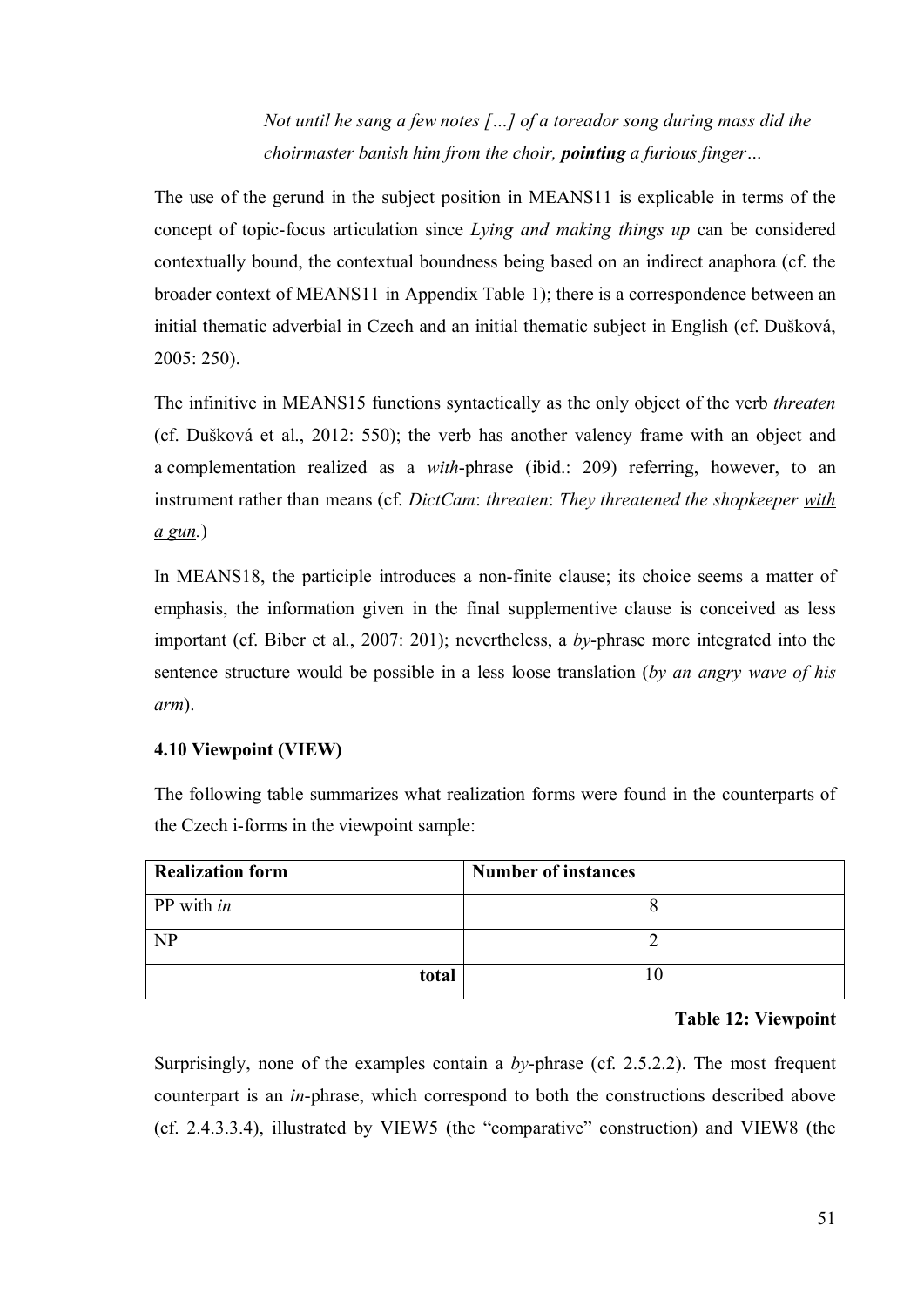construction with a copula). The two constructions can, however, combine, as VIEW7 shows:

| VIEW <sub>5</sub> | Lišily jsme se podstatněji jen <b>zkušeností</b> (bod pro mě)                              |
|-------------------|--------------------------------------------------------------------------------------------|
|                   | We differed more substantially only <b>in our experience</b> (a point for me)              |
| VIEW8             | a jež byly svým <b>původem</b> ryzí a nevinné<br>and that were in origin pure and innocent |
| VIEW7             | předstíral jsem, že jsem starší (duchem a zkušenostmi), než jsem byl                       |
|                   | pretending to be older (in spirit and experience) than I was                               |

Apart from VIEW7 and VIEW8, the construction with the copular *be* appeared only in VIEW9, in which, nevertheless, the copula is not expressed in the surface structure:

VIEW9 *do Bulvárky chodili […] taky aficionados, duchem obvykle trochu chudí… The Boulevard was frequented […] by aficionados of jazz as well, usually a little wanting in intellect…*

This use of *in* corresponds to Dušková's example quoted in 2.5.2.2 (*he is young in years, but old in experience*) and to the 'characteristics' meaning of *in* described in *DictCam* (*in* 'used to show which characteristic or part of a person or thing is being described'), one of three exemplifications provided in the dictionary being the following: *Are the two bags equal in weight?*

In two cases (VIEW1 and VIEW4), the Czech i-form referring to an aspect of another entity (syntactically, a subject) corresponds to an English common case noun determined by the adnominal case form of the equivalent of the Czech subject (which is, however, not explicitly expressed in the Czech clause in VIEW4, Czech being a pro-drop language):

VIEW1 *Pokoj vzhledem i rozměry připomínal spíše kajutu. The room's appearance and dimensions suggested a ship's cabin.*

VIEW4 *Buback znal… […] Propůjčenou hodností se mu ostatně rovnal! Buback knew… […] After all, Buback's borrowed rank made them equals.*

Especially in VIEW4, the choice of the particular construction (rather than e.g. *After all, they were equal in rank*) can be explained if the topic-focus articulation is taken into consideration; both the Czech sentence and its English counterpart are ordered according to the rising communicative dynamism. Note, nevertheless, that this construction can be often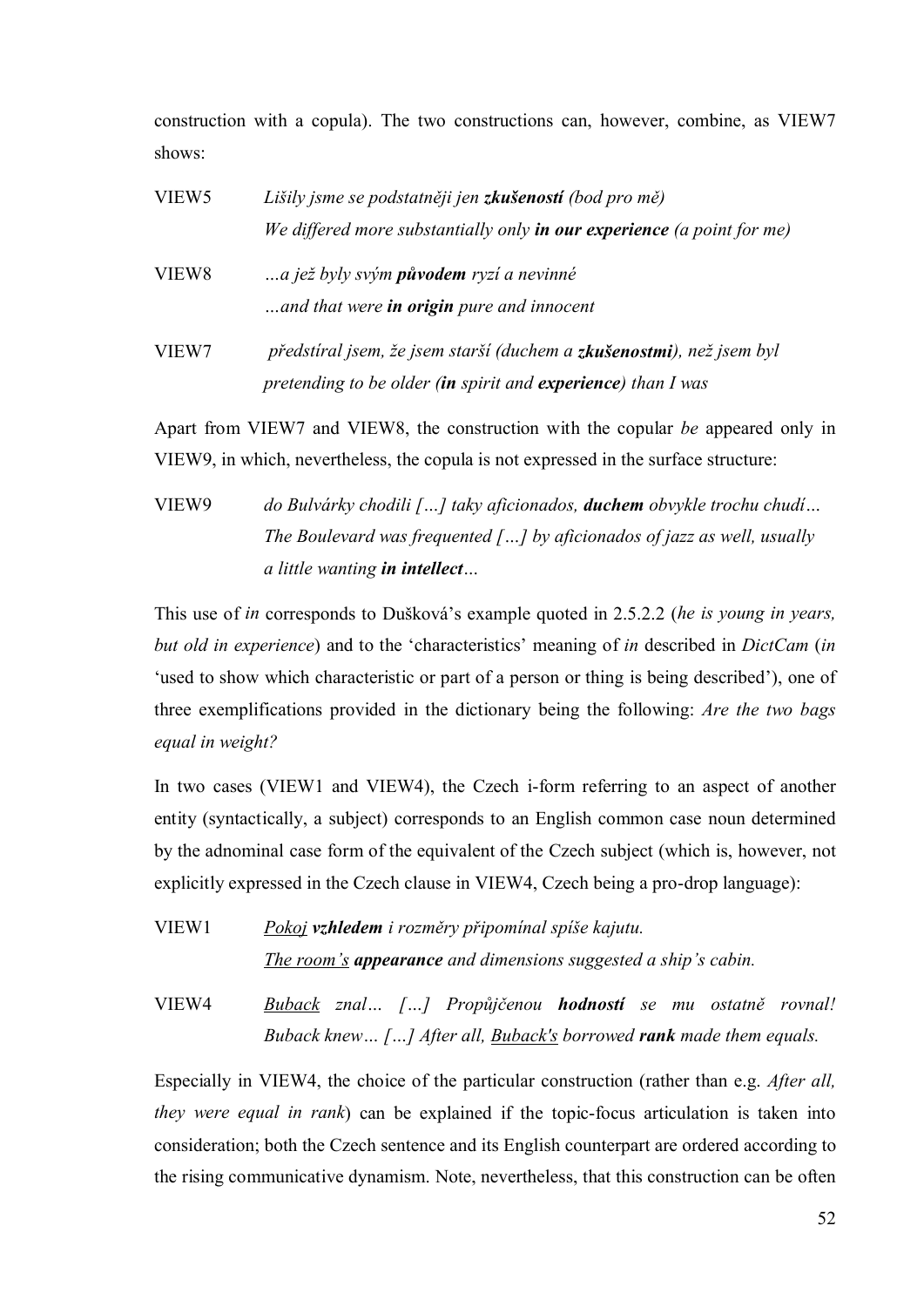formed from an *in*-phrase as well: for instance, *that were in origin pure and innocent* in VIEW8 can be paraphrased as *their origin was pure and innocent*, which corresponds to the semantic relations characterized in 2.4.3.3.4.

## **4.11 Cause**

As the following table shows, the adpositional marking strategy is the central one in the equivalents of the causal i-forms in the sample:

| <b>Realization form</b> | <b>Number of instances</b> |
|-------------------------|----------------------------|
| PP with with            | b                          |
| PP with from            |                            |
| PP with in              |                            |
| AdjP                    | ∍                          |
| total                   | 10                         |

**Table 13: Cause**

The use of prepositions partly corresponds to the delineation of possible counterparts in 2.5.2.2; however, the use of *in* was not expected.

Nevertheless, the following two examples, for instance, might suggest that the choice of a particular preposition of cause might be more subject to individual preferences or slight semantic nuances:

CAUSE4 *Lidé se před vámi třesou úctou… You make everybody tremble with respect…*

CAUSE6 *Santnerová se třese, snad vztekem, ale možná lítostí. Mrs. Santner is trembling, perhaps from anger but possibly from sorrow…*

The PPs in bold are both governed by the same verb, both refer to unintentional causes, and yet the choice of preposition is different even though it is not possible to identify any difference in the meanings of the constructions without overvaluing the lexical meaning of the nouns *respect* and *anger* (and thus committing a kind of "lexical fallacy"). Note, however, the looser syntactic connection between the verb (that usually governs a *with*-phrase as its complementation) and the *from*-phrases in CAUSE6.

Similarly, the use of *in* in CAUSE10 is difficult to explain satisfactorily: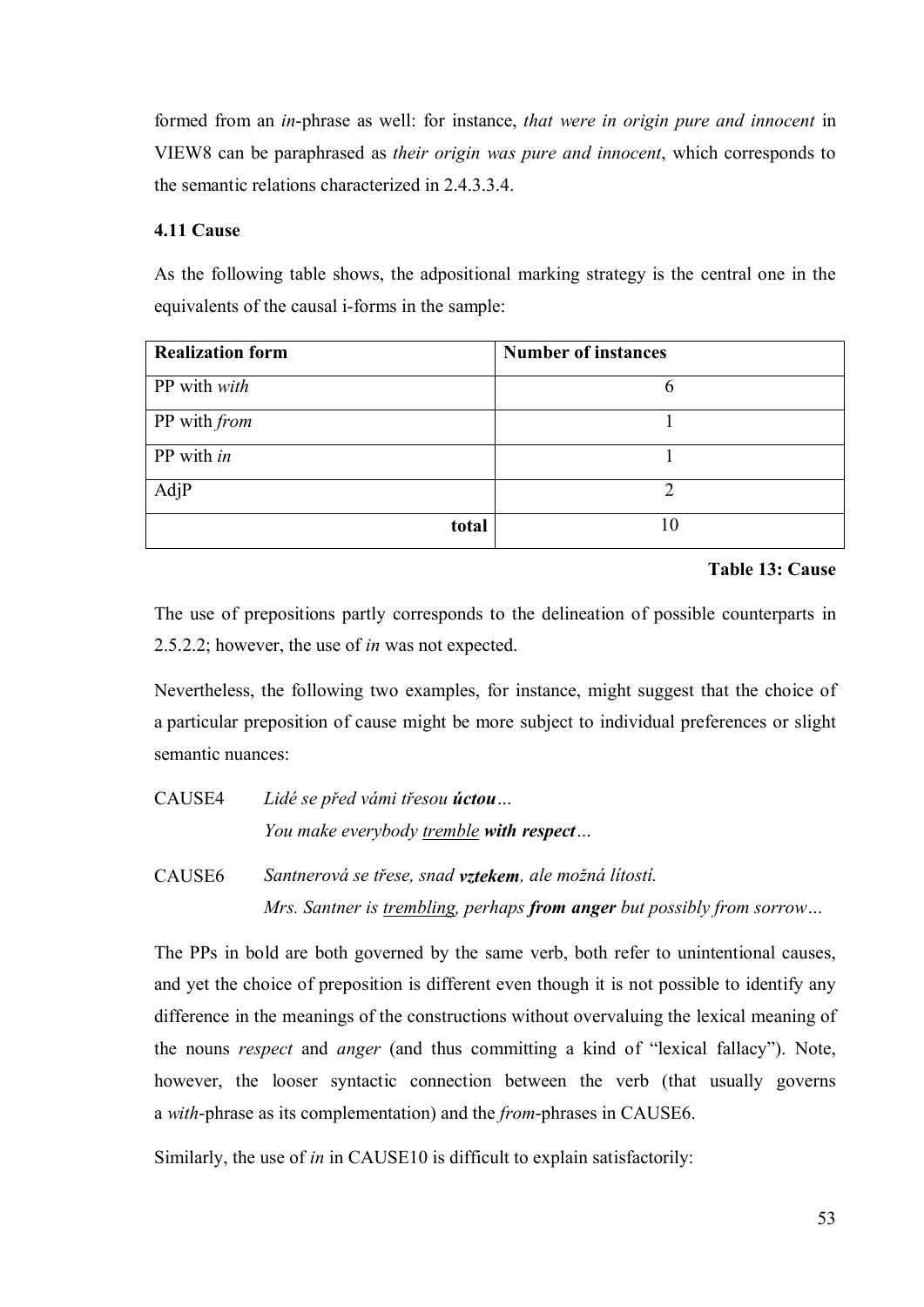## CAUSE10 *Vyjekl jsem úlekem a bolestí. I yelped in astonishment and pain.*

Even though *with*-phrases with abstract nouns often function as subject adjuncts or adjuncts of manner proper (Dušková et al., 2012: 459), the possibility that *with astonishment and pain* would have a meaning different from *in astonishment and pain*  does not seem plausible. The use of *in* might be lexically conditioned, or possibly slightly more idiomatic (cf. *DictCam*: *yelp* 'to make a sudden, short, high sound, usually when in pain'); however, the use of *with astonishment and pain* in CAUSE10 seems perfectly acceptable.

Quite surprisingly, in two cases there is a correspondence between a Czech i-form and an English adjective premodified by the adverb *so* and followed by the correlative *that* not expressed in the surface structure (as it "is sometimes omitted in informal style"; *CGEL*: 1142) introducing a subordinate adverbial clause of result or effect:

- CAUSE1 *baronka von Botzenheim nemohla se pohnutím udržet slz Baroness von Botzenheim was so moved she couldn't hold back her tears*
- CAUSE7 "*Strachem se pochcal!" "So scared he's pissed himself!"*

As Dušková (2012: 636) points out, this construction is related to the causal semantics in such a way that it can be transformed into a complex sentence with an adverbial clause of cause (corresponding to the main clause of the complex sentence with a clause of effect); for instance, CAUSE1 can be reformulated as *she couldn't hold back her tears because she was very moved*. As the pair of correlatives *so… (that)* "introduce[s] constructions that combine the notion of sufficiency or excess," which is, however, not present in the original Czech clauses, "with the notion of result" (*CGEL*: 1142), it can be concluded that in the two examples, the Czech causative constructions are 'reversed' in translation (i.e. the situation is viewed from a different perspective) so that the original cause could be emphasized.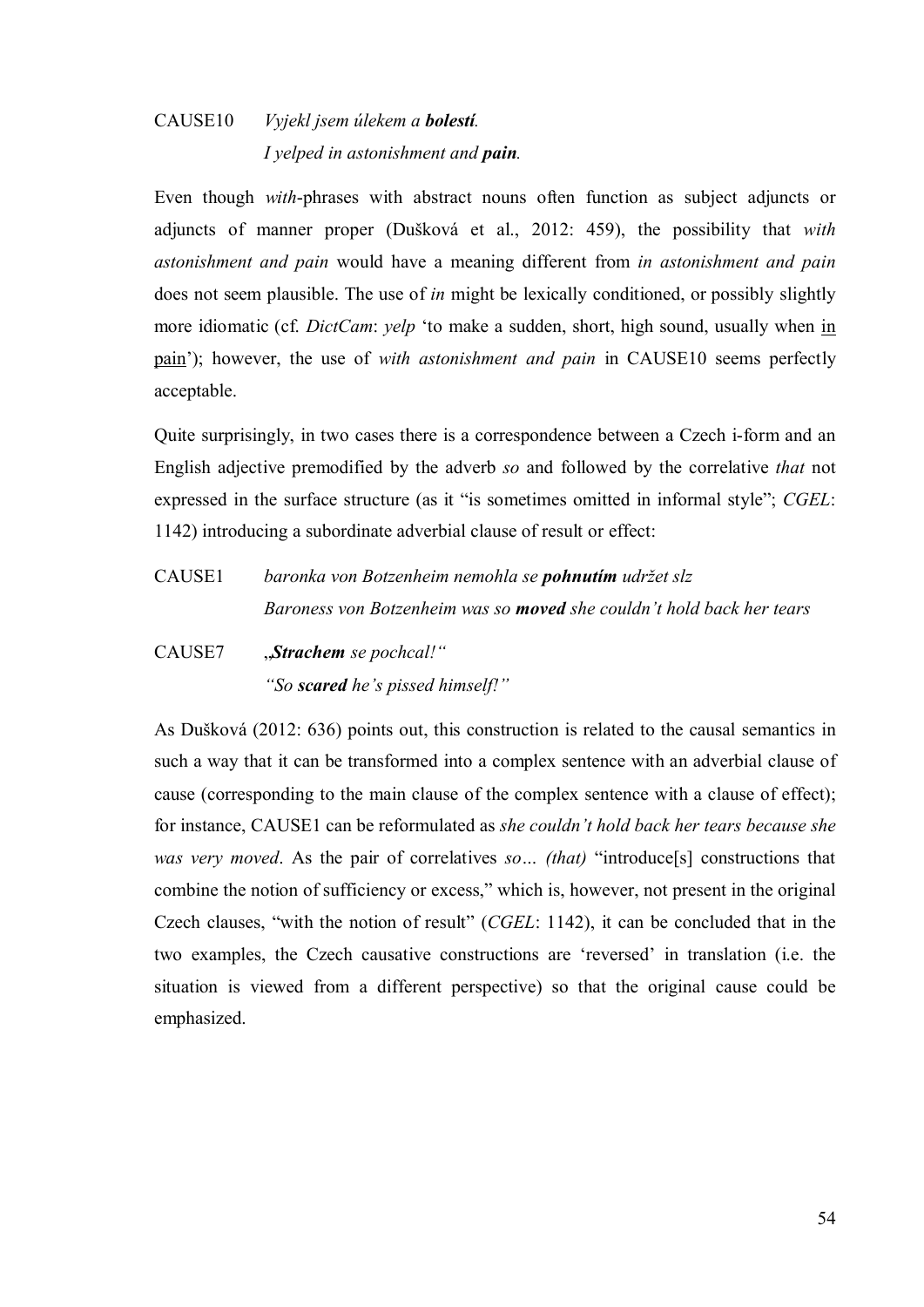#### **5 Conclusion**

The aim of the present thesis was to examine how Czech non-prepositional i-forms of nouns are translated into English. The basic hypothesis, based on Lehmann and Shin's framework, was that to express syntactic relations encoded in the system of case marking in Czech, English deploys its resources of function words (more specifically, prepositions); for the choice of a particular preposition, the semantics was expected to be of paramount importance. It was hypothesized that results of the conversion strategy could appear as translation counterparts of i-forms as well, especially of those with the semantics of instrument; on the other hand, results of the lexical fusion strategy were not expected to appear as translation counterparts of i-forms.

PPs were used in 90 examples (out of the total of 110 examples), thus confirming the first part of the hypothesis; the conversion strategy was employed five times (in INSTR8, ACMP5, ACMP7, MEANS2, MEANS6), the lexical fusion strategy only once (INSTR3), which is still more than was expected. There are 14 examples which are seemingly not accounted for by Lehmann and Shin's framework, which is, however, partly a consequence of their framework being devised for concomitant meanings only, partly a consequence of the fact that some of the constructions can be deemed secondary transformations of primarily prepositional constructions.

As expected, the choice of a particular preposition is primarily based on the semantics: *with*-phrases proved to be the primary means of expressing the semantics of phase, instrument and material; the phrases referring to manner as well as viewpoint are primarily introduced by the preposition *in*; agentive i-forms systemically correspond to *by*-phrases; *through* seems to be the most neutral (*i.e.* the least marked or specific) preposition to explicate the 'direction' or path meaning; in general, the counterparts of i-forms expressing the semantics of means tend to rely on *by*-phrases. The counterparts of i-forms referring to accompanying circumstances do not conclusively prove any realization form to be the primary one, which can be more or less ascribed to the characteristic, slightly vague nature of the semantic role.

There are also identifiable secondary means of expressing some of the semantic roles: prepositions such as *along*, *across* and *down* can refer to the direction or path as well, but convey more specialized meanings than the primary preposition, *through*; manner can be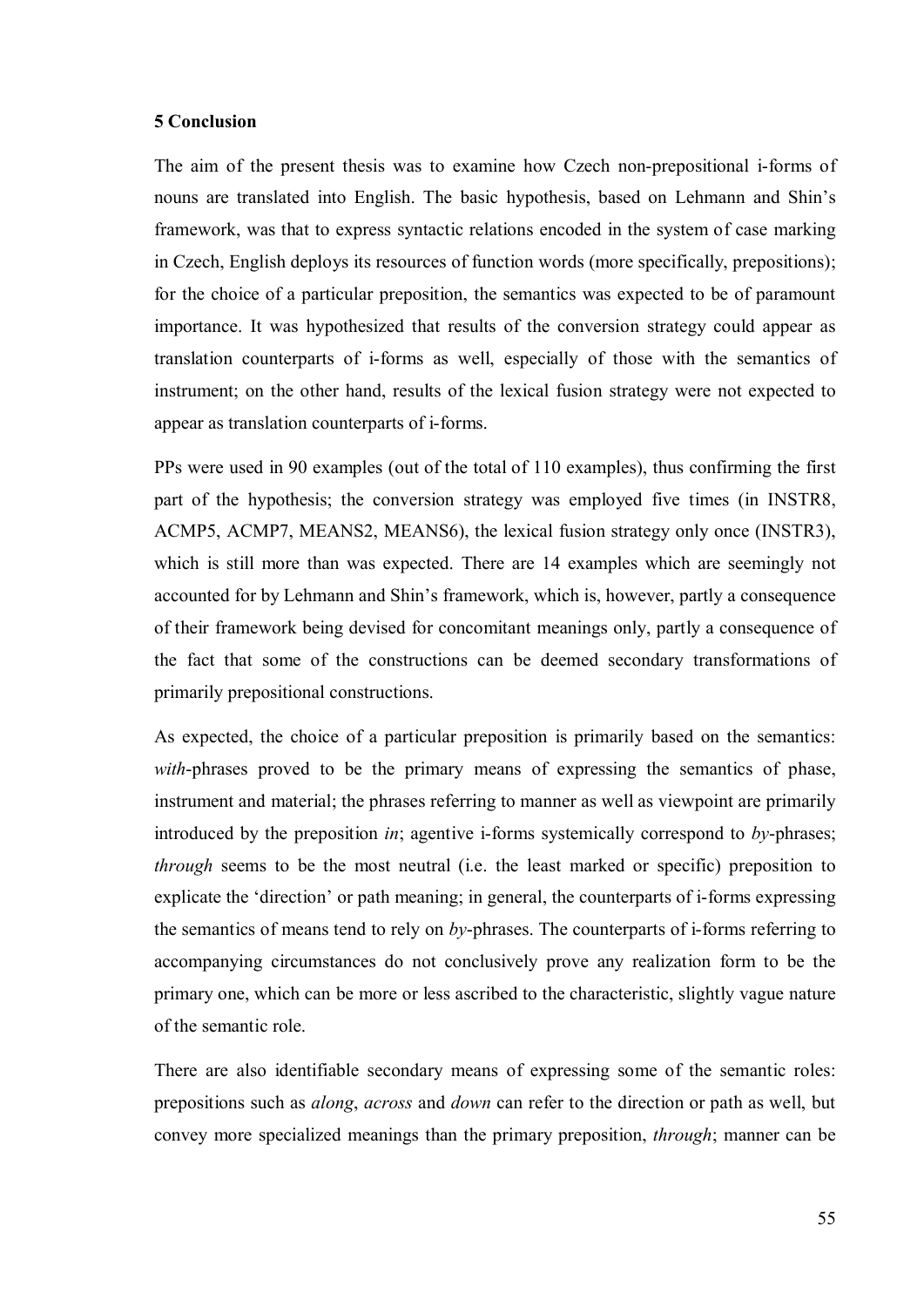expressed by adverbs, which, however, have vaguer meanings than corresponding *in*-phrases.

Nevertheless, there are cases requiring adjustments to the above-mentioned semantic "rules."

The choice of a particular preposition (or other realization form) can be sometimes ascribed to the government of a particular verb (*differ in*, *tremble with*, *to threaten to do sth*) and idiomaticity (cf. the choice between *on* and *in* with different kinds of vehicles). Moreover, sometimes there are choices between equally acceptable prepositional phrases (cf. for instance *through* in DIR3 and *across* in DIR5 seem slightly nuanced, the subtle difference described in section 4.2 would, however, hardly cause miscommunication).

There are also cases in which an ostensible departure from the semantic preferences takes place; the choice of an unexpected realization form in such cases is, however, based rather on more (cf. CAUSE1, CAUSE7) or less (cf. AGENT10) radical changes in meaning resulting from the translation. For instance, unlike the Czech i-form in AGENT10, its English counterpart is conceived as an originator rather than a typical agent; in some cases, vehicles are conceived rather as locations rather than means (cf. MEANS4, MEANS7, MEANS10).

In the counterparts of i-forms expressing means, there might exist a preference for the choice of *by* if a gerund follows and *with* if a noun or pronoun follows.

The passive voice of a governing verb (or its nominalization in a broad sense) might be a factor for choosing *by* over another preposition; this supposition, however, cannot be actually supported by other than the agentive examples and potentially by the disputable examples PHASE4 and MEANS9 (in the latter, nevertheless, the passive meaning is expressed only lexically) discussed above. On the other hand, there are examples with a passive verb form, in which, however, a *by*-phrase does not appear, such as *her forehead bedewed with perspiration* in MAT8 and *a mattress stuffed with straw* in MAT6, i.e. cases in which there cannot be any human agency involved as well as cases in which there must be some human agency involved.

Furthermore, information structure occasionally operates as a factor in the choice of a realization form as well, resulting in the correspondence between an initial thematic adverbial in Czech and a thematic subject in English (cf. MEANS11 and VIEW4 discussed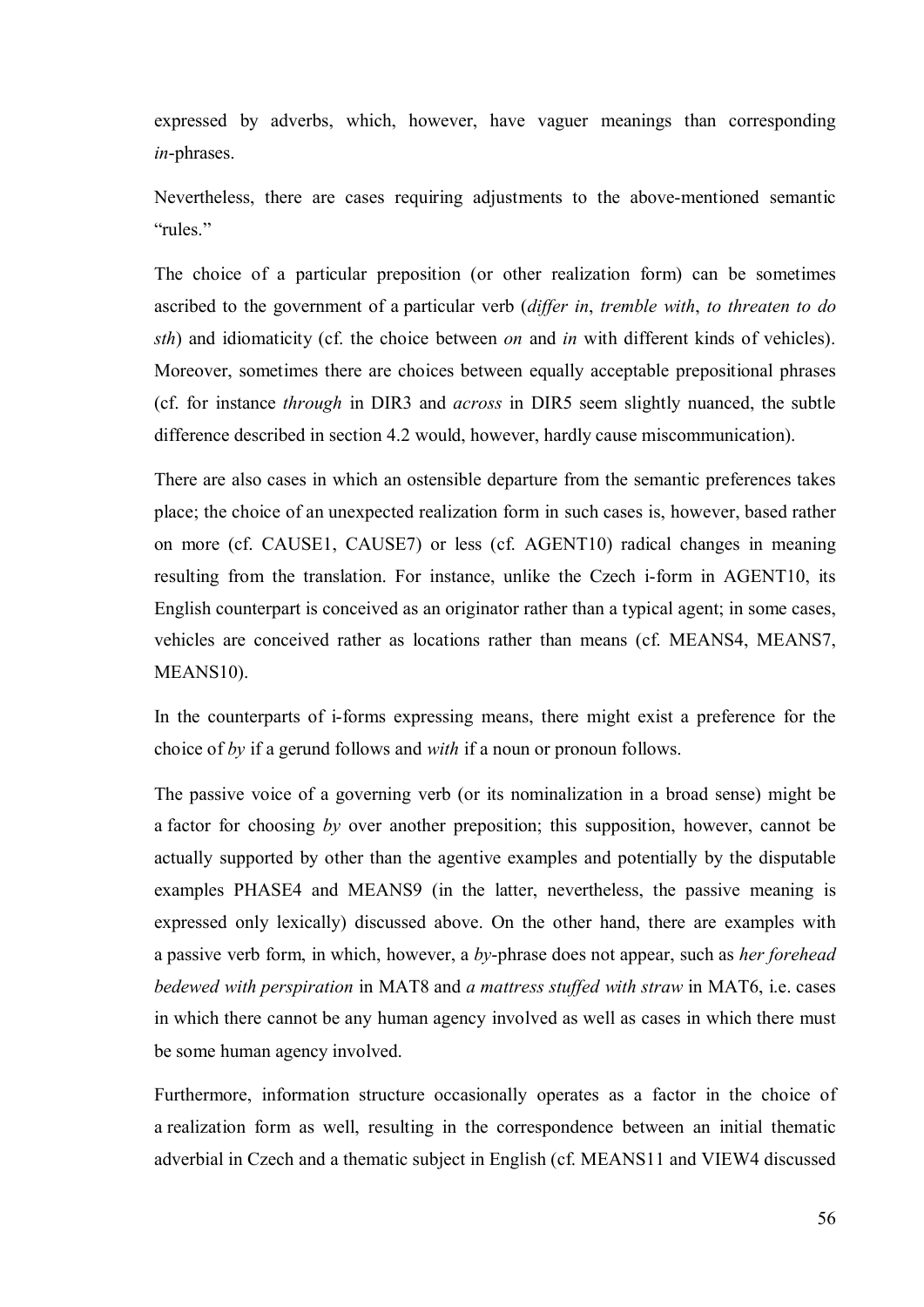above). Moreover, information structure might play a role in choosing the conversion strategy over the adpositional marking strategy – for instance, in INSTR8 discussed above, the choice of the verb *shovel* rather than the PP *with a shovel* might be a result of an attempt to avoid putting too many contextually non-bound elements at the end of a clause (cf. also MEANS2).

Finally, it seems appropriate to acknowledge at least some shortcomings of the present thesis. Even though the results more or less cover the central area of cases corresponding to Czech non-prepositional i-forms of nouns, the format of the thesis and the limited size of the material for the analysis do not allow sweeping generalizations for instance about the counterparts of i-forms expressing accompanying circumstances (and more data would be undoubtedly useful in more cases); as a result, some (rather peripheral) constructions<sup>20</sup> are not dealt with at all.

Furthermore, the size of the individual samples and their random selection reflect only the central realization forms and are not necessarily representative; for instance, the construction of *so… (that)*, which appeared twice in the CAUSE sample, was by no means proportionally frequent in the data from which the sample of 110 examples was excerpted. In addition, the sample for 'simple means' should have been perhaps based on different criteria since other means than vehicles are represented by only four examples, which is not exactly a sufficient material basis for any conclusions. (Note also the potentially problematic distinction of "simple" and "actional" means.) Additionally, a certain limit on the number of occurrences of a single lexical unit in the examples should have been established (for instance, the verb *end* governs the PP corresponding to an i-form in half of the phase examples, *differ* – or *different* – is a governing element in three examples of viewpoint, (*polo*)*hlasem* appears four times in the sample of manner i-forms).

<u>.</u>

<sup>&</sup>lt;sup>20</sup> Consider, for instance, the following examples found in the sample of 3,486 concordance lines (cf. 3.3.2): *ztráceje každou sklenicí piva […] možnost koupit si vojenský lístek* / *with each stein […] he was losing the ability to purchase a military fare-card*; *neúprosně přibývaly každou poštou* / *mercilessly kept coming and adding up with each mail delivery*; *ona se vracela každým přípisem* / *it kept coming back with every written communication*.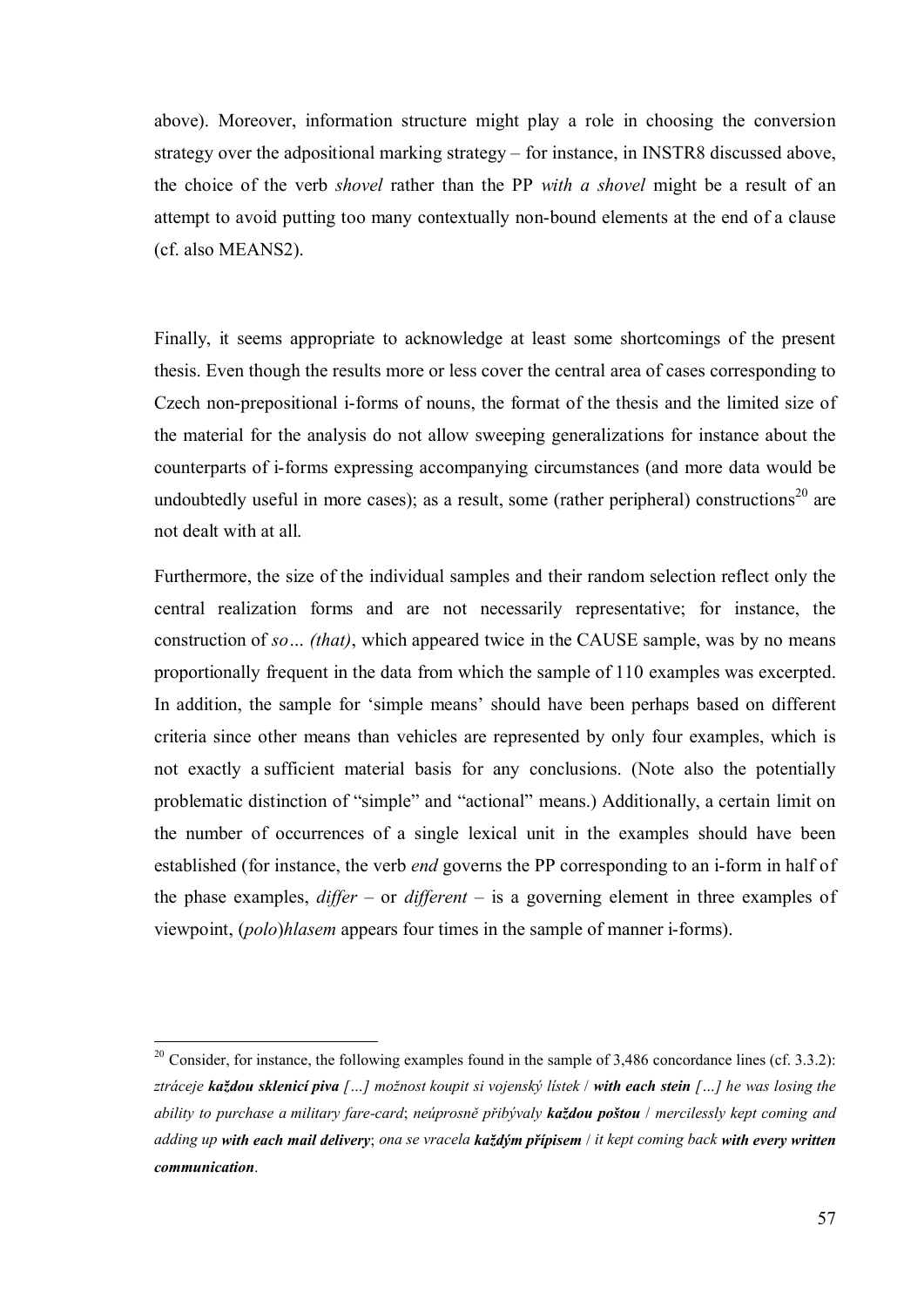#### **6 References and sources**

#### **References**

- Adam, R. et al. (2014) *Úvodní jazykový seminář: výklad a cvičení*. Praha: Karolinum. Available from  $\blacksquare$  online from from  $\blacksquare$ <http://www.cupress.cuni.cz/ink2\_stat/dload.jsp?prezMat=53866> (accessed: 11 April 2015).
- Adam, R. (2015) *Morfologie. Příručka k povinnému předmětu bakalářského studia oboru ČJL*. Praha: Karolinum. Available online from <http://www.cupress.cuni.cz/ink2\_stat/dload.jsp?prezMat=53806> (accessed: 27 September 2015).
- Běličová, H. (1982) *Sémantická struktura věty a kategorie pádu. Příspěvek k porovnávací syntaxi ruské a české jednoduché věty*. Praha: Academia.
- Biber, D., S. Johansson, G. Leech, S. Conrad, E. Finegan (2007) *Longman Grammar of Spoken and Written English*. Harlow: Longman.
- Blake, B. J. (2006) "Case", in Keith Brown (ed.), *Encyclopedia of Language & Linguistics*, 212–220. Amsterdam: Elsever.
- Brinton, L. J. & L. K. Arnovick (2011) *The English Language: A Linguistic History*. Oxford: Oxford University Press.
- Cvrček, V. et al. (2010) *Mluvnice současné češtiny. 1, Jak se píše a jak se mluví*. Praha: Karolinum.
- Čechová, M. et al. (1996) *Čeština – řeč a jazyk*. Praha: ISV nakladatelství.
- Čechová, M. et al. (2008) *Česká stylistika*. Praha: Nakladatelství Lidové noviny.
- Čermáková, A. (2009) *Valence českých substantiv*. Praha: Nakladatelství Lidové noviny.
- Daneš, F. et al. (1987) *Mluvnice češtiny. 3, Skladba.* Praha: Academia.
- Dušková, L. (2005) "Konstantnost syntaktické funkce mezi jazyky". *Slovo a slovesnost* 66, 243–260.
- Dušková, L. et al. (2012) *Mluvnice současné angličtiny na pozadí češtiny*. Praha: Academia.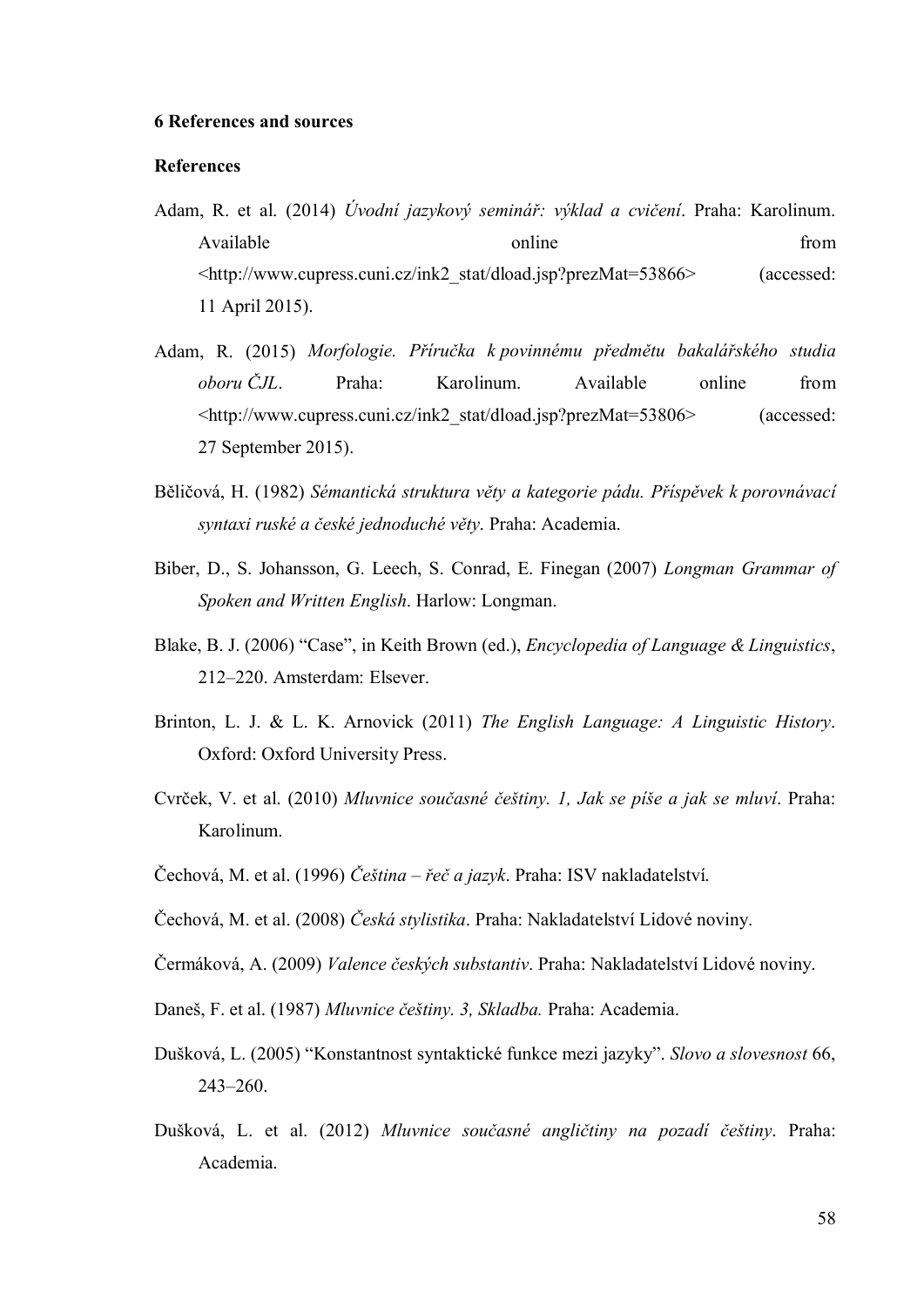- Dušková, L. (2013) *Syntax současné angličtiny: sbírka textů a příkladů k syntaktickému rozboru*. Praha: Karolinum.
- Emonds, J. (2007) "Czech Cases and the Syntacticon: Poznámky k, o, okolo, nad něčím a pro někoho", in M. Dočekal, P. Karlík & J. Zmrzlíková (eds.), *Czech in Generative Grammar*, 81–103. München: Lincom Europa.
- *English Cambridge Dictionary*. Cambridge University Press. Available online from <http://dictionary.cambridge.org/dictionary/english/> (last accessed: 26 July 2016).
- Filipec, J. et al. (2001) *Slovník spisovné češtiny pro školu a veřejnost*. Praha: Academia.
- Fillmore, C. J. (1968) "The Case for Case", in E. Bach & R. T. Harms (eds.), *Universals in Linguistic Theory*, 1–88. New York: Holt, Rinehart and Winston, Inc.
- Fronek, J. (2000) *Velký česko-anglický slovník*. *Comprehensive Czech-English Dictionary*. Praha: Leda.
- Grepl, M. & P. Karlík (1998) *Skladba češtiny*. Olomouc: Votobia.
- Havránek, B. & A. Jedlička (1981) *Česká mluvnice.* Praha: Státní pedagogické nakladatelství.
- Jelínek, T. (2013) "Frekvence syntaktických funkcí substantiv ve vztahu k jejich pádu", in M. Hirschová et al., *Studie k Moderní mluvnici češtiny. 7, Kapitoly ze syntaktologie češtiny*, 182–195. Olomouc: Univerzita Palackého v Olomouci.
- Jelínek, T. (2015) *Skladební funkce a pád v korpusu: Frekvenční analýza*. Praha: Nakladatelství Lidové noviny.
- Karlík, P. et al. (2012) *Příruční mluvnice češtiny*. Praha: Nakladatelství Lidové noviny.
- Karlík, P., M. Nekula & J. Pleskalová, eds. (2002) *Encyklopedický slovník češtiny*. Praha: Nakladatelství Lidové noviny.
- Kettnerová, V. (2014) *Lexikálně-sémantické konverze ve valenčním slovníku*. Praha: Karolinum.
- Knappová, M. (1973) "K otázkám adverbializace". *Slovo a slovesnost* 34, 150–157.
- Komárek, M. et al. (1986) *Mluvnice češtiny. 2, Tvarosloví*. Praha: Academia.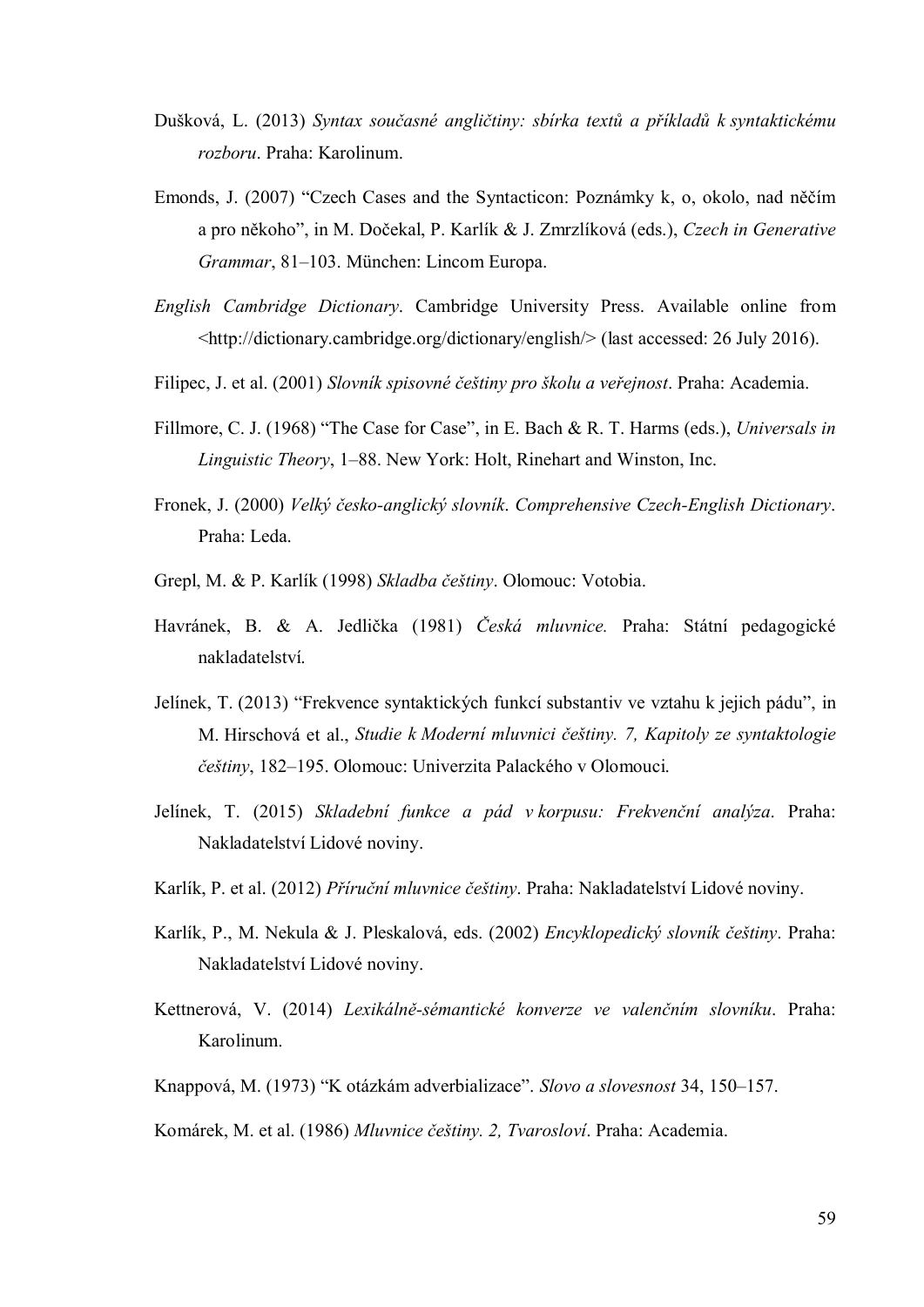- Kopečný, F., ed. (1973) *Etymologický slovník slovanských jazyků: Slova gramatická a zájmena*. Praha: Academia.
- Kopřivová, M. (2006) *Valence českých adjektiv*. Praha: Nakladatelství Lidové noviny.
- Lehmann, C. & Y. Shin (2005) "The functional domain of concomitance. A typological study of instrumental and comitative relations", in C. Lehmann (ed.), *Typological Studies in Participation*, 9–104. Berlin: Akademie Verlag. Available online from <http://www.christianlehmann.eu/publ/Concomitance.pdf> (accessed: 25 February 2016).
- Machová, S. (1972) *Příčina v syntaxi češtiny*. Praha: Academia.
- Mališ, O. (1997) "Nauka o tvoření slov", in O. Mališ, S. Machová & J. Suk, *Současný český jazyk. Lexikologie (Nauka o tvoření slov, lexikografie, slang)*, 7–60. Praha: Karolinum.
- Mikulová, M. et al. (2005) *Anotace na tektogramatické rovině Pražského závislostního korpusu. Referenční příručka*. Praha: ÚFAL MFF UK. Available online from <https://ufal.mff.cuni.cz/techrep/tr31.pdf> (accessed 13 May 2016).
- Mitchell, B. & F. C. Robinson (1992) *A Guide to Old English*. Oxford: Blackwell.
- Murphy, R. (2005) *English Grammar in Use*. Cambridge: Cambridge University Press.
- Narrog, H. (2009) "Varieties of Instrumental", in A. Malchukov & A. Spencer (eds.), *The Oxford Handbook of Case*, 593–600. New York: Oxford University Press.
- Nosek, J. (1987) *Syntax moderní angličtiny. Větné členy.* Praha: Státní pedagogické nakladatelství.
- Osolsobě, K. (2014) *Česká morfologie a korpusy*. Praha: Karolinum.
- Panevová, J. (1996) "Kolik významů má český instrumentál?", in I. Nebeská & A. Macurová (eds.), *Jazyk a jeho užívání*, 14–23. Praha: FF UK.
- Panevová, J. (2007) "Znovu o reciprocitě". *Slovo a slovesnost* 68, 91–100.
- Panevová, J. et al. (2014) *Mluvnice současné češtiny. 2, Syntax češtiny na základě anotovaného korpusu*. Praha: Karolinum.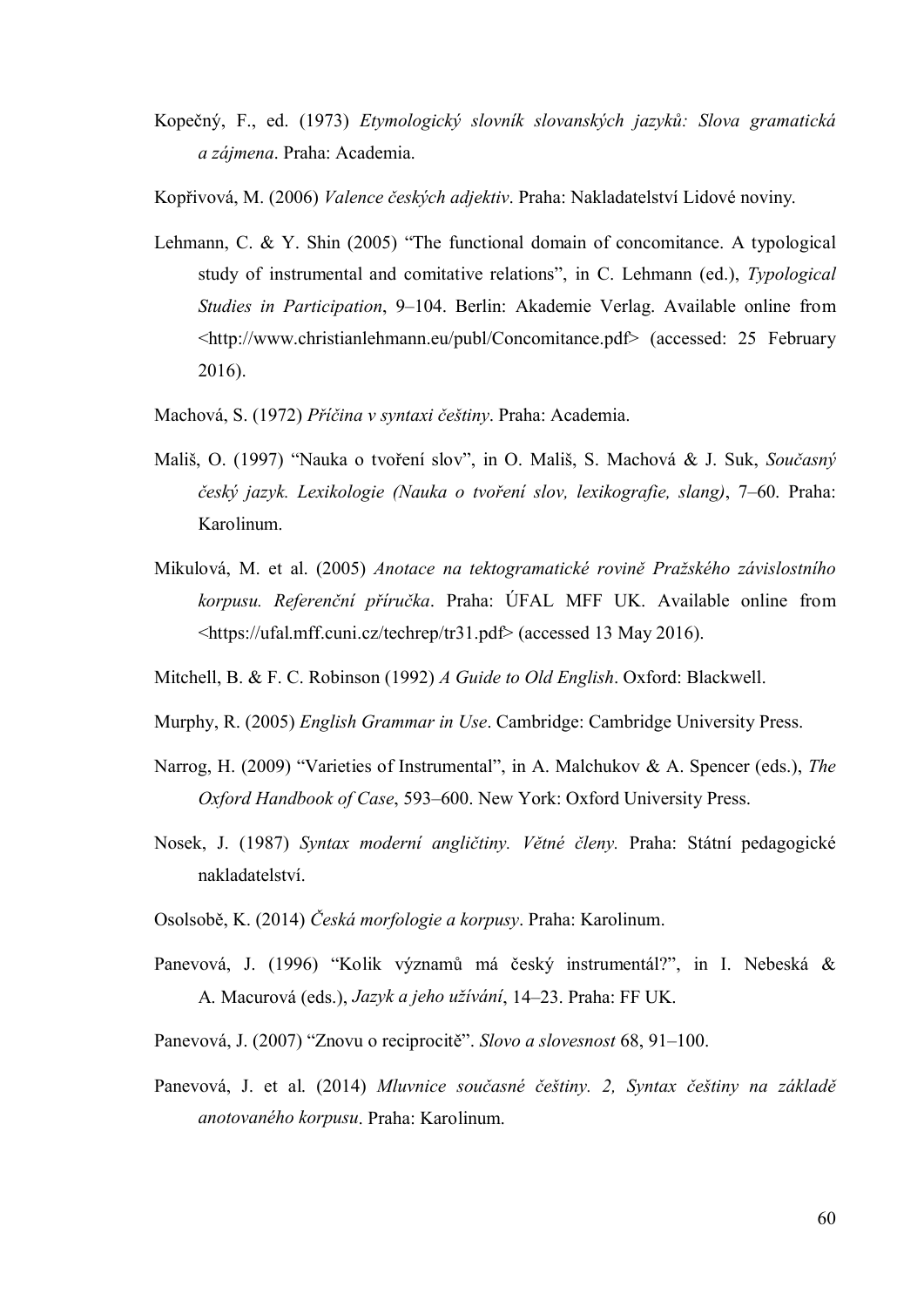- Pergler, J. (2016) "K otázce tzv. akuzativního *se* v češtině: pohled (nejen) diachronní". *Slovo a slovesnost* 77, 102–122.
- Petkevič, V. (2014) "Problémy automatické morfologické disambiguace češtiny". *Naše řeč* 97, 194–207.
- Pravdová, M. & I. Svobodová, eds. (2014) *Akademická příručka českého jazyka*. Praha: Academia.
- Quirk, R. et al. (1985) *A Comprehensive Grammar of the English Language*. London and New York: Longman.
- Ruse, C. & A. S. Hornsby (1990) *Oxford Student's Dictionary of Current English*. Oxford: Oxford University Press.
- Rysová, M. (2015) "Discourse Relations Expressed by Multiword Discourse Phrases", in Š. Zikánová et al., *Discourse and Coherence*, 165–177. Praha: ÚFAL.
- Spal, J. (1975) "Větné členství instrumentálu komitativního". *Naše řeč* 58, 195–199.
- Spencer, A. (2006) "Syntactic vs. morphological case", in L. Kulikov, A. Malchukov & P. de Swart (eds.), *Case, Valency and Transitivity*, 3–22. Amsterdam/Philadelphia: John Benjamins Publishing Company.
- Svobodová, J. (2013) "K možnostem syntaktické analýzy věty", in M. Hirschová et al., *Studie k Moderní mluvnici češtiny. 7, Kapitoly ze syntaktologie češtiny*, 35–50. Olomouc: Univerzita Palackého v Olomouci.
- Šmilauer, V. (1966) *Novočeská skladba*. Praha: Státní pedagogické nakladatelství.
- Štícha, F. (2004) "Nominativ a instrumentál predikátového substantiva v současné češtině: sonda do korpusu". *Slovo a slovesnost* 65, 113–132.
- Štícha, F. (2006) "Jaké jsou možnosti a meze české gramatiky?", in F. Štícha (ed.), *Možnosti a meze české gramatiky*, 13–35. Praha: Academia.
- Štícha, F. et al. (2013) *Akademická gramatika spisovné češtiny*. Praha: Academia.
- Štícha, F. (2016) "Je pravda, že…". *Týdeník Rozhlas*, 26.
- Trnka, B. (2014) *Rozbor nynější spisovné angličtiny*. Praha: Karolinum.
- Trost, P. (1963) "K prostému instrumentálu v češtině". *Slovo a slovesnost* 24, 24–26.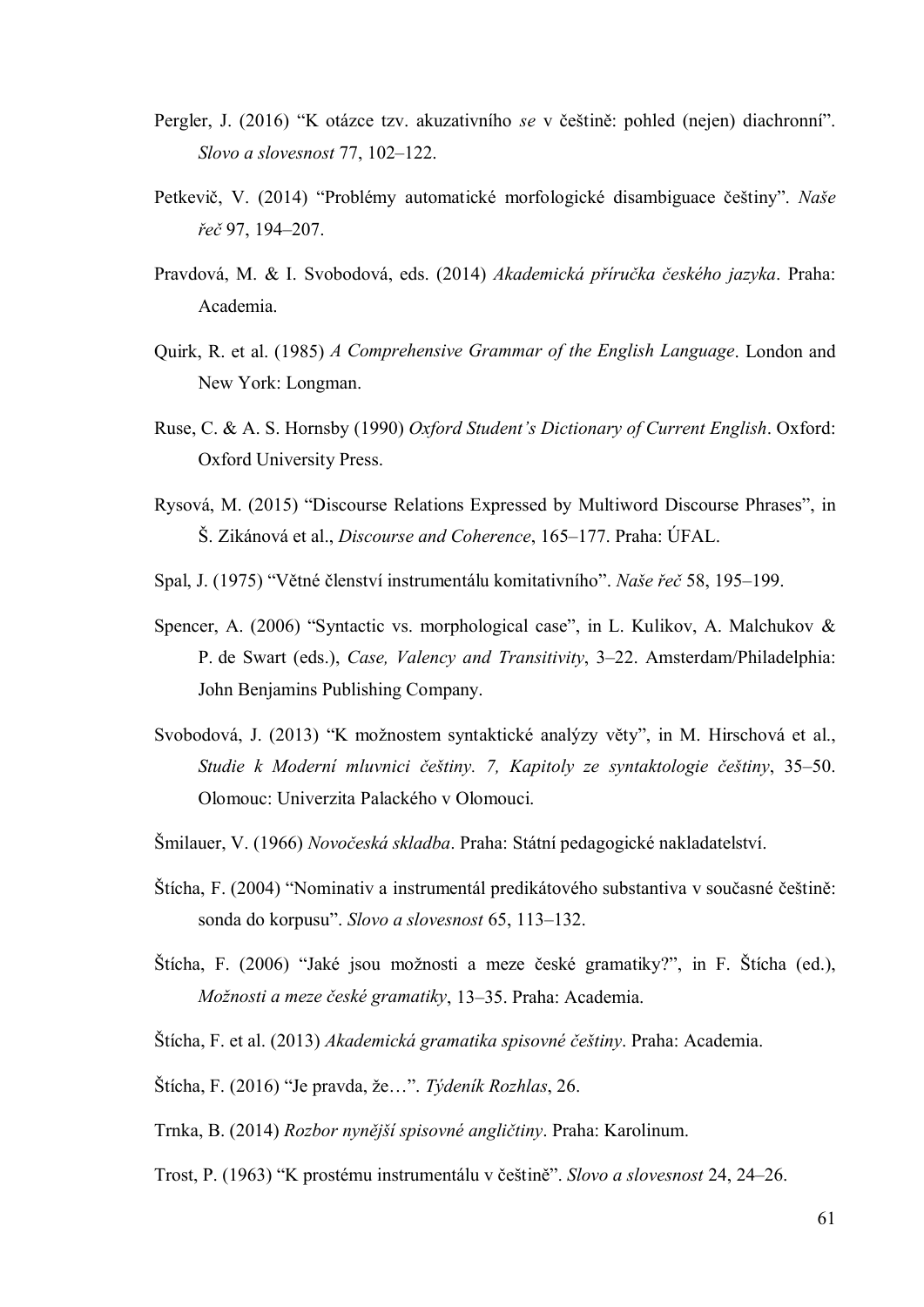- Tyler, A. & V. Evans (2003) *The Semantics of English Prepositions*. Cambridge: Cambridge University Press.
- Uličný, O. (2000) *Instrumentál v struktuře české věty*. Praha: Karolinum.
- Uličný, O. (2002) "K vývojové dynamice současné české flexe", in Z. Hladká & P. Karlík (eds.), *Čeština – univerzália specifika 4*, 233–236. Brno: Masarykova univerzita.
- Uličný, O. (2013) "K lokalistickému východisku popisu pádového systému češtiny", in P. Adámková et al., *Studie k Moderní mluvnici češtiny. 6, Úvahy o české morfologii*, 33–40. Olomouc: Univerzita Palackého v Olomouci.
- Vážný, V. (1963) *Historická mluvnice česká II. 1. část: skloňování.* Praha: Státní pedagogické nakladatelství.
- Veselovská, L. (2004) "Rozšířená verbální projekce v češtině: Tři druhy slovesa být", in Z. Hladká & P. Karlík (eds.), *Čeština – univerzália specifika 5*, 203–212. Brno: Masarykova univerzita.
- Vondráček, M. (2013) "Vlastnosti slova a slovní druhy", in P. Adámková et al., *Studie k Moderní mluvnici češtiny. 6, Úvahy o české morfologii*, 17–32. Olomouc: Univerzita Palackého v Olomouci.

#### **Sources**

*Český národní korpus – InterCorp (version 8)*. Ústav Českého národního korpusu FF UK, Prague. Available online from <http://www.korpus.cz> (last accessed 7 July 2016).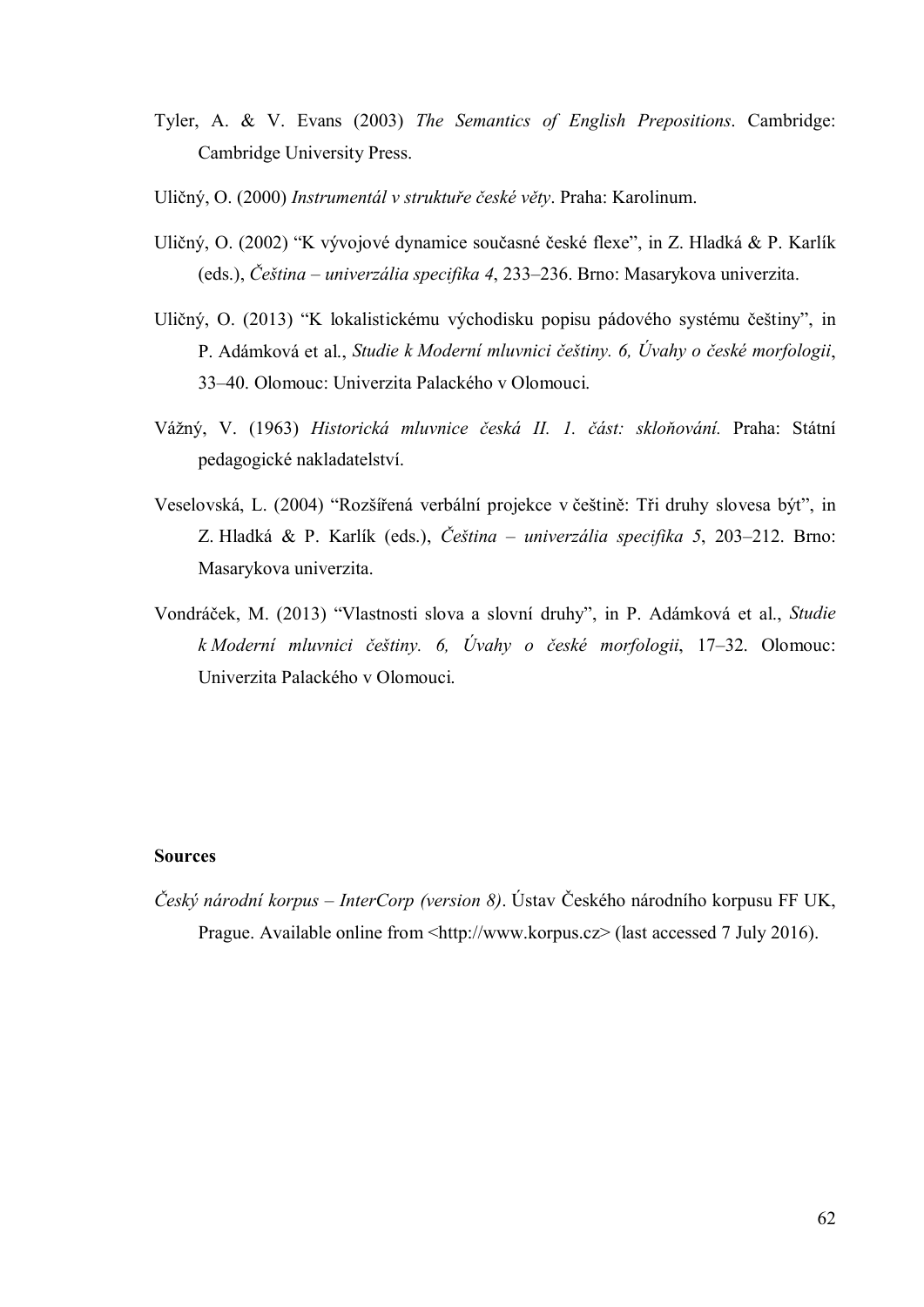#### **7 Resumé**

V současné angličtině se u substantiv zachovává pouze opozice obecného a adnominálního pádu, tento jazyk musí tedy disponovat (analytickými) prostředky pro vyjádření instrumentálového vztahu, v češtině vyjadřovaného synteticky, prostřednictvím flexe. Tato bakalářská práce se zabývá anglickými překladovými protějšky českých bezpředložkových instrumentálových tvarů substantiv, vycházejíc z materiálové základny 110 dokladů excerpovaných z paralelního korpusu *InterCorp* verze 8.

Teoretická část stručně charakterizuje český i anglický pádový systém a nastiňuje dvojí dělení pádů, tj. dělení na pády předložkové a bezpředložkové a dělení na pády syntaktické a sémantické, respektive na syntaktická a sémantická užití pádů. Následně jsou charakterizovány vybrané aspekty českého instrumentálu; v souvislosti s morfologickou charakteristikou je nastíněna problematika přechodů instrumentálových tvarů k jiným slovním druhům (prepozicím, adverbiím, ale také interjekcím), jež je relevantní pro práci s automaticky značkovanými korpusy. Kromě toho jsou charakterizovány některé tendence ve vývoji pádového systému současné češtiny, související například s opozicí předložkovosti a bezpředložkovosti (srov. hovorové konstrukce typu *sekat se sekerou*). Mimoto jsou stručně popsána předložková užití instrumentálu a jejich frekvenční, gramatické a sémantické aspekty. Práce se následně zabývá pouze bezpředložkovými užitími instrumentálu, neboť předložkové pády bývají chápány jako "nástavbové" a podle akademické *Mluvnice češtiny* (*MČ2*: 199) je "podstatou předložek v rámci komplexní výrazové struktury pádu […] specifikace a modifikace pádového významu", jak je popsán pro konstrukce bezpředložkové.

Dominantní část teoretického pojednání o instrumentálu tvoří charakteristika jeho syntaktických funkcí (část analytického, zvláště verbonominálního predikátu; doplněk předmětu; doplněk podmětu; přívlastek; předmět; příslovečné určení a výrazy adverbiální povahy, odpovídající anglickým disjunktům a konjunktům) a sémantických rolí ("atribut" či charakteristika; patiens; agens; místní určení; časové určení; způsob; srovnávací instrumentál; fázový instrumentál; nástroj, látka či materiál a prostředek v širokém slova smyslu; průvodní okolnosti; příčina; případně také účel; zřetel; míra); tento popis vychází primárně z reprezentativních mluvnic a syntaktických popisů češtiny (Čechová et al., 1996; Daneš et al., 1987; Grepl & Karlík, 1998; Komárek et al., 1986; Šmilauer, 1966), ale také z prací profesorky Panevové (1996, 2014), profesora Uličného (2000, 2012, 2013)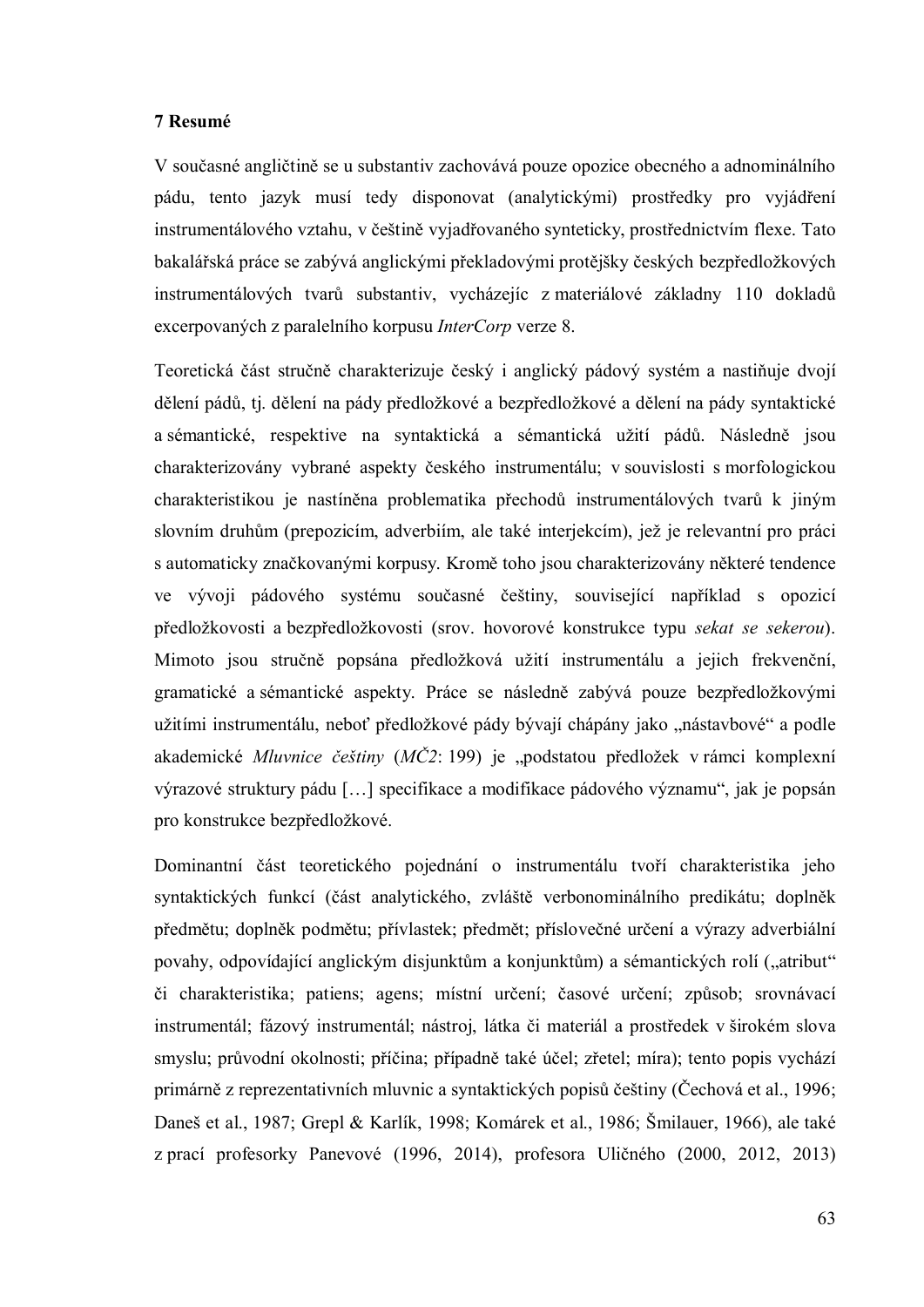a lingvistů spjatých s funkčním generativním popisem (Kettnerová, 2014; Mikulová et al., 2005; Rysová, 2015).

Další sekce práce se zabývá tím, jaké anglické protějšky by mohly odpovídat českému bezpředložkovému instrumentálu, respektive instrumentálovým formám. Vychází se zde z předpokladu existence sedmi strategií pro kódování komitativních významů (včetně významů instrumentálových) v různých světových jazycích (Lehmann & Shin, 2005); mezi tyto strategie patří vyjadřování prostřednictvím pádů (obvyklé v češtině), vyjadřování pomocí předložek (obvyklé v angličtině), ale také konverze v širším pojetí (v obou jazycích, srov. anglické *to hammer* nebo české *telefonovat* či *cukrovat*) a tzv. lexikální fúze (v obou jazycích, srov. anglické *to kick* a české *kopnout*, implikující použití nohy jakožto nástroje). Je stanovena hypotéza, že českému kódování prostřednictvím pádového systému bude odpovídat především vyjadřování vztahů předložkami, okrajově snad i konverze; naopak se nepředpokládá, že by českým instrumentálovým formám mohla v angličtině odpovídat lexikální fúze. Poté jsou na základě relevantních popisů angličtiny (Biber et al., 2007; Dušková et al., 2012; Quirk et al., 1985) odhadovány jednotlivé předložkové vazby, které by mohly odpovídat českým bezpředložkovým instrumentálovým tvarům substantiv (v závislosti na jejich sémantice).

Metodologická část práce rekapituluje argumenty proti syntaktickému přístupu (např. nejasná hranice mezi předmětem a příslovečným určením vyjádřeným bezpředložkovým instrumentálovým tvarem, ale vůbec nejasná hranice mezi těmito dvěma větnými členy v českých syntaxích; valenční rozvití adjektiv bývá obvykle řazeno k předmětům bez ohledu na sémantiku, stejně tak se rozvití substantiv bez výjimek řadí k přívlastkům, opět bez další sémantické klasifikace) a zdůvodňuje tak příklon k primárně sémantickému přístupu práce.

Tato část práce dále popisuje omezení zkoumaného materiálu: analyzovány jsou pouze bezpředložkové tvary substantiv, z různých důvodů jsou vyřazeny některé sémantické role, především archaické či lexikalizované konstrukce měrového substantivního instrumentálu míry (*Krev se řinula proudem*), srovnávacího instrumentálu (*Zpráva se roznesla bleskem po kraji*) či instrumentálu časového (*Přijde každým okamžikem*).

Materiál byl excerpován z paralelního korpusu *InterCorp* verze 8, resp. z jeho české verze se zarovnanou verzí anglickou, na základě striktně vymezených kritérií pro každou z jedenácti sémantických specifikací (agens, směr, způsob, průvodní okolnosti, fáze,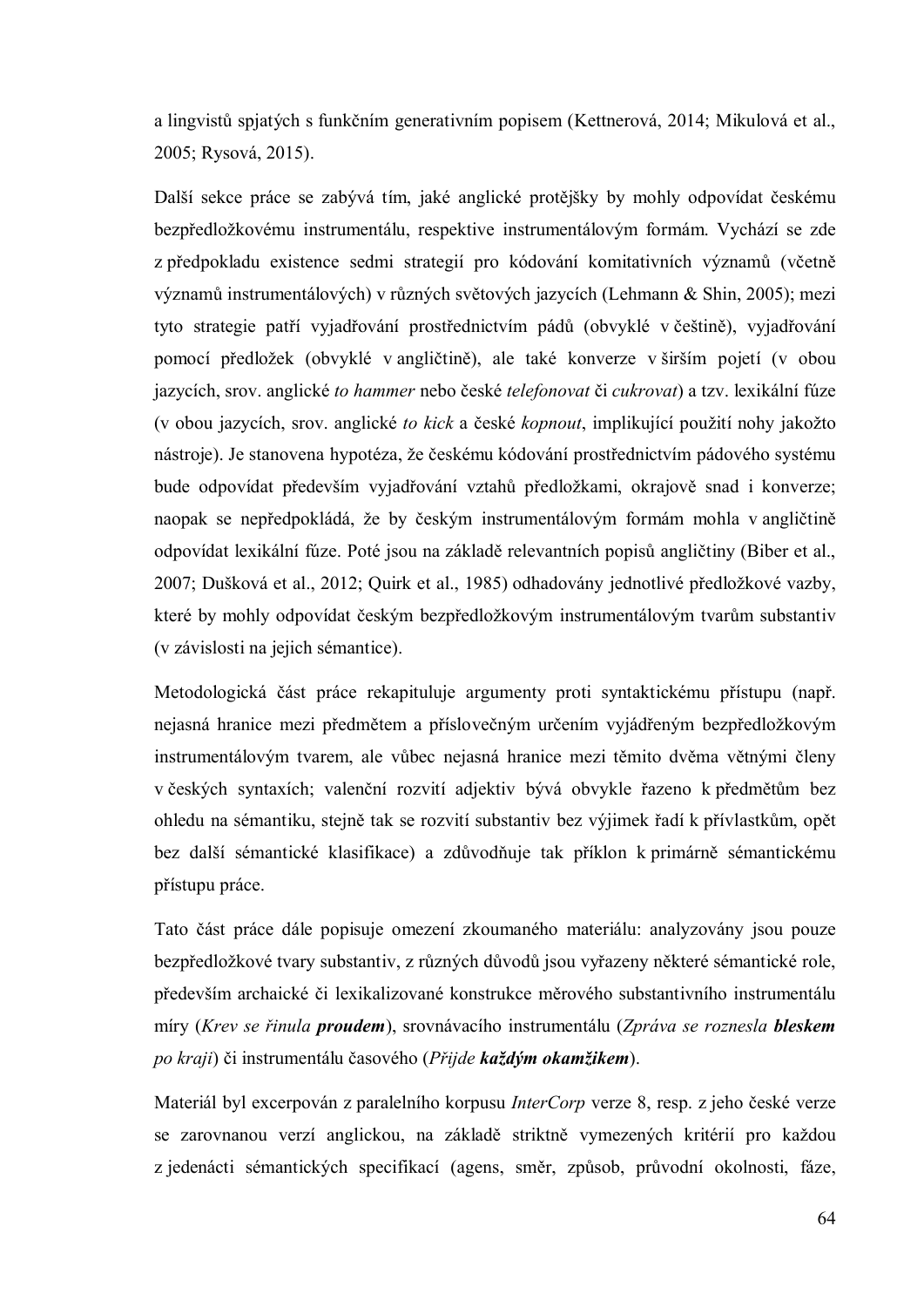nástroj, látka či materiál, prostředek, prostředek dějového charakteru, zřetel, příčina). Pro každou z nich bylo excerpováno až 95 dokladů (tj. až pět z každého z devatenácti děl v subkorpusu původní česky psané prózy), z nichž byly náhodně generovány vzorky o deseti dokladech; celkem se tedy pracuje se 110 doklady.

Samotná analytická část práce komentuje jednotlivé vzorky dokladů, snaží se identifikovat primární realizační formy nalezené v anglických protějšcích českých instrumentálových forem vyjadřujících jednotlivé sémantické role, vysvětluje užití sekundárních realizačních forem a pokouší se identifikovat sémantické a gramatické podmínky relevantní pro výběr dané realizační formy. Výsledky analýzy jsou konfrontovány s poznatky z teoretické části.

Poslední část samotné práce shrnuje dílčí závěry vyplývající z rozborů jednotlivých sémantických specifikací a pokouší se je zobecnit. Jak vyplývá z příkladů, z nichž vychází analýza, předložka *with* je primární realizační formou v protějšcích fázových, nástrojových a látkových instrumentálových forem, předložka *in* v protějšcích způsobových a zřetelových instrumentálových tvarů, předložka *by* v protějších agentivních instrumentálových tvarů v pasivní diatezi či kauzativní konstrukci a v protějšcích prostředkových instrumentálových tvarů, předložka *through* v protějšcích místních instrumentálových tvarů s významem ,kudy'. Různorodost protějšků instrumentálových forem označujících průvodní okolnosti, poukazující na nevyhraněnost této sémantické role, neumožňuje jednoznačné stanovení primární realizační formy.

V závěru je upozorněno také na to, že výše popsaná "pravidla" pro volbu předložky (vycházející ze sémantické role české instrumentálové formy) nemají absolutní platnost, neboť někdy dochází při překladu k posunu v sémantice, jindy při volbě anglické realizační formy hraje roli rekce řídícího slovesa či idiomatičnost. Kromě toho je zmíněna také potenciální preference předložky *by*, následuje-li gerundium, a předložky *with*, následuje-li substantivum, v protějšcích prostředkových instrumentálových tvarů. Je také naznačeno, že určitou roli sehrává informační struktura a kontextová zapojenost, jak je patrné především z případů korespondence českého tematického adverbiale a anglického tematického podmětu.

Závěr práce se také pokouší kriticky zhodnotit některé nevýhody a slabiny zvoleného přístupu.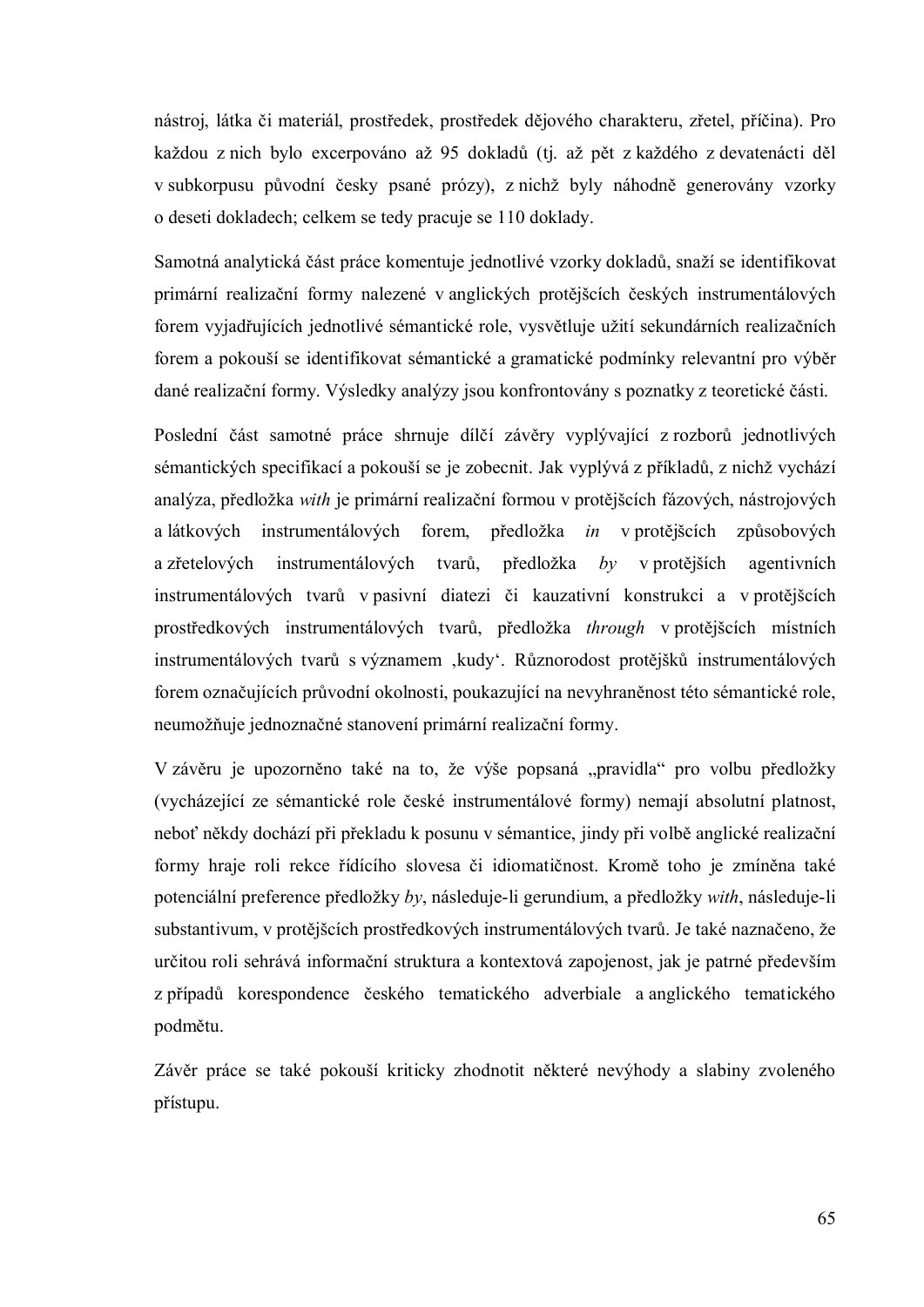# **8 Appendix**

# **Appendix Table 1: The sample**

|               | source       | original                                   | translation                         |
|---------------|--------------|--------------------------------------------|-------------------------------------|
|               |              | <b>AGENT</b>                               |                                     |
| <b>AGENT1</b> | Hašek: Osudy | byste<br>C <sub>0</sub><br>tomu            | řekl,   "What would you say if we   |
|               | dobrého      | kdybychom<br>vás<br>dali                   | were to send you to be              |
|               | vojáka       | prohlédnout<br>soudními                    | examined<br>by<br>court             |
|               | Švejka       | lékaři?"                                   | physicians?"                        |
| <b>AGENT2</b> | Jirotka:     | Nežli mohl schránku otevřít,               | Before he could open the            |
|               | Saturnin     | byl<br>vyrušen<br>domácím                  | case, he was disturbed by           |
|               |              | zaměstnancem                               | a member of the domestic            |
|               |              | p. Saturninem.                             | staff, Mr. Saturnin.                |
| <b>AGENT3</b> | Kohout:      | Z druhého konce stolu řídila               | From the other end of the           |
|               | Sněžím       | matka, podporovaná<br>bitvu                | table the mother directed her       |
|               |              | mladším<br>zetěm<br>zprava<br>$\mathbf{a}$ | troops, supported on her right      |
|               |              | synem.                                     | son-in-law<br>her<br>by<br>and      |
|               |              |                                            | younger son.                        |
| <b>AGENT4</b> | Kundera:     | něco jiného<br>Ale je<br>být               | Yet it is one thing to be           |
|               | Nesmrtelnost | opuštěn<br><b>Bohem</b><br>našich          | abandoned by the God of our         |
|               |              | předků,<br>je<br>něco<br>$\rm{a}$          | forefathers and another to be       |
|               |              | jiného, opustil-li nás Bůh –               | abandoned<br>by<br>God<br>the       |
|               |              | vynálezce<br>kosmického                    | of<br>inventor<br>cosmic<br>a       |
|               |              | kompjúteru.                                | computer.                           |
| <b>AGENT5</b> | Kundera:     | Dejme<br>tomu,<br>že                       | český   Let us concede that a Czech |
|               | Nesnesitelná | prokurátor na začátku let                  | public prosecutor in the early      |
|               | lehkost bytí | padesátých, který žádal smrt               | fifties who called for the          |
|               |              | pro nevinného, byl oklamán                 | death of an innocent man was        |
|               |              | ruskou tajnou policií i vládou             | deceived by the<br>Russian          |
|               |              | své země.                                  | police<br>secret<br>and<br>the      |
|               |              |                                            | <b>government</b> of<br>his<br>own  |
|               |              |                                            | country.                            |
| AGENT6        | Škvorecký:   | Uvěřil,<br>když<br>jistý<br>teprve         | In fact, he hadn't believed         |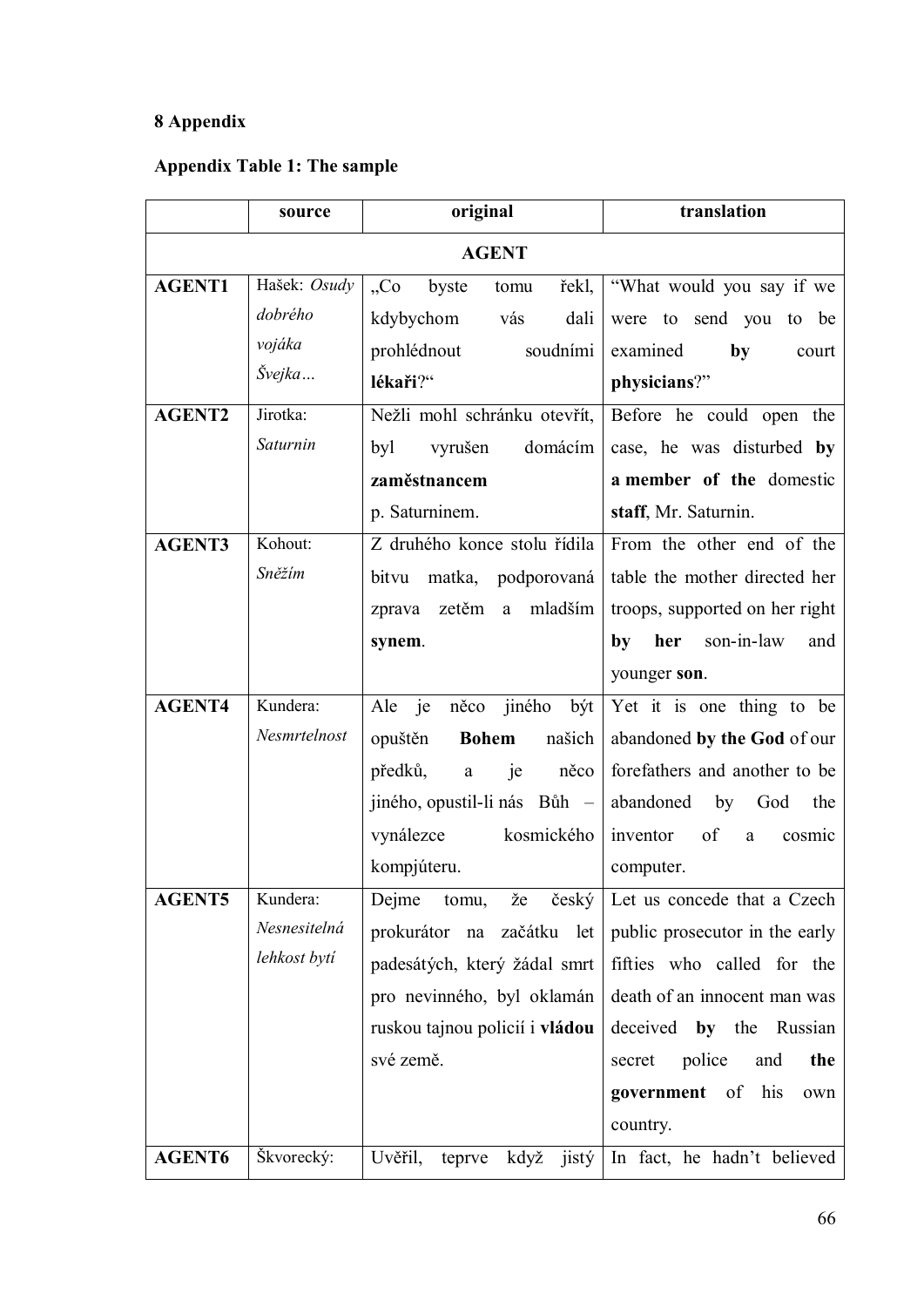|               | Hříchy<br>pro | mladý pán,<br>nalézající<br>se | any of it until a certain young                         |
|---------------|---------------|--------------------------------|---------------------------------------------------------|
|               | pátera Knoxe  | v situaci<br>označované        | himself<br>found<br>man<br>in                           |
|               |               | profesorem<br>pohlavní         | a situation<br>labelled<br>penis                        |
|               |               | výchovy jako penis captivus,   | captivus by the sex education                           |
|               |               | zavolal na policii, ze studu   | professor; the young man                                |
|               |               | však ohlásil vraždu.           | had called the police, but                              |
|               |               |                                | being bashful he had reported                           |
|               |               |                                | a murder instead.                                       |
| <b>AGENT7</b> | Škvorecký:    | Bylo to však pásmo většinou    | The program was of course                               |
|               | Příběh        | vážné, zněly krásné písně,     | mostly serious and there were                           |
|               | inženýra      | žádné odrhovačky jako "Dej     | beautiful songs – none of                               |
|               | lidských duší | mi pět minut víc", ale jako    | low-brow stuff like<br>your                             |
|               | I             | "Kde si Suliko, hvězdo má?"    | "Give<br>Me<br>Five<br>Minutes                          |
|               |               | zlidovělá<br>soudruhem         | More"<br>numbers<br>like<br>but                         |
|               |               | Stalinem, generalissimem.      | "Where Are You, Suliko My                               |
|               |               |                                | Star?," a ditty popularised by                          |
|               |               |                                | Comrade<br>Stalin,<br>the                               |
|               |               |                                | Generalissimo.                                          |
| <b>AGENT8</b> | Topol:        | Kdykoli bylo třeba, Lebo,      | Whenever we needed funds,                               |
|               | Chladnou      | často<br>doprovázený právě     | Lebo, usually accompanied                               |
|               | zemí          | Sárou, a někdy také dalšími    | by Sara, and sometimes by                               |
|               |               |                                | dívkami, odcestoval do banky other girls as well, would |
|               |               | a vybral potřebný obnos.       | make a trip to the bank in                              |
|               |               |                                | Prague and withdraw<br>the                              |
|               |               |                                | required amount.                                        |
| <b>AGENT9</b> | Topol: Sestra | hladil<br>svůj<br>růženec      | he said, stroking his rosary                            |
|               |               | s masivními<br>olověnými       | with the massive lead beads                             |
|               |               | kuličkami v každé stopě cesty  | touched by the Papa himself                             |
|               |               | kříže a utrpení na tom drátu   | after Bohler went on his                                |
|               |               | zašitým v kůži a dotýkaném     | knees all the way to Roma the                           |
|               |               | samotným<br>Papou<br>po        | great                                                   |
|               |               | Bohlerově cestě po kolenou     |                                                         |
|               |               | do velký Romy                  |                                                         |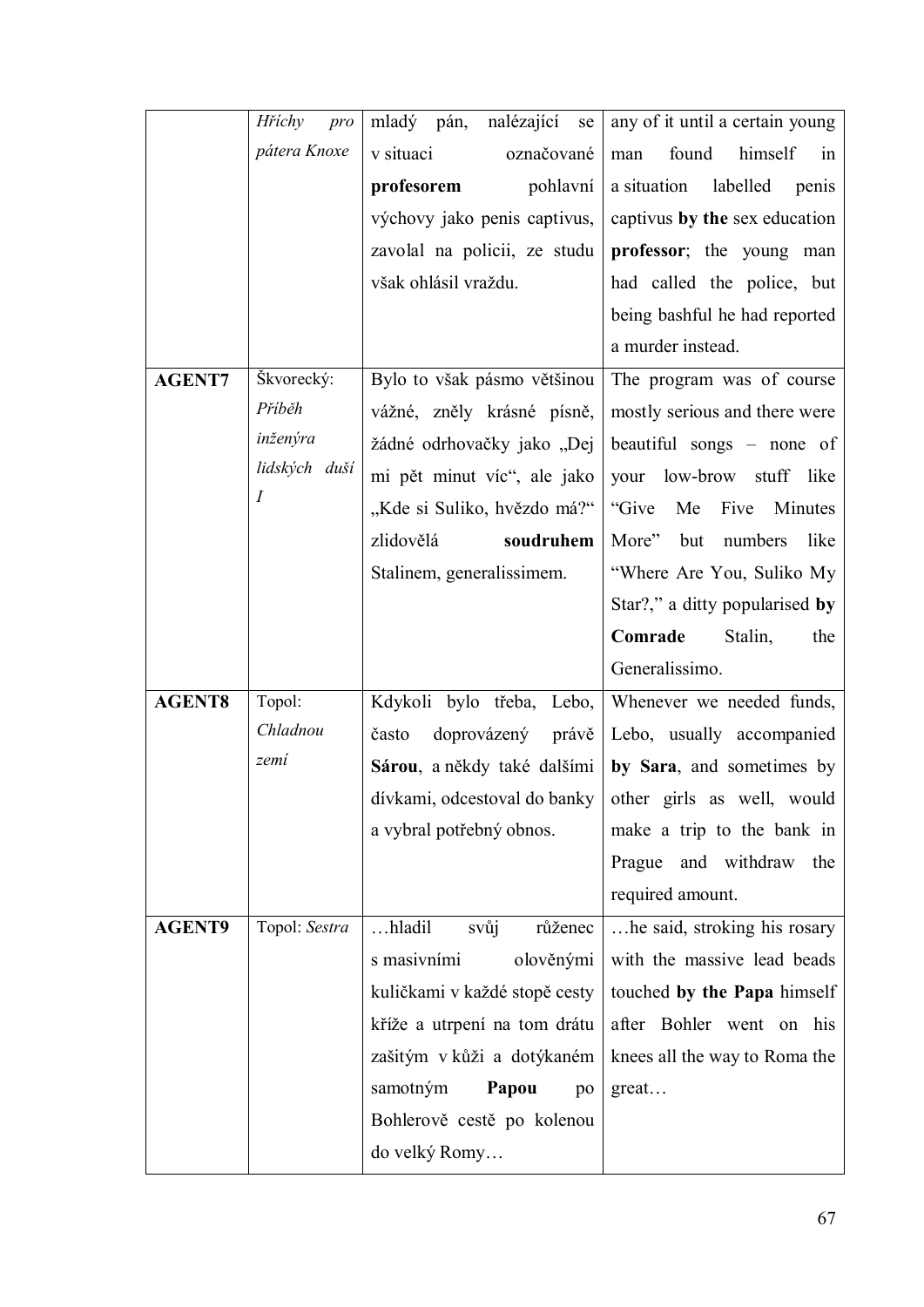| AGENT10          | Viewegh:       | prémií<br>Šest<br>měsíců<br>bez                      | Six months' loss of bonuses      |
|------------------|----------------|------------------------------------------------------|----------------------------------|
|                  | Výchova        | a osobního<br>ohodnocení<br>$\overline{\phantom{a}}$ | and<br>merit<br>awards<br>an     |
|                  | dívek          | exemplární<br>potrestání                             | exemplary<br>penalty<br>from     |
|                  | v Čechách      | ředitelem školy, který před                          | a principal who had marched      |
|                  |                | tribunou ústředního výboru                           | past the platform of the         |
|                  |                | Komunistické<br>strany                               | Central Committee of the         |
|                  |                | Československa<br>déle<br>nez                        | Communist<br>Party<br>of         |
|                  |                | let<br>pochodoval<br>dvacet                          | Czechoslovakia on May Day        |
|                  |                | v prvomájových průvodech.                            | marches for more than twenty     |
|                  |                |                                                      | years.                           |
|                  |                | <b>DIRECTION</b>                                     |                                  |
| DIR1             | Klíma: Láska   | jsem<br>Tak<br>tedy bral<br>se                       | Thus I moved in my orange        |
|                  | a smeti        | v oranžové vestě uličkami                            | through<br>vest<br>the<br>little |
|                  |                | a ulicemi domovského města,                          | streets and lanes of my          |
|                  |                | které se<br>zvolna vzdávalo                          | native city which was slowly     |
|                  |                | ducha, mí druzi jako svědci                          | giving up its spirit, my         |
|                  |                | po mém boku.                                         | companions at my side as         |
|                  |                |                                                      | witnesses.                       |
| DIR <sub>2</sub> | Kohout:        | Když procházel za jeho zády                          | As he followed Beran out         |
|                  | Hvězdná        | předpokojem, zkusil Morava                           | through<br>the<br>anteroom,      |
|                  | hodina vrahů   | Jitce<br>naznačit pokrčením                          | Morava tried to signal Jitka     |
|                  |                | ramen, že netuší, co se děje                         | with a shrug of his shoulders    |
|                  |                |                                                      | that he had no idea what was     |
|                  |                |                                                      | happening.                       |
| DIR3             | Kohout:        | když<br>v Berlíně<br>trochu<br>se                    | She'd recuperated a bit in       |
|                  | Hvězdná        | zotavila<br>z toho<br>příšerného                     | Berlin<br>after that<br>horrible |
|                  | hodina vrahů   | ústupu Pruskem                                       | retreat through Prussia          |
| DIR4             | Kohout:        | Naskočil mi obraz, jak padá                          | The picture of him falling       |
|                  | Sněžím         | vzduchem za svou ženou.                              | through the air after his wife   |
|                  |                |                                                      | jumped to mind.                  |
| DIR <sub>5</sub> | Páral: Milenci | $$ Alex<br>jeho<br>boku<br>po                        | at his side Alex traveled        |
|                  | a vrazi        | projížděl<br>rozkošnicky                             | across vanquished Europe,        |
|                  |                | přemoženou<br><b>Evropou</b>                         | lasciviously, with the loop of   |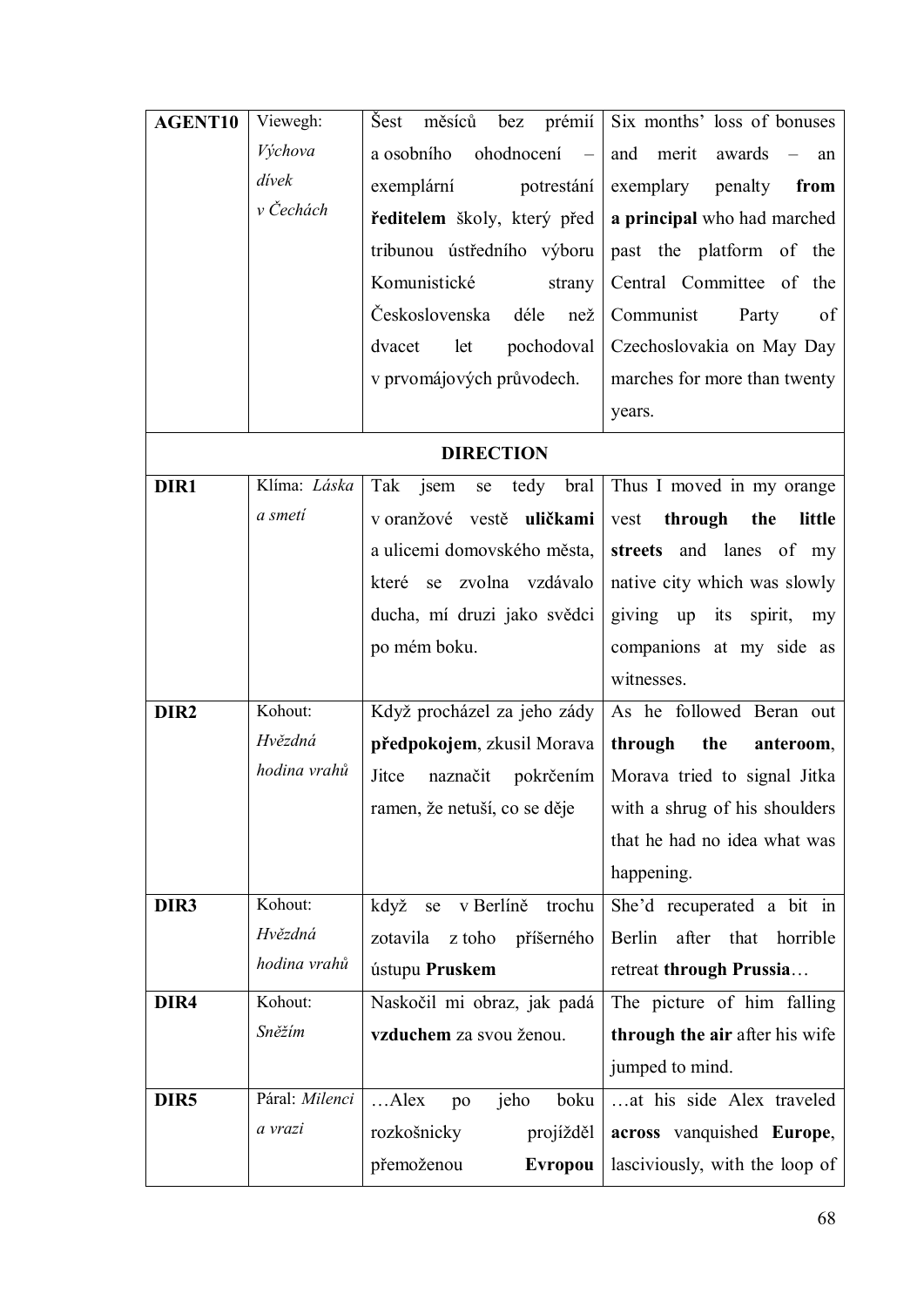|                  |                | černého<br>s poutkem                 | a black riding crop around his     |
|------------------|----------------|--------------------------------------|------------------------------------|
|                  |                | jezdeckého bičíku na svém            | wrist.                             |
|                  |                | zápěstí.                             |                                    |
| DIR <sub>6</sub> | Páral: Milenci | Jde chodbou.                         | She's walking down the hall.       |
|                  | a vrazi        |                                      |                                    |
| DIR7             | Škvorecký:     | A ujížděli<br>příjemně<br>jsme       | It's a pleasant drive through      |
|                  | Hříchy<br>pro  | příjemnou<br>kalifornskou            | a pleasant California night        |
|                  | pátera Knoxe   | nocí                                 |                                    |
| DIR8             | Škvorecký:     | <b>Byl</b><br>jsem<br>hodně<br>proto | Therefore I was extremely          |
|                  | Příběh         | nervózní, když jsem se po            | chary when, after a somewhat       |
|                  | inženýra       | menším usilovném pochodu             | exhausting march<br>along          |
|                  | lidských duší  | mnoha dlouhými chodbami              | corridors<br>many<br>of<br>the     |
|                  | $I\!I$         | v domě<br>Letné<br>dostal<br>na      | Ministry<br>headquarters<br>on     |
|                  |                | k pracovníku, z jehož pera           | Letna, I was shown in to the       |
|                  |                | [] vzešel úvodník.                   | official whose pen [] had          |
|                  |                |                                      | spawned the article.               |
| DIR9             | Stýblová:      | Plavu<br>tmou<br>tmayou,             | I was swimming along a dark        |
|                  | Skalpel,       | neklidnou řekou.                     | and turbulent river which          |
|                  | prosim         |                                      | was flowing through some           |
|                  |                |                                      | kind of gorge or valley.           |
| <b>DIR10</b>     | Topol: Sestra  | městem<br>Pak<br>šel<br>jsem         | Then I walked through the          |
|                  |                | k domům kmene                        | city to the home of the            |
|                  |                |                                      | tribe                              |
|                  |                | <b>MANNER</b>                        |                                    |
| <b>MANN1</b>     | Hašek: Osudy   | "To je vidět podle protokolu,        | "That's evident from what          |
|                  | dobrého        | který jste podepsal," neméně         | have<br>signed,"<br>the<br>you     |
|                  | vojáka         | laskavým tónem řekl soudní           | amiable magistrate replied, in     |
|                  | Švejka         | rada, "nedělali na vás nějaký        | an equally kind tone. "They        |
|                  |                | nátlak na policii?"                  | didn't pressure you in any         |
|                  |                |                                      | way at the police station?"        |
| <b>MANN2</b>     | Jirotka:       | Při<br>chůzi<br>zvláštním            | When<br>walking<br>she<br>out      |
|                  | Saturnin       | způsobem poskakuje a špulí           | prances about in her own           |
|                  |                | rty.                                 | inimitable <b>manner</b> and pouts |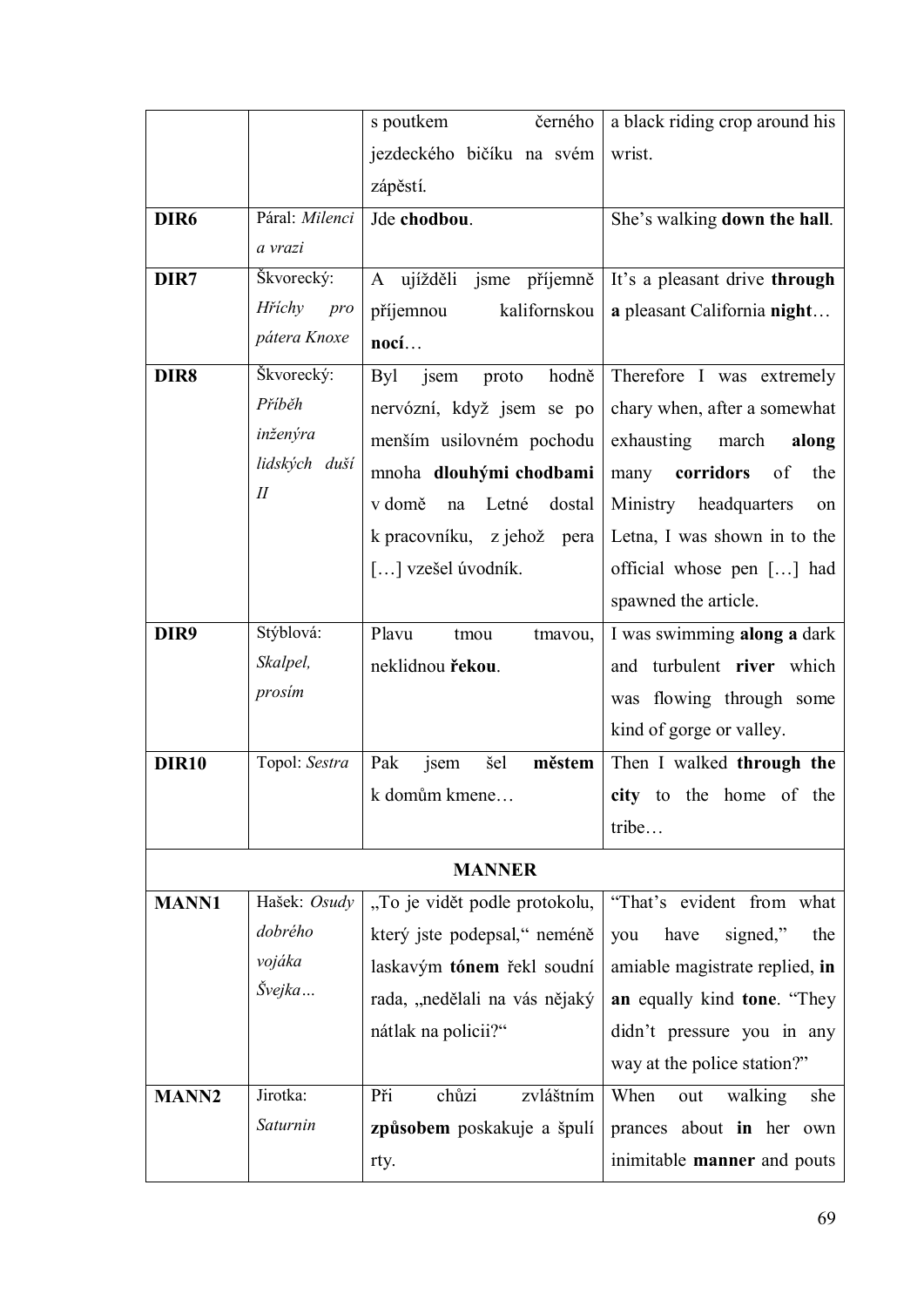| <b>MANN3</b><br>Kohout:<br>- Hlášení! přál si podobaný<br>- Report, the pock-marked<br>Hvězdná<br>téměř polohlasem.<br>requested<br>in<br>man<br>hodina vrahů<br>a half-whisper.<br>"Pryč,"<br><b>MANN4</b><br>Kundera:<br>řekl<br>přísným<br>'Away,' he answered sternly.<br>Nesnesitelná<br>hlasem.<br>lehkost bytí<br><b>MANN5</b><br>Otčenášek:<br>jen loudavý krok starých<br>Only the sluggish step of the<br>Romeo, Julie<br>pendlovek proklepává zeď<br>old pendulum clock<br>taps<br>a tma<br>svým jednotvárným rytmem.<br>the<br>through<br>wall<br>in<br>monotonous rhythm.<br>Páral: Milenci<br>"Klekni si!"<br>"Kneel!"<br>he<br>MANN6<br>křikl<br>shouted<br>úplně<br>in<br>a vrazi<br>jiným hlasem.<br>a completely different voice. |
|-----------------------------------------------------------------------------------------------------------------------------------------------------------------------------------------------------------------------------------------------------------------------------------------------------------------------------------------------------------------------------------------------------------------------------------------------------------------------------------------------------------------------------------------------------------------------------------------------------------------------------------------------------------------------------------------------------------------------------------------------------|
|                                                                                                                                                                                                                                                                                                                                                                                                                                                                                                                                                                                                                                                                                                                                                     |
|                                                                                                                                                                                                                                                                                                                                                                                                                                                                                                                                                                                                                                                                                                                                                     |
|                                                                                                                                                                                                                                                                                                                                                                                                                                                                                                                                                                                                                                                                                                                                                     |
|                                                                                                                                                                                                                                                                                                                                                                                                                                                                                                                                                                                                                                                                                                                                                     |
|                                                                                                                                                                                                                                                                                                                                                                                                                                                                                                                                                                                                                                                                                                                                                     |
|                                                                                                                                                                                                                                                                                                                                                                                                                                                                                                                                                                                                                                                                                                                                                     |
|                                                                                                                                                                                                                                                                                                                                                                                                                                                                                                                                                                                                                                                                                                                                                     |
|                                                                                                                                                                                                                                                                                                                                                                                                                                                                                                                                                                                                                                                                                                                                                     |
|                                                                                                                                                                                                                                                                                                                                                                                                                                                                                                                                                                                                                                                                                                                                                     |
|                                                                                                                                                                                                                                                                                                                                                                                                                                                                                                                                                                                                                                                                                                                                                     |
|                                                                                                                                                                                                                                                                                                                                                                                                                                                                                                                                                                                                                                                                                                                                                     |
|                                                                                                                                                                                                                                                                                                                                                                                                                                                                                                                                                                                                                                                                                                                                                     |
| <b>MANN7</b><br>Škvorecký:<br>Pak recepční znovu pokynul<br>On the third floor, they                                                                                                                                                                                                                                                                                                                                                                                                                                                                                                                                                                                                                                                                |
| Hříchy<br>pro<br>urostlému muži a všichni tři<br>followed the same order of                                                                                                                                                                                                                                                                                                                                                                                                                                                                                                                                                                                                                                                                         |
| pátera Knoxe<br>se vydali husím pochodem<br>precedence, and the three of                                                                                                                                                                                                                                                                                                                                                                                                                                                                                                                                                                                                                                                                            |
| po chodbě.<br>them proceeded down the                                                                                                                                                                                                                                                                                                                                                                                                                                                                                                                                                                                                                                                                                                               |
| hallway in single file.                                                                                                                                                                                                                                                                                                                                                                                                                                                                                                                                                                                                                                                                                                                             |
| Škvorecký:<br>Možná že se těší, jak uslyší<br>Perhaps they are hoping to<br><b>MANN8</b>                                                                                                                                                                                                                                                                                                                                                                                                                                                                                                                                                                                                                                                            |
| Příběh<br>další klasickou pasáž čtenou<br>hear another classic passage                                                                                                                                                                                                                                                                                                                                                                                                                                                                                                                                                                                                                                                                              |
| inženýra<br>komickým akcentem.<br>delivered in a comic accent.                                                                                                                                                                                                                                                                                                                                                                                                                                                                                                                                                                                                                                                                                      |
| lidských duší                                                                                                                                                                                                                                                                                                                                                                                                                                                                                                                                                                                                                                                                                                                                       |
| $\boldsymbol{I}$                                                                                                                                                                                                                                                                                                                                                                                                                                                                                                                                                                                                                                                                                                                                    |
| "Teď už je mu pět roků,"<br>Stýblová:<br>"He's already five years old<br><b>MANN9</b>                                                                                                                                                                                                                                                                                                                                                                                                                                                                                                                                                                                                                                                               |
| Skalpel,<br>hovoří monotónním hlasem,<br>now, "<br>she<br>continued                                                                                                                                                                                                                                                                                                                                                                                                                                                                                                                                                                                                                                                                                 |
| prosim<br>jako by vyprávěla pohádku<br>monotonously, as if she were                                                                                                                                                                                                                                                                                                                                                                                                                                                                                                                                                                                                                                                                                 |
| v mateřské školce.<br>telling<br>fairytale<br>in<br>$\mathbf{a}$                                                                                                                                                                                                                                                                                                                                                                                                                                                                                                                                                                                                                                                                                    |
| a kindergarten.                                                                                                                                                                                                                                                                                                                                                                                                                                                                                                                                                                                                                                                                                                                                     |
| MANN10<br>Viewegh:<br>kolegyň<br>Tváře<br>známým<br>The<br>faces of the female                                                                                                                                                                                                                                                                                                                                                                                                                                                                                                                                                                                                                                                                      |
| Výchova<br>způsobem potemněly a jejich<br>colleagues<br>darkened<br>in                                                                                                                                                                                                                                                                                                                                                                                                                                                                                                                                                                                                                                                                              |
| dívek<br>gesta zvláčněla.<br>typical <b>fashion</b> and their                                                                                                                                                                                                                                                                                                                                                                                                                                                                                                                                                                                                                                                                                       |
| v Čechách<br>gestures softened.                                                                                                                                                                                                                                                                                                                                                                                                                                                                                                                                                                                                                                                                                                                     |
|                                                                                                                                                                                                                                                                                                                                                                                                                                                                                                                                                                                                                                                                                                                                                     |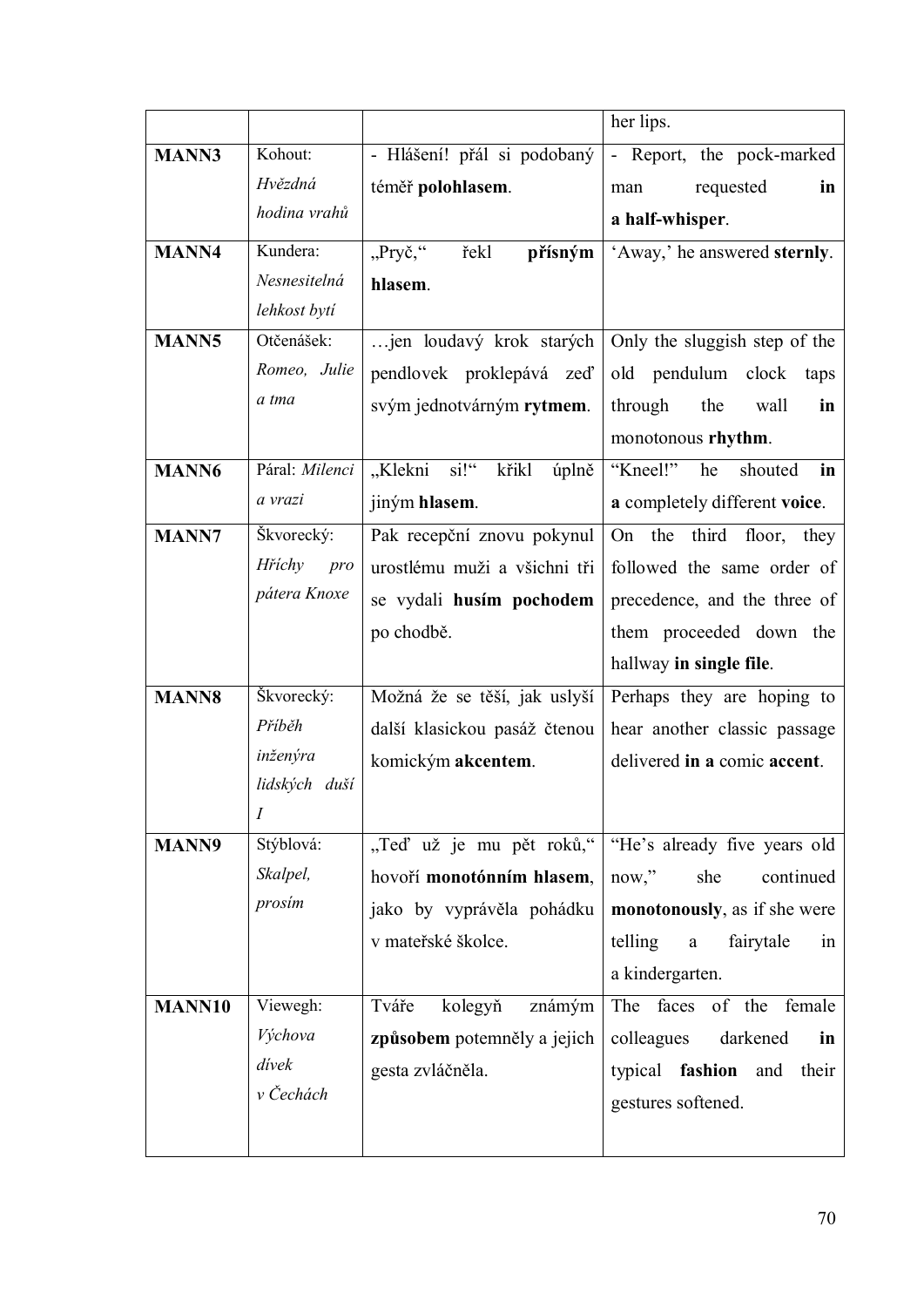|              |                | <b>ACCOMPANYING CIRCUMSTANCES</b> |                                             |
|--------------|----------------|-----------------------------------|---------------------------------------------|
| <b>ACMP1</b> | Hašek: Osudy   | Byli u kuchyně, obírali maso      | They were at the kitchen,                   |
|              | dobrého        | z kostí a těšili se pohledem na   | picking meat off the bones                  |
|              | vojáka         | uvázaného<br>Balouna,<br>který    | and enjoying the sight of the               |
|              | Švejka         | stál<br>sice<br>pevně<br>opřen    | tethered Baloun who<br>was                  |
|              |                | nohama na zemi, poněvadž          | standing, that is resting firmly            |
|              |                | se nad ním slitovali, ale zato    | with both feet on the ground,               |
|              |                | poskytoval zajímavý pohled.       | because they broke down and                 |
|              |                |                                   | had mercy on him, but he in                 |
|              |                |                                   | offering<br>turn<br>was<br>an               |
|              |                |                                   | interesting sight.                          |
| <b>ACMP2</b> | Kohout:        | Kuriózní<br>známku<br>jeho        | Later I found a curious sign                |
|              | Sněžím         | později<br>existence<br>jsem      | of<br>his<br>existence<br>$\sin$<br>the     |
|              |                | objevila na WC: rozevřenou        | bathroom: an open Czech                     |
|              |                | českou detektivku položenou       | detective novel placed on the               |
|              |                | na okénku hřbetem vzhůru.         | windowsill with its spine                   |
|              |                |                                   | face up.                                    |
| <b>ACMP3</b> | Kundera:       | Vstal a postavil se k nám         | He rose and stood with his                  |
|              | Nesmrtelnost   | zády.                             | back to us.                                 |
| <b>ACMP4</b> | Kundera:       | Ta laskavost jí rvala srdce       | <b>His</b><br>kindness<br>her<br>tore<br>at |
|              | Nesnesitelná   | a ona se obrátila tváří ke        | heartstrings, and she turned                |
|              | lehkost bytí   | kůře stromu a rozplakala se.      | her face to the bark of the                 |
|              |                |                                   | tree and burst into tears.                  |
| <b>ACMP5</b> | Kundera: Žert  | jejich řada stála teď pod         | they stood in a line before                 |
|              |                | pódiem po celé jeho délce         | the dais, covering the whole                |
|              |                | obrácena<br>a byla<br>tvářemi     | of its length and facing the                |
|              |                | k půlkruhu sedících žen a do      | seated<br>women<br>the<br>and               |
|              |                | sálu.                             | audience.                                   |
| ACMP6        | Páral: Milenci | Nazí a po kolena v moři,          | Naked, standing in the sea up               |
|              | a vrazi        | zády k evropské pevnině, se       | to their knees, their backs to              |
|              |                | spojenýma<br>rukama<br>hleděli    | the European continent, hand                |
|              |                | Borek a Jana k severu             | hand, Borek and Jana<br>1n                  |
|              |                |                                   | looked north                                |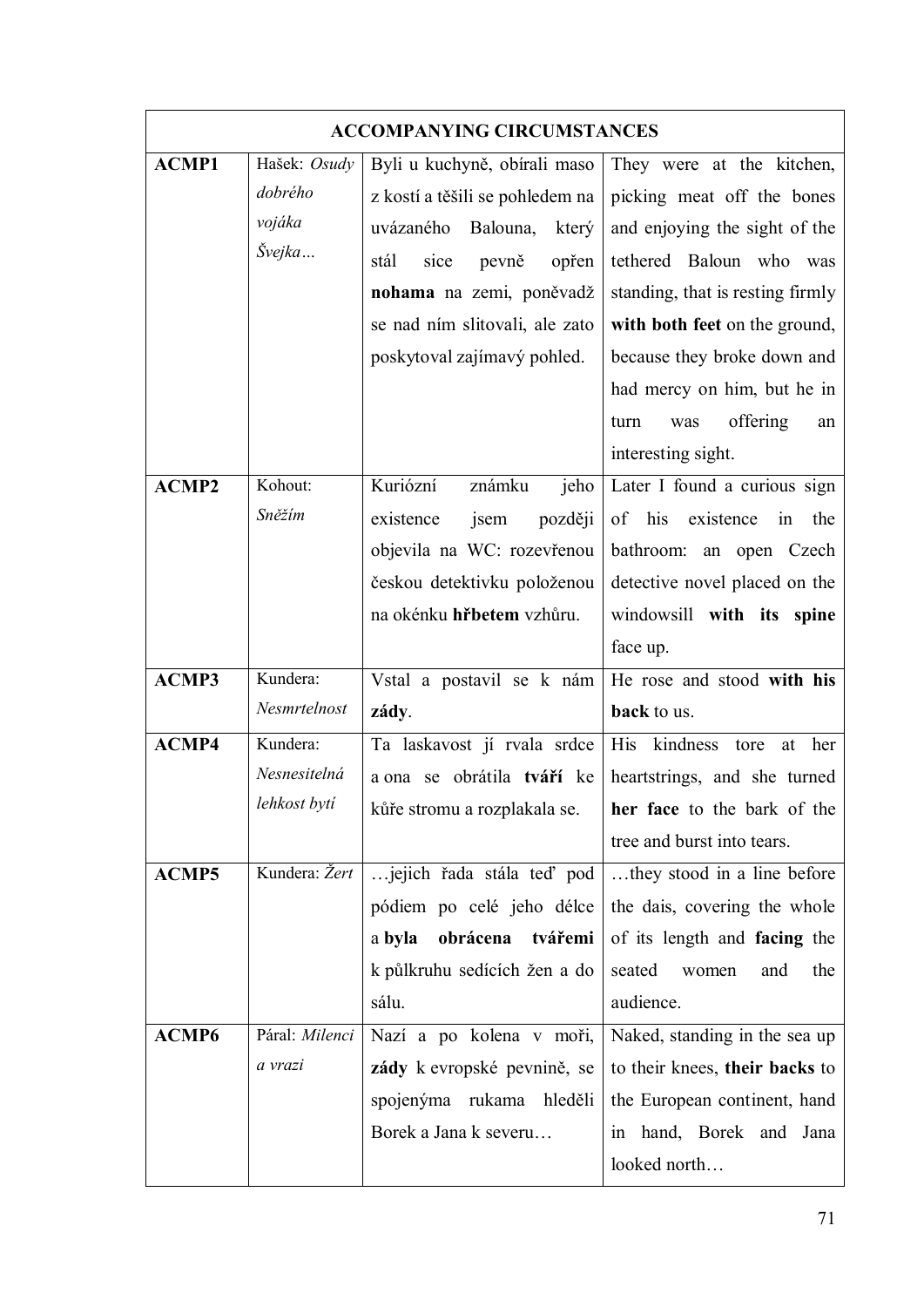| <b>ACMP7</b> | Škvorecký:       | Oba hoši se poslušně otočili               | The two lads turned away                                     |
|--------------|------------------|--------------------------------------------|--------------------------------------------------------------|
|              | Hříchy<br>pro    | čelem k baculaté barokní                   | obediently,<br>and continued                                 |
|              | pátera Knoxe     | madoně s trošku moc tlustým                | their cosy gossip facing                                     |
|              |                  | Jezuletem.                                 | a plump Baroque madonna                                      |
|              |                  |                                            | holding<br>excessively<br>an                                 |
|              |                  |                                            | chubby Christ child.                                         |
| <b>ACMP8</b> | Škvorecký:       | Irena se otočila na pohovce                | Irena turned her back to me                                  |
|              | Příběh           | zády ke mně, jednu nohu                    | on the sofa, one leg folded                                  |
|              | inženýra         | složenou pod sebe.                         | under her.                                                   |
|              | lidských duší    |                                            |                                                              |
|              | $\boldsymbol{I}$ |                                            |                                                              |
| <b>ACMP9</b> | Topol: Sestra    | $$ letěl<br>ale<br>jsem<br>první,          | I was flying in front, until                                 |
|              |                  | vidím<br>přítele<br>najednou               | suddenly Sharky went flying                                  |
|              |                  | Žraloka, letěl přede mnou,                 | past, shoes first                                            |
|              |                  | botama napřed                              |                                                              |
| ACMP10       | Topol: Sestra    |                                            | Tomu jsem úplně uvěřil, až   I didn't totally trust him till |
|              |                  | když jsem kudlici zas držel                | I had the blade back in my                                   |
|              |                  |                                            |                                                              |
|              |                  | já, ostřím k němu.                         | hand, edge toward him.                                       |
|              |                  | <b>PHASE</b>                               |                                                              |
| PHASE1       | Hašek: Osudy     | Dauerling stále zachovává na               | training<br>the<br>On<br>ground                              |
|              | dobrého          | cvičišti<br>$n$ enucen $\circ$<br>onen     | Dauerling<br>continuously                                    |
|              | vojáka           | kasárenský tón, začínající preserves       | that nonchalant                                              |
|              | Švejka           | svině<br>končící<br>slovem<br>$\mathbf{a}$ | garrison tone, beginning with                                |
|              |                  | podivnou<br>zoologickou                    | the word swine and ending                                    |
|              |                  | záhadou: svinským psem.                    | with a strange zoological                                    |
|              |                  |                                            | puzzle: swiney dog.                                          |
| PHASE2       | Kohout:          | Končila nařízením, aby byly                | It ended with a directive to                                 |
|              | Hvězdná          | pečlivě probrány žurnální                  | review all the old police                                    |
|              | hodina vrahů     | knihy                                      | blotters                                                     |
| PHASE3       | Kohout:          | Skončilo to snad domovní                   | It must have ended with                                      |
|              | Sněžím           | prohlídkou, i vy dva jste prý              | a house search, you two were                                 |
|              |                  | měli být u výslechu, že,                   | supposedly at the inquiry,                                   |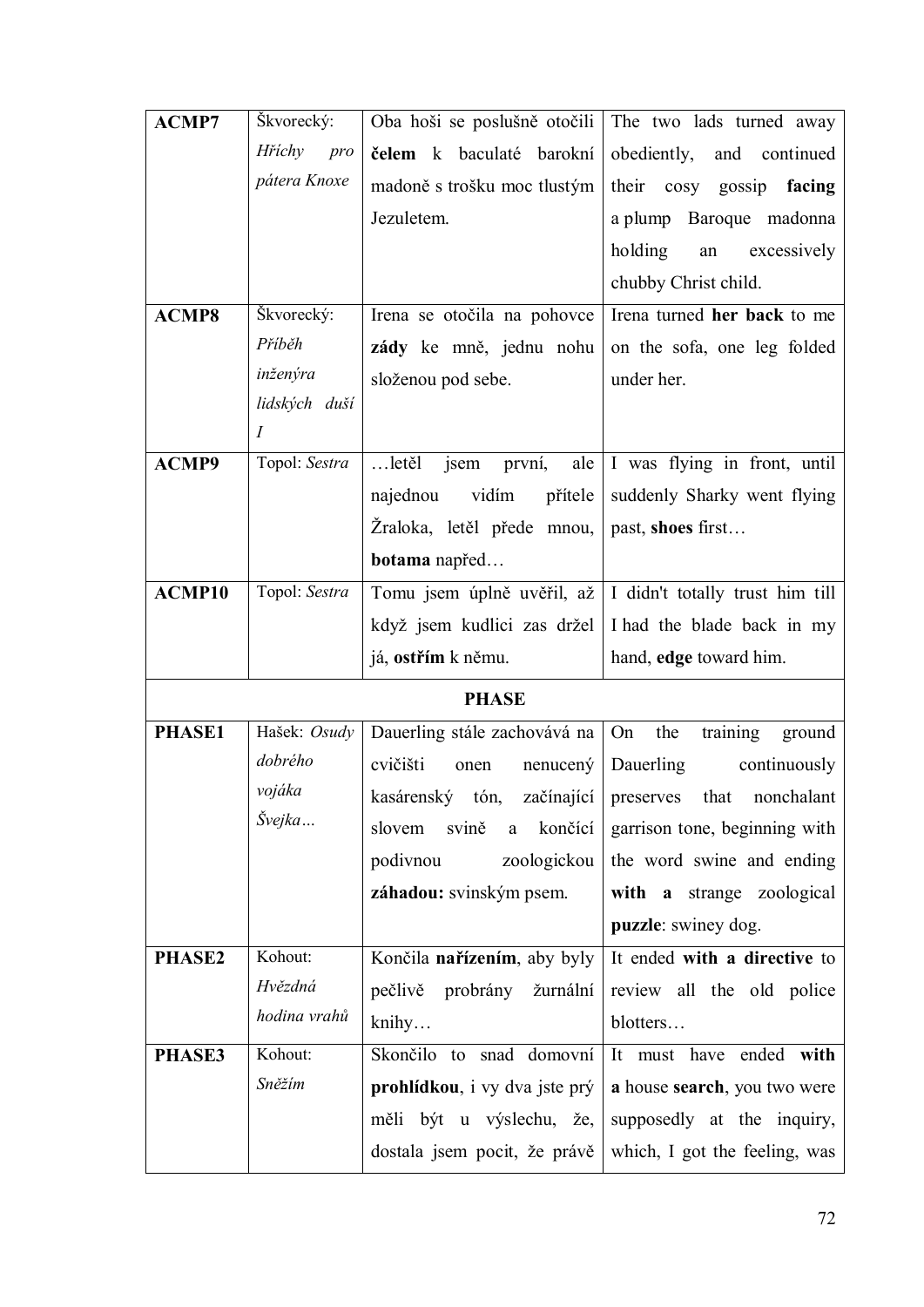|               |               | tím přetekla jeho číše a on se  | that broke the<br>the<br>straw                             |
|---------------|---------------|---------------------------------|------------------------------------------------------------|
|               |               | rozhodl odejít.                 | camel's back and made him                                  |
|               |               |                                 | decide to emigrate.                                        |
| PHASE4        | Kohout:       | Mé<br>úniky<br>(spi)<br>úskoky, | My flights (or rather dodges,                              |
|               | Sněžím        | zakončené<br>mocným             | followed by powerful leaps                                 |
|               |               | přískokem) byly projevem        | back) were a manifestation of                              |
|               |               | pudu sebezáchovy                | instinct<br>for<br>my                                      |
|               |               |                                 | self-preservation                                          |
| PHASE5        | Kundera:      | Láska<br>Kareniny<br>Anny       | The love of Anna Karenina                                  |
|               | Nesmrtelnost  | a Vronského skončila jejich     | and Vronski ended with their                               |
|               |               | prvním sexuálním <b>aktem</b>   | first sexual encounter                                     |
| PHASE6        | Kundera:      | Pronásledování                  | And then, the pursuit of the                               |
|               | Nesnesitelná  | nepředstavitelného<br>však      | unimaginable does not stop                                 |
|               | lehkost bytí  | nekončí objevem nahoty, ale     | with<br>revelations<br>the<br>of                           |
|               |               | pokračuje dál: jak se bude      | nudity; it goes much further:                              |
|               |               | chovat, až ji svlékne?          | How would she behave while                                 |
|               |               |                                 | undressing?                                                |
| PHASE7        | Kundera: Žert | i kdyby to bylo možné a já      | even if I were able to wipe                                |
|               |               | opravdu<br>vymazal<br>těch      | these few pointless days out                               |
|               |               | několik zbytečných dnů ze       | of my life, what good would                                |
|               |               | svého života, co to pomůže,     | that do, when the entire story                             |
|               |               |                                 | když celý můj životní příběh   of my life was conceived in |
|               |               |                                 | byl počat v omylu, špatným error, through the bad joke     |
|               |               | pohlednice,<br>žertem<br>tou    | of the postcard, that accident,                            |
|               |               | náhodou, tím nesmyslem?         | that nonsense?                                             |
| <b>PHASE8</b> | Otčenášek:    | A dívky, plaché, prchavé        | And the girls $-$ shy, fleeting                            |
|               | Romeo, Julie  | schůzky<br>Petříně,<br>na       | moments in Petřín park,                                    |
|               | a tma         | zakončené<br>neobratným         | ending in an awkward kiss                                  |
|               |               | polibkem před zavřenými         | before the house-door opens,                               |
|               |               | vraty domu, mdlá vůně           | a whiff of stale scent,                                    |
|               |               | voňavky, zvědavost a touha      | curiosity and desire mingled                               |
|               |               | prostoupená zahanbující         | with a humiliating fear of                                 |
|               |               | bázní<br>před<br>čímsi          | something as yet unknown                                   |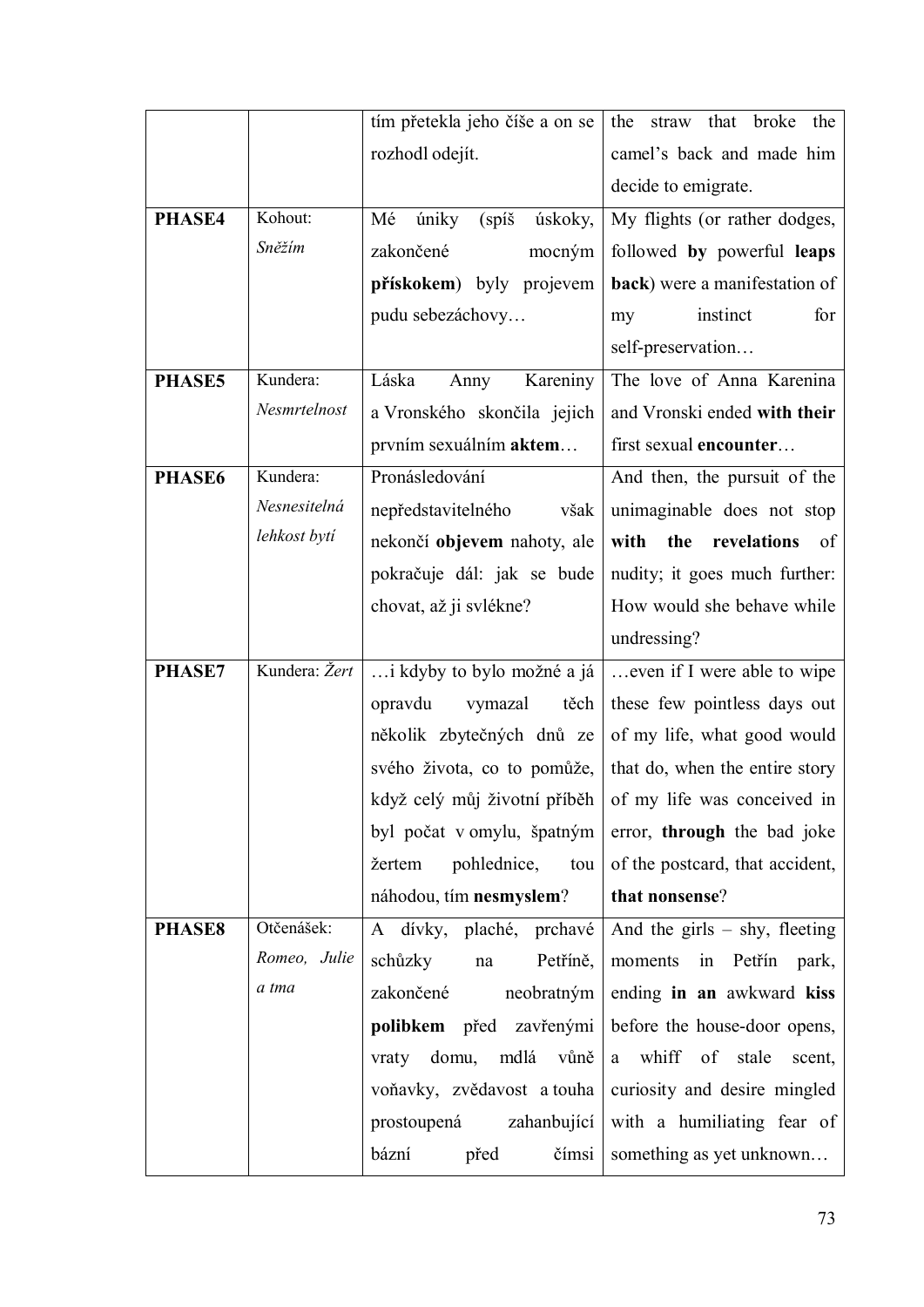|                          |                                                                                                                    | neznámým                                                                                                                                                                                                                       |                                                                                                                                                                                                                                                                                             |
|--------------------------|--------------------------------------------------------------------------------------------------------------------|--------------------------------------------------------------------------------------------------------------------------------------------------------------------------------------------------------------------------------|---------------------------------------------------------------------------------------------------------------------------------------------------------------------------------------------------------------------------------------------------------------------------------------------|
| <b>PHASE9</b><br>PHASE10 | Škvorecký:<br>Příběh<br>inženýra<br>lidských duší<br>$\boldsymbol{I}$<br>Viewegh:<br>Výchova<br>dívek<br>v Čechách | Moje<br>s Milanem<br>známost<br>málem<br>začala<br>průšvihem<br>a není vůbec vyloučeno, že<br>průšvihem skončí.<br>Drobnou kytičku písní []<br>zahájil dívčí pěvecký sbor<br>říznou skladbou It's a Long<br>Way to Tipperrary. | My acquaintance with Milan<br>with<br>a potentially<br>began<br>dangerous mix-up, and it is<br>by no means certain that it<br>will not end that way.<br>The girls' choir, with their<br>vigorous rendition of It's<br>a Long Way to Tipperary,<br>kicked off The Little Garland<br>of Songs |
|                          |                                                                                                                    | <b>INSTRUMENT</b>                                                                                                                                                                                                              |                                                                                                                                                                                                                                                                                             |
| <b>INSTR1</b>            | Hůlová:<br>Paměť<br>mojí<br>babičce                                                                                | Malá Ojuna, když viděla, že<br>s Narou něco šuškáme<br>$\overline{si}$<br>a tisknem se k sobě, tak mi<br>začla pěstma bušit do stehen<br>a rvát se mezi nás, aby                                                               | Whenever little Oyuna saw<br>me and Nara whispering and<br>cuddling up to each other, she<br>would pound my thighs with<br>her fists and force her way in<br>between us to make sure she                                                                                                    |
|                          |                                                                                                                    | náhodou o něco nepřišla.                                                                                                                                                                                                       | didn't miss out.                                                                                                                                                                                                                                                                            |
| <b>INSTR2</b>            | Klíma: Láska<br>a smeti                                                                                            | Kapitán<br>napil<br>se<br>grogu,<br>vytáhl<br>dýmku<br>zdravou<br>a<br>rukou si nacpal.                                                                                                                                        | The captain took a swig of<br>grog, pulled out his pipe and<br>filled it with his good hand.                                                                                                                                                                                                |
| <b>INSTR3</b>            | Kohout:<br>Hvězdná<br>hodina vrahů                                                                                 | Spíš<br>rozkuchat<br>nožem<br>břicho napadlo Bubacka.                                                                                                                                                                          | perhaps<br>slicing<br>Or<br>its<br>Buback<br>stomach<br>open,<br>thought.                                                                                                                                                                                                                   |
| <b>INSTR4</b>            | Kohout:<br>Sněžím                                                                                                  | Namíchla jsem se: nejsem<br>pro blázny, a už nejmíň jí,<br>chce si se mnou hrát jak<br>kočka s myší, než po mně<br>sekne drápem?                                                                                               | made<br>my blood<br>boil.<br>It<br>I won't be taken for a fool,<br>especially not by her; does<br>she want to play cat and<br>mouse with me before she<br>lashes out with her claws?                                                                                                        |
| <b>INSTR5</b>            | Páral: Milenci<br>a vrazi                                                                                          | Honem to zamlouvala, jestli<br>prej nechcu něco ke svačině                                                                                                                                                                     | She immediately apologized<br>and asked if I'd like a snack,                                                                                                                                                                                                                                |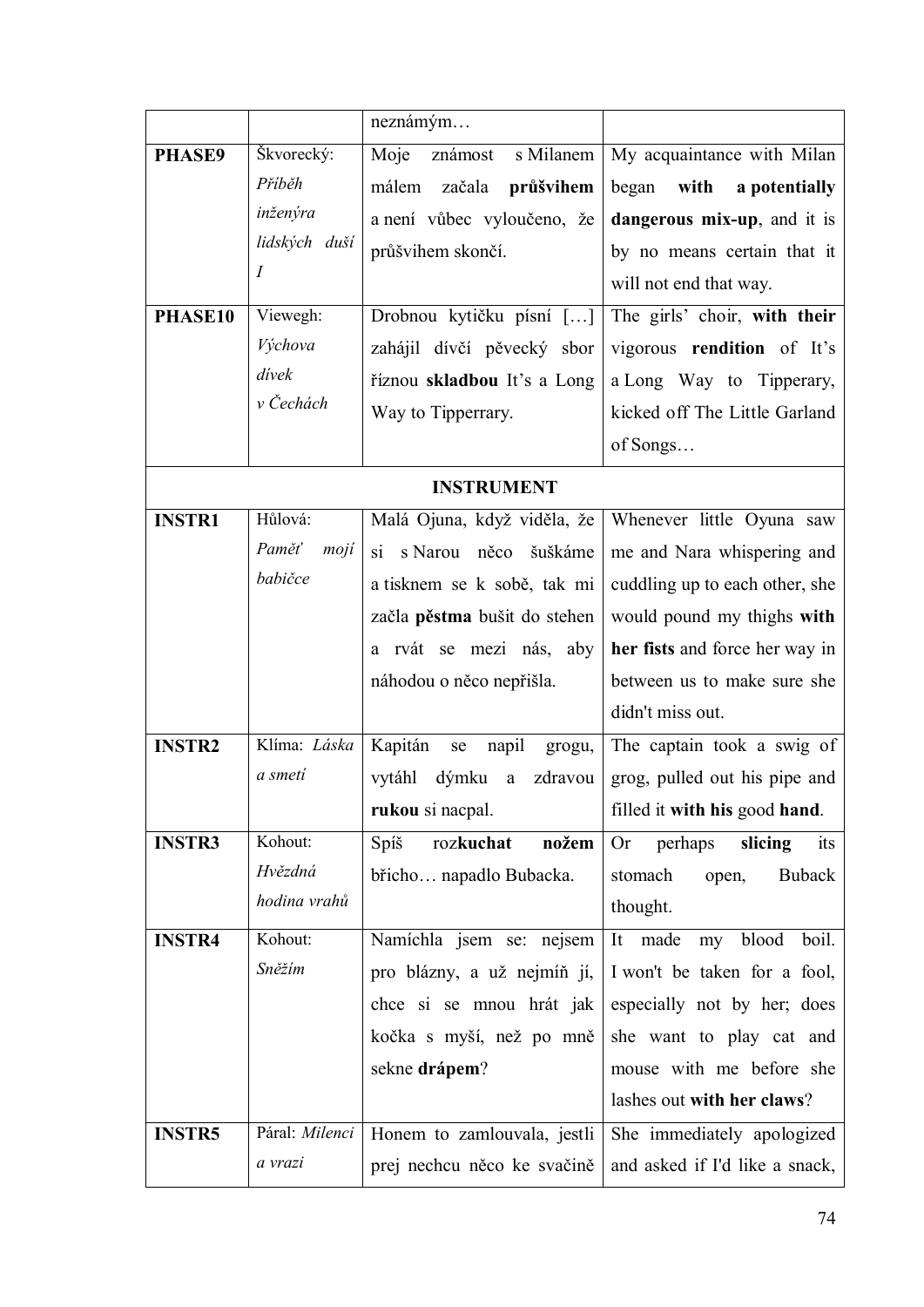|               |                  | a tak jsem si dala udělat                     | and so I had her make steak           |
|---------------|------------------|-----------------------------------------------|---------------------------------------|
|               |                  | tatarskej biftek ze syrovýho                  | $\text{tartare}$ - The old lady makes |
|               |                  | Gráfka<br>ho<br>dělá<br>masa                  | it out of real sirloin, no less,      |
|               |                  | z pravý svíčkový a žádný jen                  | not grinding it in a machine,         |
|               |                  | mletí ve strojku, ale poctivý                 | but honestly pounding it with         |
|               |                  | ruční naškrábání masa nožem                   | <b>a</b> knife – "With lots of        |
|               |                  | $-$ , A spoustu cibule k tomu!"               | onions!"                              |
| <b>INSTR6</b> | Škvorecký:       | A já z toho byla tak štajf, že                | And I was so wiped out by             |
|               | Hříchy<br>pro    | vodzpívání<br>sem<br>tam<br>po                | the whole thing that after            |
|               | pátera Knoxe     | zůstala stát u mikrouše jako                  | I finished singing I just stood       |
|               |                  | solnej sloup, Jarda Štrůdl mě                 | there in front of the mike like       |
|               |                  | drenout<br>do<br>zadku<br>musel               | a pillar of salt, Jarda Strudl        |
|               |                  | saxofonem, tak sem<br>byla                    | had to poke me in the behind          |
|               |                  | zafixovaná                                    | with his saxophone, I was             |
|               |                  |                                               | that rigid                            |
| <b>INSTR7</b> | Škvorecký:       | Vachoušek<br>Mistr<br>ťukal                   | Vachousek<br>tapped<br>the            |
|               | Příběh           | šuplérou do<br>modráku<br>$\operatorname{na}$ | blueprint on his table with           |
|               |                  |                                               |                                       |
|               | inženýra         | stole.                                        | a pair of callipers.                  |
|               | lidských duší    |                                               |                                       |
|               | $\boldsymbol{I}$ |                                               |                                       |
| <b>INSTR8</b> | Topol: Sestra    | Pohybovali jsme<br>té<br>se v                 | We were moving in bliss, and          |
|               |                  | slasti, a pak mě mozek Psice                  | then She-Dog's brain sent me          |
|               |                  | která<br>poslal<br>ke<br>stařeně,             | to an old woman shoveling             |
|               |                  | nabírala lopatkou uhlí do                     | coal<br>into pails,<br>suddenly       |
|               |                  | kýblů, náhle jsem uslyšel                     | I heard the clink of shovel on        |
|               |                  | lopatky o kbelík,<br>cinknutí                 | pail, clear as a bell, and then       |
|               |                  | ostře jak strunu, a pak mě                    | she sent me on a journey              |
|               |                  | poslala na cestu po stařeně.                  | through the old woman.                |
| <b>INSTR9</b> | Topol:<br>Výlet  | Mičinec byl starší o tolik, že                | Mičinec had enough years on           |
|               | k nádražní       | mě kdysi napálil: za střepy                   | me to have taken me more              |
|               | hale             | z rozbité<br>lahve<br>jsem<br>mu              | than once: I'd traded him my          |
|               |                  | vyměnil<br>otcovy<br>hodinky,                 | father's<br>watch<br>for<br>some      |
|               |                  | kvůli Maškalířový mě zranil                   | pieces of broken bottle, he'd         |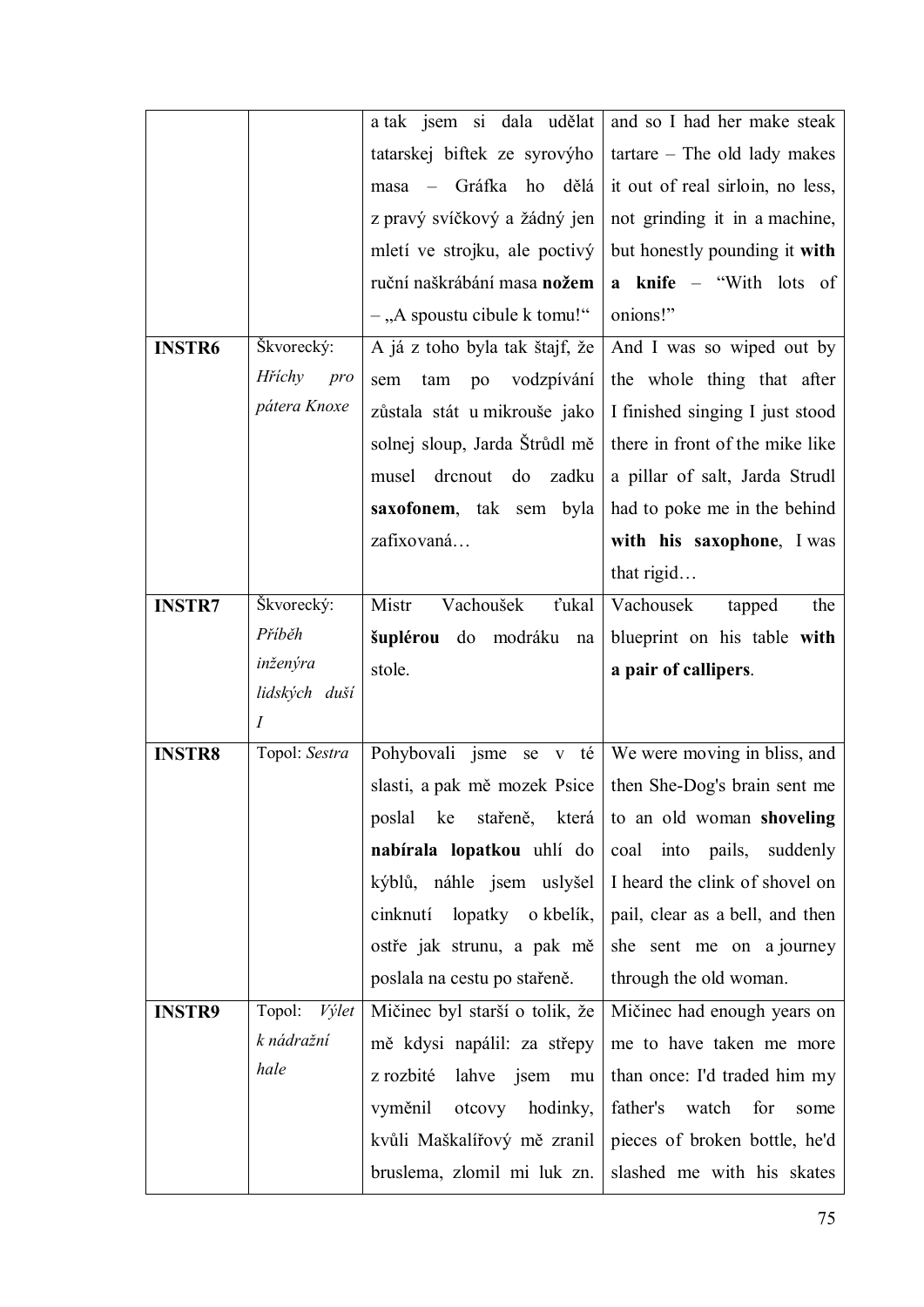|                  |                | pálil<br>Malý<br>bizon,<br>mé    | over the Maškalířová girl,       |
|------------------|----------------|----------------------------------|----------------------------------|
|                  |                | zapalovačem, donášel             | snapped my Little Bison bow      |
|                  |                |                                  | in two, burned me with his       |
|                  |                |                                  | lighter, ratted on me            |
| <b>INSTR10</b>   | Viewegh:       | Na nejbližším rovném úseku       | At the first straight section of |
|                  | Výchova        | jsem se prstem lehce dotkl       | road I lightly touched Beata's   |
|                  | dívek          | Beátina<br>nahého<br>stehna –    | bare thigh with my finger        |
|                  | v Čechách      | a druhou rukou jsem ukázal       | and with my other hand           |
|                  |                | na zářivý kotouč slunce:         | pointed at the radiant ball of   |
|                  |                |                                  | the sun:                         |
|                  |                | <b>MATERIAL</b>                  |                                  |
| <b>MAT1</b>      | Hůlová:        | sešvihala<br>Pravou<br>proutim   | First she whipped the right      |
|                  | Paměť<br>mojí  | a levou namazala<br>mastma,      | with a switch and smeared        |
|                  | babičce        | a pak zas naopak.                | the left with ointments, then    |
|                  |                |                                  | the other way around.            |
| MAT <sub>2</sub> | Kohout:        | Přetáhla<br>si<br>jsem<br>svetr, | I pulled on a sweater, finished  |
|                  | Sněžím         | doupravila vlasy a postříkala    | doing my hair, and shellacked    |
|                  |                | je silně lakem (aby i na         | it with a strong hair spray      |
|                  |                | motorce čelily větru).           | (so that it'd stand up to the    |
|                  |                |                                  | wind even on the bike).          |
| MAT3             | Otčenášek:     | Občas sem vtrhla parta kluků     | Occasionally a gang of lads      |
|                  | Romeo, Julie   | z jejich<br>třídy a<br>naplnila  | from his class would crowd       |
|                  | a tma          | pokojík<br>halasem<br>svých      | in, filling the tiny room with   |
|                  |                | hrdel.                           | their noisy voices.              |
| MAT4             | Otčenášek:     | Otevřel<br>spíž,<br>nakrájel     | He looked into the pantry and    |
|                  | Romeo, Julie   | v rychlosti<br>tlustých<br>pár   | hurriedly cut a couple of        |
|                  | a tma          | krajíců,<br>namazal<br>je        | thick slices of bread, spread    |
|                  |                | rozměklým margarínem, do         | them with softened marge         |
|                  |                | prázdné láhve od sodovky         | and strained some of the         |
|                  |                | scedil trochu ranní melty        | breakfast ersatz into a soda-    |
|                  |                |                                  | water bottle.                    |
| MAT <sub>5</sub> | Páral: Milenci | Julda<br>povzdechl,<br>vstal,    | Julda sighed, got up,<br>cut     |
|                  | a vrazi        | Maddě<br>ukrojil<br>chléb        | Madda a piece of bread and       |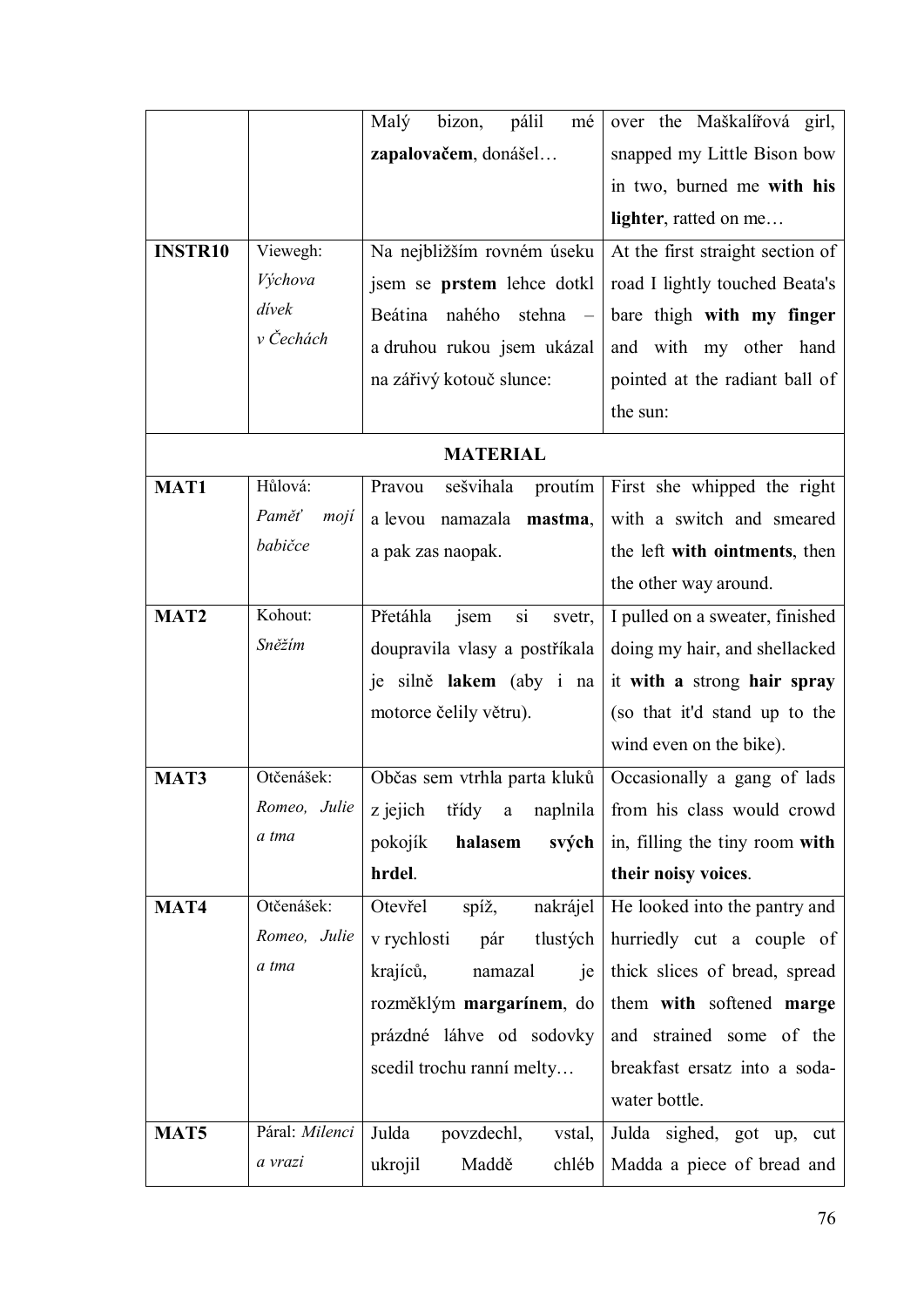|              |                           | a namazal jej kvasnicovou      | spread it with yeast paste.     |
|--------------|---------------------------|--------------------------------|---------------------------------|
|              |                           | pomazánkou.                    |                                 |
| <b>MAT6</b>  | Páral: Milenci            | Ale mně je teď báječně         | But I feel fabulous now         |
|              | a vrazi                   | sám jste mi jednou řekl, že už | you yourself once told me       |
|              |                           | nikdy nebudu tak šťasten       | that I'd never be as happy as   |
|              |                           | teď<br>kavalci<br>jako<br>na   | I am right now on a mattress    |
|              |                           | vycpaném senem.                | stuffed with straw.             |
| MAT7         | Škvorecký:                | Byla v texaskách, k zalknutí   | She was wearing jeans, filled   |
|              | Příběh                    | krásně vyplněných štíhlými     | breathtakingly with slender     |
|              | inženýra                  | stehny a šponujících přes      | thighs and stretched tightly    |
|              | lidských duší             | holčičí zadeček.               | across her little-girl bottom.  |
|              | $I\!I$                    |                                |                                 |
| <b>MAT8</b>  | Škvorecký:<br>Příběh      | "Ou – ou – " táže se děťátko,  | "Où est-ò est-" the child asks  |
|              |                           | čelo<br>orosené<br>potem,      | in her Toronto French, her      |
|              | inženýra<br>lidských duší | francouzštinou z Toronta: "la  | forehead<br>bedewed<br>with     |
|              | $I\!I$                    | - la toilette?"                | <b>perspiration</b> , "la<br>la |
|              |                           |                                | toilette?"                      |
| MAT9         | Topol: Sestra             | Dal jsem jí aspoň ponožky      | I gave her my socks and she     |
|              |                           | a ona obojí vycpala listím,    | stuffed them with leaves, put   |
|              |                           | dala si do bot kůru, šla       | bark in her boots, left em      |
|              |                           | v rozepnutých<br>šli<br>jsme   | untied we walked on in          |
|              |                           | mlčky                          | silence                         |
| <b>MAT10</b> | Topol: Sestra             | Obrysy hald, zvlněný hřbet     | Silhouettes of trash heaps      |
|              |                           | Skládky, tak k takovýmuhle     | undulated through the Dump,     |
|              |                           | moři sem doputoval, nešumí     | so this was the sea I'd finally |
|              |                           | příliš, nepřevalujou se tu     | reached,<br>not<br>much         |
|              |                           | hřebeny vln, jeden přes        | murmuring,<br>$\rm no$<br>waves |
|              |                           | druhej, dopředu a nikam        | crashing, one over the other,   |
|              |                           | ale Skládka žila, vespod,      | going<br>forward,<br>going      |
|              |                           | někdy to bouchalo, jednou      | nowhere but underneath,         |
|              |                           | jsem viděl vyrazit oheň,       | the<br>Dump<br>alive,<br>was    |
|              |                           | porušil stezku, ale protože    | sometimes it erupted, once      |
|              |                           | všechno<br>bylo<br>nasáklý     | I saw a fire break out, breach  |
|              |                           | z dešťů, oheň<br>vlhkem<br>se  | a trail, but since everything   |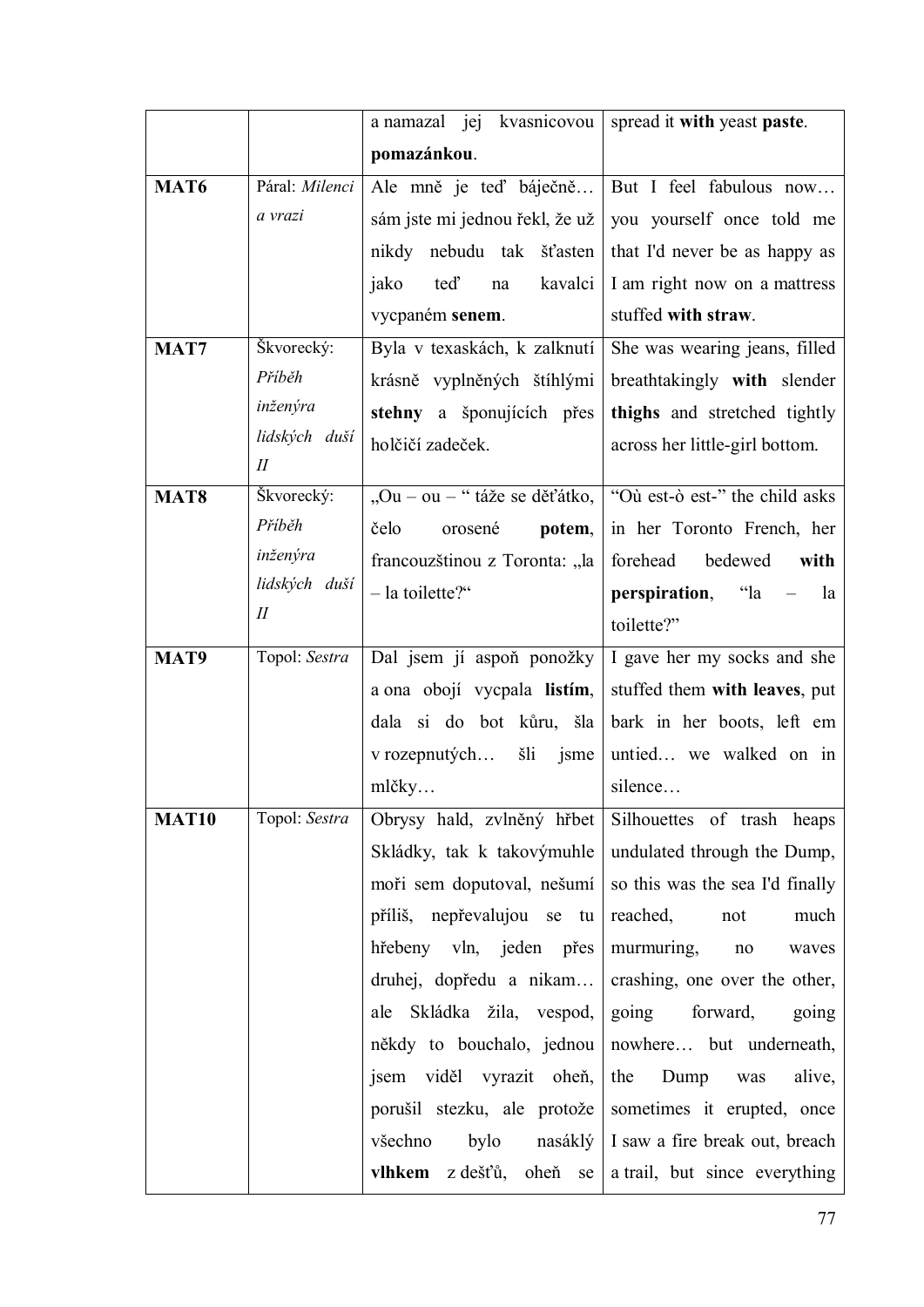|               |               | nikdy nerozšířil                | was soggy with moisture           |
|---------------|---------------|---------------------------------|-----------------------------------|
|               |               |                                 | from the rain, the fires never    |
|               |               |                                 | spread                            |
|               |               | <b>SIMPLE MEANS</b>             |                                   |
| <b>MEANS1</b> | Hůlová:       | Muncheeceg byla mámina          | Munkhtsetseg was a cousin of      |
|               | Paměť<br>mojí | sestřenice, která měla taky     | Mama's who also had almost        |
|               | babičce       | skoro<br>jen<br>samý<br>dcery   | all daughters. She lived with     |
|               |               | a bydlela s nima a se svým      | them<br>and<br>her<br>husband,    |
|               |               | manželem Majdarem asi den       | Maidar, about a day's journey     |
|               |               | cesty autem od našeho geru      | by car from our ger, in the       |
|               |               | ve vedlejším ajmaku.            | next aimak over, and they had     |
|               |               |                                 | invited us to come and taste      |
|               |               |                                 | their koumiss.                    |
| <b>MEANS2</b> | Jirotka:      | Saturnin hledal inzerátem       | Saturnin advertised in the        |
|               | Saturnin      | v novinách místo sluhy za       | newspapers for the position       |
|               |               | podmínek, které jsem mohl       | of<br>under<br>manservant,        |
|               |               | přijmout, a měl několik velmi   | conditions which I felt able to   |
|               |               | dobrých doporučení.             | accept, and he had several        |
|               |               |                                 | very good references.             |
| <b>MEANS3</b> | Kohout:       | Místo<br>toho<br>Beran<br>vstal | Instead, Beran<br>stood<br>up,    |
|               | Hvězdná       | a překvapil<br>podivnou<br>ho   | surprising him with an odd        |
|               | hodina vrahů  | otázkou.                        | question.                         |
| <b>MEANS4</b> | Kohout:       | Mezi milováním a při jejím      | Between lovemaking and her        |
|               | Hvězdná       | vyprávění stále ještě popíjeli  | stories<br>they<br>sipped         |
|               | hodina vrahů  | šampaňské,<br>kterého<br>sem    | champagne; right<br>the<br>at     |
|               |               | dopravila hned na počátku       | beginning she'd hauled three      |
|               |               | taxíkem tři bedýnky, celou      | cases of it over in a taxi,       |
|               |               | Meckerleho zásobu.              | Meckerle's entire stock.          |
| <b>MEANS5</b> | Kohout:       | Autem křižoval republiku        | He crisscrossed the republic      |
|               | Sněžím        | a letadly celou Evropu          | by car and Europe by plane.       |
| <b>MEANS6</b> | Kundera:      | Tomáš<br>ní přišel<br>za<br>po  | Tomas went to see her after       |
|               | Nesnesitelná  | pracovní době, zavolal jí       | work. He <b>phoned</b> first from |
|               | lehkost bytí  | telefonem z recepce a potom     | the reception desk, then went     |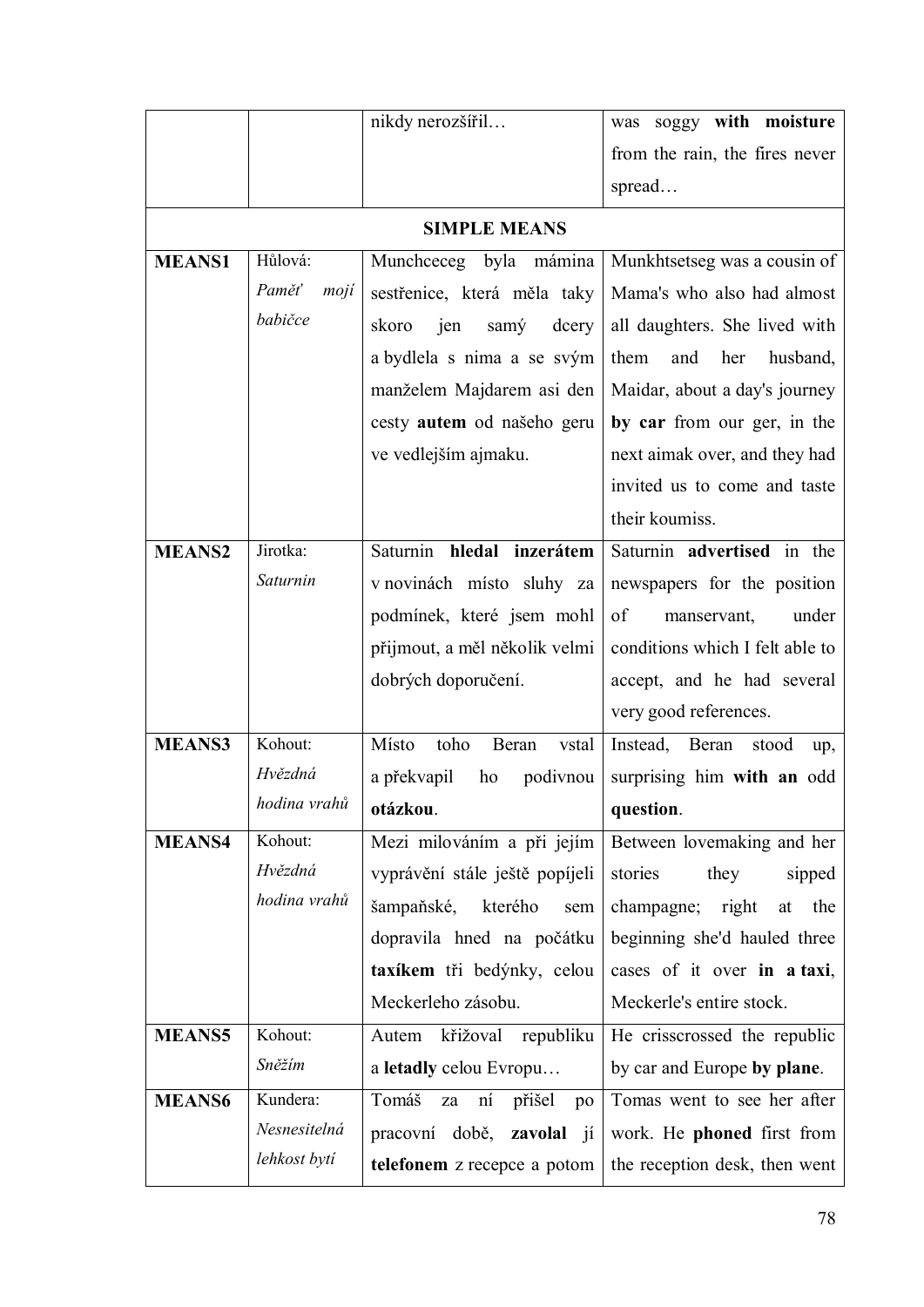|                |                | šel za ní.                         | upstairs.                         |
|----------------|----------------|------------------------------------|-----------------------------------|
| <b>MEANS7</b>  | Páral: Milenci | Tramvaje začaly jezdit a Jana      | The streetcars have started       |
|                | a vrazi        | si přijela šestnáctkou             | running<br>again<br>Jana<br>and   |
|                |                |                                    | arrived on number sixteen         |
| <b>MEANS8</b>  | Škvorecký:     | Raglánka<br>jsem<br>musela         | I had to take Rags home from      |
|                | Hříchy<br>pro  | odvézt<br>domů<br>z Granady        | the Granada by taxicab            |
|                | pátera Knoxe   | taxíkem                            |                                   |
| <b>MEANS9</b>  | Škvorecký:     | Seděli<br>jízdním<br>jsme<br>nad   | We<br>looking<br>the<br>sat<br>at |
|                | Příběh         | řádem v bratrancově bytě, na       | timetable in the cousin's flat.   |
|                | inženýra       | skříni hrálo starobylé rádio       | There was an old radio on the     |
|                | lidských duší  | s pietně<br>uchovaným              | cupboard with a nostalgically     |
|                | $I\!I$         | varováním,<br>také                 | preserved card on one of the      |
|                |                | poslech<br>z protektorátu,<br>že   | knobs, also from the days of      |
|                |                | rozhlasu<br>cizího<br>trestá<br>se | the protectorate, warning that    |
|                |                | v těžkých případech i smrtí.       | listening to<br>foreign radio     |
|                |                |                                    | stations was punishable, in       |
|                |                |                                    | extreme cases, by death           |
| <b>MEANS10</b> | Topol: Sestra  | Rudolf mi vbod drogu a mně         | Rudolf injected me with some      |
|                |                | se tohle všechno zdá a jedu        | drug an this whole thing is       |
|                |                | autem s fízlama                    | just a dream, I'm ridin in the    |
|                |                |                                    | car with the spooks               |
|                |                | <b>ACTIONAL MEANS</b>              |                                   |
| <b>MEANS11</b> | Hůlová:        | Jednou mě poslaly hledat           | One day they sent me out          |
|                | Paměť<br>mojí  | argal<br>divokejch<br>horskejch    | looking for wild mountain         |
|                | babičce        | koz, ale když jsem přinesla        | goat argal, but I came back       |
|                |                | tátova<br>od<br>dobytka,<br>náš,   | with our own, from Papa's         |
|                |                | nechaly se napálit. Lhaním         | herd, and they got blamed for     |
|                |                | a vymejšlením se dá plno           | it. Lying and making things       |
|                |                | věcí ulehčit. Nic jinýho jsem      | up made all sorts of things       |
|                |                | se od sestry nenaučila. Mý         | easier. That was all I learned    |
|                |                | srdce<br>ale<br>nebylo<br>od       | from my sister. But my heart      |
|                |                | přirozenosti zlomyslný             | wasn't spiteful by nature         |
| MEANS12        | Jirotka:       | chodilo<br>děvče<br>To<br>ho       | The girl went to visit him,       |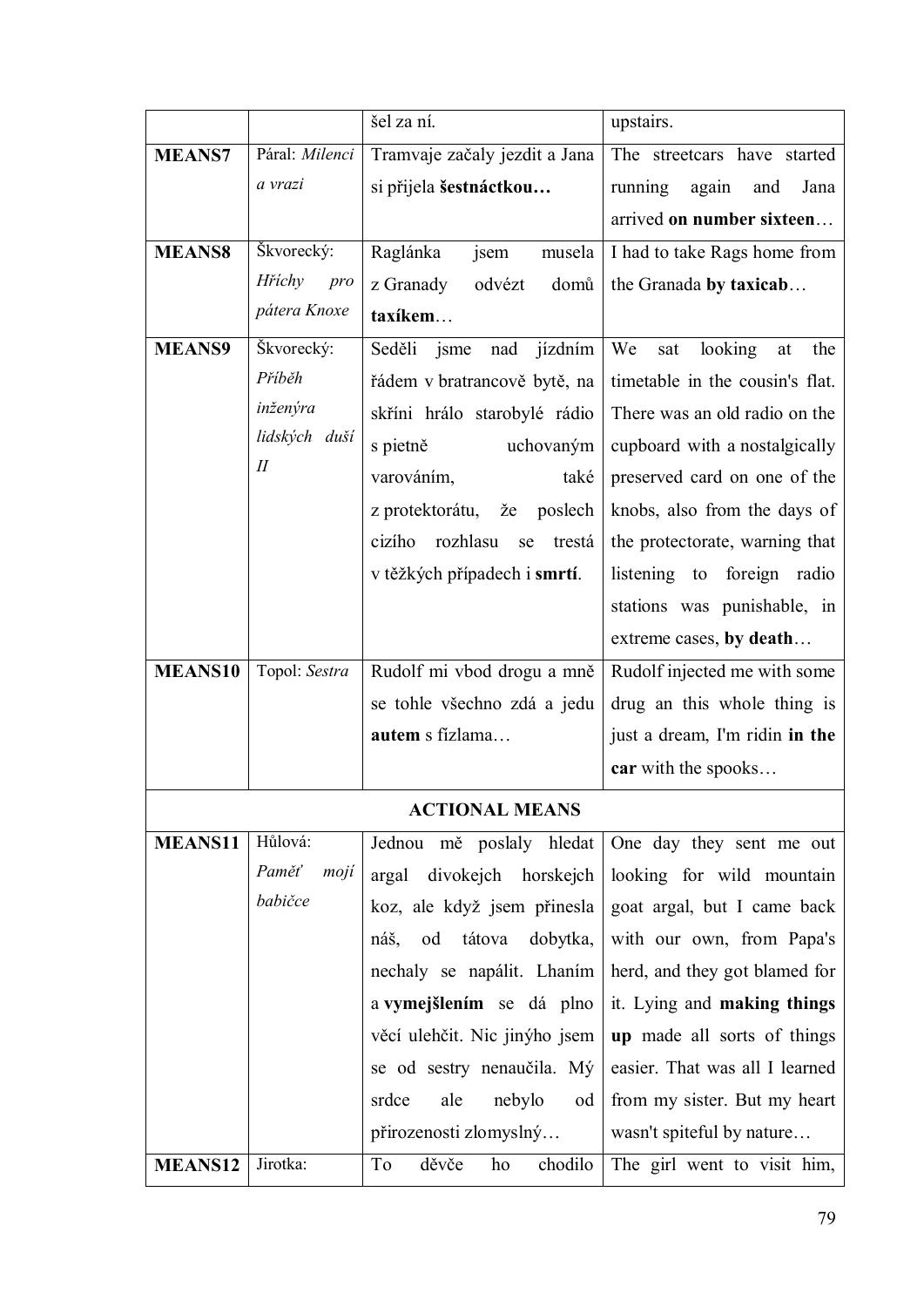|                | Saturnin       | navštěvovat, plakalo a zdálo                   | it<br>shed<br>and<br>some<br>tears |
|----------------|----------------|------------------------------------------------|------------------------------------|
|                |                | se, že si ji tím průstřelem                    | seemed as though, in her own       |
|                |                | jak<br>říkala,<br>plic,<br>ona                 | words, he had won her heart        |
|                |                | vybojoval.                                     | by puncturing his lung with        |
|                |                |                                                | a bullet.                          |
| <b>MEANS13</b> | Klíma: Láska   | Nedokázal se osvobodit jinak                   | He was unable to liberate          |
|                | a smeti        | než svým psaním.                               | himself<br>his<br>except<br>by     |
|                |                |                                                | writing.                           |
| <b>MEANS14</b> | Kohout:        | Předběhl jsem to podpisem                      | I headed them off by signing       |
|                | Sněžím         | Charty.                                        | the human rights document          |
|                |                |                                                | Charter 77.                        |
| <b>MEANS15</b> | Kohout:        | Byla<br>kritickém<br>věku,<br>$\mathbf{V}$     | She was at a critical age; she     |
|                | Sněžím         | hrozila <b>útěkem</b> z domova                 | was threatening to run away        |
|                |                | a ještě horšími věcmi.                         | from home and even worse           |
|                |                |                                                | things.                            |
| <b>MEANS16</b> | Kohout:        | Slyšela jsem ho nastartovat                    | I heard him start the engine       |
|                | Sněžím         | (konečně!)<br>zpomalila,<br>a                  | (finally!) and slowed down,        |
|                |                | něho<br>abych<br>trapně<br>$\operatorname{na}$ | so I wouldn't have to wait for     |
|                |                | nečekala u domu, vlekla jsem                   | him awkwardly in front of the      |
|                |                | noha<br>nohu<br>mine<br>co<br>se               | house; I dragged my feet and       |
|                |                | a maskovala<br>hledáním<br>to                  | disguised it by looking for        |
|                |                | klíčů v kabelce.                               | my keys in my bag.                 |
| <b>MEANS17</b> | Kundera: Žert  | přistoupil<br>$\ldots$ potom                   | and then Togliatti himself         |
|                |                | k mikrofonu také Togliatti                     | went up to the microphone          |
|                |                | italsky<br>a pronesl<br>krátký                 | and said a few words in            |
|                |                | projev a náměstí odpovědělo                    | Italian, and the whole square      |
|                |                | jako<br>vždy<br>voláním,                       | responded<br>as<br>usual<br>by     |
|                |                | tleskáním, skandováním.                        | shouting and <b>clapping</b> and   |
|                |                |                                                | chanting slogans.                  |
| <b>MEANS18</b> | Páral: Milenci | Až když jednou při mši                         | Not until he sang a few notes      |
|                | a vrazi        | zanotoval (na počest choti                     | (in honor of the French            |
|                |                | frančtináře) z kůru několik                    | teacher's wife) of a toreador      |
|                |                | toreadorské<br>taktů<br>písně,                 | song during mass did the           |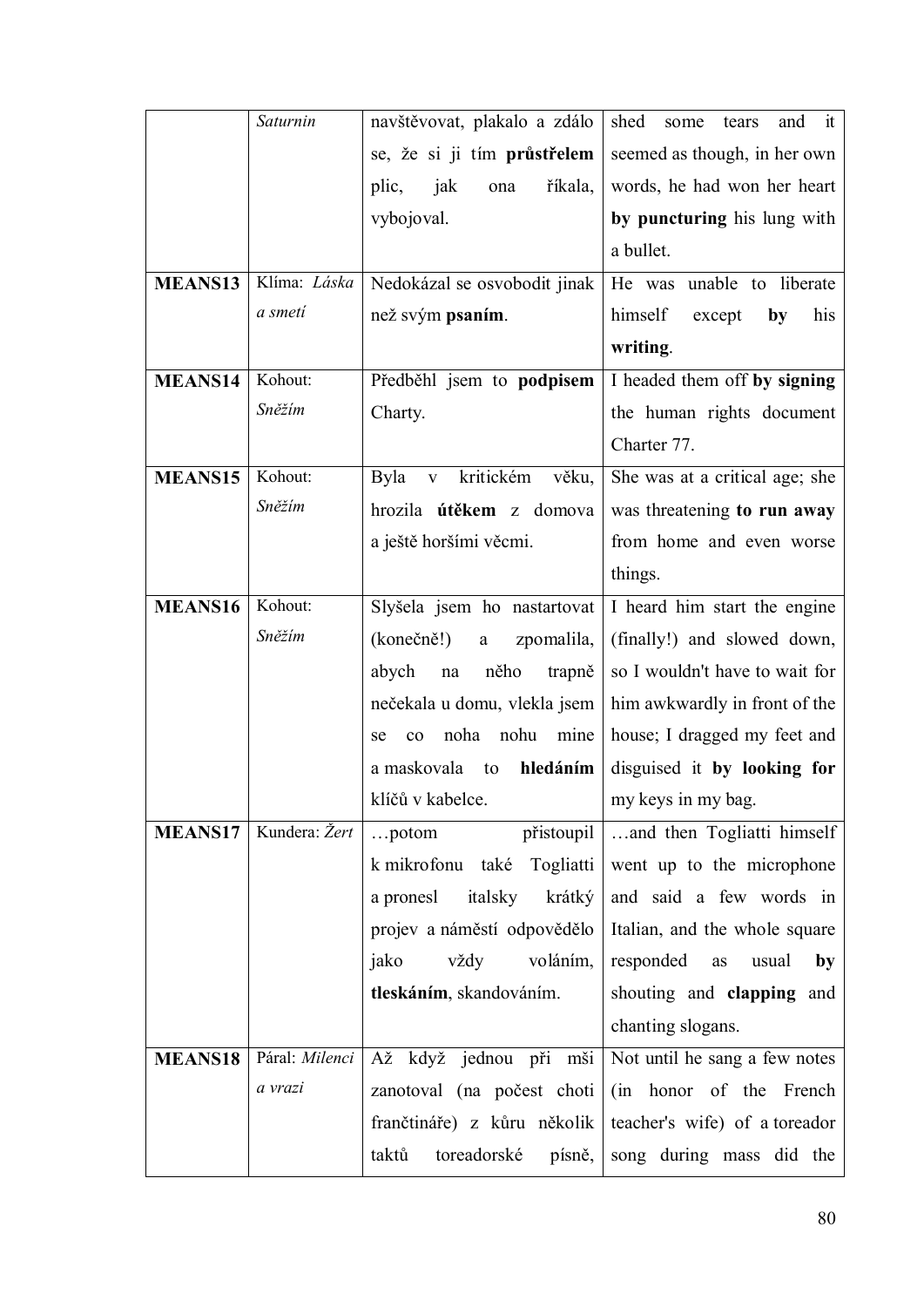|                |                  |                                                 | vykázal ho regenschori na choirmaster banish him from           |
|----------------|------------------|-------------------------------------------------|-----------------------------------------------------------------|
|                |                  | chóru<br>místě<br>svého<br>ze                   | the choir, pointing a furious                                   |
|                |                  | hněvivým napřažením ruky                        | finger toward the dark hole of                                  |
|                |                  | k temné<br>díře<br>věžního                      | the spiral staircase.                                           |
|                |                  | schodiště.                                      |                                                                 |
| <b>MEANS19</b> | Škvorecký:       |                                                 | Moc jsem v jeho existenci $\vert$ I did not believe much in His |
|                | Příběh           | nevěřil,<br>jenže<br>jeho                       | existence, yet neither was                                      |
|                | inženýra         | neexistenci jsem si nebyl jist,                 | I entirely<br>of<br>His<br>sure                                 |
|                | lidských duší    | tak jsem se zasichrovával                       | non-existence, so I covered                                     |
|                | $\boldsymbol{I}$ | modlením.                                       | my bets by praying.                                             |
| <b>MEANS20</b> | Viewegh:         | Její nejúčinnější zbraní<br>se                  | Her most effective weapon,                                      |
|                | Výchova          | jednoznačně<br>ovšem<br>stal                    | however, turned out to be the                                   |
|                | dívek            | dálkový ovladač hi-fi věže                      | of<br>control<br>remote<br>the                                  |
|                | v Čechách        | Panasonic: ležela bez hnutí                     | Panasonic hi-fi tower: she                                      |
|                |                  | na břiše, ovladač skrytý pod                    | would lie motionless on her                                     |
|                |                  | a nechala místnost<br>tělem,                    | stomach, the control unit                                       |
|                |                  | naplnit těžkým, dusivým                         | hidden under her, allowing                                      |
|                |                  | tichem – aby ji pak v jediném                   | the room to fill with a heavy,                                  |
|                |                  | zlomku<br>vteřiny                               | stifling<br>silence,<br>before                                  |
|                |                  | nepostřehnutelným                               | blowing it to smithereens in a                                  |
|                |                  | přesunutím<br>tlaku<br>na                       | split<br>second,<br>by<br>an                                    |
|                |                  | příslušný prst vyhodila do imperceptible change | - of                                                            |
|                |                  | povětří.                                        | the<br>relevant<br>pressure<br>on                               |
|                |                  |                                                 | finger.                                                         |
|                |                  | <b>VIEWPOINT</b>                                |                                                                 |
| <b>VIEW1</b>   | Klíma: Láska     | Pokoj vzhledem i rozměry                        | The room's appearance and                                       |
|                | a smeti          | připomínal spíše kajutu.                        | dimensions<br>suggested                                         |
|                |                  |                                                 | a ship's cabin.                                                 |
| <b>VIEW2</b>   | Klíma: Láska     | Uprostřed zahrady Eden roste                    | In the midst of the Garden of                                   |
|                | a smeti          | strom života, jeho větve se                     | Eden grows the Tree of Life,                                    |
|                |                  | pnou nad celou zahradou                         | its branches reach out over                                     |
|                |                  | a skýtají pět set tisíc druhů                   | the whole garden and provide                                    |
|                |                  | ovoce – všechny odlišné                         | five hundred thousand kinds                                     |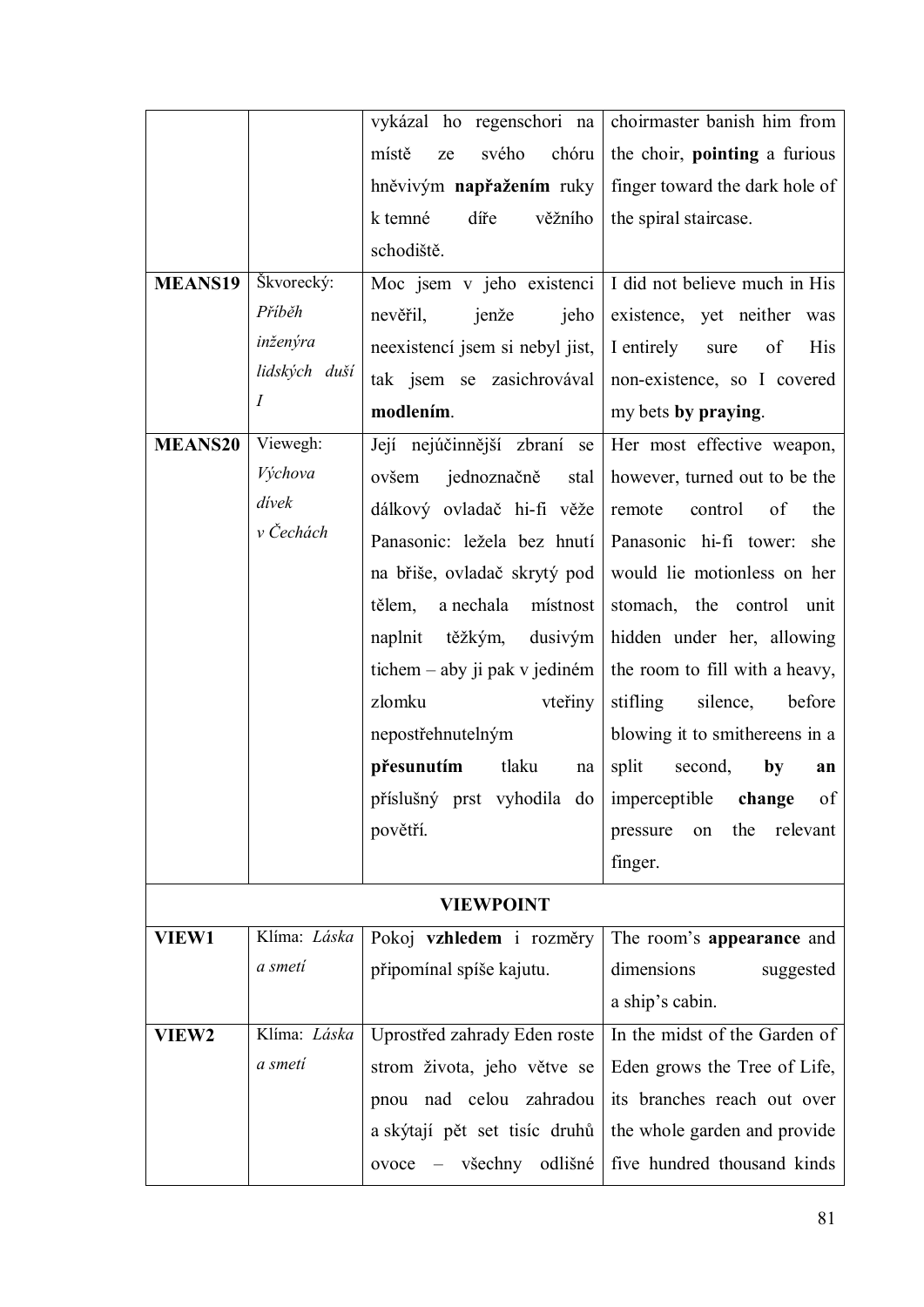|                   |               | vzhledem i chutí.               | of fruit $-$ all different in                                  |
|-------------------|---------------|---------------------------------|----------------------------------------------------------------|
|                   |               |                                 | appearance and <b>taste</b> .                                  |
| VIEW3             | Kohout:       | Štíhlý a prošedivělý, vypadal   | Slender and gray-haired, he                                    |
|                   | Hvězdná       | ze všech nejlíp a výrazně se    | looked<br>like<br>the<br>most                                  |
|                   | hodina vrahů  | nich<br>od<br>lišil<br>chováním | reasonable of the lot and                                      |
|                   |               | i tónem.                        | differed noticeably from the                                   |
|                   |               |                                 | rest in his behavior and tone.                                 |
| VIEW4             | Kohout:       | <b>Buback</b><br>znal<br>své    | Buback knew the type. He                                       |
|                   | Hvězdná       | pappenheimské<br>toho<br>od     | would have to put a stop to                                    |
|                   | hodina vrahů  | spolku. Takové drzosti musel    | this arrogance straightaway                                    |
|                   |               | učinit přítrž hned, jinak by na | or the man would wipe the                                      |
|                   |               | něm ten chlap brzo štípal       | floor with him. After all,                                     |
|                   |               | dříví. Propůjčenou hodností     | Buback's<br>borrowed<br>rank                                   |
|                   |               | se mu ostatně rovnal!           | made them equals.                                              |
| VIEW <sub>5</sub> | Kohout:       | Lišily jsme se podstatněji jen  | We<br>differed<br>more                                         |
|                   | Sněžím        | zkušeností (bod pro mě),        | substantially only in<br>our                                   |
|                   |               | věkem (bod pro ni) a hlavně     | experience (a point for me),                                   |
|                   |               | tím, že ona zůstávala těm       | our age (a point for her), and,                                |
|                   |               | hodnotám věrná                  | most important, in that she                                    |
|                   |               |                                 | had remained true to her                                       |
|                   |               |                                 | values.                                                        |
| VIEW6             | Kundera:      | Ostatně<br>veškerým<br>svým     | Besides, in her appearance                                     |
|                   | Nesmrtelnost  | zjevem i<br>chováním            | and<br>behaviour the<br>lute-                                  |
|                   |               | loutnistka<br>odpovídala        | player fitted exactly the idea                                 |
|                   |               |                                 | představě ženy-epizody: byla $\vert$ of the woman-episode: she |
|                   |               | elegantní, ale nenápadná,       | was elegant<br>yet<br>not                                      |
|                   |               | krásná, aniž oslňovala,         | ostentatious, beautiful                                        |
|                   |               |                                 | ochotná k fyzické lásce, without being dazzling, ready         |
|                   |               | a přece nesmělá                 | for physical love and yet                                      |
|                   |               |                                 | $\text{shy} \dots$                                             |
| <b>VIEW7</b>      | Kundera: Žert |                                 | předstíral jsem, že jsem $ I $ tried to impress her by         |
|                   |               | (duchem)<br>starší              | donning<br>$\mathbf{a}$<br>mask<br>and                         |
|                   |               |                                 | a zkušenostmi), než jsem pretending to be older (in            |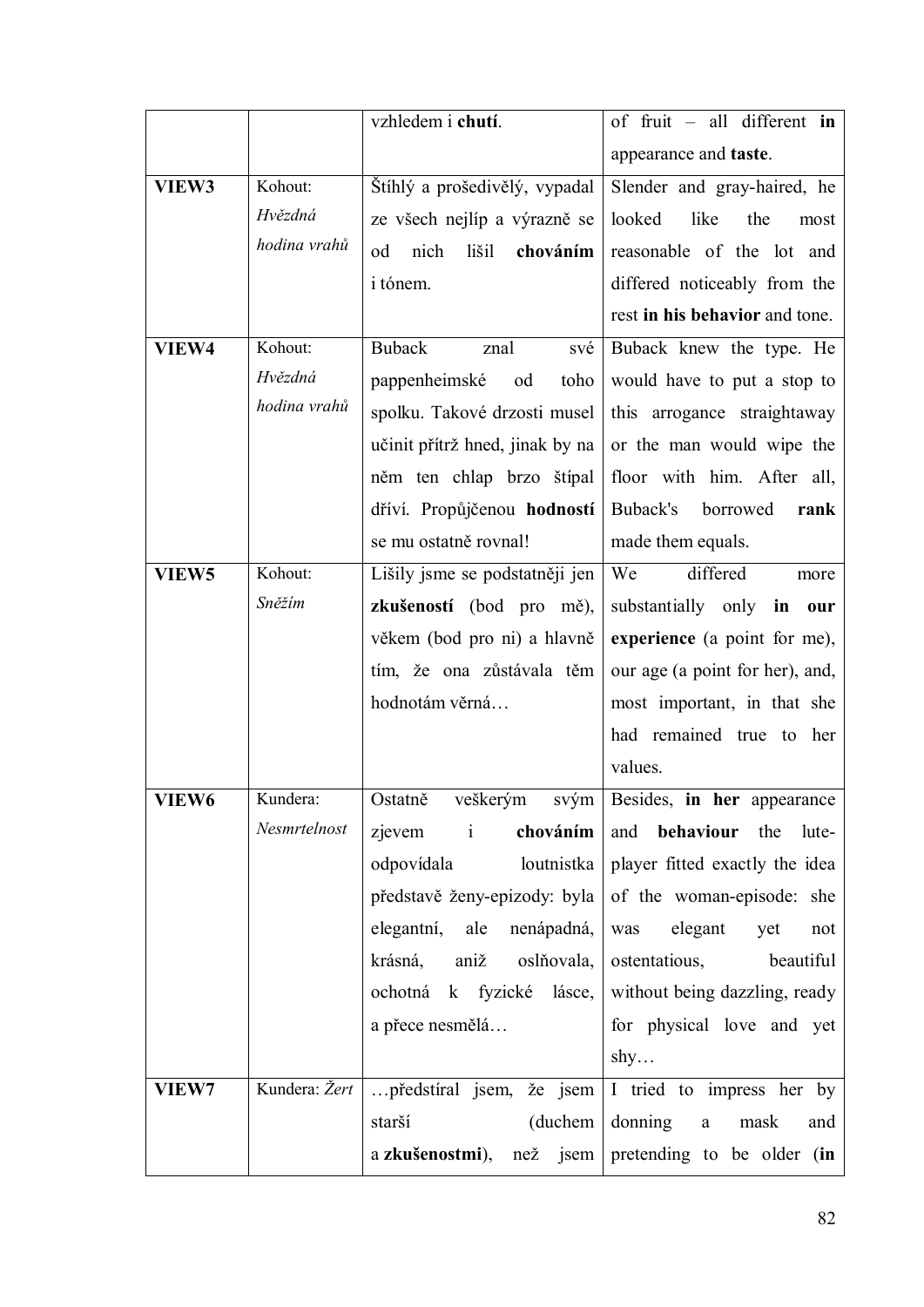|               |               | $by$ l                                                | spirit and experience) than                                 |
|---------------|---------------|-------------------------------------------------------|-------------------------------------------------------------|
|               |               |                                                       | I was                                                       |
| <b>VIEW8</b>  | Kundera: Žert | tak jako zpustošili Lucii                             | just as physical love had                                   |
|               |               | tělesnou lásku a obrali tak její                      | been devastated for Lucie,                                  |
|               |               | život<br>nejelementárnější<br>$\overline{\mathbf{0}}$ | thus depriving her life of                                  |
|               |               | hodnotu, i můj život byl                              | a basic value, so my life had                               |
|               |               | okraden o hodnoty, o něž se                           | been robbed of values that                                  |
|               |               | mínil opírat a jež byly svým                          | were to have provided its                                   |
|               |               | původem ryzí a nevinné;                               | foundations, and that were in                               |
|               |               |                                                       | origin pure and innocent                                    |
| VIEW9         | Škvorecký:    | Samo o sobě to nebylo nic                             | This in itself was nothing                                  |
|               | Příběh        | zvláštního:<br>do<br>Bulvárky                         | strange. The Boulevard was                                  |
|               | inženýra      | chodili nejen lovci holek, ale                        | frequented<br>not<br>only<br>by                             |
|               | lidských duší | taky aficionados, duchem                              | girl-hunters<br>but<br>by                                   |
|               | $I\!I$        | obvykle trochu chudí, na                              | aficionados of jazz as well,                                |
|               |               | muziku<br>poněkud<br>často                            | usually a little wanting in                                 |
|               |               | nahluchlí,<br>ale<br>cele                             | intellect, often with a rather                              |
|               |               | soustředění<br>okázalou<br>na                         | poor ear for music, but utterly                             |
|               |               | vášeň.                                                | obsessed<br>with<br>their                                   |
|               |               |                                                       | ostentatious passion.                                       |
| <b>VIEW10</b> | Stýblová:     | Zevnějškem trochu ano, to                             | In<br>external<br>appearance,                               |
|               | Skalpel,      |                                                       | jistě, ale má v sobě dál a little, certainly, but she still |
|               | prosim        | takovou tu jiskru.                                    | has the same old spark inside                               |
|               |               |                                                       | her.                                                        |
|               |               | <b>CAUSE</b>                                          |                                                             |
| <b>CAUSE1</b> | Hašek: Osudy  | Když<br>všechno<br>leželo<br>to                       | When all of it lay unwrapped                                |
|               | dobrého       | vybaleno na posteli, baronka                          | on the bed, Baroness von                                    |
|               | vojáka        | von Botzenheim nemohla se                             | Botzenheim was so moved                                     |
|               | Švejka        | pohnutím udržet slz.                                  | she couldn't hold back her                                  |
|               |               |                                                       | tears.                                                      |
| <b>CAUSE2</b> | Jirotka:      | nezůstal pozadu<br>Já jsem                            | I did not allow myself to be                                |
|               | Saturnin      | a slečna Barbora celá radostí                         | left behind and Miss Barbara                                |
|               |               | zrůžověla.                                            | turned pink with pleasure                                   |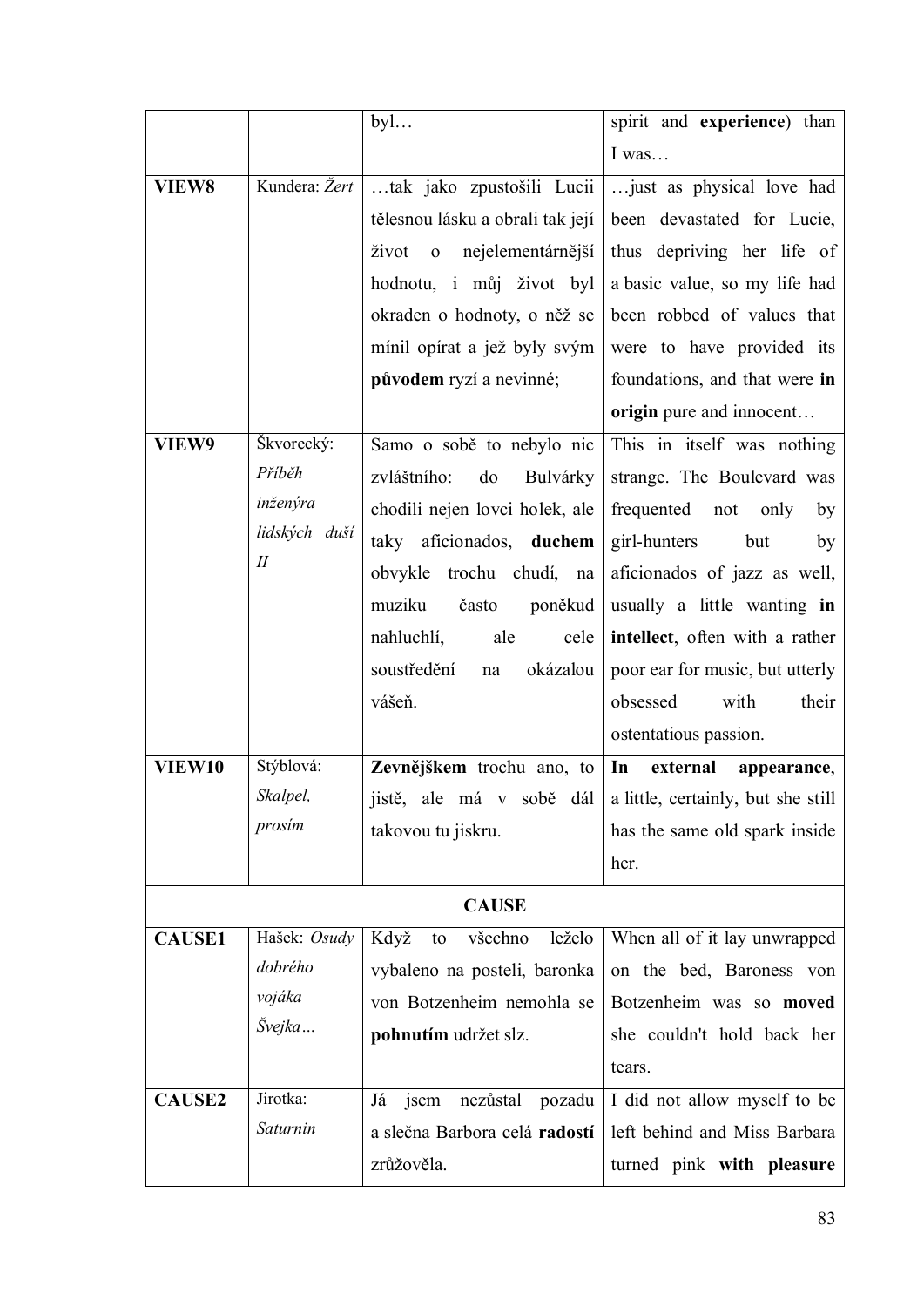|                |                                 |                                  | from head to toe.                     |
|----------------|---------------------------------|----------------------------------|---------------------------------------|
| <b>CAUSE3</b>  | Kohout:                         | A já, věčně prchající lasice     | And I, the eternally fleeing          |
|                | Sněžím                          | [] jsem se zatetelila slastí,    | weasel, $[] - I$ shivered with        |
|                |                                 | že konečně uvíznu v pevné        | delight that at last I was in         |
|                |                                 | ruce!                            | strong hands.                         |
| <b>CAUSE4</b>  | Kundera:                        | Lidé se před vámi třesou         | You make everybody tremble            |
|                | Nesmrtelnost                    | úctou, takže se mi všechny       | with respect, and so all my           |
|                |                                 | moje manželky i se starou        | wives as well as old Gertrude         |
|                |                                 | Gertrudou Steinovou zdaleka      | Stein are giving me a wide            |
|                |                                 | vyhýbají.                        | berth.                                |
| <b>CAUSE5</b>  | Otčenášek:                      | Vyskočil z vlahého<br>tepla,     | He jumped out of his warm             |
|                | Romeo, Julie                    | drkotaje chladem.                | bed, chattering with cold.            |
|                | a tma                           |                                  |                                       |
| <b>CAUSE6</b>  | Škvorecký:                      | Santnerová se třese,<br>snad     | Mrs. Santner is trembling,            |
|                | Příběh                          | vztekem, ale možná lítostí.      | perhaps<br>from<br>anger<br>but       |
|                | inženýra                        |                                  | possibly from sorrow as well.         |
|                | lidských duší<br>$\overline{I}$ |                                  |                                       |
| <b>CAUSE7</b>  | Škvorecký:                      | náš demokratickej<br>"Vida,      | "Well, well, well, if it isn't        |
|                | Příběh                          | <b>Strachem</b><br>hrdina!<br>se | democratic hero!<br><b>So</b><br>our  |
|                | inženýra                        | pochcal!"                        | scared he's pissed himself!"          |
|                | lidských duší                   |                                  |                                       |
|                | Ι                               |                                  |                                       |
| <b>CAUSE8</b>  | Stýblová:                       | Šplhám na okno jako lasička      | I was clambering up to the            |
|                | Skalpel,                        | a vřískám nadšením.              | window<br>like<br>weasel,<br>$\rm{a}$ |
|                | prosim                          |                                  | squealing with excitement.            |
| <b>CAUSE9</b>  | Topol:                          | Když se bandita zastavil před    | But when he came to the               |
|                | Chladnou                        | prahem místnosti pana Máry,      | threshold of Mr Mara's room,          |
|                | zemí                            | ztuhly mu <b>hrůzou</b><br>nohy, | he pulled up short, his legs          |
|                |                                 | pomohl jsem mu.                  | frozen with<br>horror,<br>and         |
|                |                                 |                                  | I helped him.                         |
| <b>CAUSE10</b> | Viewegh:                        | Vyjekl<br>úlekem<br>jsem         | I yelped in astonishment and          |
|                | Výchova                         | a bolestí.                       | pain.                                 |
|                | divek                           |                                  |                                       |